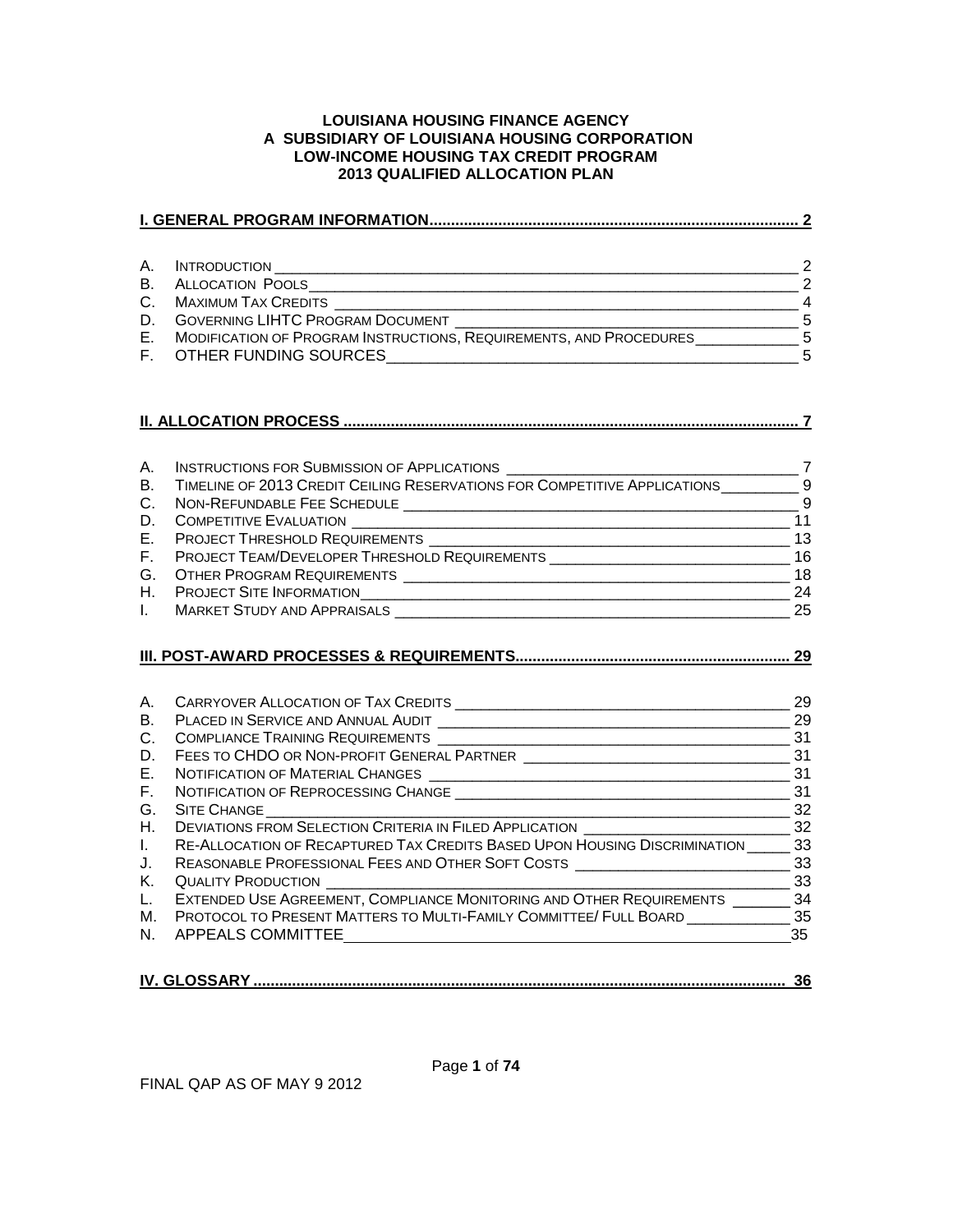# <span id="page-1-0"></span>**I. General Program Information**

# <span id="page-1-1"></span>**A. Introduction**

The Low Income Housing Tax Credit Program (the "**LIHTC Program**") was enacted under Section 42 of the Internal Revenue Code of 1986, as amended (the "**Code**") to promote the development of affordable and workforce housing. This 2013 Qualified Allocation Plan (the "**2013 QAP**") has been developed by the Louisiana Housing Finance Agency, a Subsidiary of the Louisiana Housing Corporation (the "**Corporation**"), in compliance with Section 42 of the Code. This 2013 QAP reflects a policy framework within which the Corporation will allocate low-income housing credits ("**LIHTCs**" or "**Credits**") to taxpayers for the development of affordable housing that addresses the housing needs of Louisiana's citizens.

**Mission and Allocation Goals -** The Corporation shall administer the LIHTC Program to encourage the development and preservation of appropriate types of rental housing for households that have difficulty finding suitable, accessible, affordable rental housing in the private marketplace. The Corporation's intent is to maximize the production of suitable, accessible, affordable residential rental units that are added to the state's housing supply and to prevent the loss of existing residential rental housing by encouraging the rehabilitation of affordable rental housing units. The Corporation welcomes the participation of for-profit organizations and non-profit organizations in the acquisition, development and operation of accessible affordable housing developments in rural and urban communities. The Corporation anticipates the production of affordable housing units in rural, emerging growth areas/cities and/or un-served parishes of the State.

The goal of the Corporation and the Board, through the allocation process and provisions of this 2013 QAP, is to encourage broad geographic allocation of tax credits throughout the state that promotes affordable housing in diverse communities. In accordance with the goals and objectives stated above and to promote maximum utilization of the available tax credit amount, the Corporation will allocate Credits to as many diverse sponsor entities as practicable without diminishing the quality of the housing that is to be constructed.

# <span id="page-1-2"></span>**B. Allocation Pools (Applicants may make one pool selection ONLY)**

With the exception of projects competing in the Qualified Non-profit/CHDO Pool, the State's 2013 housing credit ceiling will be divided among congressional districts for award to the projects meeting the highest public purposes within each Congressional District. Following the set aside for the Qualified Non-profit/CHDO Pool, each congressional district will be allotted one sixth of the state's remaining 2013 housing credit ceiling. A General Pool and RD Rural Rehab Pool will be established within each Congressional District. The RD Rural Rehab Pool in each congressional district is \$300,000.

1. Qualified Non-profit/CHDO Pool: At least ten percent (10%) of the 2013 housing credit ceiling available under Section  $42(h)(3)C(ii)$  will be awarded to a Qualified Non-Profit/CHDO Pool for reservations to qualifying Applications which evidence the material participation of a qualified non-profit organization.

Page **2** of **74**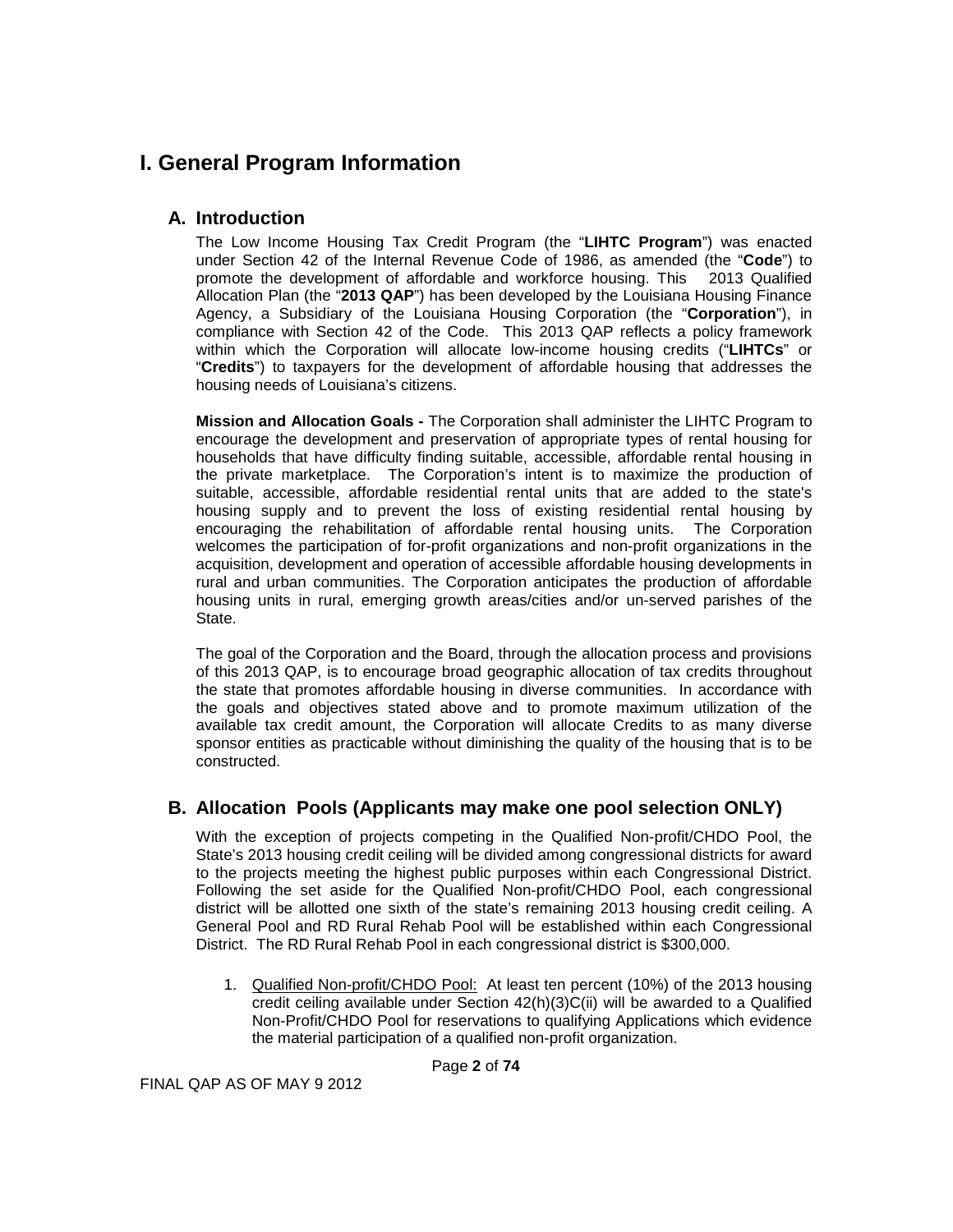Applications for reservations from the Qualified Non-Profit Pool/CHDO Pool must submit the following:

- **IRS** 501(c)(3) or 501(c)(4) Determination Letter of non-profit organization
- Articles and Bylaws of non-profit organization
- CHDO approval letter from participation jurisdiction if applying as a CHDO
- Non-profit Participation Information as required by the Application
- Development Services Agreement evidencing that Qualified Nonprofit or CHDO will receive at least fifty-one percent (51%) of the Developer Fee.
- 2. General Pool: The allotment of Credits to each General Pool in each Congressional District is anticipated to be \$1,200,000.
- 3. RD Rural Rehab Pool: The allotment of Credits to each Rural Rehab Pool in each Congressional District is expected to be \$300,000. To qualify for the RD Rural Rehab pool, projects must be financed by United States Department of Agriculture Rural Development under Section 520 of the Housing Act of 1949. Only projects meeting the definition of a RD Project are allowed to compete in the RD Rural Rehab Pool.

Projects may only select **one (1) pool**. Projects must choose to compete in either the Qualified Non-Profit Pool/CHDO Pool or in only one of the Congressional District Pools, i.e. either the General Pool or the RD Rural Rehab Pool. Projects that are deemed feasible and viable with the highest ranked score will be awarded from the selected pool until such time that insufficient credits are available to award the next highest ranked project.

At that time, the balance remaining in each Congressional District Pool (i.e. General Pool, or RD Rural Rehab Pool) will be transferred to the respective **Collapsed Statewide Pools** for reservations to qualifying applications in the state wide rank order. Projects will only be allowed to compete for credits in the chosen collapsed statewide pools either General or RD Rural Rehab. In the event that there are insufficient projects to fully utilize the RD Rural Rehab Pool of \$1.8M, the residual funds will be transferred to the Collapsed General Statewide Pool.

No project ranked lower than the next highest ranked project qualifies for the balance in any pool if a higher ranked project in such pool requires more credits than are available to fund such project as requested in the application and supported by the F&V analysis.

Following final approval of the awards, any unfunded projects will be placed in statewide rank order. In addition to such unreserved balances from pool collapse, any Credits returned in calendar year 2013 in accordance with the provisions of Section 42(h)(3)C(iii) from a prior year allocation will be also be available to projects on the basis of their state wide rank order.

Note: QNP/CHDO pool must have full 10% allocation.

Page **3** of **74**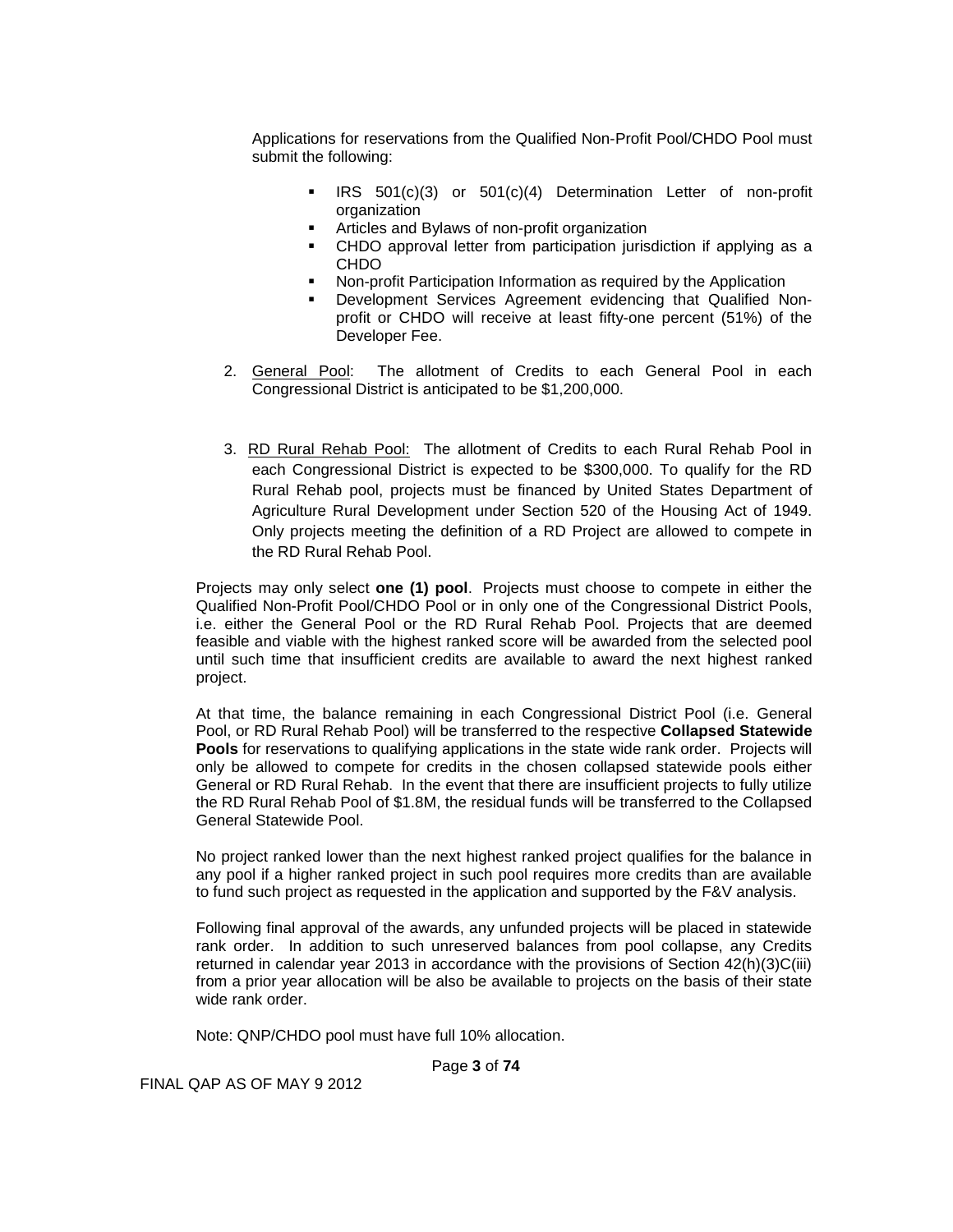| Qualified Non-Profit/CHDO Pool (At least10%)                  | \$. | 1.200.000 |
|---------------------------------------------------------------|-----|-----------|
| Congressional Districts (each district receiving \$1,500,000) | -S  | 9.000.000 |
| General Pool (each district designating \$1,200,000)          | \$  | 7.200.000 |
| RD Rural Rehab Pool (each district designating \$300,000)     | \$  | 1.800.000 |

\*\*NOTE: A map detailing the current Congressional Districts is included under the definition of Congressional District in the QAP Glossary.

Total 2013 Per Capita Ceiling **\$ 10,200,000** 

# <span id="page-3-0"></span>**C. Maximum Tax Credits**

1. Project and Developer Limits: No project will be reserved Credits in excess of \$600,000 from the 2013 credit ceiling. No Developer, including related persons thereof or agents thereof or any person having an identity of interest with any such Developer, related persons thereof or agents thereof or any combination of the foregoing shall be reserved tax credits in excess of \$600,000 under the 2013 housing credit dollar ceiling.

Notwithstanding the Developer Fee Limit stated in any QAP to the contrary, a Developer may participate in a project sponsored by a qualified non-profit organization in which the Developer provides payment and performance guarantees on behalf of such nonprofit sponsor and in which the Developer's participation in such Project causes the Developer to exceed the Developer Fee limits only if the qualified non-profit sponsor, Developer and Taxpayer-Owner of such Project enter into an appropriate agreement with the Corporation to limit the Developer Fee in such project to be allocated to such Developer to a percentage of the maximum approved Developer Fee. The referenced percentage is to be determined by a fraction in which (a) the numerator is the amount of credits allocated to such Project that would permit the Developer to avoid the maximum credits per Developer and (b) the denominator is the amount of credits allocated to such Project.

2. Bond Exceptions to Project and Developer Limits: The limitation of tax credits per project and per Developer shall not apply to the tax credits which are generated from a bond financing if the total number of low income units in the project is described in a notice of public hearing published in a newspaper of general circulation within the parish where the project is located and a public hearing is held in a local forum proximate to where the project is located. The public hearing must follow a Notice of Public Hearing published at least fourteen (14) days prior to the hearing. Such Public Notice must specify the number and percentage of low-income units in the project if the project contains fifty or more units or, if not specified in the Public Notice, the number and percentage of low-income units in the Project must be approved by the governing authority of the jurisdiction within which the Project is located.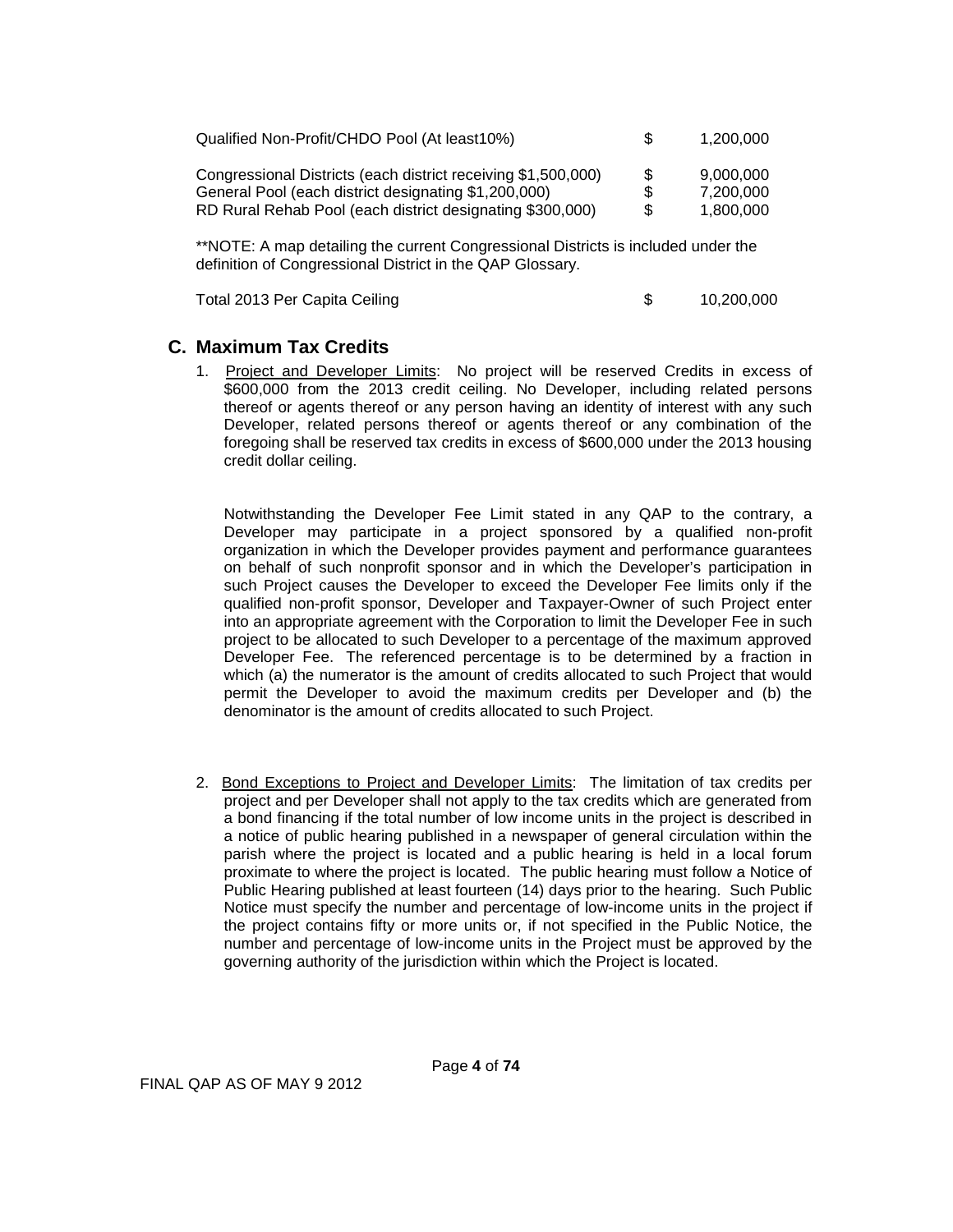## <span id="page-4-0"></span>**D. Governing LIHTC Program Document**

The Qualified Allocation Plan is the governing document for the LIHTC Program. If any inconsistencies with other program documents, including the electronic Application, are noted, the Qualified Allocation Plan is the controlling document and dictates the Corporation's requirements for the LIHTC Program. The 2013 QAP is scheduled to be adopted by the Directors of the Board at the May 9, 2012 Meeting. The 2013 QAP will be posted to the Corporation's website by no later than Noon, CT on Thursday, May 10, 2012. Applicants will be allowed to submit written questions to the 2013 QAP ONLY until Wednesday, May 16, 2012 by 10:00 AM so that they may be addressed during a FAQ<br>session following the workshop. Questions should be submitted to session following the workshop. Questions should be submitted to [QAPCOMMENTS@LHFA.STATE.LA.US.](mailto:QAPCOMMENTS@LHFA.STATE.LA.US)

## <span id="page-4-1"></span>**E. Modification of Program Instructions, Requirements, and Procedures**

The Corporation reserves the right to amend, modify or withdraw any of the program instructions, requirements or procedures contained herein that are inconsistent or in conflict with state and federal laws and/or regulations.

# **F. Other Funding Sources**

- 1. HOME Investment Partnership Program: The Corporation has available \$3,000,000 in HOME funds for projects that will be awarded Low Income Housing Tax Credits in conjunction with the 2013 QAP. Thirty percent (30%) of the available HOME funds are reserved first to projects in which, at least forty percent (40.0%) of the units consists of Louisiana Land Trust properties or for a Scattered Site Project that constitutes an Abandoned Project.The maximum amount of HOME funds available to a single project will be the lower of \$1,000,000 or the maximum amount of HOME Funds allowed per HOME assisted unit under HUDs FHA 221(d)(3) limits for elevator structures. HOME Funds will accrue interest at a rate and will be payable from fifty percent (50.0%) of Surplus Cash so that at the end of the Extended Use Period the unpaid balance of the HOME Note combined with any other soft financing not exceeding 80% of the residual value of the project. Please note that effective January 1, 2011 HOME activities with commitments that are over 12 months old with no funds disbursed will be automatically cancelled by HUD and the funds uncommitted.
- 2. **CDBG Funds:** The Corporation has approximately \$5 million in CDBG Funds to be used in conjunction with the 2013 QAP. CDBG Funds are restricted to awarded Tax Credit projects located in the Gustav and Ike designated disaster areas (as defined in the glossary). Thirty percent (30%) of the available CDBG funds are reserved first to projects in which at least forty percent (40.0%) of the units consists of Louisiana Land Trust properties or for a Scattered Site Project that constitutes an Abandoned Project.The maximum amount of CDBG Funds allowed to a single project is \$1,000,000. CDBG Funds used in combination with either Credits allocated under the State's housing credit ceiling or generated in connection with buildings financed by

Page **5** of **74**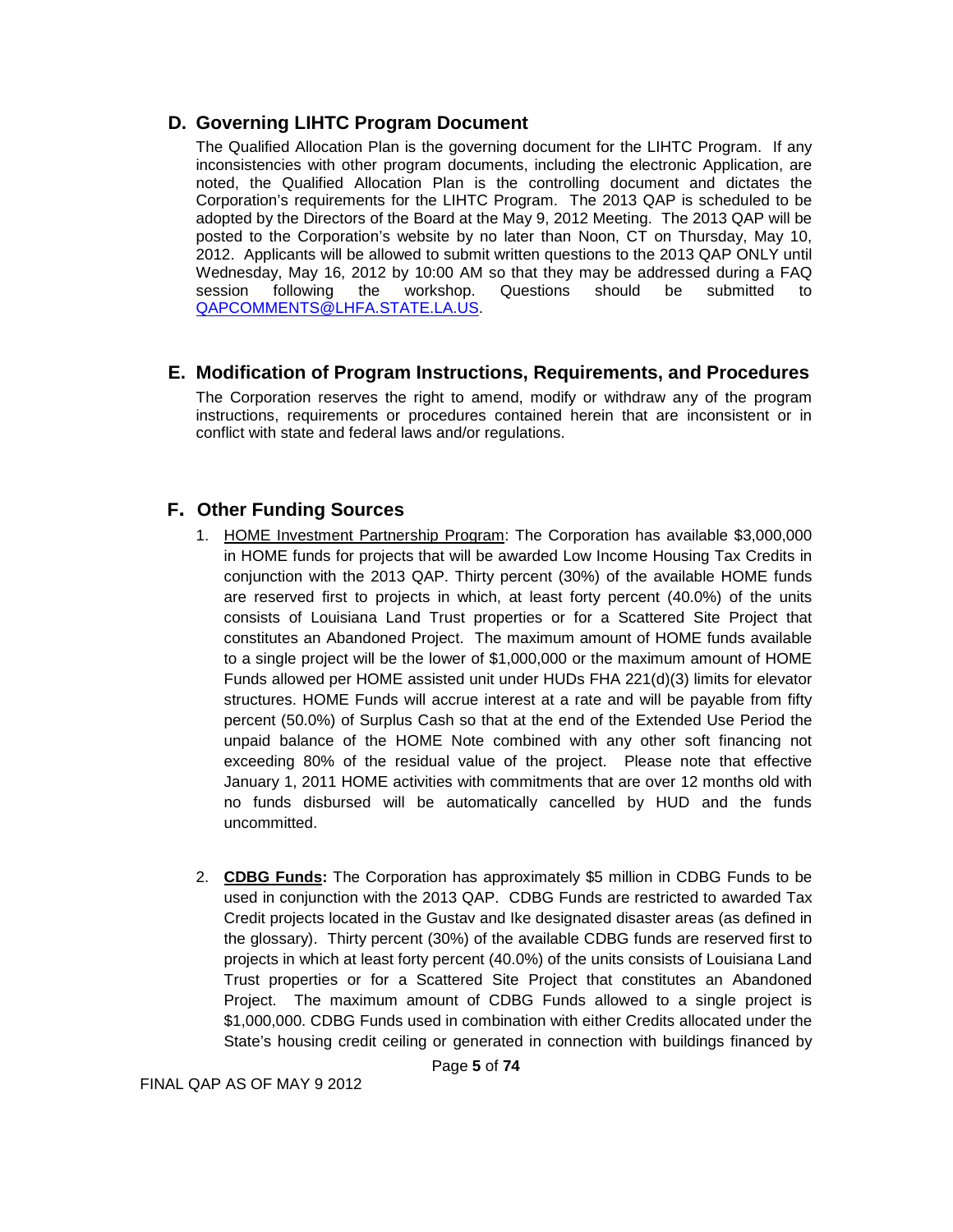tax-exempt bonds subject to the volume cap in accordance with the Section 42(h)(4) of the Code. Projects receiving an award of 9% credits will be subject to the project and developer limits outlined in the 2013 QAP. Projects are not limited to requesting either CDBG or HOME funds. No single project will be awarded both CDBG and HOME funds under the 2013 QAP. Projects may request Credits and qualify for the CDBG or HOME Funds. Projects must indicate in the application how much "Other Funding Sources" are being requested and which source is the first and second preference.

3. **30% Basis Bump Up Determination:** Applicants may qualify for 30% Basis Bump Up if located in a Difficult Development Area (DDA), a Qualified Census Tract (QCT) or a RD Rural Rehab Project.

# **G. Temporary Minimum Credit Percentage for Non-Federally Subsidized New Buildings**

In accordance with the Housing and Economic Recovery Act of 2008, the applicable percentage of not less than nine percent (9.0%) for new building that are not federally subsidized only applies if such buildings are placed in service before December 31, 2013. Applications that are submitted on the basis of using the minimum nine percent (9.0%) applicable percentage must evidence in their Project Schedule a placement in service of building by not later than November 30, 2013. Projects scheduled to be placed in service after December 31, 2013 will be required to enter into a binding irrevocable election to use credit percentage for month of December 2012.

Intentionally Left Blank

FINAL QAP AS OF MAY 9 2012

Page **6** of **74**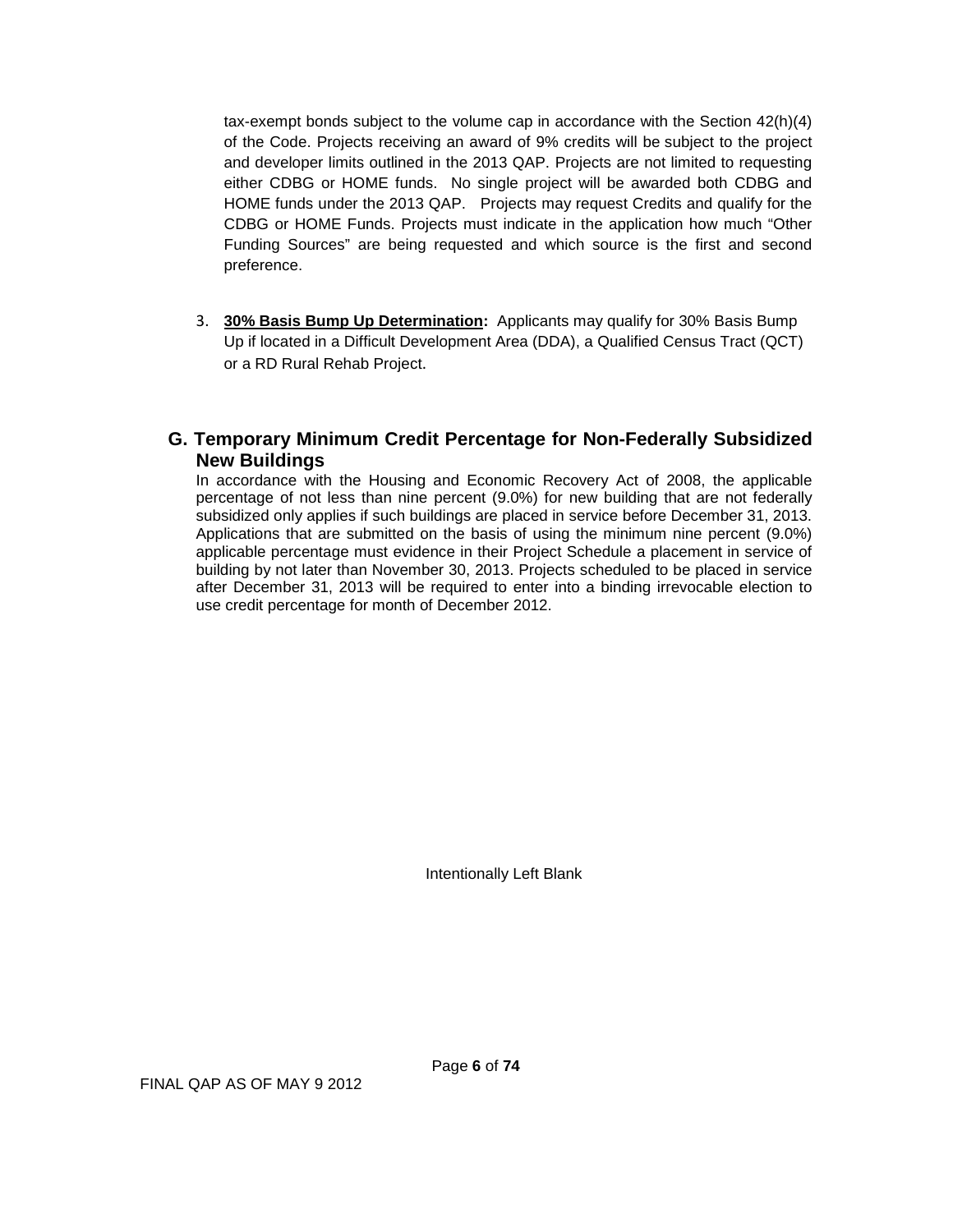# <span id="page-6-1"></span><span id="page-6-0"></span>**II. Allocation Process**

# **A. Instructions for Submission of Applications**

1. Competitive Applications: Electronic Applications for a Tax Credit reservation from the Calendar Year 2013 housing credit ceiling must include all appendixes, exhibits and attachments properly labeled electronically along with a nonrefundable Application Fee, Analysis Fee, and the Subsidy Layering Review Fee (if applicable). The fees must be computed and submitted by no later than Thursday, August 2, 2012 at 4:30 PM CT in accordance with the Non-Refundable Fee Schedule specified in Sub-letter C within this section.

**The application deadline is 4:30 pm, Central Standard Time, Tuesday, July 31, 2012.**

**LHFA will provide on its website electronic application processes that must be submitted in connection with the 2013 QAP. By submitting an application, applicants agree to conduct a transaction with the LHFA by electronic means. In addition, applicants agree to permit the LHFA to transfer the electronic application to any ancillary service providers, including but not limited to underwriters and market analysts employed in the QAP process.**

**Electronic applications shall be disqualified under the following circumstances: 1) if the sender or its informational processing system inhibits the ability of the LHFA to print or store the electronic application; 2) if is the application is incomplete or not received by the application deadline; 3) if the application is not in a form capable of being processed by the LHC's processing system designated for the purpose of receiving applications for this QAP; 4) if each applicant doesn't create an unique id and password to access and complete electronic application(s); or 5) if valid email address isn't provided. Applications will not be accepted via email transmission. Please start early and save your electronic application(s) in stages to avoid the possibility of last minute network traffic failures and or bottlenecks. The final and complete application submission deadline is 4:30 PM CT, Tuesday, July 31, 2012. Questions related to the submission of the electronic application will be accepted up to the application deadline. Such questions must be submitted via email to [QAPCOMMENTS@LHFA.STATE.LA.US](mailto:QAPCOMMENTS@LHFA.STATE.LA.US)**

**For purposes of the QAP, the application must be submitted to <https://webapps18.lhfa.state.la.us/> (secure electronic application link).**

**When the final application is submitted, the applicant will receive an electronic message from the LHFA notifying the applicant that the application was "received" and applicants should retain a hard copy of the notification. However such receipt will not prove that the application was complete or that it meets all other necessary requirements. LHFA retains the right to request and retain all original documents that are submitted electronically in the application. An applicant's failure to provide original documents within 72-hours after receiving the Agency's written**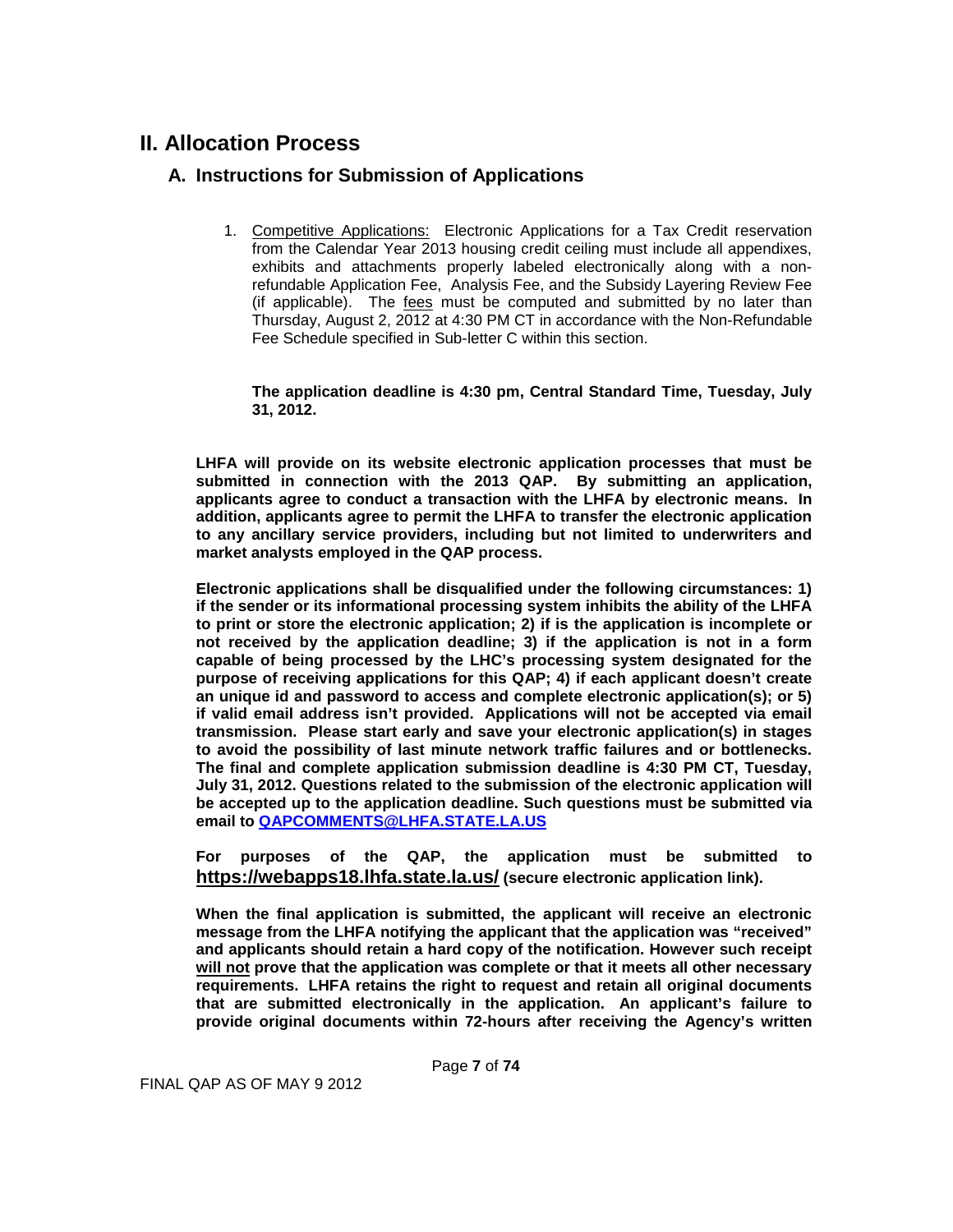**request for such documents, will result in automatic disqualification of the application.**

- 2. Bond Financed Applications: Applicants desiring to verify that a bond financed project satisfies the Qualified Allocation Plan must submit the application and all documents electronically along with the non-refundable Application and analysis fees (and the Subsidy Layering Review Fee, if applicable) computed in accordance with the Non-Refundable Fee Schedule specified in Sub-letter C within this section must be received prior to completing any review. Processing of bond financed projects must be submitted to the Corporation 45 days in advance of the meeting at which such project will be subject to approval by the Agency's Board of Directors in accordance with the latest approved Qualified Allocation Plan. Bond financed projects must satisfy all elements of the Qualified Allocation Plan. Bond Financed Applications may be submitted for projects located in any of the Parishes throughout the state. Cost and profit limitations and minimum score may be waived by the Governor in the executive order allocating private activity volume cap or by the Agency's Board of Directors following a staff review that determines that such additional costs are justifiable and reasonable under the circumstances or are attributable to unique development characteristics (e.g. location in a difficult to develop area, limited commercial space or tenant services or common areas essential to the character of the development). Development Costs per unit in excess of the QAP limits will be permitted only (a) upon submission of a report by an Independent Qualified Construction Consultant retained by the Corporation that (i) describes the elements of the Project's Plans and Specifications, Schedule of Values and budgeted development costs causing the Total development Costs per unit to exceed the QAP limits and (ii) concludes that the excess costs are justified and not unreasonable based upon the review of the Independent Qualified Construction Consultant and (b) the construction contract for the Project in accordance with the Plans and Specifications reviewed by the Independent Qualified Construction Consultant is awarded on the basis of a competitively solicitation to the lowest responsible bidder. The fees for the report of the Independent Qualified Construction shall be paid by the Applicant. Taxpayer/Owners of bond-financed projects must enter into an appropriate regulatory agreement and compliance monitoring agreement prior to receiving Forms 8609.
- 3. Applications Must be Complete: Applications must be complete and include all appendices, exhibits and attachments. **Applications are due Tuesday, July 31, 2012 at 4:30 PM CT.** Applicable fees must be submitted to the Corporation by no later than 4:30 PM CT on Thursday, August 2, 2012 or be subject to disqualification as incomplete. **Fees must be paid only by cashier's check, electronic wire transfer, or money order.**

Address: Louisiana Housing Corporation 2415 Quail Dr. Baton Rouge, LA 70808

4. **APPLICANTS ARE RESPONSIBLE AND ACCOUNTABLE FOR THE ACCURACY OF INFORMATION SUBMITTED AND FOR COMPLIANCE WITH PRESCRIBED RULES BY IRS, THE LHFA OR THE CORPORATION**

Page **8** of **74**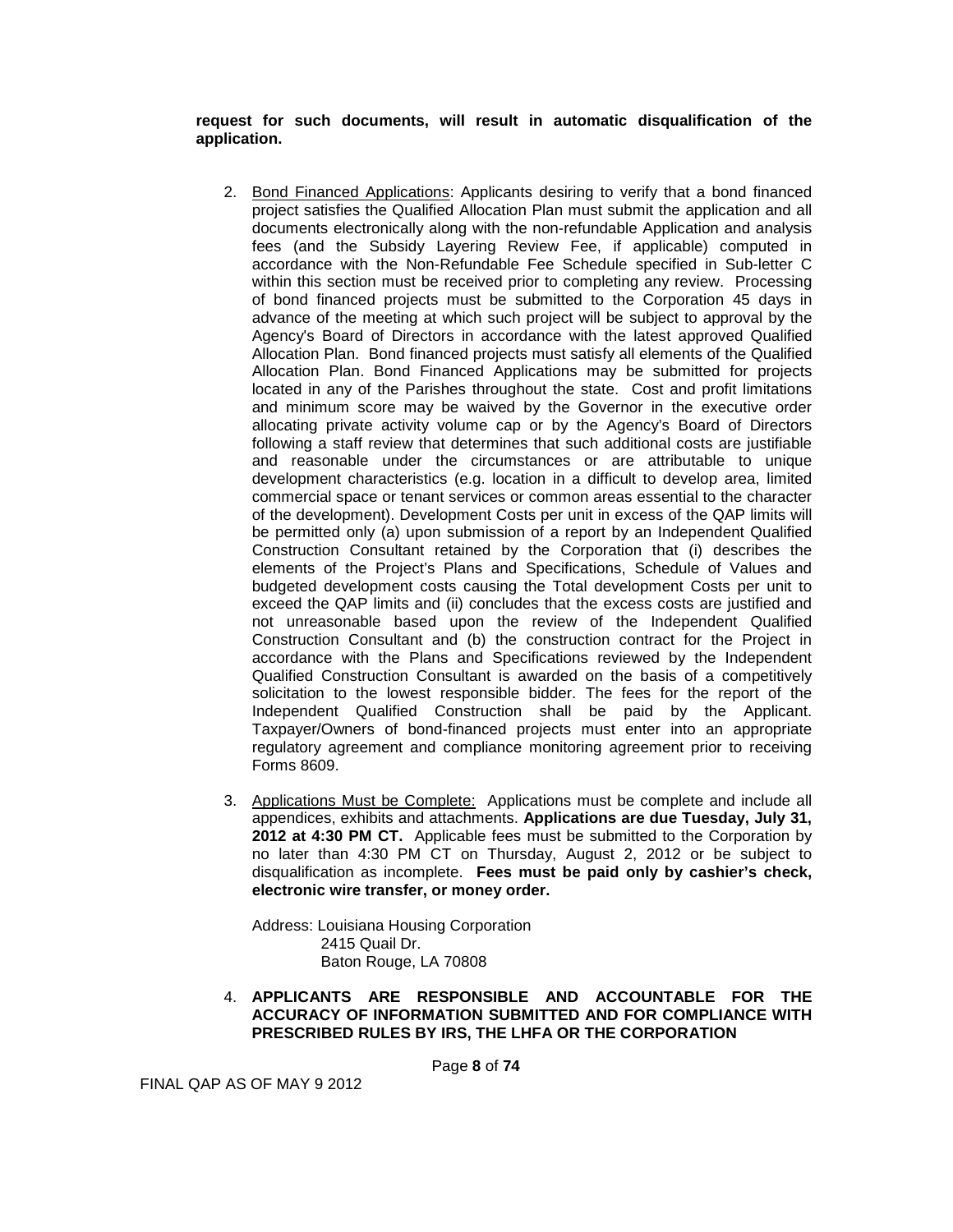#### **LHFA AND/OR LHC HAVE FULL AND FINAL AUTHORITY TO DETERMINE IF AN APPLICATION IS INCOMPLETE AND SHALL BE DISQUALIFIED.**

5. Application Deadline: The application deadline for delivering complete applications for review is:

#### **4:30 pm, Central Standard Time, Tuesday, July 31, 2012**

Applications not received electronically with all appendixes, exhibits and attachments on or before 4:30 pm, Central Time, Tuesday, July 31, 2012 shall be disqualified.

# <span id="page-8-0"></span>**B. Timeline of 2013 Credit Ceiling Reservations for Competitive Applications**

Estimated Competitive Application Timetable:

| March 14, 2012                                                             | Timeline and Draft QAP presented to the Board of Directors                                                 |
|----------------------------------------------------------------------------|------------------------------------------------------------------------------------------------------------|
| March 16, 2012<br>Statewide Publication of Draft QAP/Public Hearing Notice |                                                                                                            |
| April 11, 2012                                                             | <b>Official Public Hearing (Location LHFA)</b>                                                             |
| April 25, 2012                                                             | Release/Posting of Preliminary Final QAP - Simultaneous<br>submission to Board of Directors and the public |
| May 9, 2012                                                                | Board adopts Final QAP - Simultaneous submission to Governor                                               |
| May 16, 2012                                                               | Final day written questions to the QAP may be submitted.                                                   |
| May 16, 2012                                                               | <b>Application Workshop</b>                                                                                |
| July 31, 2012                                                              | <b>Application Deadline</b>                                                                                |
| August 2, 2012                                                             | <b>Application Fees Deadline</b>                                                                           |
| September 12, 2012,                                                        | Presentation of Preliminary ranking and scores presented to<br><b>Board of Directors</b>                   |
| September 13, 2012                                                         | Posting of Draft Preliminary Ranking and Scores                                                            |
| September 14, 2012                                                         | Begin Challenge Period                                                                                     |
| September 28, 2012                                                         | End of Challenge Period                                                                                    |
| October 15 -<br>October 19, 2012                                           | Staff review committee                                                                                     |

FINAL QAP AS OF MAY 9 2012

Page **9** of **74**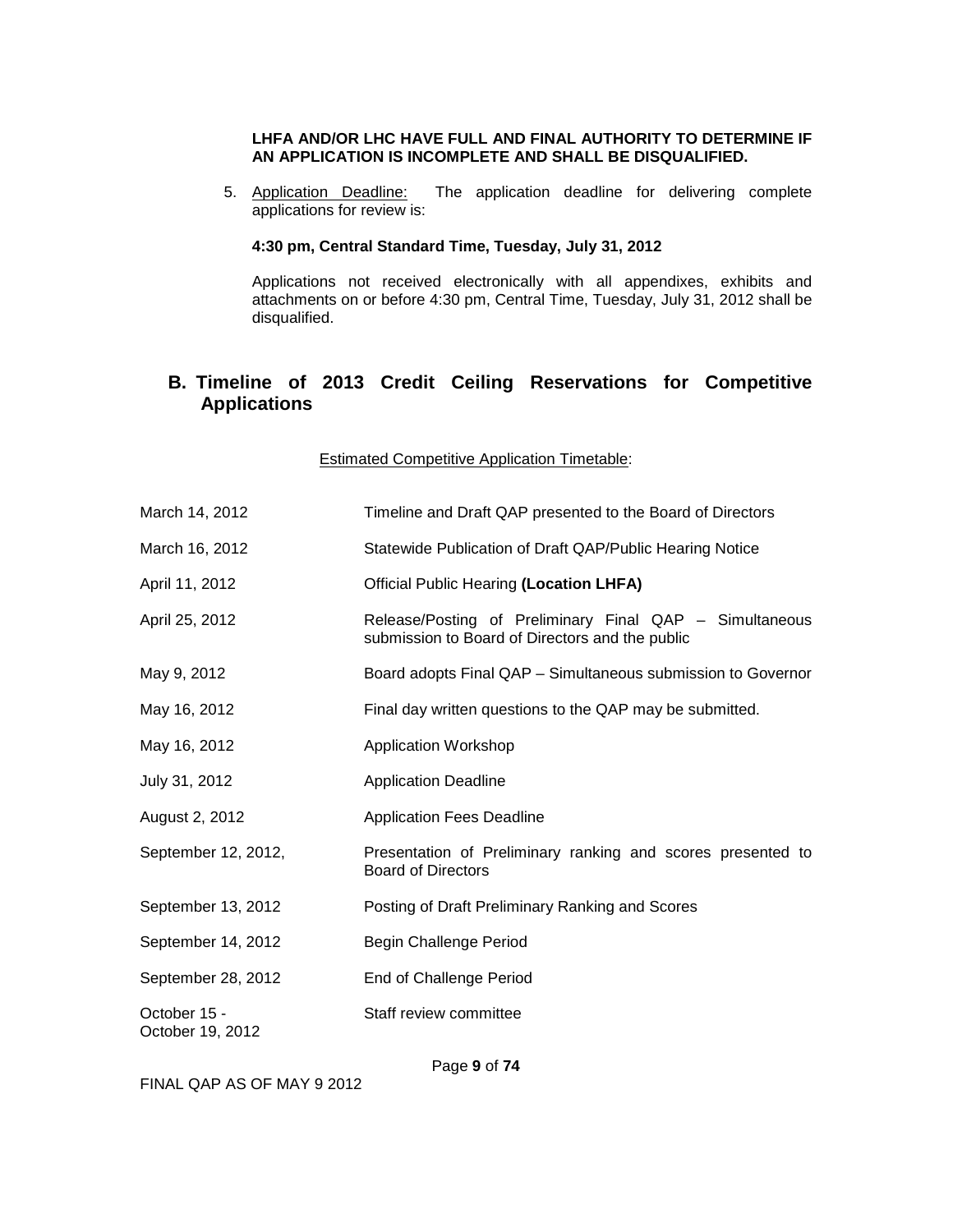November 14, 2012 Board Approval of Final Rank and Reservation of Tax Credit **Projects** 

# <span id="page-9-0"></span>**C. Non-Refundable Fee Schedule**

Tax Credit recipients will be required to pay a Credit Award Fee upon award of a Tax Credit reservation by the LHFA or the Corporation. The following non-refundable fees govern the Application, processing, reprocessing and reservation of Tax Credits and the fees to monitor and report non-compliance. All fees **must** be paid either with a wire transfer, money order or with a certified check. If any other form of payment is received, the unacceptable form of payment will be returned and the Application will be disqualified. Please note that the Application Fee and Analysis Fee are due by no later than 4:30 PM CT on Thursday, August 2, 2012. If the appropriate fees are not submitted to the LHFA or the Corporation, the application may be disqualified as being incomplete. Credit Award Fee will be due upon execution of the Credit Reservation Letter.

| $\mathbf 1$ . | <b>Application Fee</b> |               |
|---------------|------------------------|---------------|
|               | 1 to 4 units           | 100.00<br>S   |
|               | $5$ to 32 units        | \$1,000.00    |
|               | 33 to 60 units         | \$1,500.00    |
|               | 61 to 100 units        | \$2,500.00    |
|               | Over 100 units         | \$5,000.00    |
| 2.            | Analysis Fee           |               |
|               | 1 to 4 units           | 100.00<br>SS. |
|               | 5 to 32 units          | \$1,000.00    |
|               | 33 to 60 units         | \$1,500.00    |
|               | 61 to 100 units        | \$2,500.00    |
|               | Over 100 units         | \$5,000.00    |
|               |                        |               |

3. Reprocessing Fee

The reprocessing fee established in the fee schedule of the application will be required whenever reprocessing changes occur. The applicant must receive approval of the Corporation for any reprocessing change to a project and the fee will be required at the time the reprocessing changes are submitted to the Corporation for approval.

| 1 to 4 units    | \$50.00    |
|-----------------|------------|
| 5 to 32 units   | \$500.00   |
| 33 to 60 units  | \$750.00   |
| 61 to 100 units | \$1,250.00 |
| Over 100 units  | \$2,500.00 |
|                 |            |

4. Credit Award Fee 5% of Credit Reserved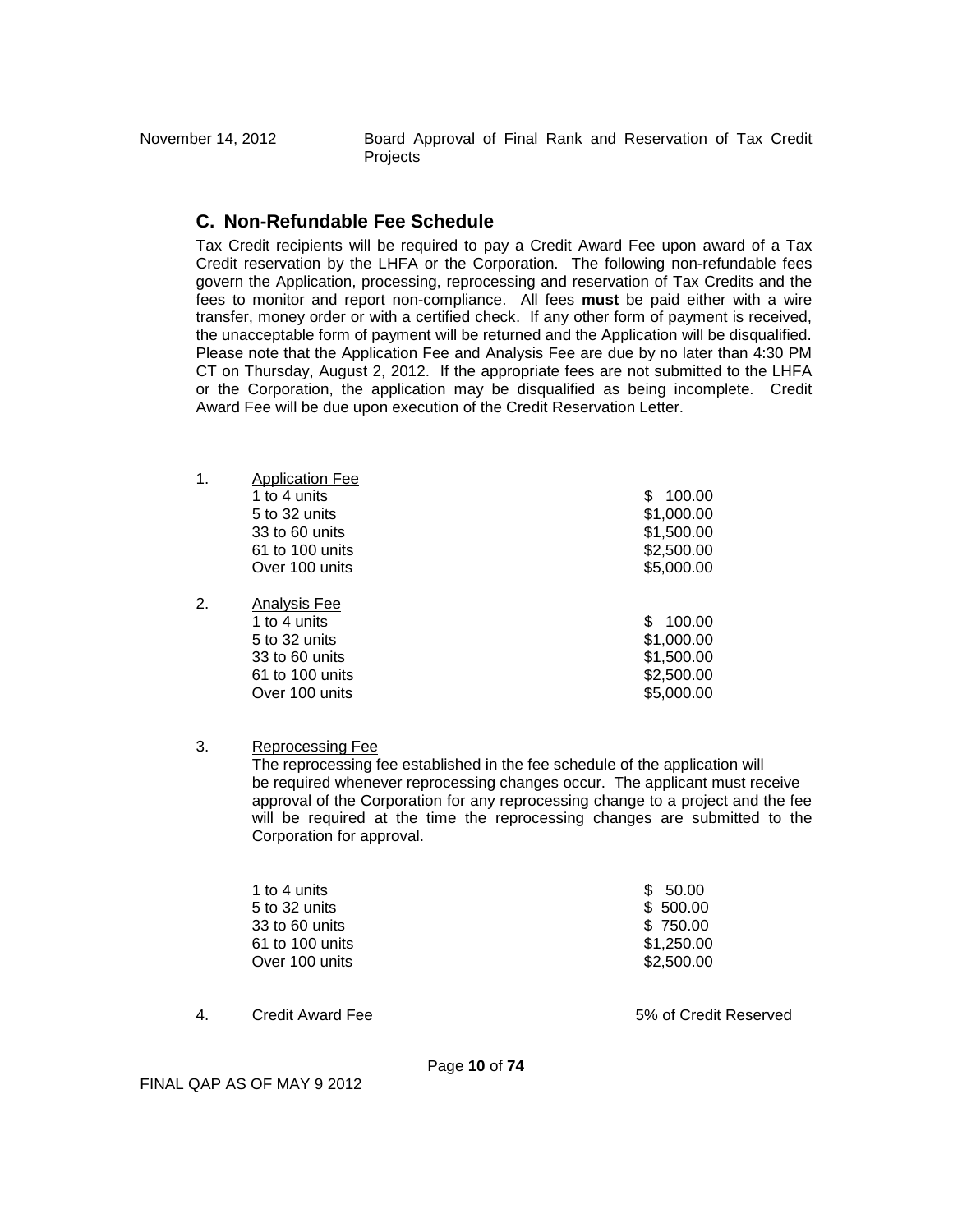5. Annual Compliance/Monitoring Fee

The Minimum Fee will be charged based on project size. The Corporation reserves the right to charge such additional amounts at any time as may be required to monitor compliance in accordance with the Internal Revenue Code of 1986, as amended, and regulations promulgated pursuant thereto.

Minimum Fee is as follows:

| <b>Project Size</b> | Minimum Fee                                           |
|---------------------|-------------------------------------------------------|
| 1-4 units           | \$20.00                                               |
| 5-16 units          | \$ 80.00                                              |
| 17-32 units         | \$160.00                                              |
| 33 and over         | Amount equal to 50% of units in Project times \$10.00 |

6. Subsidy Layering/PIS Review Cost (Note: If HUD or RD Housing Assistance or other Government Assistance is provided to Project a Subsidy Layering Review is required in addition to the PIS Review)

Subsidy Layering Review **X** Analysis Fee

PIS Review  $$250.00$ 

ALL FEES COLLECTED BY THE LHFA OR THE CORPORATION ARE NON-REFUNDABLE

# <span id="page-10-0"></span>**D. Competitive Evaluation**

1. Notice to Applicant and Rank Ordering of Applications: The LHFA or the Corporation will notify the applicant upon receipt of an Application. Information will not be provided as to the Application's processing status during the review and selection process following the Final Application Deadline. However, the LHFA or the Corporation's staff will process the score of each Application based upon information contained within the attached Selection Criteria and the processed score for review to the Board of Directors.

Staff will post to the LHFA's or Corporation's designated website a copy of each Application's score and the tentative rank order list of all Applications prior to the submission to the Corporation's Board of Directors.

Challenge Period: The LHFA's or the Corporation's challenge period runs from September 14, 2012 thru September 28, 2012. During this period an applicant may challenge **in writing** the Feasibility Viability Analysis Report, Market Study Analysis and Staff's scoring. Complete challenge information, submitted electronically (to the designated e-mail site provided in the challenge letter from the agency) must be received by no later than 4:30 PM CT on September 28, 2012 for acceptance or review. **Written objections during the challenge**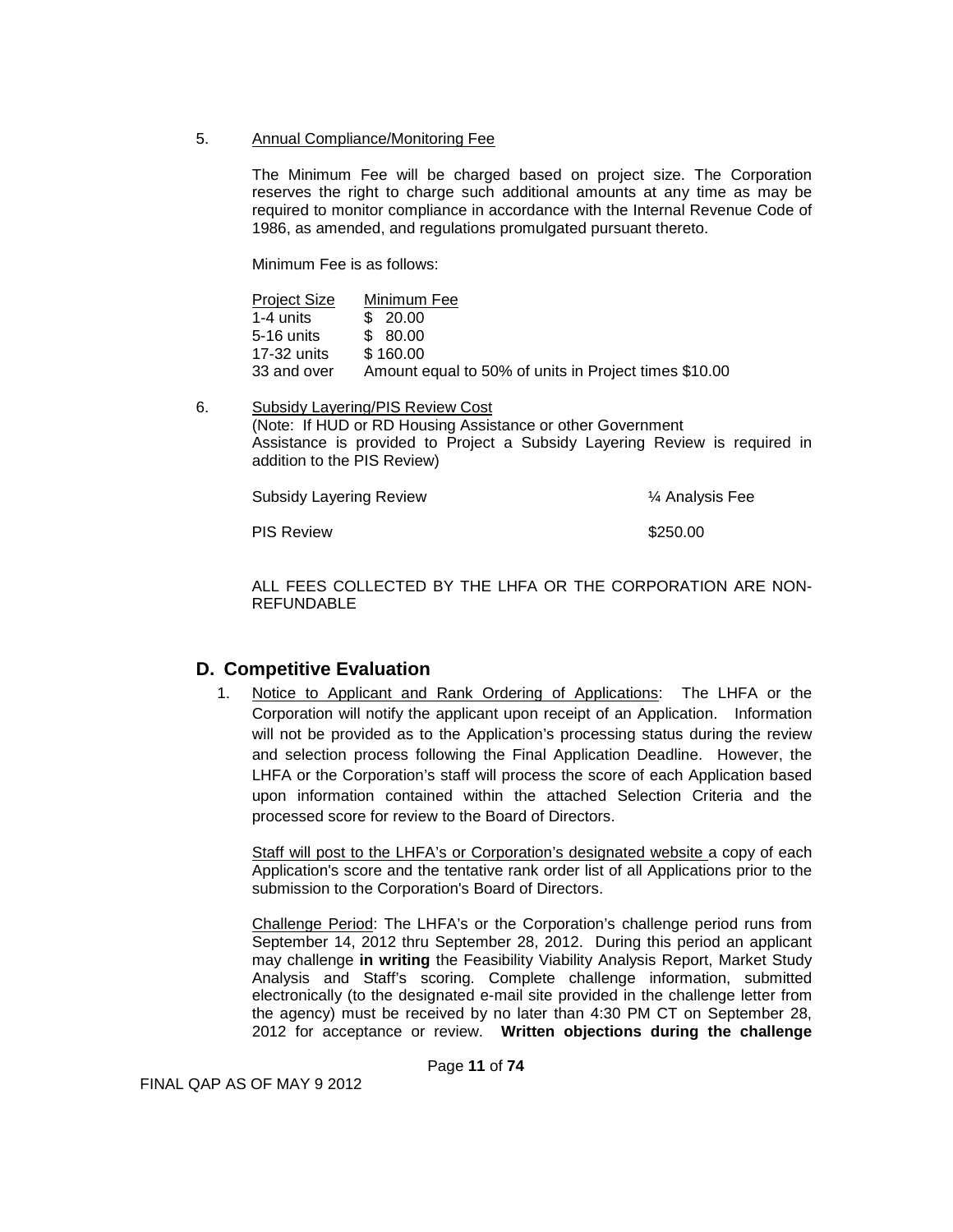**period may be based only upon the interpretation of information submitted in the application by the Final Application Deadline as supplemented for clarification during the challenge period**.

Though not required, developers will be offered the opportunity to meet with staff/review committee to review any **challenge material which was properly submitted during September 14 - September 28. The aforementioned meetings will be offered during the week of** October 15, 2012 and October 19, 2012.

**NOTE: Applicants must indicate in the first sentence of their challenge response if they wish to schedule a meeting with the review committee.**

Final Rank Order: Staff will provide each developer a reconciliation of their scores and ranking by no later than 4:30 PM CT on November 7, 2012.

Based upon such written challenges received by no later than 4:30 PM CT on September 28, 2012 and scheduled meetings with the staff/review committee during October 15, 2012 and October 19, 2012, the staff will submit a supplemental report at the November 14, 2012 meeting of the Board of Directors concerning the scoring of each Application. **The Board of Directors will approve the Final Rank Order and Awards of Applications on November 14, 2012**.

No information other than requested supplemental clarifying information during the challenge period will accepted during the review and selection process following the Final Application Deadline.

#### **THE FINAL RANK ORDER OF AN APPLICATION DOES NOT CONSTITUTE ANY ENTITLEMENT TO A RESERVATION OF TAX CREDITS IF A PROJECT IS OTHERWISE NOT FEASIBLE OR NOT VIABLE OR FAILS TO SATISFY OTHER REQUIREMENTS UNDER THE QAP.**

- 2. LHFA or Corporation Request for Supplemental Data and /or Clarification: The LHFA and Corporation retains the right to request supplemental data to support information contained in an Application and/or information to explain or clarify data contained in an Application.
- 3. Noncompliance in LHFA or Corporation Programs: Developers cited for noncompliance in a project/program administered by the LHFA, the Corporation or by an agency or department of the United States at the time of Final Application submittal shall not receive a reservation/allocation of credits unless or until such non-compliance is cleared.
- 4. Communication with Contact Person: The LHFA and the Corporation staff will communicate only with the contact person listed in the Application. Information received from persons other than the contact person will be disregarded by the

Page **12** of **74**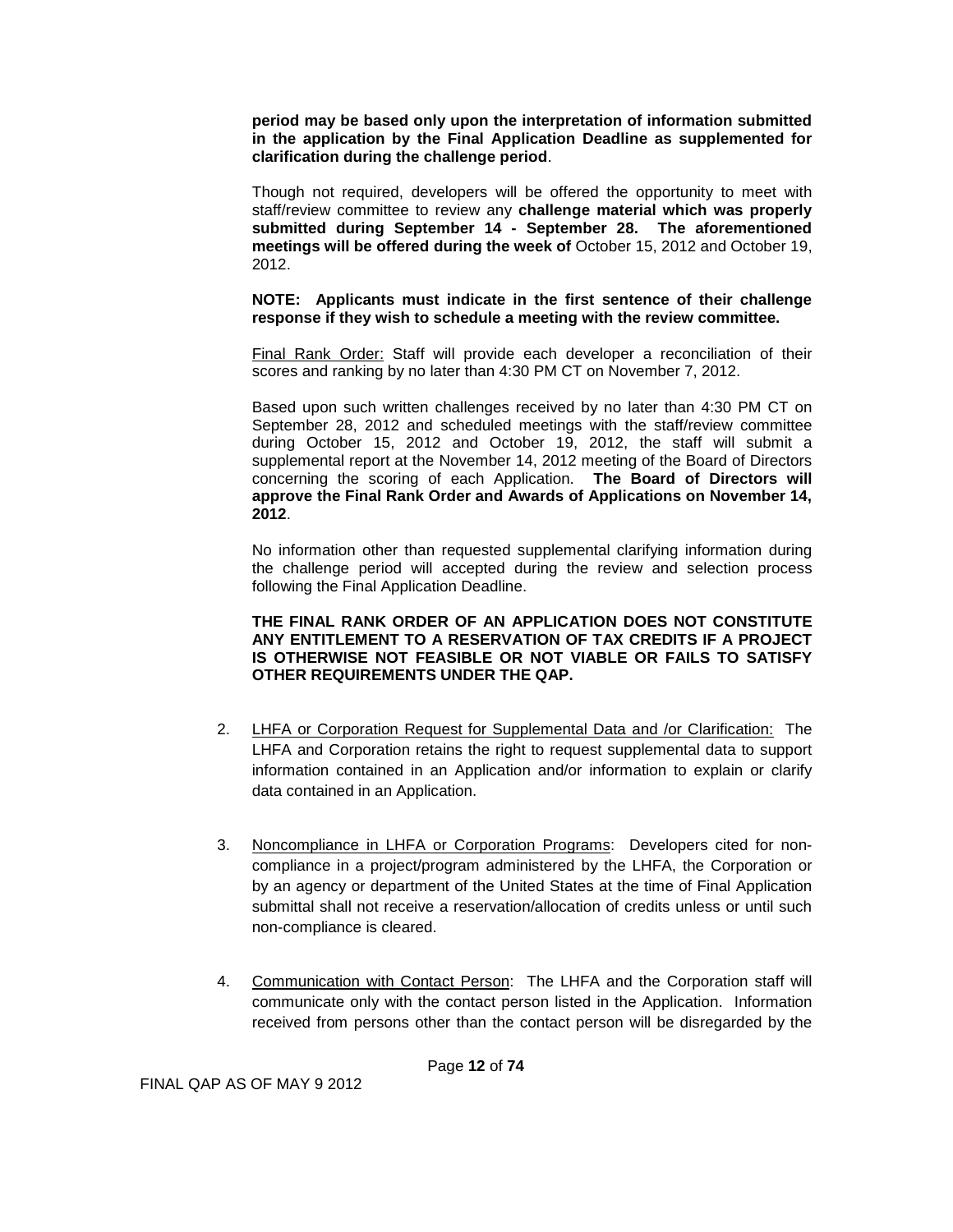Corporation unless staff requested information be delivered directly by such other person.

- 5. Minimum Score and Threshold Requirement: The qualified allocation plan requires applications with the exception of applications for RD Projects (as defined in the glossary) to evidence a minimum score of **60** in accordance with the published selection criteria prior to receipt of a reservation of tax credits.
- 6. Tie-breaking Procedures: Credits for Applications submitted for a competitive funding round will be reserved to projects in descending order of score until all Credits available for reservation have been reserved. In the event of a tie between Applications for which there are insufficient Credits to reserve to each project, the LHFA or the Corporation will use the following tie-breaking procedure:

\*\*Projects receiving the same score using the competitive selection criteria of the state Qualified Allocation Plan will be awarded tax credits in the order of a subranking score using the total points for such Projects evidenced in the following categories from the Selection Criteria:

- Selection Criteria IA (i): Projects promoting project diversity by percentage of limiting low-income units.

- Selection Criteria IA (ii): Projects which promote geographic diversity by being located in a census tract with high area median incomes.

If the use of the sub-ranking score does not break a tie, the project requesting the lower amount of tax credits will be allocated credits in advance of other projects requesting higher amounts of credits. In the event that there are remaining tied projects requesting the same amount of tax credits, preference will be given to the project with the earliest application submittal.

- 7. Reservations Pursuant to Qualified Allocation Plan and Federal Regulations: The Corporation reserves the right to make, revise, rescind or withdraw any reservations according to the 2013 Qualified Allocation Plan and in accordance with published federal regulations, rulings, guidelines and notices.
- 8. Waiting List: All unfunded applications meeting minimum threshold will be placed in rank order on the Corporation's approved waiting list for further Credit reservations as Credits become available in calendar year 2013. The 2013 waiting list shall remain active until either the next funding cycle, next QAP is drafted and approved or at such time the Board deems the waiting list not in effect.
- 9. Corporation Credit Allocation: Notwithstanding any contrary statement or representation by the LHFA or the Corporation, or any contrary understanding or belief by the applicant, no decision of the LHFA or the Corporation regarding the allocation of Credits shall be final until the applicant receives an IRS Form 8609

Page **13** of **74**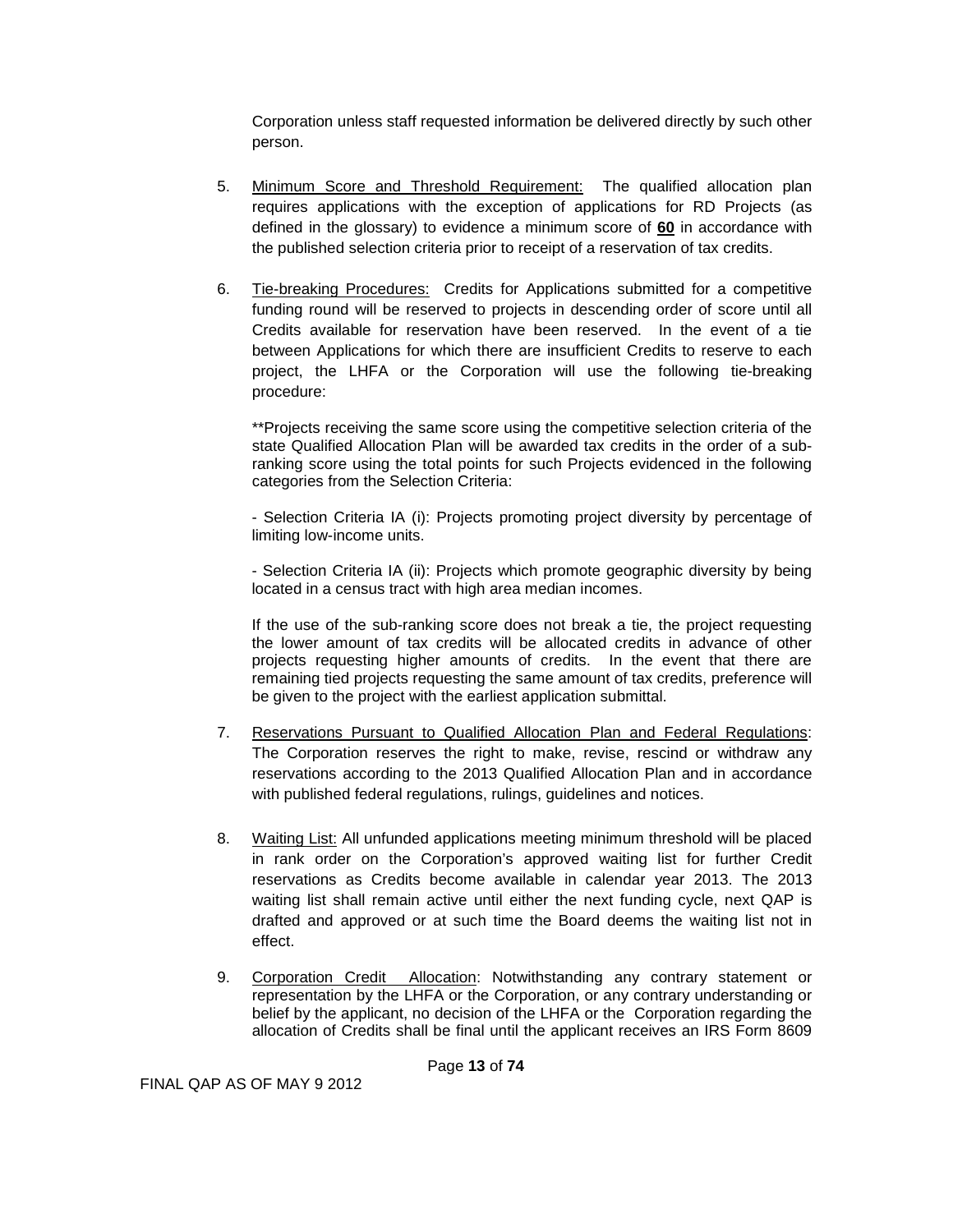properly issued by the Corporation. Prior to the receipt of the IRS Form 8609 the Corporation may, in its discretion and at any time prior to the applicant's receipt of an IRS Form 8609, rescind or modify any allocation of Credit, if the Taxpayer or a Partner/Member of the Taxpayer has undertaken any action which is not consistent with the clear language of the QAP from which the Credit was allocated. The Forms 8609 will not be issued if the Taxpayer or a Partner/Member of the Taxpayer has been found to be noncompliant with any provision of federal, state, or local law or regulation (including the terms of the pertinent QAP).

 10. Binding Arbitration: Any and all disputes concerning, but not limited to any process, reservation, requirement, recapture procedure or other that evolves under this QAP or funding rounds or initiatives, will be resolved via binding arbitration at the expense of the developer.

# <span id="page-13-0"></span>**E. Project Threshold Requirements**

All applications must meet certain threshold requirements. Applications which fail to meet threshold requirements are ineligible to be considered for credits. Unless noted otherwise, projects with tax-exempt bond financing must also meet all threshold requirements to receive Tax Credits.

- 1. **Site Control**: Site control is required at time of application and may be documented by in the form of either a fully executed purchase agreement, an option to purchase or a valid title in the name of the taxpayer or developer.
- 2. **Zoning**: Appropriate zoning is required and may be evidenced in the form of (i) an official local jurisdiction map that the site is actually zoned for the proposed project type or (ii) a letter from an official of the jurisdiction stating either that (a) the proposed project is consistent with existing zone requirements or (b) if the site is not currently zoned for the project type, that changing the existing zoning requirements to permit the project to be constructed will be completed by a date certain (not later than the date specified in the QAP for tax credit reservations). This documentation must be included in the final application submitted no later than July 31,, 2012.
- 3. **Infrastructure**: Evidence of essential infrastructure and proximity to other services is required and proof of such must be included in the application for the following:
	- (i) **Utilities**: Evidence of electrical, water and sewer lines to the property site, or if such facilities are not currently available, how such facilities will be available to the site.
	- (ii) **Transportation**: Evidence that reasonable transportation services are currently proximate to the site, or if such transportation services are not, a narrative statement of how tenants will **access commercial,** educational, recreational and other services upon completion of project.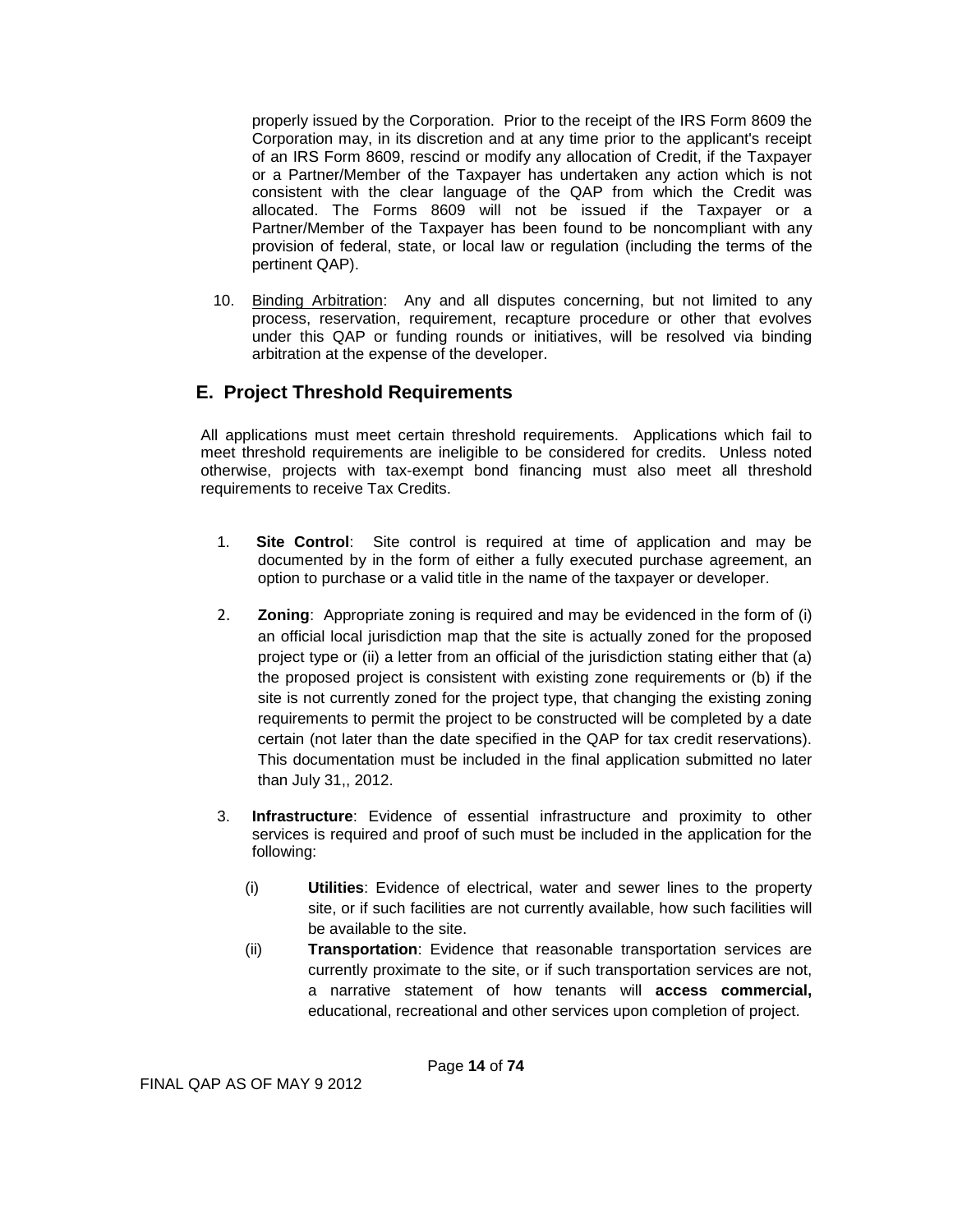- (iii) **Educational Facilities**: Evidence that (a) primary educational facilities are reasonably available to school-age children of tenants if the project is for family units or, if such **facilities are not**, a narrative statement of how school-age children will access public educational facilities and (b) the local public school system has been notified about the estimated prospective population count of school age children in the project when the project is placed in service (Note: This is applicable to both new construction and rehabilitation projects.).
- 4. **Environmental Review:** All projects involving use of existing structures must submit an Environmental Restrictions Checklist completed by a professional licensed to conduct environmental testing. Any finding that environmental hazards exist must be mitigated or abated in accordance with an Operating and Maintenance plan that addresses how each hazardous material or condition will be addressed, including the training of on-site personnel in accordance with applicable local, State and Federal laws or regulations. Costs associated with environmental hazard mitigation or abatement must be included in the project's budget.
- 5. **Tenant Referrals from LRA/OCD, PHAs, and the LHFA or the Corporation**: Taxpayer shall acknowledge and agree to rent low income units to households referred by the LRA/OCD, and/or the local PHA if the tenants referred to the Taxpayer satisfy the requirements of the Project's Management and/or Operating Plan.
- 6. **Minimum Internet/Cable Capacity Requirements:** All units must be equipped with networks to provide cable television, telephone and internet access in the living area and each bedroom. The following networks (combined or distinct) must be capable of being accessed and activated by tenants: (i) telephone network installed for phones using CAT5e or better wiring, (ii) network for data installed using CAT5e or better, networked from the unit back to a central location or similar configured wireless network and (iii) TV services network using COAX cable. The wiring for such networks should be available to tenants free of charge but tenants may be charged the actual fee incurred by the Taxpayer for activating and making available any services provided directly by the Project or through third party providers. The equivalent of wireless network access is acceptable.
- 7. **Energy Efficiency**: Projects are required to meet the Energy Star Qualified Homes Version 3 (Rev.05) (Exhibit EE- ENERGY STAR Reference Design) minimum requirement. All of the energy efficiency components must be clearly and individually listed in an original stamped letter from either the architect or engineer of record. The letter must state that the entire construction envelope meets or exceeds the 2009 International Energy Conservation Code. Manufacturer's cut sheets must be submitted to document the energy efficiency of each component for which points are claimed.

Rural Development Rehabs will be allowed a waiver of the minimum threshold requirements on rehabilitation projects only if RD submits a letter with the

Page **15** of **74**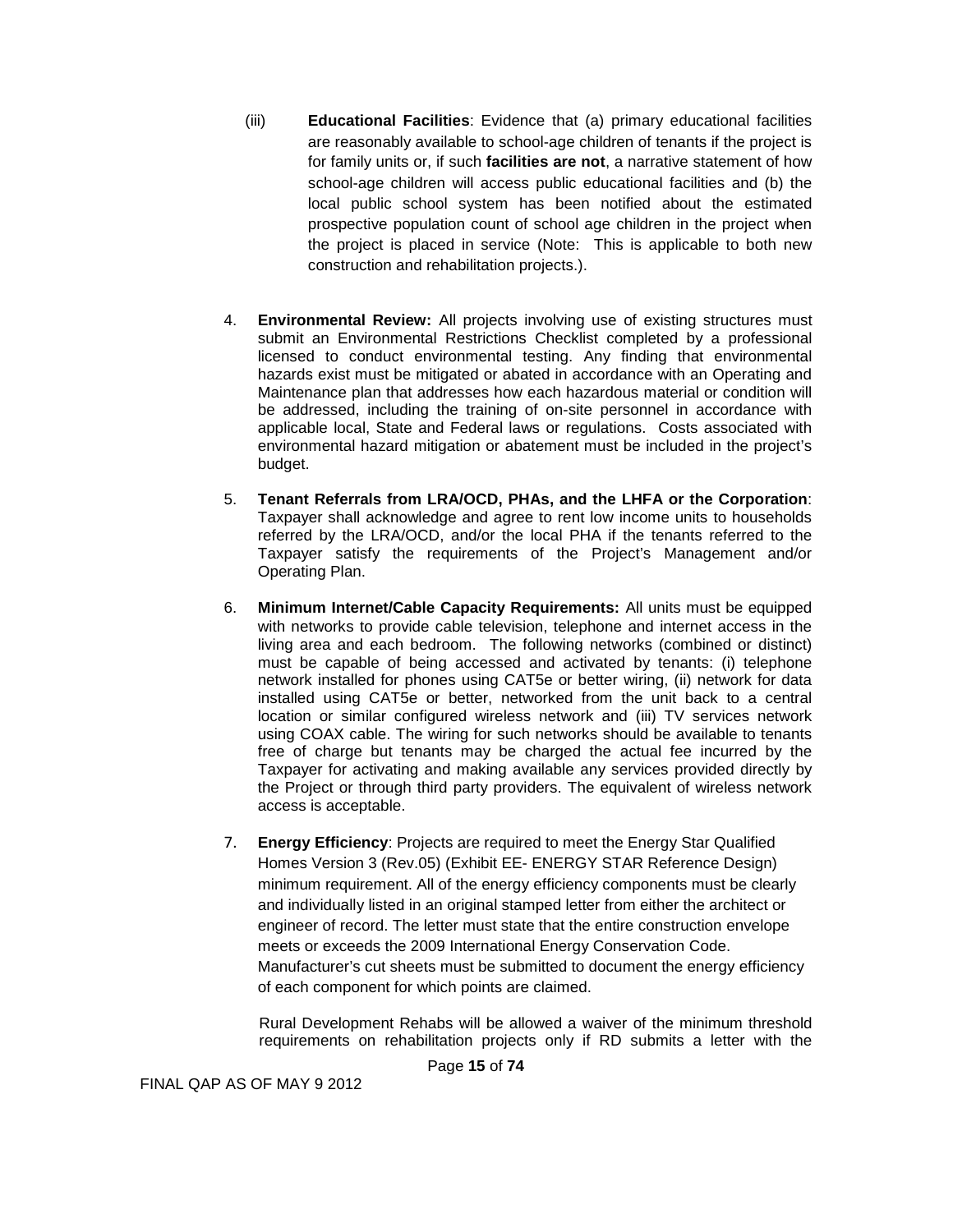application authorizing the specific waiver(s) and concurring with the submitted request.

Rehabilitation Projects are not required to adhere to the minimum Energy Efficiency requirements unless:

(i) The Capital Needs Assessment requires replacement of the item or

(ii) The applicant chooses to replace an item or

(iii)The LHFA's or the Corporation's architect, in consultation with the LHFA's or the Corporation's contracted underwriter, determines that an early replacement of an item with a more energy efficient system substantially improves the quality of life for residents with substantial benefits attributable to reduce deposits to reserves for replacement and/or reductions in operating expenses.

- 8. **Design Features:** All projects must meet the following design features: (1) All projects must have a 15-year or more maintenance-free exterior, such as brick, stucco, fiber-cementitious material or other LHFA or Corporation approved acceptable durable materials. Vinyl siding is not an acceptable material. Additional product may be added to this list subject to review by the LHFA or Corporation's Construction Department LHFA Architectural staff approval. (2) All projects must have at least a 25 year roof warranty. (3) All projects must have at least double paned, double insulated windows, as defined by this QAP.
- 9. **New construction projects** must meet new FEMA Guidelines dated 4/12/2006 or the most current available for the location of the proposed project for elevation of housing relative to Base Flood Elevation. An Architect's certification must be provided for any project located inside a levee protected area.
- 10. **Rehabilitation projects** must submit a Capital Needs Assessment which specifically addressing the current FEMA Guidelines.
- 11. **Historic rehabilitation projects** must include in their submission information concerning minimum project requirements, including but not limited to Energy Efficiency requirements, Design Features, Base Flood Elevation requirements and Internet Cable requirements for consideration of applicable waivers at time of application.

# <span id="page-15-0"></span>**F. Project Team/Developer Threshold Requirements**

#### 1. **Developer Experience:**

Such Managing General Partner or Sponsor must:

- 1. be identified in the application
- 2. become a general partner or managing member of the ownership entity, and
- 3. remain responsible for overseeing the project and operation of the project for a period of two (2) years after placed in service.

Page **16** of **74**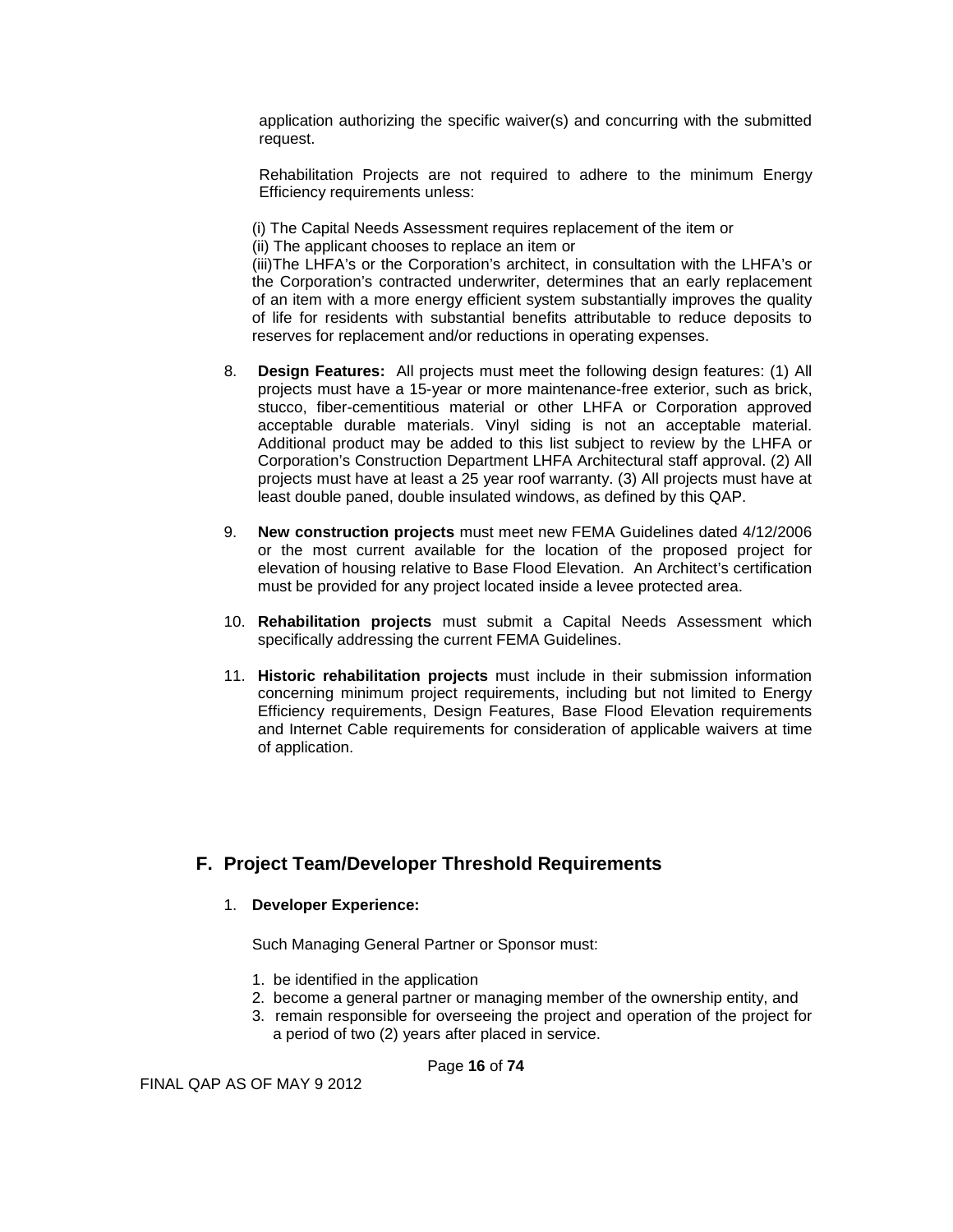All owners and principals must disclose all previous participation in the low income housing tax credit program. Additionally owners and principals that have participated in an out of state tax credit allocation may be required to complete an Authorization for Release of Information form.

No developer or taxpayer utilizing a debarred participant in the development or operation of a project may be reserved or allocated tax credits.

#### 2. **Property Management Experience:**

The property management company must have at least:

- a. One similar (size and type) tax credit project in their current or past portfolio, and
- b. One staff person serving in a supervisory capacity with regard to the project who has been certified as a tax credit compliance specialist.

Such certification must be from an organization approved by the LHFA or the Corporation. None of the persons or entities serving as management company may have in their portfolio a project with material or uncorrected non-compliance beyond the applicable cure period. The management company listed on the application must be retained by the ownership entity for at least two (2) years after project completion, unless Taxpayer releases such the agent for nonperformance of duties.

The development must be managed by an On-Site Manager that has received LIHTC Compliance Certification dated no more than 12 months prior to the Application deadline from a program deemed acceptable to the Corporation in accordance with industry recognized training standards.

#### 3. **Project Team Disqualifications:**

The LHFA or Corporation shall disqualify any taxpayer, its representative or agent, managing general partner, sponsor or management company, who is not in good standing with the LHFA or Corporation, as defined herein. One who is "not in good standing" will be considered ineligible to receive a reservation/allocation of credits during this Funding Round. One is considered to be "not in good standing" with the LHFA or Corporation if one has met one or more of the following criteria:

- a. has been debarred or received a limited denial of participation in the past ten years by any federal or state Corporation from participating in any development program;
- b. within the past ten years has been in a bankruptcy, an adverse fair housing settlement, an adverse civil rights settlement, or an adverse federal or state government proceeding and settlement;

Page **17** of **74**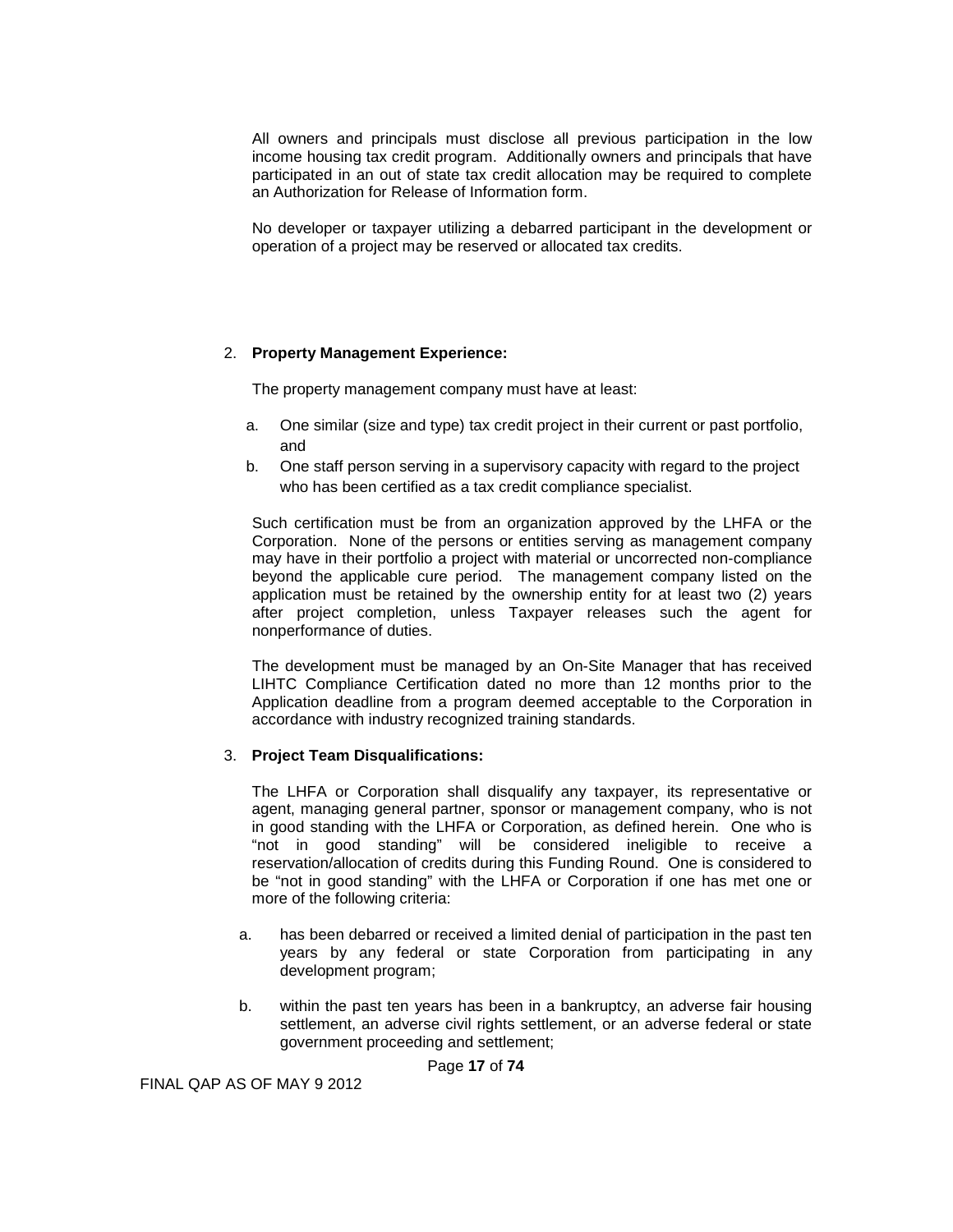- c. has been involved within the past ten years in a project which previously received an allocation of tax credits but failed to meet standards or requirements of the tax credit allocation or failed to fulfill one of the representations contained in an application for tax credits without the express approval of the LHFA or the Corporation;
- d. has been found to be directly or indirectly responsible for any other project within the past five years in which there is or was uncorrected noncompliance more than three months from the date of notification by the LHFA or Corporation or any other state allocating agency unless the LHFA or the Corporation determines, in its discretion, that the uncorrected noncompliance was not the fault of the person in question;
- e. interferes with a tax credit application for which it is not an owner or Principal at a public hearing or other official meeting;
- f. has outstanding flags in HUD's national 2530 National Participation system;
- g. has been or is currently involved in any project awarded Tax Credits in 2009 or earlier for which the final cost certification requirements were not met by April 15, 2012;
- h. has been or is currently involved in any project awarded tax credits after 2000 where there has been a change in general partners or managing members during the last five years that the LHFA or Corporation did not approve in writing beforehand;
- i. are delinquent or in default on any LHFA or Corporation obligation (including but not limited to HOME repayment) as of July 31, 2012 (final application date) will be considered ineligible to receive a reservation/allocation of credits during this Funding Round;
- j. has an outstanding audit report requirement or unresolved audit deficiencies as of July 31, 2012 (final application date)will be considered ineligible to receive a reservation/allocation of credits during this Funding Round;
- k. has unresolved outstanding 8823's or other outstanding Compliance Violations as of July 31, 2012 (final application date)will be considered ineligible to receive a reservation/allocation of credits during this Funding Round; or
- l. are currently out of compliance with or project schedules by greater than ninety days as of July 31, 2012 (final application date)on current projects at the LHFA or Corporation.

Page **18** of **74**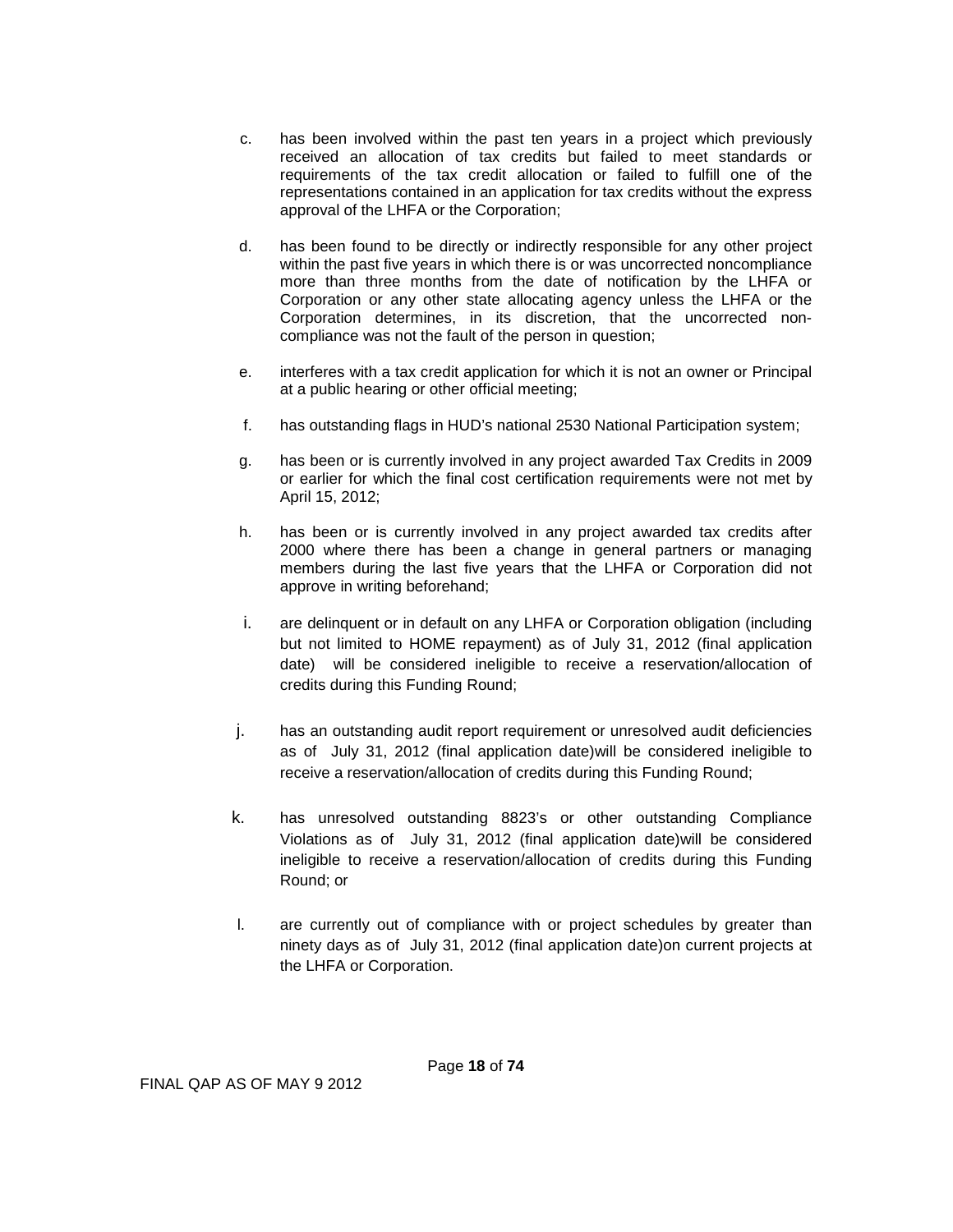A disqualification under Subsection (F)(3) will result in the individual or entity involved not being allowed to receive an award of LIHTC in the 2013 cycle and removing from consideration any application where they are identified.

LHFA or Corporation staff will provide each taxpayer notice by no later than May 15, 2012, via certified mail and electronic correspondence that the taxpayer is subject to disqualification based upon specific non compliance. The taxpayer, agent or representative, managing general partner, sponsor or management company must respond in writing, for receipt by the LHFA or Corporation **via certified mail ONLY by no later than June 1, 2012 to Tax Credit Manager**, specifying reasons that they object to the findings of the LHFA or Corporation. Staff will review all objections received and provide the results of their review to the applicant and Board of Directors by no later than June 13, 2012 so that the taxpayer, agent or representative, managing general partner, sponsor or management company may prepare an appeal, if he or she desires, to the Board of Commissioners at the regularly scheduled July 11, 2012 meeting.

The taxpayer, agent or representative, managing general partner, sponsor or management company's written appeal and supporting documents should be submitted for the Board's review no later than 11:00 am CST on Wednesday June27, 2012.

Based upon staff's review, a final recommendation to the Board of Commissioners will be presented at its regularly scheduled July 11, 2012 meeting. The decision of the full board regarding disqualification status will be final.

Prospective applicants are hereby notified that any and all expenses incurred in the preparation of applications to be submitted during this round are incurred at their own risk and are subject to forfeiture.

# <span id="page-18-0"></span>**G. Other Program Requirements**

1. **Local Community Notification:** The Applicant must include in the Application evidence that a Public Notice was published in a local newspaper having general circulation in the city, town, township or municipality of the proposed development area **AND** in the official journal of the local governing authority three (3) separate times between June 1, 2012 and July 30, 2012.

See attached list of acceptable local newspapers and official journals of local governing authority. If any applicant proposes to submit an application in an area not listed or covered by the attached, a written request for additional information must be submitted by no later than June 1, 2012 at 4:30 PM CT to QAPCOMMENTS@LHFA.STATE.LA.US.

#### 2. **This notice must include:**

• The name of the project owner;

Page **19** of **74**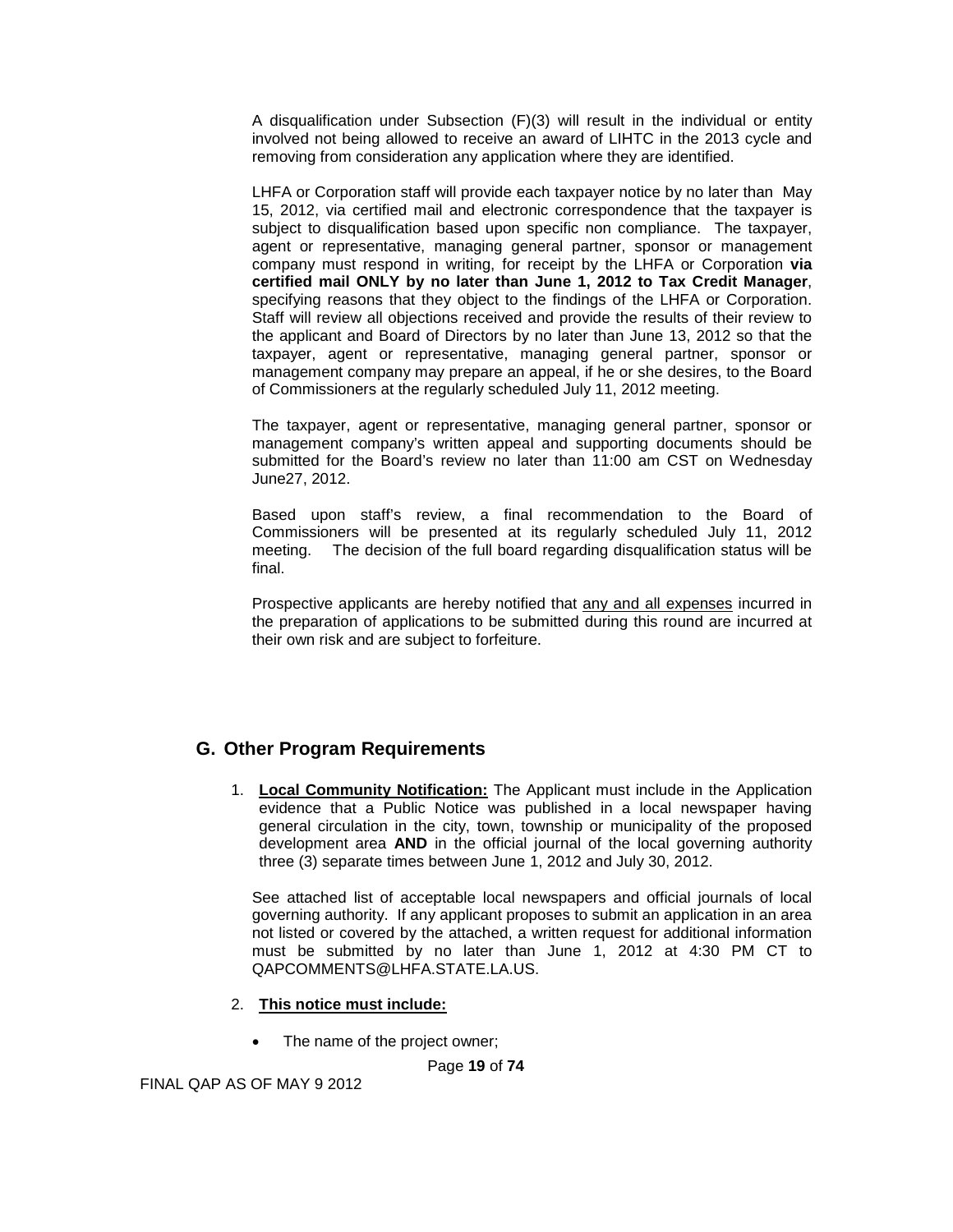- The project name;
- The project address or location;
- The maximum number of units:
- Mix of units
- The nature of the project (i.e. new construction or rehabilitation, elderly or family, etc and construction type and occupancy type along with proposed community facility and supportive services;
- State the project is competing for 9% Tax Credits provided by Louisiana Housing Corporation; and
- Total development cost including funding sources and amounts.

Applicant must provide proof that correspondence has been submitted to the Mayor and appropriate local governing authority of the smallest jurisdiction within which the project is to be located, such as City Council, where the project is proposed notifying them of the project and including above referenced notice information.

3. **Total Development Cost and Unit Size Limitations:** No project will be reserved credits if the limits and other requirements by type and size of unit specified below are not satisfied.

| Unit Type  | <b>Bathrooms</b> | <b>Square Feet</b> |
|------------|------------------|--------------------|
| Efficiency |                  | 450                |
| 1 Bedroom  |                  | 650                |
| 2 Bedroom  |                  | 800                |
| 3 Bedroom  | 2                | 1100               |
| 4 Bedroom  |                  | 1400               |

a. Minimum Square Footage and Full Bathrooms Per Unit Type:

- (i) Waiver of Minimum Bathroom and Bedroom Size. The minimum bath rooms and bedroom size may be waived for an existing project which is being rehabilitated only if a federal program finances the unit and the federal agency administering the program which finances the unit requests a waiver of such limits.
- (ii) Reduction of Minimum Square Footage Per Unit. The minimum square feet per unit may be reduced by 10% for existing units if the local jurisdiction within which the units are located certifies that such units will comply with all applicable zoning and building codes.

#### b. Maximum Average TDC Per Unit by Development Type:

| Acquisition/Rehab (incl. elderly)                          | \$125,000 |
|------------------------------------------------------------|-----------|
| New Construction/Conversions (incl. elderly, non-elevated) | \$150,000 |
| New Construction/Conversions (incl. elderly, elevated)     | \$175,000 |
| Historic Rehab                                             | \$250,000 |

Page **20** of **74**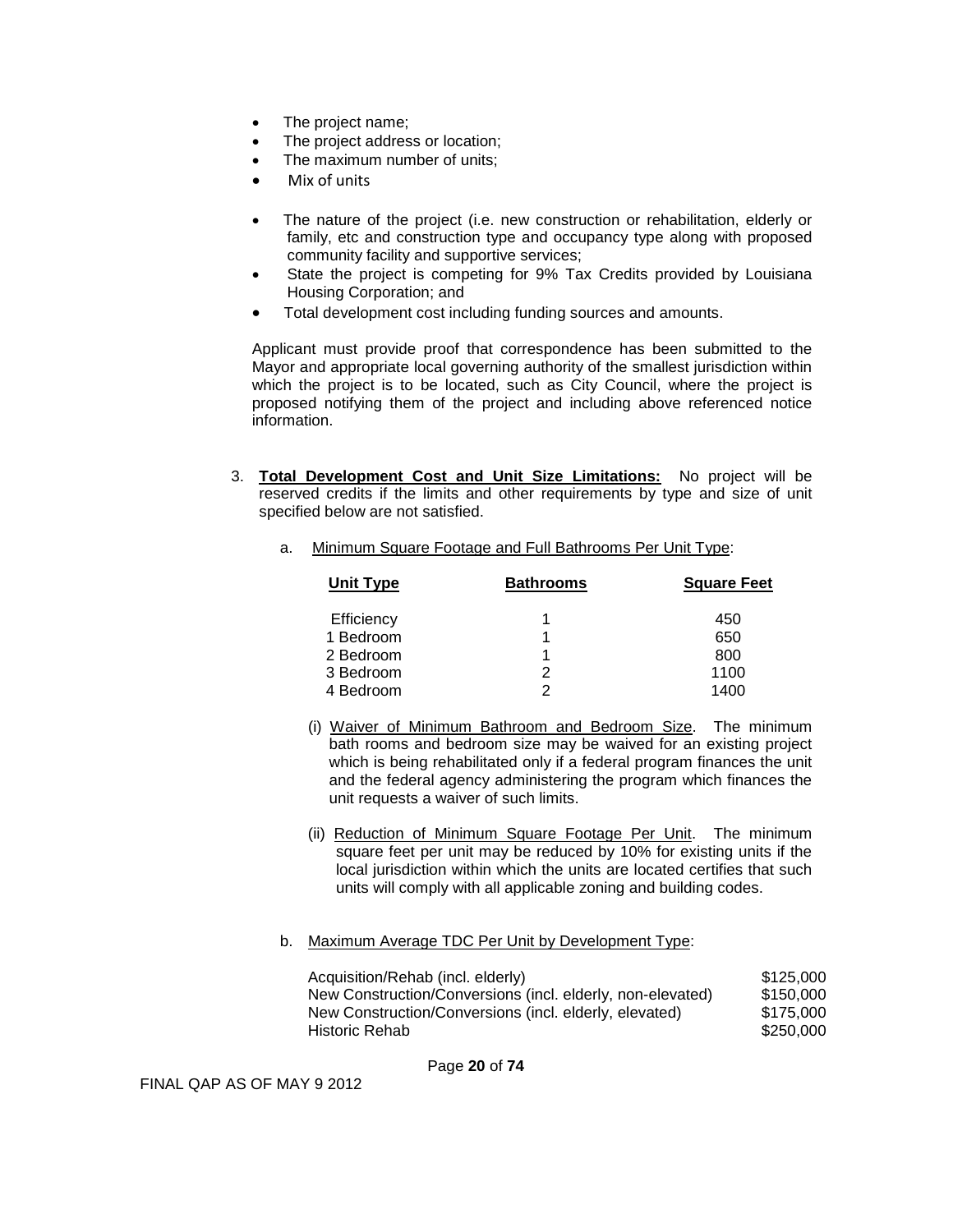- c. Exclusion of Governmental Grants and Historic Credit Syndication Proceeds from Cost Limits. The costs of a development funded by a governmental grant or with the proceeds from syndicating historic credits will be excluded from total development costs for the purposes of establishing the Maximum Average TDC per Unit and for purpose of calculating maximum qualified basis of a building or Project. The costs of a development funded by a government grant that is structured as a below market government loan to the Project may be excluded from total development costs for the purposes of establishing the Maximum Average TDC Per Unit, provided that to the extent excluded for the purposes of establishing the Maximum Average TDC Per Unit, it shall also be excluded for purpose of calculating the Credit allocation by the LHFA or Corporation.
- d. Exclusion of Costs of Community Facilities and Community Services Facilities from Cost Limits: The costs associated with Community Facilities and Community Service Facilities will be excluded from total development costs for the purpose of establishing the Maximum Average TDC per Unit. The costs of Community Facilities which are functionally related and subordinate to the residential units and the costs of Community Service Facilities not in excess of the sum of (i) twenty-five percent (25%) of so much of the eligible basis of the qualified low-income housing project of which it is a part does not exceed fifteen million dollars (\$15,000,000) plus (ii) ten percent (10%) of the eligible basis of such project as is not taken into account under (i)may be included in eligible basis of a building or Project.
- e. SRO Projects: Single Room Occupancy Projects will not be subject to Maximum Average TDC Per Unit Limits if the local governmental unit by resolution or ordinance endorses the SRO Project and certifies that the SRO Project will provide shelter to homeless persons or will receive Stewart-McKinney Act Funds.
- f. Projects Reallocated Credits Based on Housing Discrimination: Notwithstanding any other calendar year Qualified Allocation Plan to the contrary, additional costs to projects which are delayed based upon housing discrimination and which are reallocated credits will not be subject to cost limits if the project is otherwise feasible and viable and the Corporation's Board of Directors acknowledges that the increased costs were due to circumstances beyond the control of the Taxpayer.
- g. Bond Financed Projects: Bond financed projects are not subject to the Maximum Average TDC Per Unit Limits if no other State or Federal subsidies are provided.
- h. Construction and Design Standards: All projects must adhere to the Construction and Design Standards as contained in Exhibit A.

Page **21** of **74**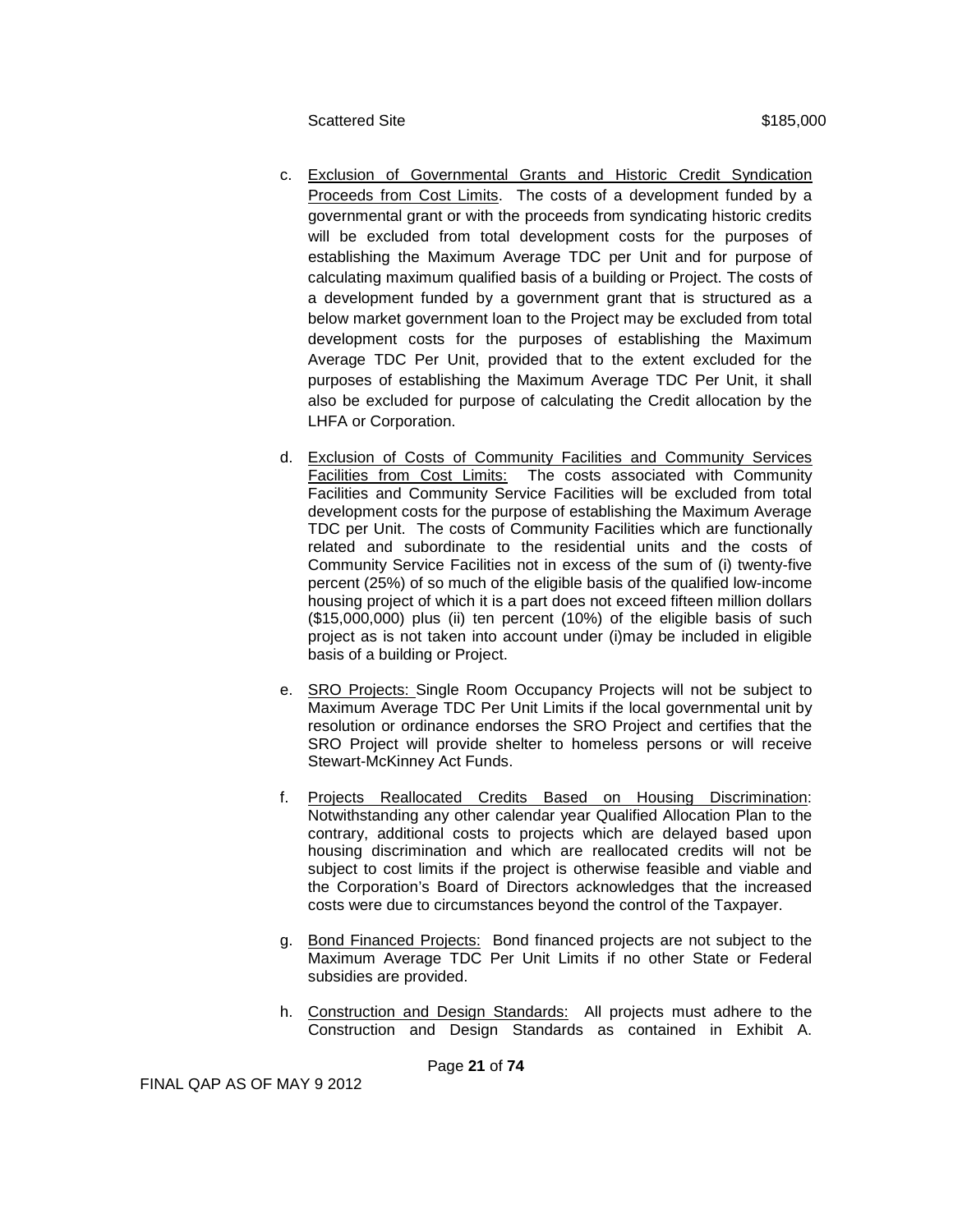Requirements for New Construction Scattered Site Projects are also contained in Exhibit A.

4. **Project Amenities:** All properties other than SRO Projects must include HVAC systems, refrigerators, stoves, an on-site laundry (1 washer and 1 dryer per every 10 units- except for Elderly Projects). If washers and dryers are installed and maintained in every unit at no additional cost to tenants, an on-site laundry is not required. All amenities, with the exception of the on-site laundry, must be available to the tenants at no additional charge. The requirement of an on-site laundry shall not apply to rehabilitation projects with 12 or fewer units.

#### 5. **Profit Limits:**

#### **Developer Fees**

Developer Fees for a project shall not exceed fifteen percent (15%) of the Developer Fee Base.

No Developer Fee, including payments to consultants, will be allowed unless a Development Services Agreement is submitted as an Exhibit to the Tax Credit Application Package. The Developer Fee Base will include only the amount of Builder Profit, Builder Overhead and General Requirements at the maximum limits permitted by the LHFA or the Corporation and will exclude all payments to the Developer or persons related to or having an identify of interest with the Developer. Fees paid to CHDOs or non-profits will not be added to the total amount of developer's profit cap.

#### **Architect Fees**

Architect Fees shall not exceed 7% of construction contract

#### **Builder Profit**

Builder Profit shall not exceed six percent (6%) of the Builder Profit Fee Base.

#### **Builder Overhead**

Builder Overhead shall not exceed two percent (2%) of the Builder Profit Fee Base.

#### **General Requirements**

The actual costs associated with General Requirements shall not exceed six percent (6%) of the General Requirements Base. Bond Premium paid by the Developer or the Taxpayer/Owner will be excluded from the General Requirements.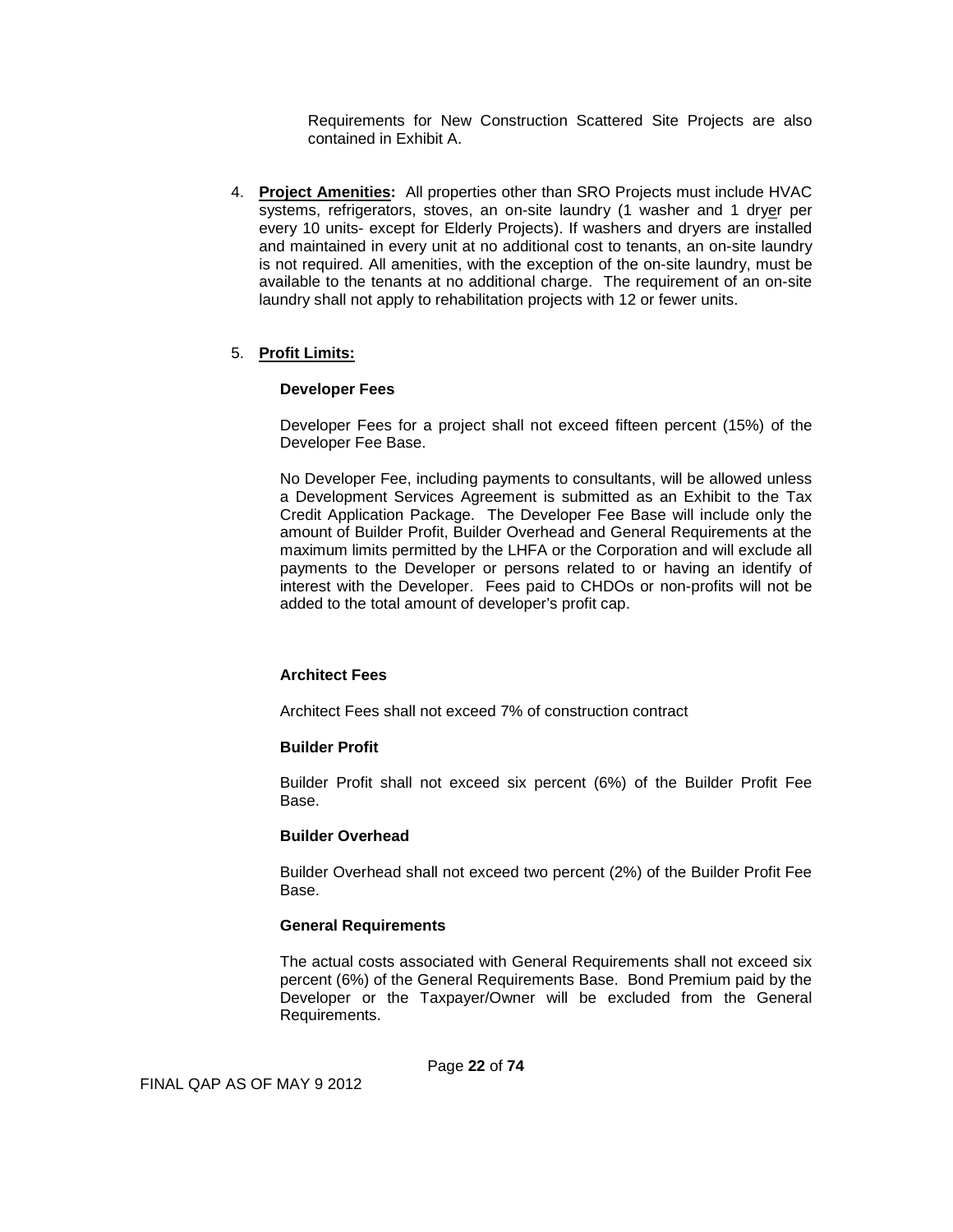### **Syndication Costs**

Syndication Costs in excess of ten percent (10%) and fifteen percent (15%) of Gross Equity for privately placed and publicly offered Syndications, respectively, will be treated as part of the Developer Fee.

- 6. **Self-Owned Equipment Limitations:** Costs deemed to lease self-owned equipment or to lease equipment owned by persons related to or having an identity of interest with the Developer or Builder will be considered as builder profit and overhead; provided, however, that certifications as to costs of fuel, lubrication, normal expenditures for such identified equipment, maintenance, repair and depreciation will be considered as a construction cost.
- **H. Subcontractor Limits Related to builder Profit and Overhead:** No overhead and builder profit will be allowed when (i) more than fifty percent (50%) of the contract sum in the construction contract is subcontracted to one subcontractor, material supplier or equipment lesser or (ii) seventy five percent (75%) or more with three or fewer subcontractors, material suppliers or equipment lessors.
- **I. Pro Forma Cash Flows:** All projects must submit fifteen year pro forma cash flows complying with the following requirements:
	- a. Rate of Increase Assumptions for Revenues and Expenses: Revenues may be projected to increase at a rate not in excess of two percent (2%) and expenses must be projected to increase at a rate of not less than OCAF or three percent (3%).
	- b. Required Debt Service Ratios: Debt service ratios may not fall below 1.15 (1.10 for RHS Properties) unless the Taxpayer/Owner executes an appropriate escrow or acceptable guarantee in an amount equal to the maximum cumulative cash flow shortfall. If Debt Service Ratios during the credit period with respect to all debt exceeds 1.4, the excess cash flow must be deposited to the Reserves for Replacement or used to prepay hard debts. The Minimum Reserve Balance shall be increased by such excess cash flow.
	- c. Maximum Return on Taxpayer Capital for Projects with HOME Funds and Distributions of Surplus Cash: Any project which receives HOME Funds from the LHFA or the Corporation and which evidences satisfaction of the Minimum Reserve Balance will be permitted a Capital Recovery Payment on Taxpayer Capital equal to 350 basis points above the comparable Treasury bill yields as of the Closing Date that are coterminous with the return of taxpayer capital over a maximum ten year period. Tax Credit equity shall be disregarded as Taxpayer Capital. Surplus Cash evidenced in annual audits may be distributed each fiscal year so long as such distributions are limited to not exceeding fifty percent (50%) of such Surplus Cash.
	- d. Terms Required for Cash Flow Notes: Any cash flow note associated with the acquisition of an existing project must be accompanied by a schedule establishing the imputed principal of the cash flow note under Section

Page **23** of **74**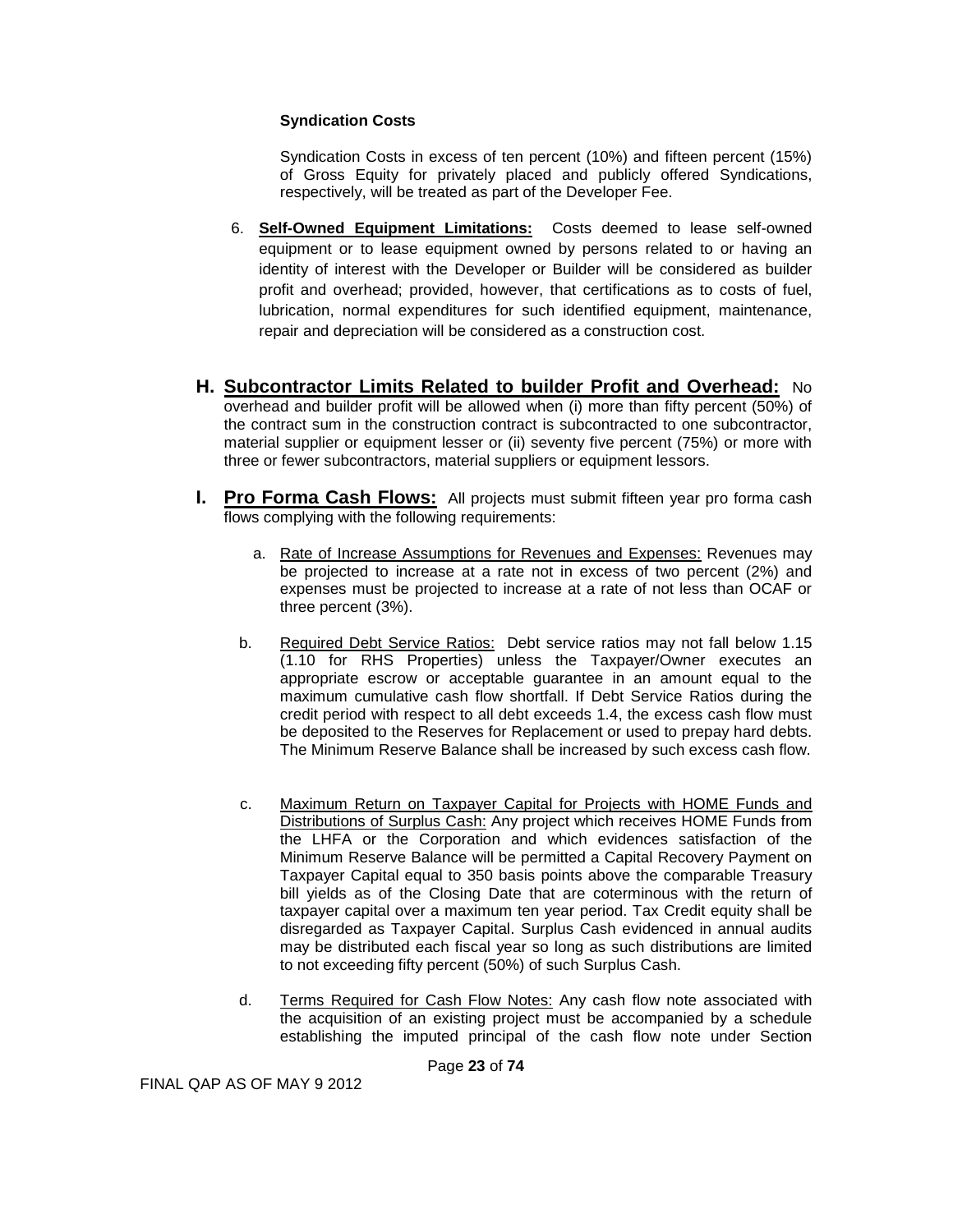1274(b) of the Internal Revenue Code and any basis adjustment of the note and project pursuant to Section 1.1275-4(c) of the Treasury Regulations. All cash flow notes must mature on or before the end of the economic life of the project which may not exceed 55 years unless such cash flow note is a Developer Fee Cash Flow Note, in which case such Developer Fee Cash Flow Note must mature by the end of the initial Compliance Period of 15 years.

- e. Vacancy Rate Assumptions: Assume a five percent (5%) vacancy rate and two percent (2%) bad debt unless the project is located in a "soft" market as determined by the Independent Qualified Housing Consultant within which a higher vacancy allowance will be required.
- f. Required Deposit to Reserves for Replacement: Minimum replacement reserves should equal \$250 per unit per year for new construction developments for seniors and \$300 per unit per year for new construction developments for families and developments involving rehabilitation. If the reserve deposits specified in Capital Needs Assessment exceed the foregoing minimum reserve deposits following rehabilitation, then the deposits to the reserved for replacement shall be the higher amount specified in the Capital Needs Assessment. Notwithstanding the foregoing, if HUD or RD finances the first mortgage, the annual deposit to the Reserves for Replacement may be determined in accordance with HUD or RD policies or regulations. Deposits to the Reserves for Replacement will be regulated and monitored in accordance with the Tax Credit Regulatory Agreement.
- g. Maximum Rents: Pro forma Rents for Application purposes may not exceed the lowest of market rents evidenced in the market study, HUD's most recently published fair market rents (FMR) or the maximum rent permitted by Section 42 or any subsidy program which benefits the project. Actual rents may not exceed the maximum rent permitted by Section 42 of the Code.
- h. Minimum Operating and Maintenance Expenses: Minimum operating and maintenance expenses shall not be less than \$3,600 per unit per year. For an existing project undergoing rehabilitation the Minimum Operating and Maintenance Expenses shall be increased if, following a review of the prior three years of audits of the project's operations, the expenses exceed the minimums and if the rehab to be completed will not reduce the historic expenses. SRO Projects shall evidence appropriate subsidies to sustain the proposed operating budget.
- i. Minimum Reserve Balance: Minimum operating reserves should equal six months of projected operating expenses. Initial operating reserves of up to \$2,000 per unit per year may be funded from project development sources. Initial operating reserves exceeding \$2,000 per unit must be funded either with deferred developer fees, unsecured debt or soft cash flow debt.
- **J. Capital Needs Assessment**: A Capital Needs Assessment by an architect or engineer, dated no earlier than 90 days before the Application deadline, is required for all existing projects. Should the Capital Needs Assessment identify the presence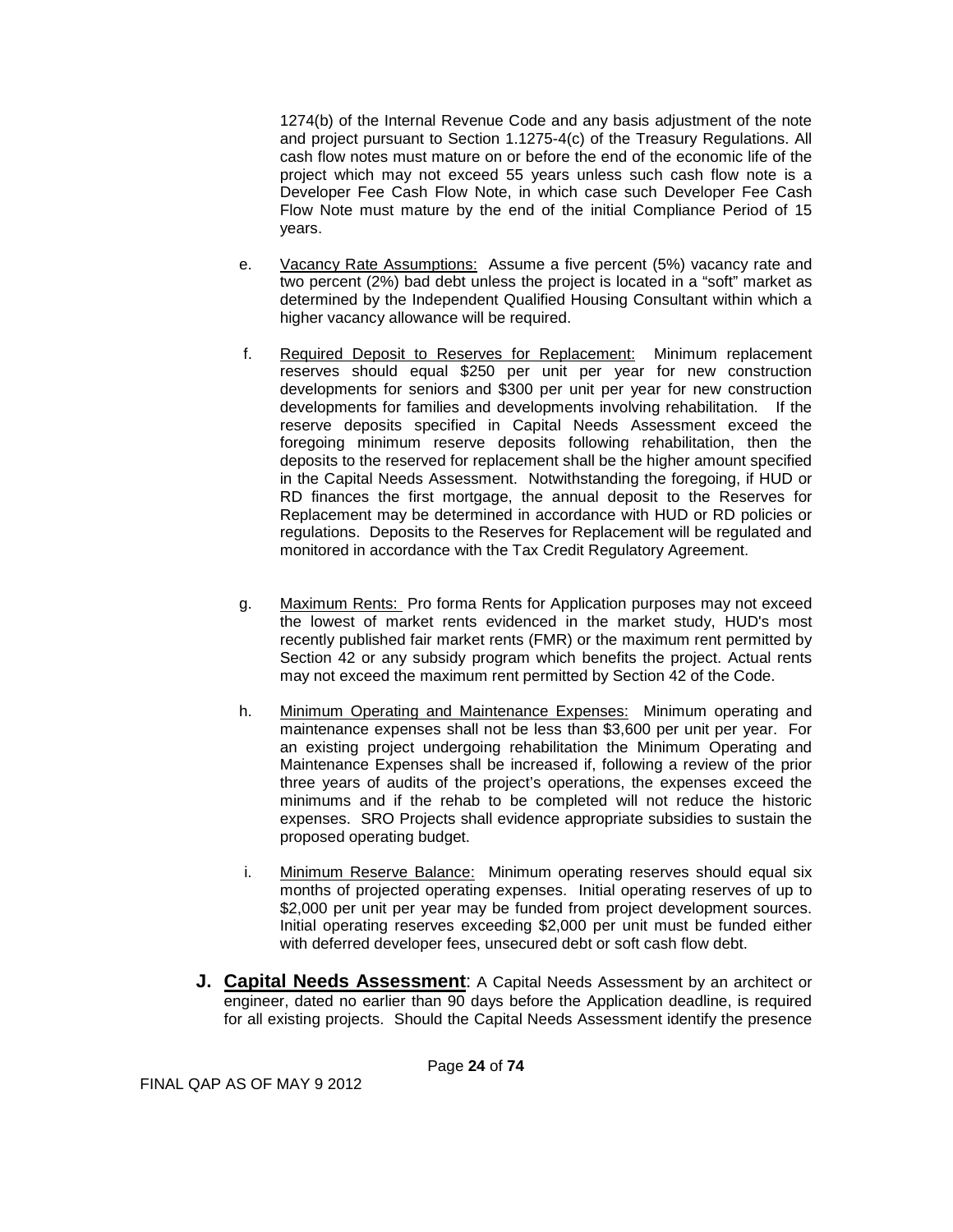of hazard material, a hazard mitigation plan MUST be submitted in the application and the costs of mitigation included in the project's budget.

- **K. Receipt of Cost Certifications and GAAP Audits:** Prior to mailing a Form 8609 for a project, the LHFA or the Corporation must receive (i) an unqualified GAAP Audit as required by Treasury Regulation 1.42-17(a)(5), (ii) a Financing Certification, (iii) a Syndication Certification and (iv) a proposed baseline operating budget (including trending assumptions) as of the date sustaining occupancy is to be attained. The GAAP audit and the Financing Certification must certify all sources and uses of funds through the Placed in Service Date of a project and must clearly distinguish and show (a) costs that may be included in eligible and qualified basis and (b) costs which may not be included in eligible and qualified basis.
- **L. Subsidy Layering Review:** A subsidy layering review will be conducted in connection with any project receiving Governmental Assistance from HUD or RD in addition to housing tax credits for each of acquisition, rehabilitation and new construction uses. Note: By letter dated December 13, 2010 from Milan M. Ozdinec, Deputy Assistant Secretary, Office of Public Housing and Voucher Programs, the Corporation is authorized to perform SLRs on HUD's behalf.
- **M. Processing Projects With Federal Funds or Insurance:** Projects receiving Federal Funds or insurance under a Federal program will be reserved credits only after the federal agency advises the LHFA or the Corporation in writing that the federal agency providing such funds or insurance has no objections to the reservation of tax credits to the Project.
- **N. Financing Commitments:** Fully executed Financing Commitments for all sources of funds must be included with the Application.

# **O. Legal Description of Project Property Site:**

Projects in Urban and Rural Areas: The legal description and cost of the portion of a site on which the Project is located must be submitted in the Application involving a Project in Urban and Rural Areas. The legal description shall include parish, municipality, subdivision, tracts, section, ranges, boundaries, directions and measurements.

Scattered Site Projects in Urban Areas: A Scattered Site Project located in an urban area may identify only the street addresses for each separate site.

Consistency of Project Description: The legal description and/or street addresses of the Property Site included with the Application must be consistent with all subsequent documents submitted to the LHFA or the Corporation during the development and operation of the Project. If a material inconsistency in the legal description of the Project Site between the Application Deadline and any reservation or allocation of credits is identified and such inconsistency constitutes a Site Change, the tax credits reserved and/or allocated to the Project will be subject to rescission and/or recapture.

Additional Sites: No additional sites may be included in a Scattered Site Project following the Application Deadline unless the Project is located in a

Page **25** of **74**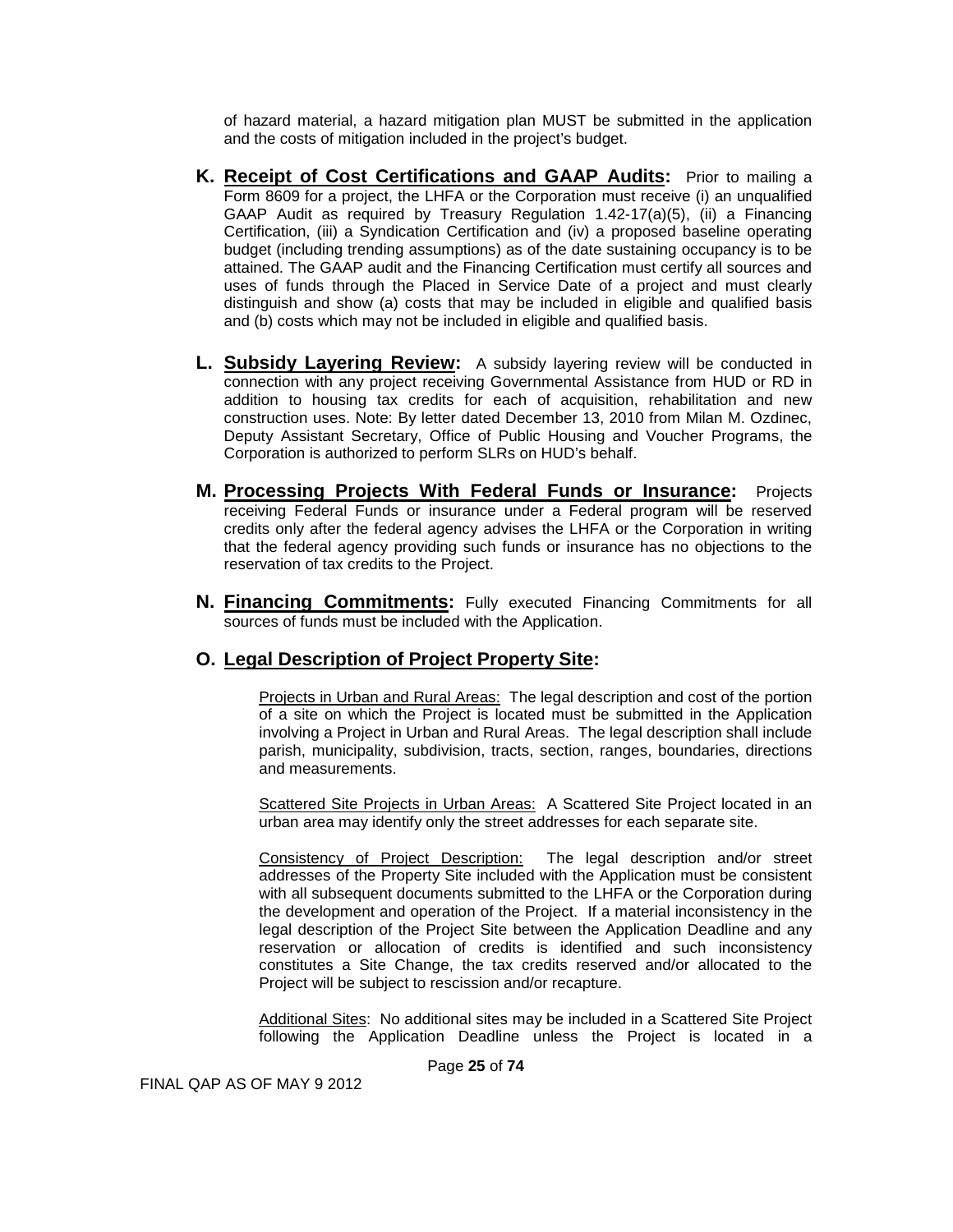Redevelopment Area and the local governmental unit requests the addition of new sites within the Redevelopment Area; however, no additional sites may be included in a Project following carryover allocation.

Map Requirement: A map identifying the Project Site must be included with all legal descriptions and/or street addresses. The map must show parish, municipality, subdivision, tracts, section, ranges, boundaries, directions, and measurements.

Project Directions: Directions to the project site from the nearest major highway must be included in the application.

# <span id="page-25-0"></span>**P. Project Information:**

- 1. Certification of Construction Documents: At least 45 days prior to commencement of construction or Substantial Rehabilitation of a project, the owner must submit certification of architect that (i) the unit configuration by bedroom size and square footage by bedroom size is consistent with the configuration in the project's Application, (ii) the project as completed complies with applicable Fair Housing Accessibility Guidelines and Uniform Federal Accessibility Standards, and as required by or subject to bonus points awarded in this QAP and (iii) if HOME or other federal funds have been invested, the requirements of Section 504 of the Rehabilitation Act of 1973 are satisfied. In addition to the Certifications shown in Exhibit A, Attachments IV and V, the Applicant shall submit Architect's Certifications at each of the following three (3) stages:<br>I at the time the application is submitted. The co
	- At the time the application is submitted. The certification should outline the proposed design and construction commitments.
	- II. At the time of Construction/Bid Documents are completed. The certification should verify that all the commitments outlined in the QAP and also described in the first Architect's Certification have been met.
	- III. When construction is completed. The certification should verify that the project was built per QAP commitments, as well as previous Architect's Certifications.

The Developer must notify the LHFA or the Corporation Construction Department when a notice-to proceed has been issued by the Developer to the Construction Contractor.

- 2. Signage on Property**:** Developers will be required to display a sign upon start of construction through completion on the project site stating that the project is being financed by Louisiana Housing Corporation.
- 3. Staff Visits: The LHFA or the Corporation will make a minimum of three (3) site visits to projects before the issuance of 8609s. This is to ensure that the project is being constructed as stated in the application and in accordance with the QAP. The LHFA or the Corporation reserves the right to add additional site visits if deemed necessary.
- 4. Construction Progress/Schedule Form: Upon receiving a Low Income Housing Tax Credit Award, applicants are required to submit (i) a complete and updated AMEC Model as of the Closing Date and as of the placed in service date of the project

Page **26** of **74**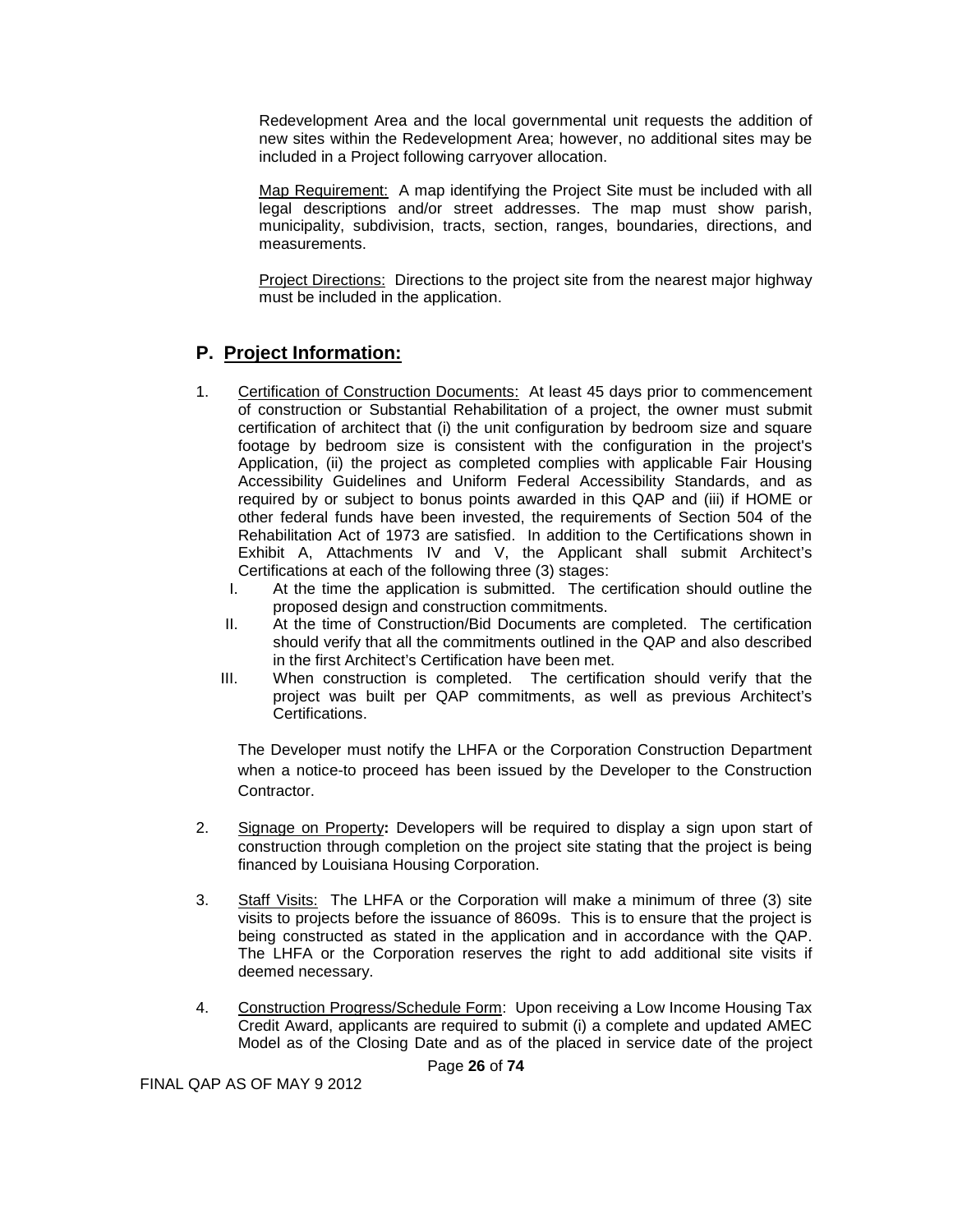along with PIS documents and (ii) to submit on the first business day of each month electronically a Construction Progress/Schedule Form including AIA documents. Failure to submit or the submission of erroneous information may result in the forfeiture of the tax credit allocation.

# <span id="page-26-0"></span>**Q. Market Study and Appraisals**

### **LHFA or Corporation Evaluation**

Project developers will contract directly with approved disinterested market analysts to perform market studies. The selected market analysts must be a member of the National Council of Affordable Housing Market Analyst (NCAHMA) or a similar professional organization. The LHFA or the Corporation will limit the number of projects awarded in the same application round to those that it determines can be supported in the market. The LHFA or the Corporation is not bound by the conclusions or recommendations of the market analysts(s) and will use its discretion in evaluating the criteria listed in this subsection. In exercising its discretion, the Corporation will comply with the requirements of Section  $42(m)(1)(A)(iv)$  if in the exercise of such discretion results in the allocation of any housing credit dollar amount which is not made in accordance with the established priorities and selection criteria of the 2013 QAP.

The LHFA or the Corporation is relying on the information prepared by third party market analysts and is to be held harmless by the action or inactions of the market analysts or their staffs. If there is conflicting information in studies supplied in the same area, a supplemental study may be required by an approved market analyst of the LHFA's or Corporation's choosing during the challenge period. The applicant(s) requiring the supplemental study will be responsible for the cost of the supplemental study.

The LHFA or the Corporation will post its current Housing Needs Assessment to its website at [www.lhfa.state.la.us.](http://www.lhfa.state.la.us/) Developers are encouraged to utilize this information in evaluating prospective application projects and sites. All market analysts must consider this document in preparing individual market studies.

The LHFA or the Corporation has the right to request additional or further analysis based upon market anomalies. The cost of any additional market studies to reconcile data will be at the developer's expense. Prior to ordering the additional market study, the Corporation will notify the developer and of the cost involved.

The LHFA or the Corporation will not allow a project to restructure (i.e. change the bedroom configuration, rent structure, elderly to family, etc) during the competitive cycle, once the application has been submitted.

Market studies are deemed current for a period of 6-months from date of completion.

### **Project Evaluation and Market Study Information**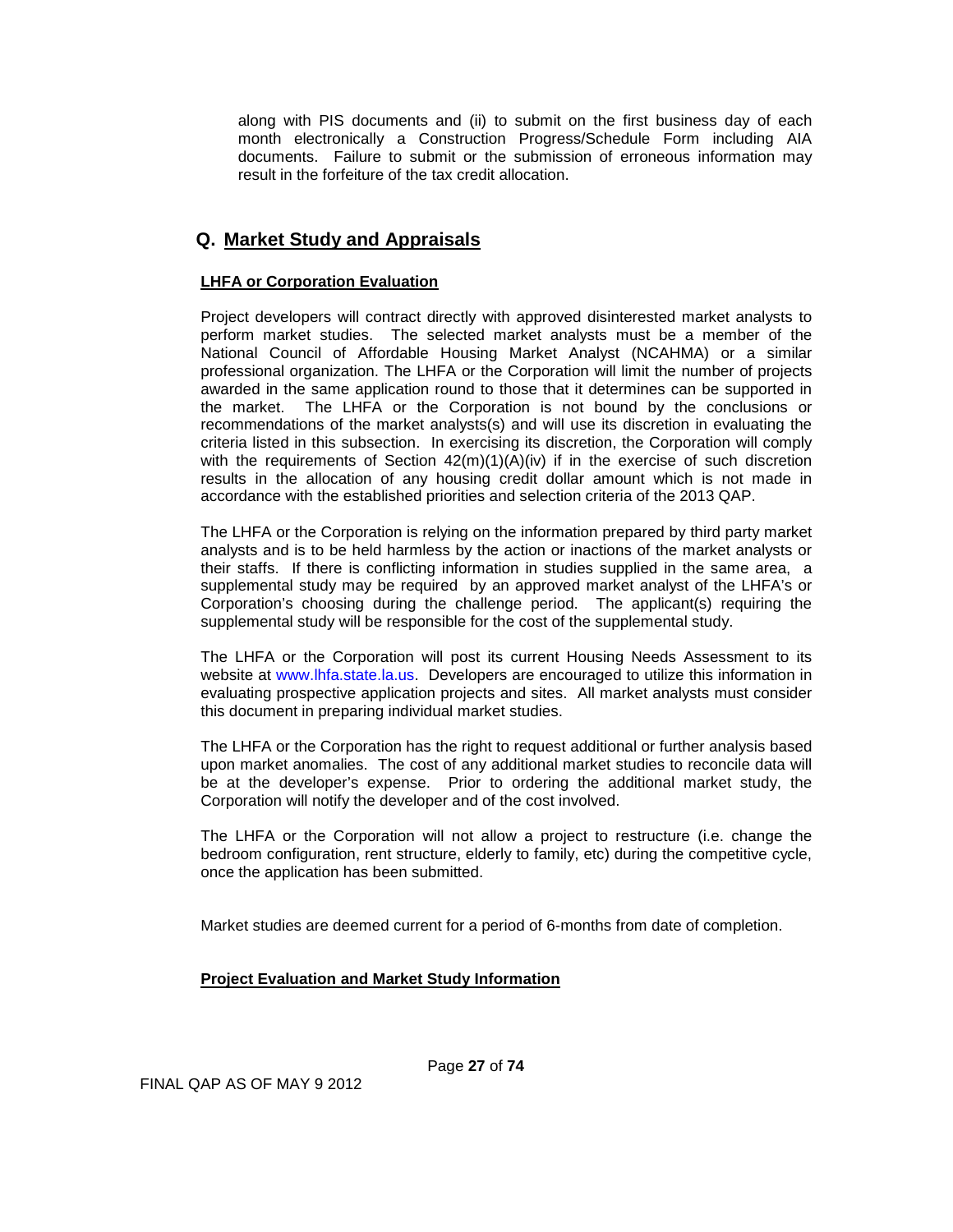Market studies must establish the housing needs of low-income individuals in the area to be served by a project and evidence the housing needs of Targeted Households, Large Families, tenants with children, Special Needs Households (if project serves Special Needs Households) in the Market Area and the unmet needs of such individuals and families following the construction and/or development of the Project.

Except as permitted by Section  $42(g)(9)$  of the Code, projects may not give preferences to potential tenants based upon 1) residing in the jurisdiction of a particular government, 2) having a particular disability or 3) being a part of a specific occupational group.

The following five (5) criteria are **threshold requirements** for inclusion in all market studies:

- i. The project's capture rate,
- ii. The project's absorption rate,
- iii. The vacancy rate at comparable properties (what qualifies as a comparable will vary based on the circumstances), and
- iv. The project's effect on existing or awarded properties with 9% tax credits or the LHFA or the Corporation loans.
- v. The project's ability to meet housing demand established in LHFA's or the Corporation's Housing Needs Assessment

The LHFA or the Corporation is not bound by the conclusions or recommendations of the market analyst(s) and will use its discretion in evaluating the analysis.

### **Content of Market Study**

In addition to threshold requirements, the Market Study must provide information under noted boldfaced captions with tabs and an index to locate the following within the Market Study:

- 1. **Executive Summary:** A statement summarizing the findings of the market study.
- 2. **Credentials:** Statement of experience and competence of the market analyst.
- 3. **Independence and No Identity of Interest:** A certification that the market analyst is independent and has no identity of interest with the developer of the proposed or existing project and that the market analyst was retained to perform the market study without conditions, including compensation based upon finding market need.
- 4. **Property Site:** A description of the proposed property site along with a map site identifying area of the Project. Color photographs of the site and neighborhood, a map clearly identifying the location of the project and the closet transportation linkages, shopping, schools, medical services, public transportation, places of worship and other services such as libraries, community centers, banks, etc.
- 5. **Demographic Analysis**: Analysis of the Income Qualified Renter Demand in the market area.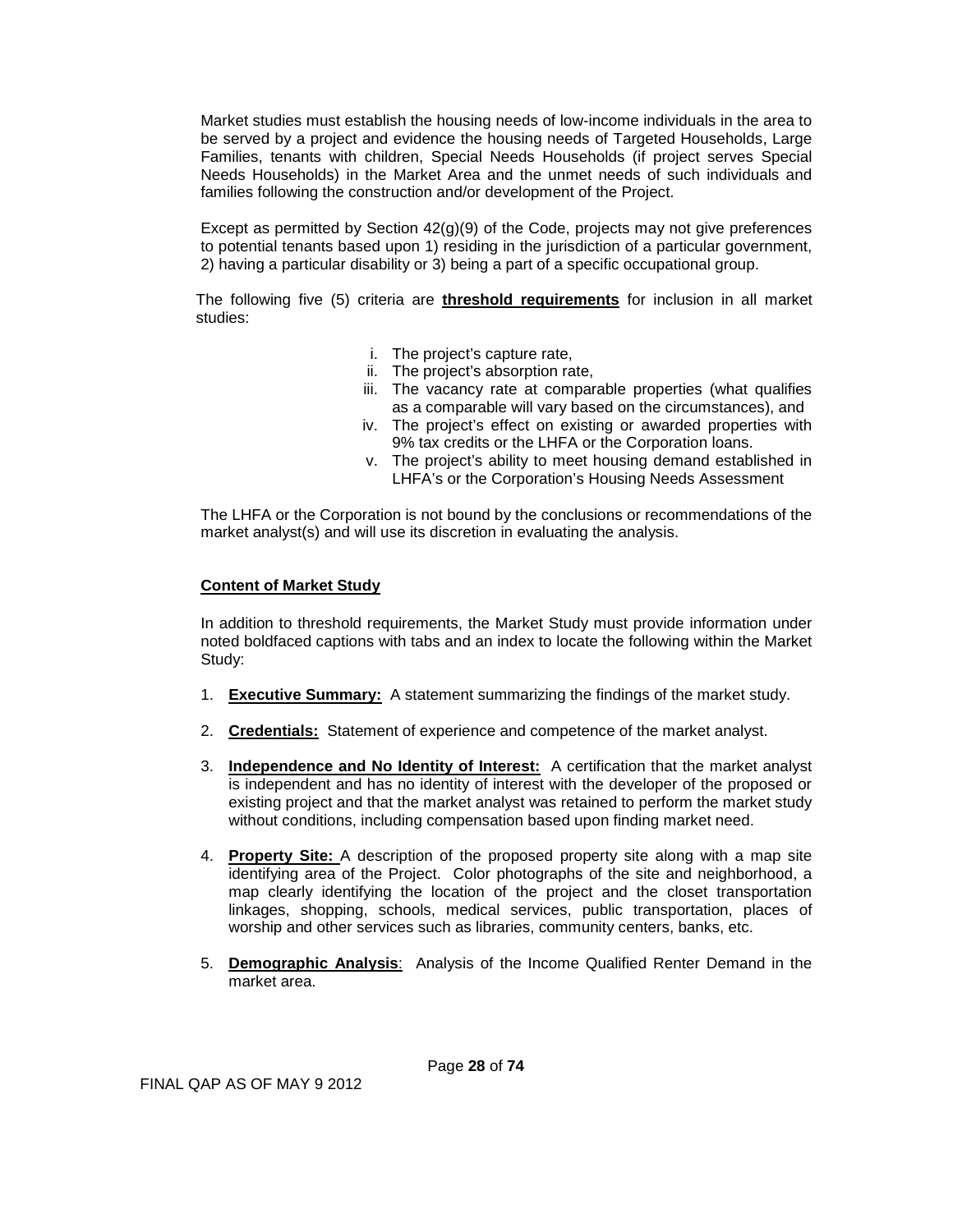- 6. **Market Area**: Geographic definition and analysis of the primary and secondary market area which Project serves including a discussion of the Local/community perspective of rental housing market and housing alternatives
- 7. **Operations and Development Comparisons**: A description of comparable developments in the market area served by Project, including the following information or analysis, labeled accordingly:
	- a. Subsidy whether or not each comparable development is subsidized.
	- b. Rent Levels and Vacancy: a description of rent levels and vacancy rates of comparable properties, including subsidized and non-subsidized developments in market area served by Project.
	- c. Operating Comparisons: analysis of operating expenses using data from comparable properties in the market area served by Project, if available, or, if not available, using IREM of ULI data.
	- d. Project Operating Statement: projected operating funds and expenses of the subject Project.
	- e. Public Housing: a summary of (i) the number and quality of units in developments owned by the local public housing authority and a statement concerning vacancy rates and waiting lists and (ii) the number of vouchers administered by the local public housing authority and the estimate of the households on the waiting list for vouchers.
	- f. Absorption Analysis: expected market absorption of the proposed rental housing units in the subject Project each month following certificate of occupancy.
	- g. Market Impact Statement: A description of the impact of the proposed housing units in the market area, including the impact of the proposed housing units on tax credit and other existing affordable rental housing in market areas.
- 8. **Federal Housing Agency Coordination**: The Independent Qualified Housing Consultant must identify all multifamily housing developments in the primary market area of the proposed project, which are financed by HUD, RD and the LHFA or the Corporation. The consultant must provide a table evidencing the following information for each such project:
	- a. Name of Project
	- b. Number of Units in Project
	- c. Type of Federal loan or credit enhancement, e.g., 515 loan, 202, 221(d)(4), etc.
	- d. Average vacancy rate in comparable projects in prior twelve-month period.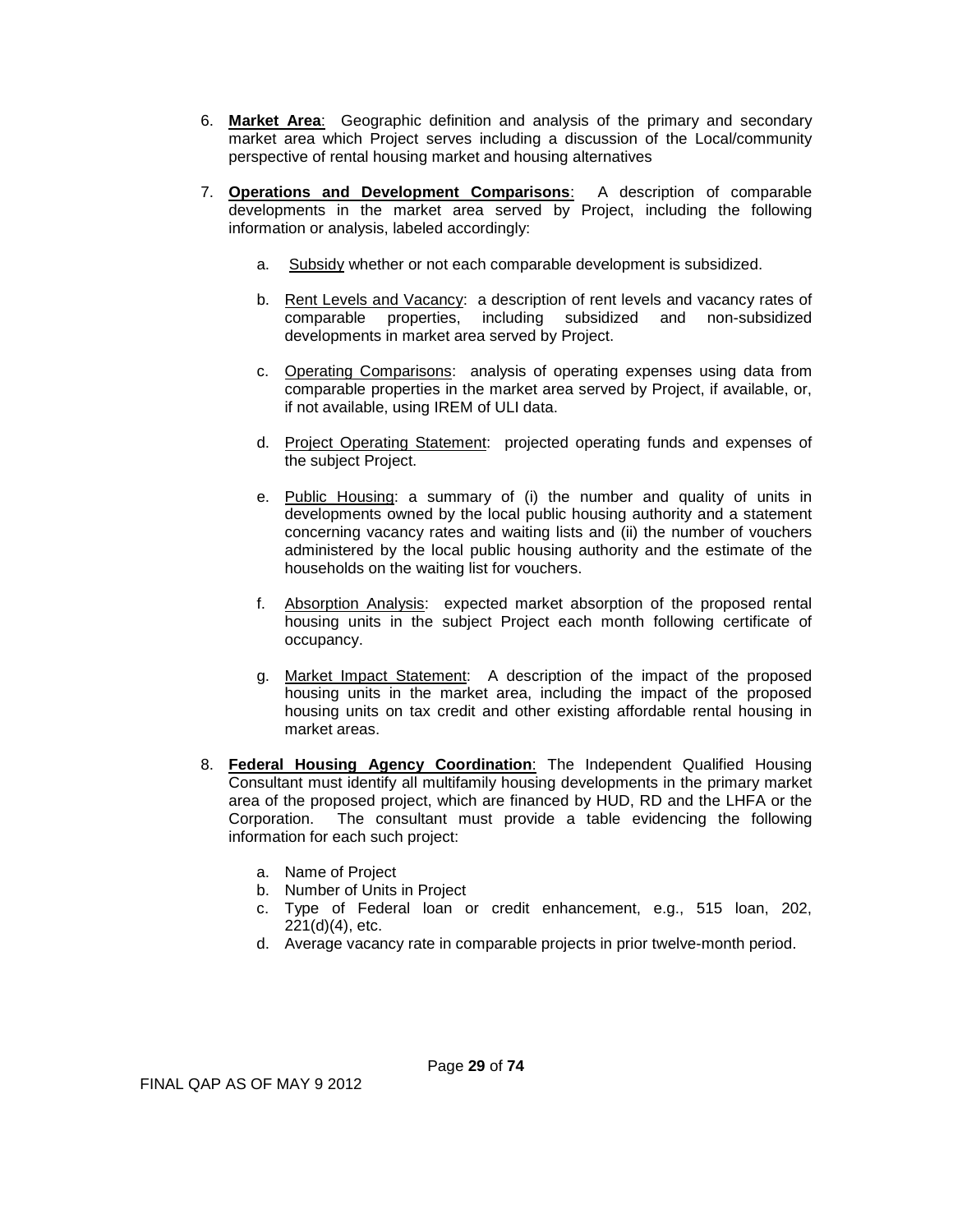- 9. **Pipeline Analysis**: Certification of the number of building and demolition permits (or its equivalent) for multifamily housing units issued over the preceding 24 months by the local jurisdiction within which the project is located and that any planned or construction in progress will not adversely affect the market's absorption of the units in the project.
- 10. **Certification of Demand**: A Certification of Demand for New Units and Conversion executed by the Qualified Housing Consultant.
- 11. **Statement of Housing Needs of Low-Income Individuals and Large Family Households**: A statement of housing needs of Large Families and tenant populations with children in the primary market area and the extent there will be unmet needs for such individuals and families following construction/rehab of the Project.
- 12. **Location Characteristics:** Part II of the Selection Criteria contains a number of positive points and negative points relating to the location of a Project. Each Market Study must include a separate section that evidences whether the Project satisfies the positive points listed or incurs the negative points listed. The decision of the market analyst on location characteristics (neighborhood features) will be final.
- 13. **Appraisals: For rehabilitation projects** an Appraisal must be submitted establishing the fair market value of any existing property when the purchase price of such property exceeds \$500,000 or the Acquisition Costs of buildings are included in Eligible Basis. Appraisals must be current and cannot be dated prior to January 31, 2012 to be deemed current and acceptable.
- 14. **Sources for Data:** Market analysts must clearly define all sources for data.
- 15. Information contained in the report must adhere to standard FHA/HUD Guide on Market Studies.

# <span id="page-29-0"></span>**III. Post-Award Processes & Requirements**

### <span id="page-29-1"></span>**A. Carryover Allocation of Tax Credits**

Projects may qualify for a carry-forward allocation of tax credits under the Ten Percent (10%) Basis Exception within twelve (12) months of the date of the allocation. A Taxpayer/Owner must deliver to the Corporation all carry forward allocation documentation, including an appropriate attorney or CPA opinion in the format prescribed by the LHFA or the Corporation, on or before December 14, 2012 at 4:30 PM CT. Projects that have not met the 10% expenditure test as of December 14, 2012 will receive a "Carryover Allocation Agreement" in lieu of the "Carryover Allocation Certification. Such projects shall have until June  $15<sub>th</sub>$  of the following year to provide the necessary documentation evidencing their 10% basis expenditure test has been met.

Each Carryover Allocation Certification will be done on a Project-Wide basis with a designation stating the appropriate credit ceiling from which the allocation is made.

Page **30** of **74**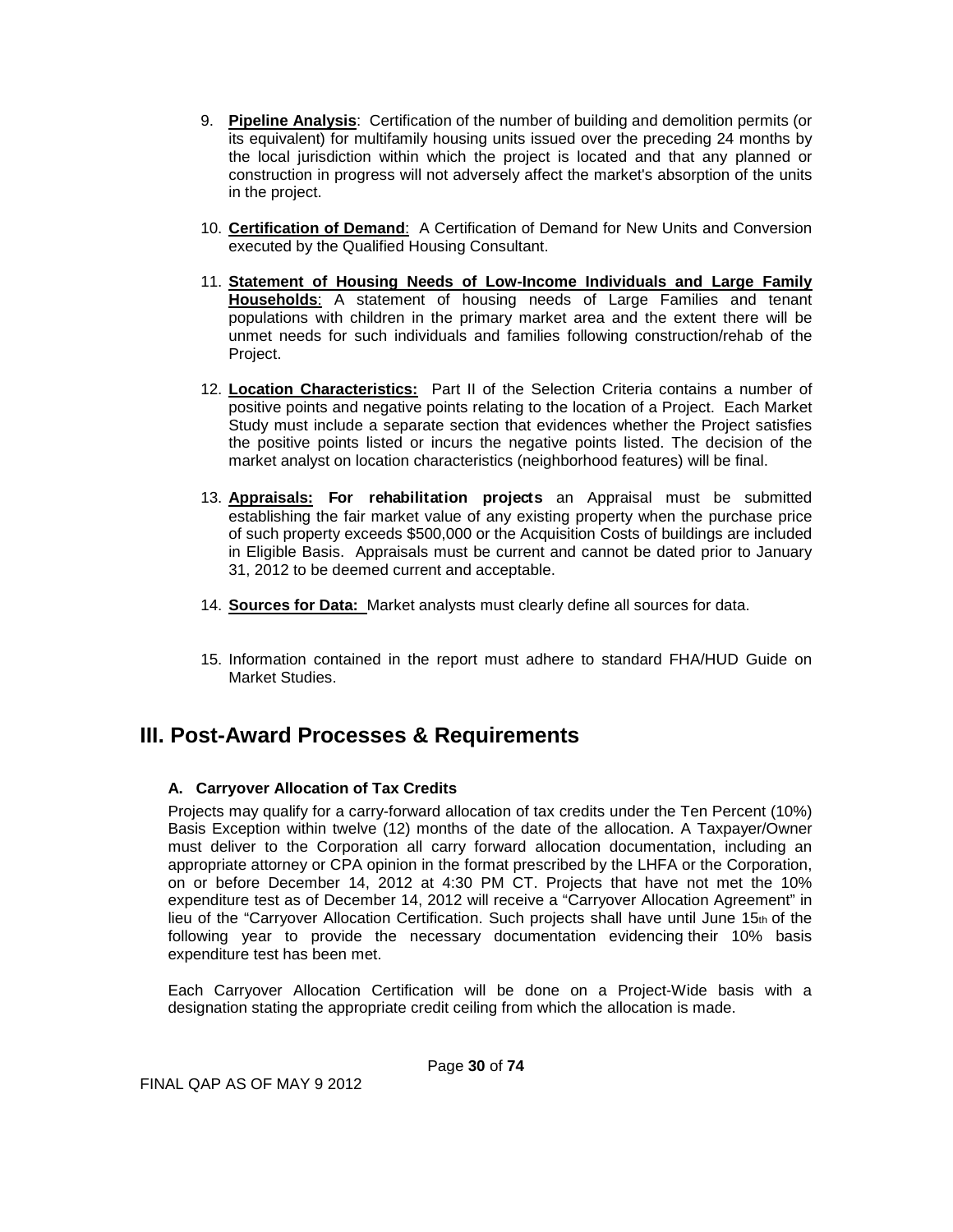### <span id="page-30-0"></span>**B. Placed in Service and Annual Audit**

- 1. Placed in Service Audit: The Financing Certification, Syndication Cost Certification, GAAP Audit and Baseline Operating Budget must be received by not later than the April 1st of the calendar year following the year in which the Project is placed in service. The GAAP audit must specifically identify any unexpended contingency construction reserve and any operating/rent up reserve. The carry forward allocation of credits is subject to recapture if required certifications, audit and Baseline Operating Budget are not received by such date. The Taxpayer/Owner may request only a one-year extension for submission of the certificates and audits from the Corporation and only if the Taxpayer has elected to begin the first year of the credit period following the year in which the Project is placed in service. Payment of developer fees to CHDO or non-profit partners partnering with a for-profit as a co-developer must be shown as fully paid in the placed in service audit. CHDOs and non-profit partners must receive not less than twenty percent (20%) of the Developer Fee for transactions receiving tax credits.
- 2. Annual Audit: Following the placed in service date of a project, Taxpayers must submit a completed AMEC Model and annual electronic audits to the Corporation in a format prescribed in the LHFA's or the Corporation's audit instructions and using the HUD Chart of Accounts. Taxpayers will be required to submit a fiscal year budget in advance for the project and quarterly unaudited statements to the Corporation. All cash distributions and withdrawals from operating reserves and/or reserves for replacement must be explained in footnotes to the audit and all payments to Related Persons and contractors with an identity of interests to the Taxpayer/Owner must be identified. Annual budgets approved by the Taxpayer and Management Company must be received at least thirty (30) days in advance of the fiscal year. Annual audits must be received by not later than April  $1<sup>st</sup>$  of each calendar year if the fiscal year is a calendar year or not later than ninety (90) days following the end of a fiscal year that is not a calendar year. All AMEC models and audits must be submitted to:

#### <span id="page-30-1"></span>LIHT[CAnnualAudits@lhfa.state.la.us](mailto:AnnualAudits@lhfa.state.la.us)

 3. The Management Company of record for the project will be required to provide to the Corporation, electronically, through a Corporation approved medium any changes in contact information as well as but not limited to information on number of vacancies and unit mix.

### **C. Compliance Training Requirements**

Taxpayer/Owners will be required to evidence to the Corporation at least ninety (90) days prior to a Project's Placed In Service Date that the proposed on-site manager or the Management Company has completed compliance training within the prior (12) twelve months in a program deemed acceptable to the Corporation in accordance with industry recognized training standards. No Form 8609 will be issued without evidence of such training.

### <span id="page-30-2"></span>**D. Fees to CHDO or Non-profit General Partner**

Prior to delivery of Form 8609 a for-profit co-general partner with a CHDO or non-profit general partner must certify payment of the fee paid to the CHDO or non-profit general partner is consistent with Development Services Agreement submitted with the Tax Credit Application. Developer Fees to CHDOs or non-profit general partners in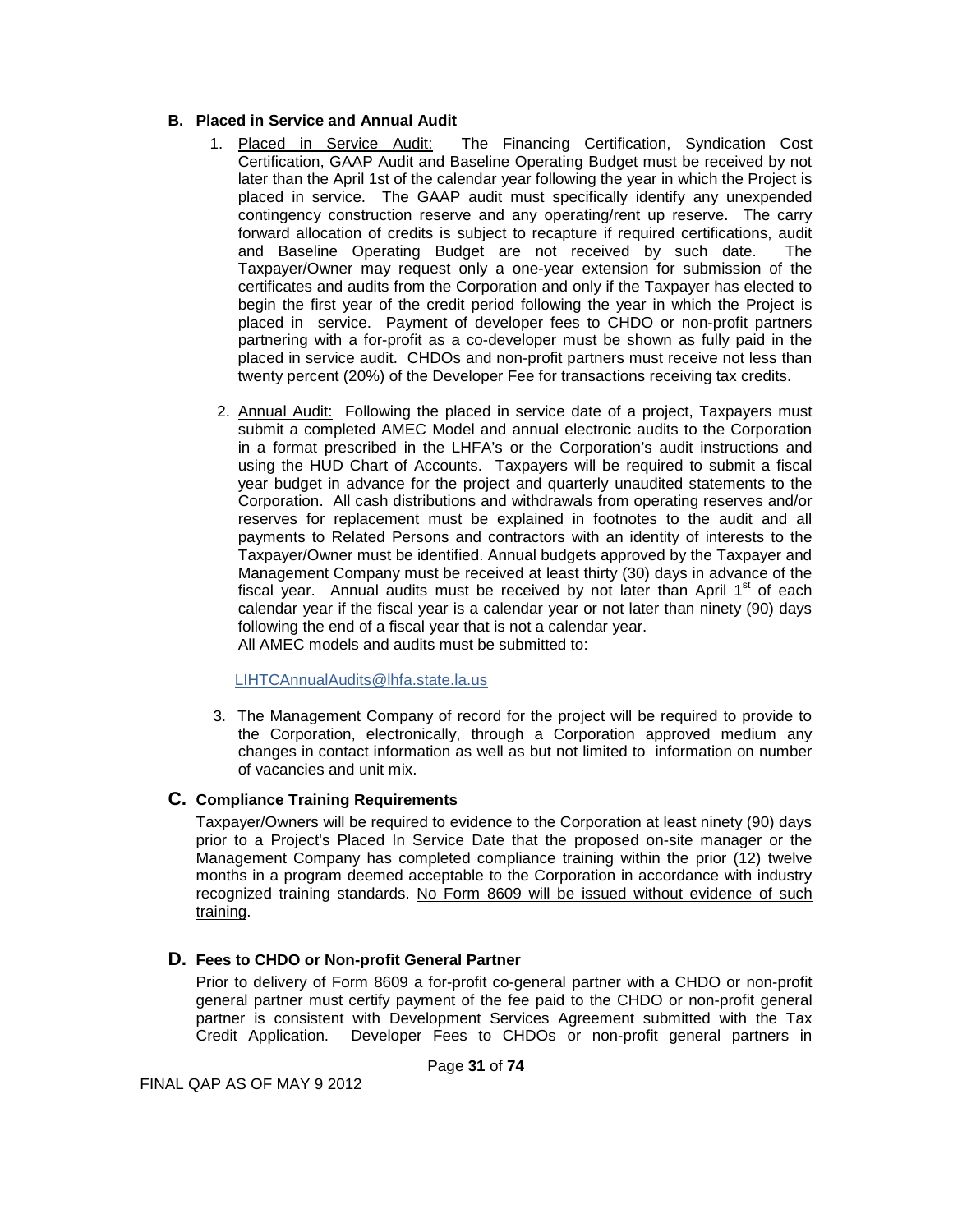connection with projects receiving an allocation must not be less than twenty percent (20%) of the total Developer Fees. Fees paid to CHDOs or non-profits, up to 20% of the developer's fee, will not be included in the developer's maximum profit cap. Therefore the total developer's fee may be up to 18%.

#### <span id="page-31-0"></span>**E. Notification of Material Changes**

It is the **applicant's responsibility** to notify the LHFA or the Corporation, in writing via certified US Mail, of any occurrence of a material change in a project. Such notifications must be sent to: Louisiana Housing Corporation; Attn: Tax Credit Manager, 2415 Quail Drive, Baton Rouge, LA 70808. Notwithstanding any provision of any other program requirements, no project that the LHFA or the Corporation determines to have materially changed shall be deemed feasible or viable. **Louisiana Housing Corporation Board of Directors approval is required on all requests seeking material changes in a project.** A material change will be governed by Reasonable Man Standard.

Material Changes After Final Application Deadline: A material change occurring after the Final Application Deadline can result in cancellation of either the tax credit reservation or the carry-forward allocation of tax credits.

#### <span id="page-31-1"></span>**F. Notification of Reprocessing Change**

It is the applicant's responsibility to notify the Corporation, in writing, of any occurrence of a reprocessing change in a Project. A reprocessing change may occur prior to delivery of Form 8609 to a Project; however, Form 8609 will be withheld until the Taxpayer submits a revised Application and Reprocessing Fee. Following receipt of the revised Application and reprocessing fee, the Corporation will complete a new legal, feasibility and viability review in order to determine any adjustment of maximum qualified basis and/or the tax credits to be allocated to the Project. Projects subject to reprocessing are at risk of credit loss if such Project fails to satisfy the minimum score or if other projects on the waiting list which are not reserved credits have higher scores.

### <span id="page-31-2"></span>**G. Site Change**

Any Site Change will automatically cancel any reservation, commitment or allocation of tax credits to such Project.

#### <span id="page-31-3"></span>**H. Deviations from Selection Criteria in Filed Application**

When an Applicant requests a deviation from the selection criteria in the filed application and the deviation is not a Material Change as defined by the QAP or a change that a Reasonable Man would determine to materially change the project, the following penalty shall apply:

The developer shall select a substitute benefit or enhancement identified in the selection criteria in the QAP of equal or greater point value, Corporation staff shall consider approval of the request and require the replacement benefit to the project be incorporated into the project, thereby enhancing the project by the same point value. There shall be no additional penalty to the developer.

If the developer or the Corporation determines there is no appropriate substitute project enhancement of equal or greater point value, the developer and all affiliates shall be

Page **32** of **74**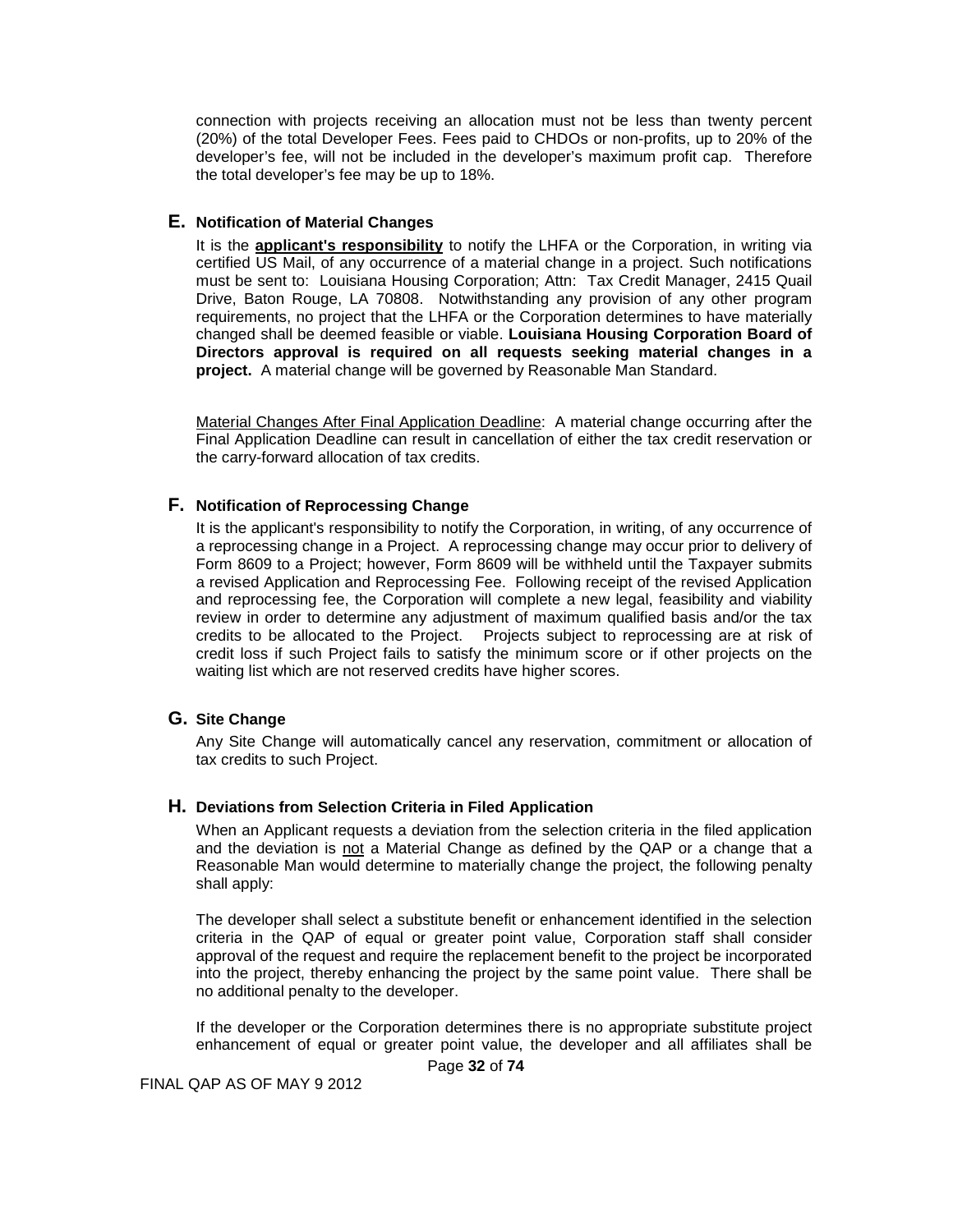subject to penalty points in the applicant's next tax credit funding round equal to the point value of the representation that cannot be satisfied.

When an Applicant requests a deviation from the selection criteria in the filed application and the deviation is a Material Change as defined by the QAP or by the Reasonable Man's Standard, the following penalties shall apply (e.g. Applicant got funded when someone else would have gotten funded).

- 1. The developer shall select a substitute benefit or enhancement in the QAP of equal or greater point value, the Corporation's Board of Directors may approve the request and require the replacement benefit to the project be incorporated into the project, thereby enhancing the project by the same point value. There shall be no additional penalty to the developer.
- 2. If the developer does not select a substitute benefit or enhancement in the QAP of equal or greater point value:
	- a. The developer may surrender its allocation and there shall be no additional penalty to the developer.
	- b. If the developer does not surrender the allocation and no substitute selection criteria is selected, the developer and all affiliates shall be subject to penalty points in a single application in the applicant's next tax credit funding round equal to three times the point value of the selection criteria that cannot be satisfied.

Applicants requesting more than one (1) Material Change relating to selection criteria in a single funding cycle shall be subject to a one year suspension from the applicant's next tax credit funding round.

Any Material Change requested due to the reliance on a representation made by a Governmental Corporation remains at the discretion of the Board and the penalties, if any, to be assessed by the Board. Such reliance will not permit a site change. Any site change will automatically cancel any reservation, commitment or allocation of tax credits to such project.

The Board may waive penalties in extraordinary circumstances.

Notwithstanding the above, the Applicant/Developer must notify the Corporation of any changes to the project, including but not limited to unit mix and development type. It is the Applicant's responsibility to provide required public notification of any such changes.

#### <span id="page-32-0"></span>**I. Re-Allocation of Recaptured Tax Credits Based Upon Housing Discrimination**

Tax Credits which are recaptured from a Taxpayer will be reserved automatically to a project in an amount approved in a reprocessing of the Project Application upon receipt of all of the following:

> (i) Evidence that HUD or the Department of Justice has determined to proceed to process a complaint of housing discrimination because such

> > Page **33** of **74**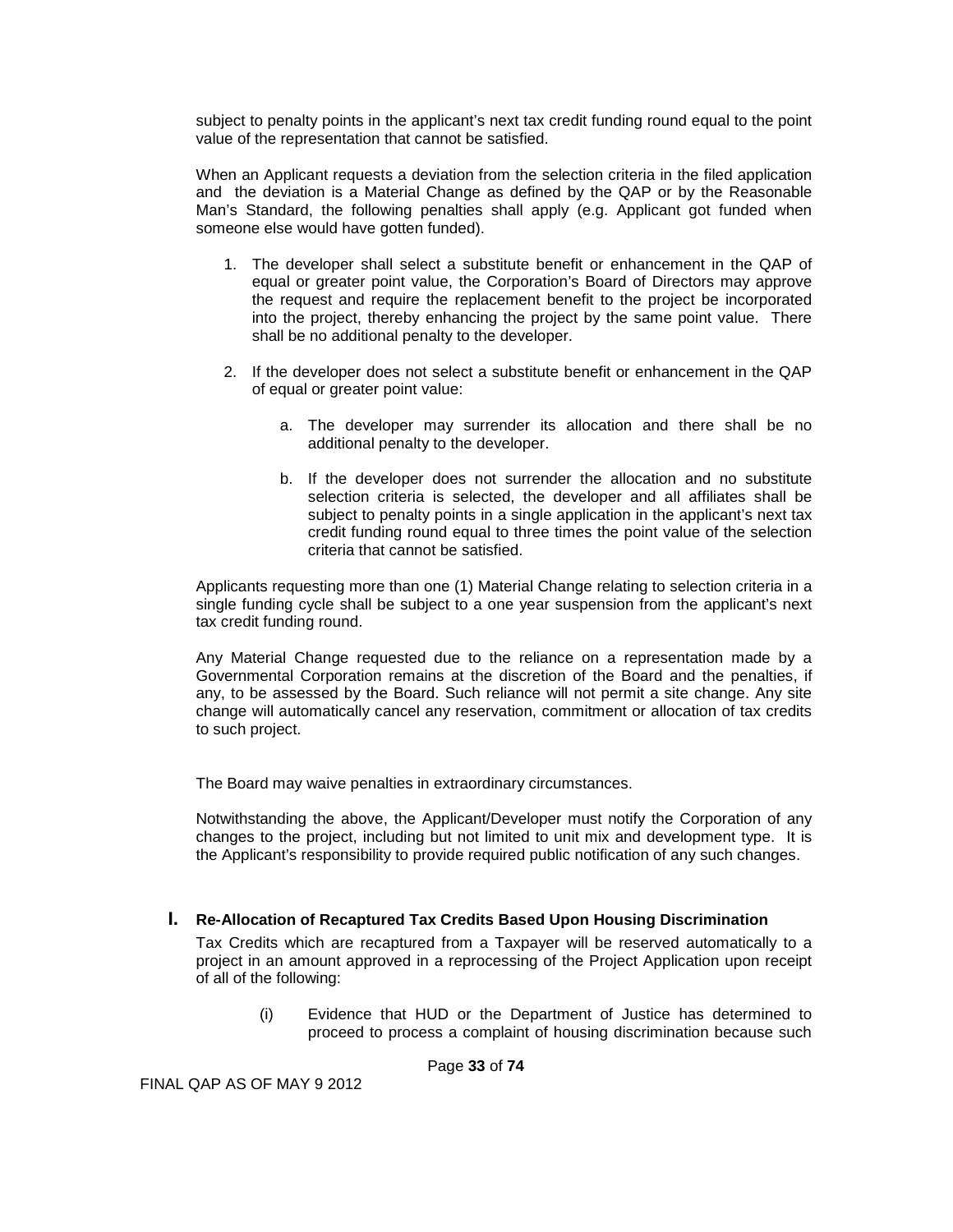a complaint has merit based upon evidence contained or certified in such complaint,

- (ii) A revised Application,<br>(iii) An opinion of tax co
- An opinion of tax counsel to the Taxpayer that the project remains qualified for a Tax Credit reservation, and
- (iv) A report that the project remains feasible and viable at the time of the reallocation, and;
- (v) If additional credits are available, and additional soft costs have been incurred in the defense of housing discrimination, these costs may be included in the feasibility/viability analysis in an amount not to exceed the actual cost and the amount that the Corporation has currently available and subject to underwriter and Corporation review.

#### <span id="page-33-0"></span>**J. Reasonable Professional Fees and Other Soft Costs**

The Corporation retains the right to determine safe harbors for reasonable professional fees and other soft costs that may be included in a project's development cost budget unless otherwise specified in the QAP. Absent compelling reasons that professional fees and other costs should exceed such safe harbors, any professional fee or soft cost in excess of Corporation approved safe harbors will either be excluded from the development cost budget in determining the gap for tax credit underwriting purposes or will be deemed to be paid through a deferred developer fee.

#### <span id="page-33-1"></span>**K. Quality Production**

The Corporation will require each Taxpayer's Architect to certify that the design and materials used to submit the Estimate and Certificate of Costs with the application satisfy the State's new building code.

#### <span id="page-33-2"></span>**L. Extended Use Agreement, Compliance Monitoring and Other Requirements**

The Corporation has approved the form of a Tax Credit Regulatory Agreement to be dated as of December 31 of the calendar year immediately preceding the first year of the Credit Period, pursuant to which the Corporation requires the Applicant/Taxpayer to fulfill the commitments and representations made in this Application. An Extended Use Agreement in accordance with the Code and Tax Regulations has been incorporated into the Tax Credit Regulatory Agreement. Upon execution, the Tax Credit Regulatory Agreement must be filed in the mortgage/conveyance records of the Parish within which the Project is located. A separate Compliance Monitoring Agreement also has been approved by the Corporation and must be executed and returned to the Corporation when the Project is placed in service and prior to the Corporation providing Form 8609. The Corporation may impose reporting and record keeping requirements, nondiscrimination regulations, and any other special conditions considered desirable by the Corporation or the U.S. Department of Treasury.

#### **M. Appeals Committee**

A committee composed of a revolving three (3) member panel established at the discretion of the Executive Director and Board Chairman will review matters involving staff's decisions at the written request of the developer. The Appeals Committee will have discretion as to which matters will merit further review or consideration by the full Board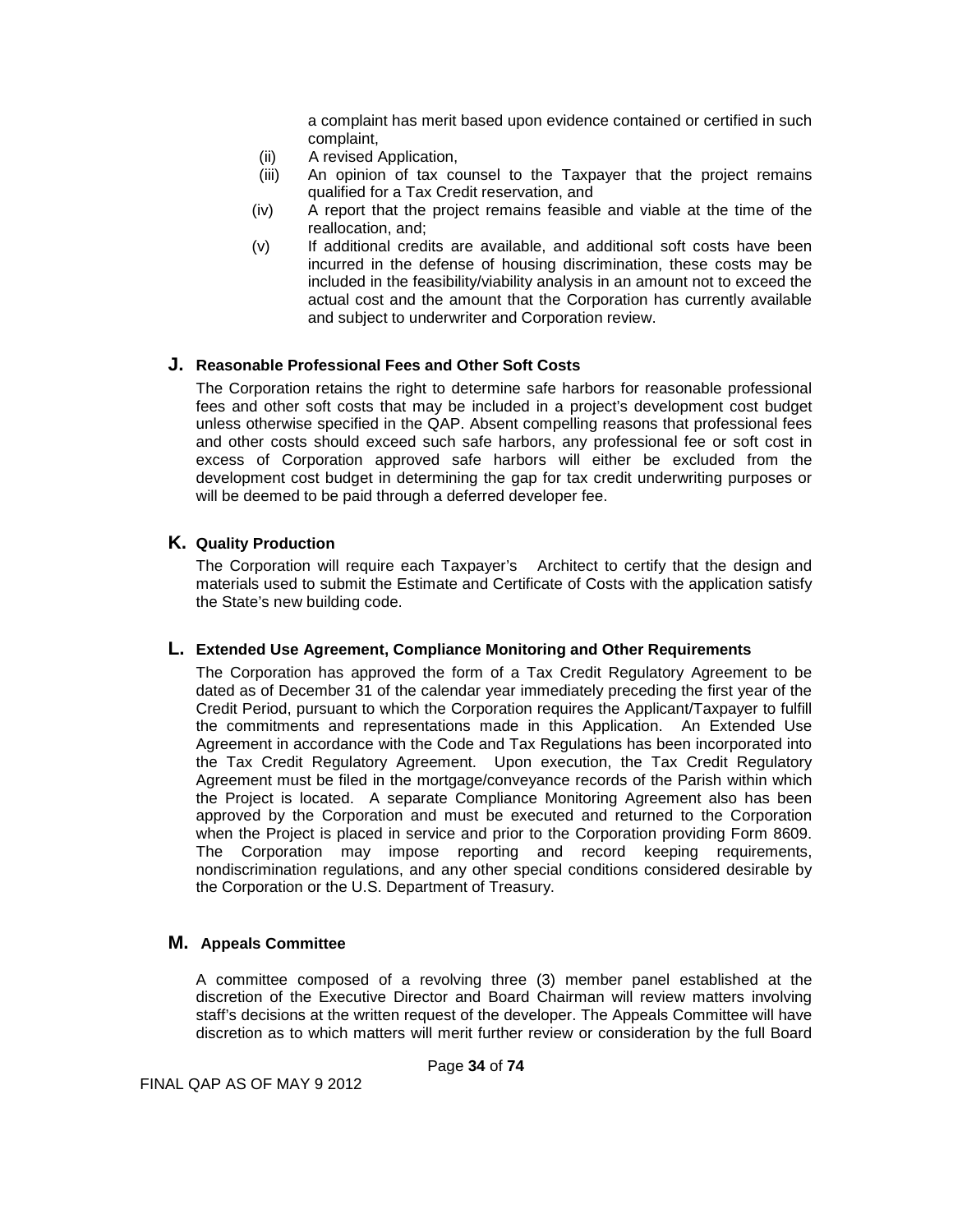of Directors. Requests for such review require submittal by no later than two (2) weeks prior to the next scheduled board meeting.

Intentionally Left Blank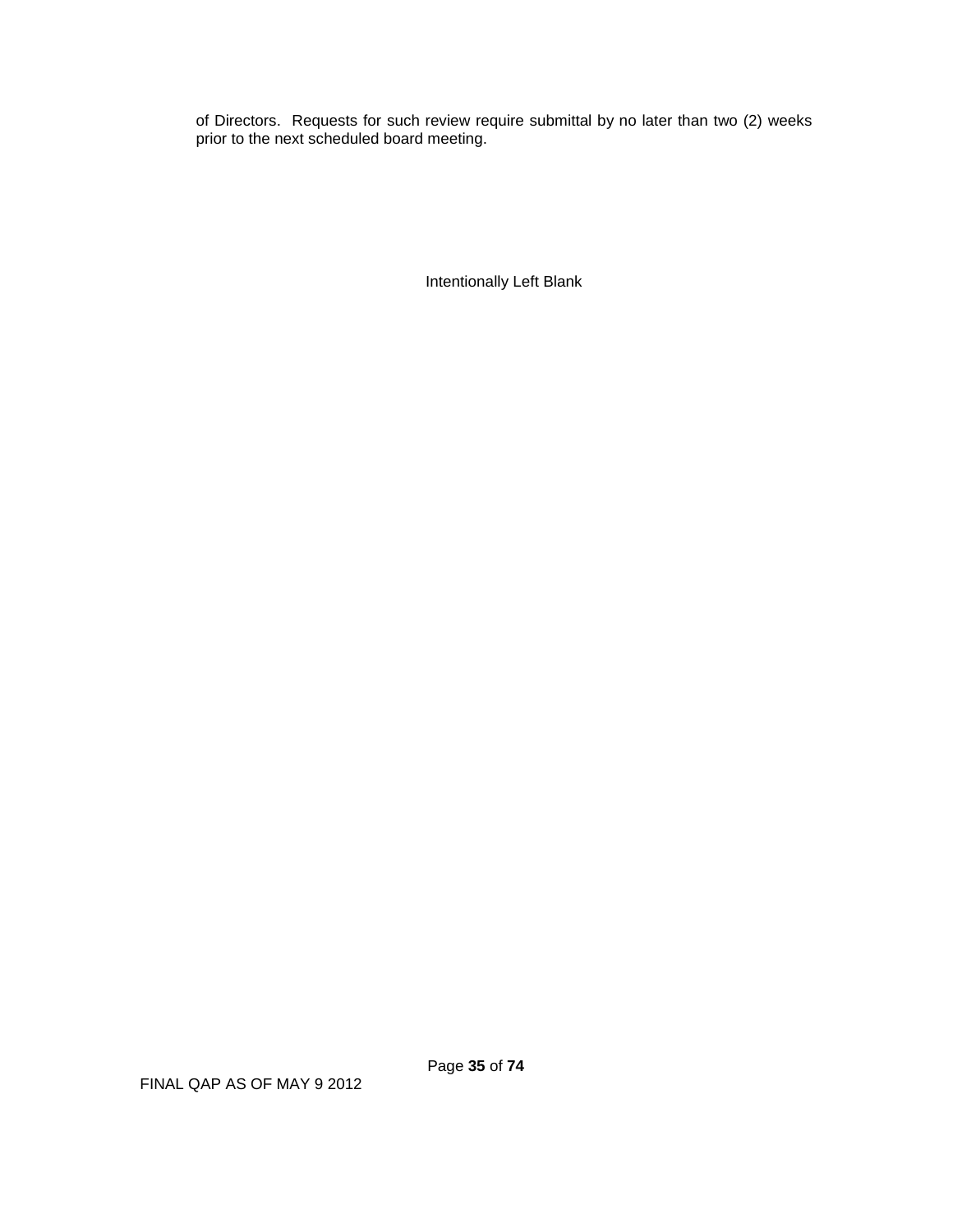# <span id="page-35-0"></span>**IV. Glossary**

**ABANDONED UNIT:** A unit which has been certified by the Developer/Owner and the local jurisdiction within which the unit is located that the unit is Substandard and has not been occupied for at least one hundred and eighty (180) days or is designated as an LLT unit as of July 31, 2012. Evidence must be submitted with the Application that the local jurisdiction specifically identified the unit and stated that the unit is substandard and has been vacant for at least one hundred and eighty (180) days. The Capital Needs Assessment must indicate that the total value of the combined abandoned units are valued at no less than 10% of the total development costs of the proposed new project.

**ABANDONED PROJECT:** A project consisting of at least twenty (20) units and in which 100% of the units are Abandoned Units.

**ACCESSIBLE:** A site, building, facility or portion thereof that complies with the accessibility requirements of the Fair Housing Act and is handicap adaptable.

**ACCESSIBLE UNITS:** Units which satisfy Section 504 of the Rehabilitation Act of 1973 and fully meet the handicap accessibility requirements of the Uniform Federal Accessibility Standard.

**ACQUISITION COSTS**: The actual costs of the buildings on the Property Site prior to rehabilitation of such buildings plus any additional indirect costs of acquiring the buildings.

**ACQUISITION COST BASE**: The Acquisition Costs exclusive of any Developer Fee or Acquisition Fee.

**ACQUISITION FEE:** Any fee, other than a broker fee paid to an independent professional broker listing the Project, for arranging the purchase of the building or Project for which tax credits are requested.

**ADAPTABLE:** The flexibility of certain building spaces to add features or adjust elements in a short time by unskilled labor without structural or material changes to accommodate the needs of persons with different types or degrees of disability. Examples of adaptable features include counter tops or closet rods that are supported by adjustable supports rather than built into the wall at a fixed level.

**ADDITIONAL AFFORDABILITY PROJECT:** A Project that agrees to have a set aside equal to twenty percent (20%) set asides for households in each of the following income classes:

- (a) at or below twenty percent (20%) or less of the AMI,
- (b) above 20% AMI but less than or equal to thirty percent (30%) of the AMI and
- (c) above 30% AMI but less than or equal to forty percent (40%) of the AMI and
- (d) above 40% AMI but less than or equal to fifty percent (50%) of the AMI.

**AFFILIATE:** Any corporation, entity, partnership, venture, syndicate, or arrangement in which a local housing authority has an ownership or governance interest of less than a majority either directly or indirectly through one or more subsidiaries.

**ADVANCE RESERVATION (FORWARD COMMITMENT):** A reservation of credits from a credit ceiling in a calendar year following the competitive funding round in which a project has been evaluated.

Page **36** of **74**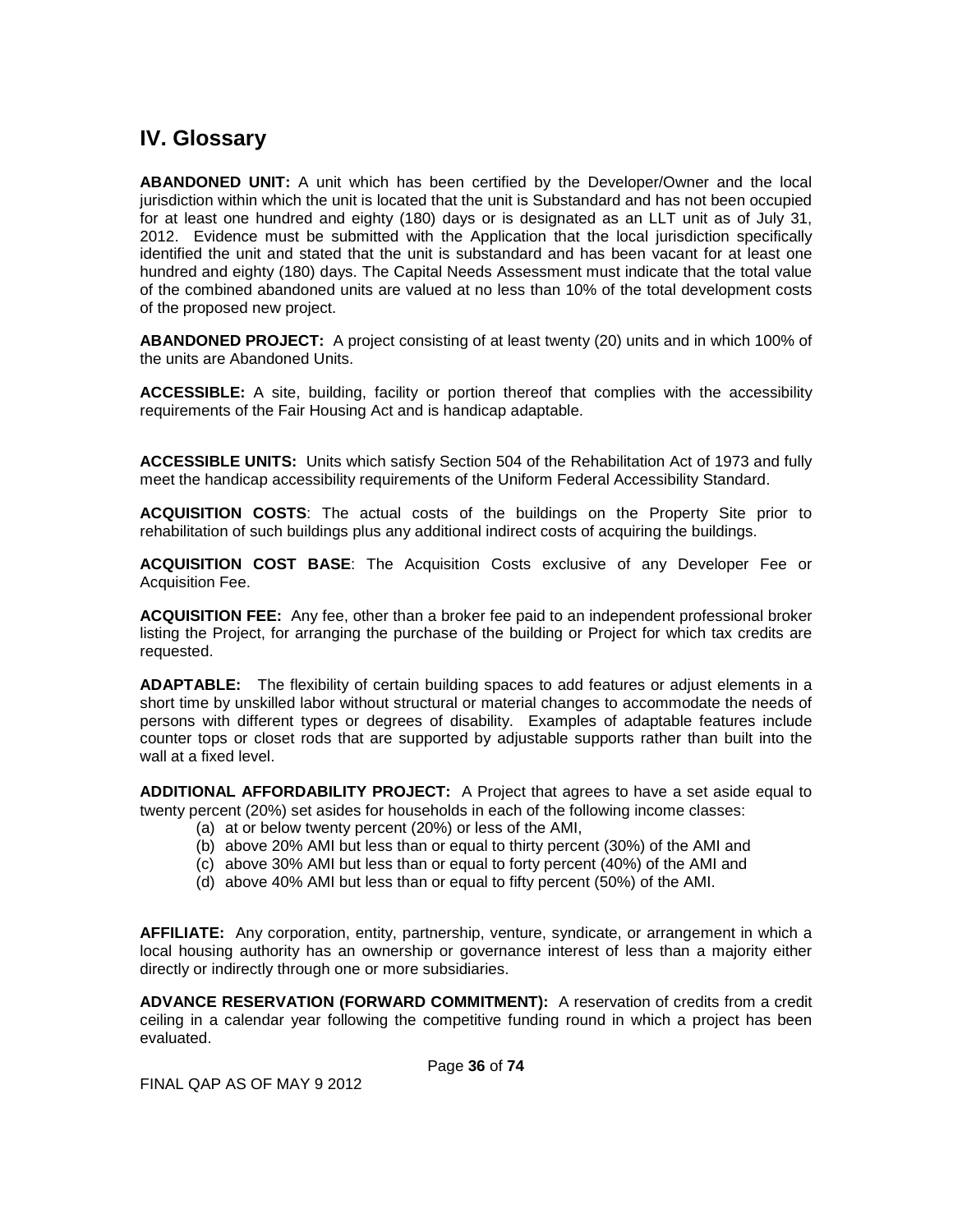**AMEC MODEL:** The Asset Management Electronic Model to be used for performing Asset Management functions in connection with 1602 or TCAP awarded projects **or in conjunction with annual or quarterly audits for projects that have received an allocation of credits.**

**AMENITIES:** Equipment and/or facilities which are for the exclusive benefit of the residents and which are not essential to constituting a residential rental unit and which are not being submitted as a Community Facility. Examples of such amenities are: 1) recreational facilities such as basketball or tennis courts, 2) swimming pools, 3) learning centers, 4) family counseling facilities, 5) gates accessible only with ID or other device and 6) non-essential appliances, e.g.: built-in dishwashers, clothes washers and dryers and microwave ovens. (Air conditioning or heating systems are not considered an amenity). Amenities that are constructed in one phase of a multiple phase project qualify as an amenity in all subsequent phases of such project.

**AMI:** Area median income as determined by HUD and as may be adjusted by family size.

**ANALYSIS FEE:** The fee by that name as calculated in accordance with the Non-Refundable Fee Schedule.

**APPLICATION CHECKLIST:** The form by that name contained in the Application for Tax Credits.

**APPLICATION FEE:** The fee by that name as calculated in accordance with the Non-Refundable Fee Schedule.

**ASSET MANAGER:** The Corporation or a third party asset manager selected by the Corporation.

**AUDIT INSTRUCTIONS:** The instructions to be posted to the LHFA's or Corporation's web site and to be used by an independent CPA to submit placed in service and annual audits.

**BASELINE OPERATING BUDGET:** The budget established for a project during the first year of the Credit Period that is formatted in accordance with the Corporation's Chart of Accounts.

**BEDROOM:** An area of a unit to be used for sleeping and not primarily for family activities other than sleeping.

**BUILDER:** The licensed general contractor or any other entity executing a contract with the Developer/Owner to construct and/or rehabilitate a housing unit.

**BUILDER OVERHEAD:** Portion of a general contractor's expenses necessary to conduct business which directly concerns the Project and may include such items as office rent, fuel, lights, telephone and telegraph, stationery, office supplies, fire and liability insurance for the office, salaries of office employees such as a bookkeeper, social security taxes, public liability insurance, workmen's compensation insurance, and unemployment compensation taxes for office personnel. The allowance does not include salaries of the builder or executives of the builder.

**BUILDER PROFIT FEE BASE:** The construction hard costs specified in the Estimate and Certificate of Actual Cost which hard costs must be audited by an independent certified public accountant in accordance with generally accepted auditing standards utilizing generally accepted accounting principles and reduced by any General Overhead.

**BUILDING:** A discrete edifice or other man-made construction consisting of an independent foundation, outer walls and roof.

FINAL QAP AS OF MAY 9 2012

Page **37** of **74**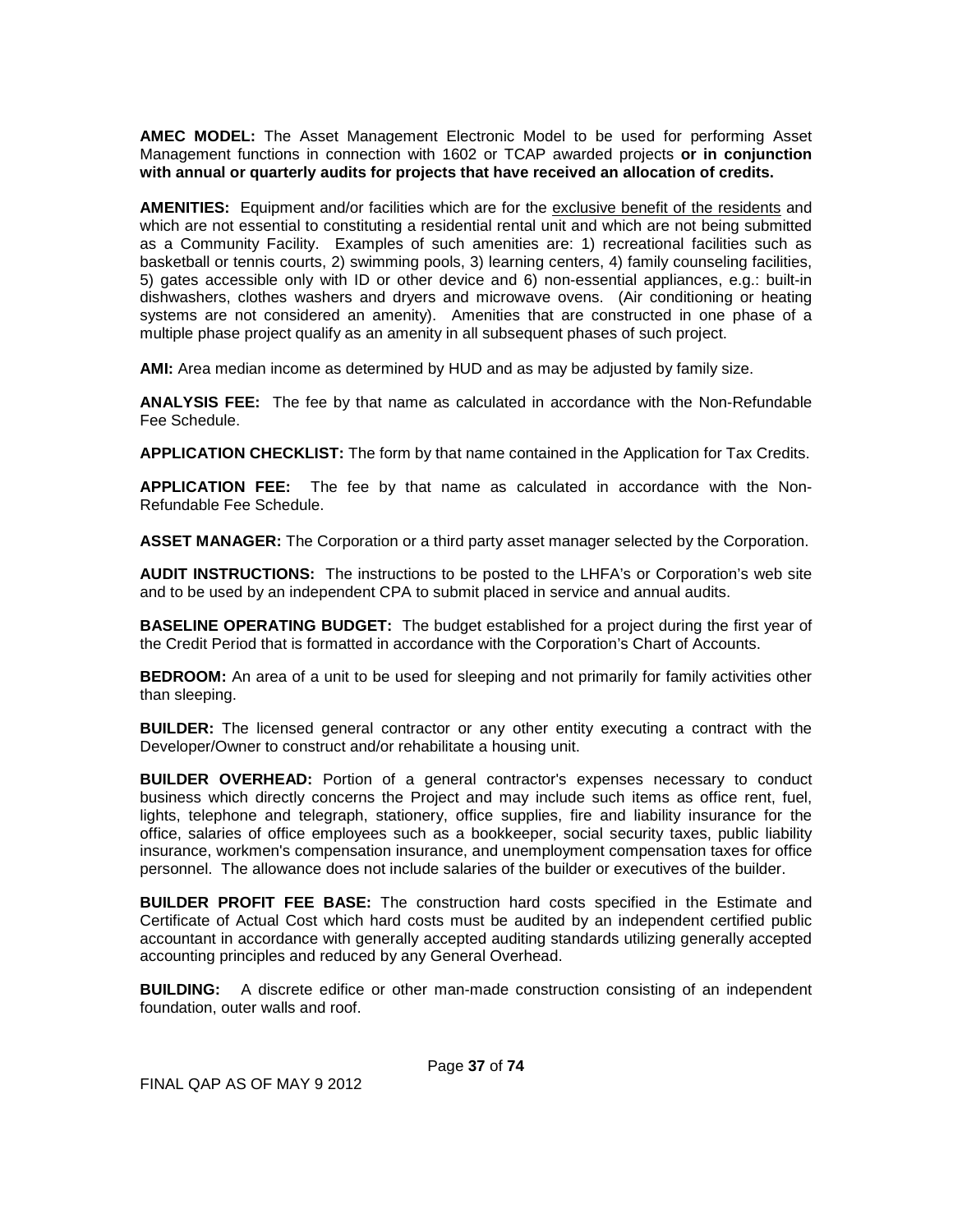**CAPITAL FUNDS:** Funds appropriated to the Local PHA to carry out capital and management activities in accordance with the provisions of Section 9 of the United States Housing Act of 1937, as amended

**CAPITAL NEEDS ASSESSMENT:** An inspection report of an existing building or project by an architect or engineer conducted in accordance with Fannie Mae's Capital Needs Assessment Guidance to the Property Evaluation which (i) identifies the age and condition of the building or project and related major systems (including climate control equipment, plumbing and fixtures, cooking and other kitchen equipment, roofs, exterior siding and electrical systems), (ii) specifies the required repair and/or rehabilitation of the buildings and systems (including the estimated costs of each) over at least twenty years following the Placed in Service Date, (iii) estimates the useful remaining life of the project and related major systems following their repair, (iv) specifies the minimum amount which must be deposited to the repair and replacement reserve over twenty years to maintain property quality and habitability standards and (v) either identifies the presence of environmental hazards, such as asbestos, lead paint and mold on the property or contains an Exhibit A Phase I Environmental. Note: No project will be awarded credits if hazardous materials are identified without a hazard mitigation plan submitted with the application and costs accounted for such plan in the project budget. The Capital Needs Assessment cannot not be dated prior to six months of the application due date.

**CAPITAL RECOVERY PAYMENT(S):** The monthly payments, or, if no cash exists for the payment thereof, the monthly accruals to reimburse the Owner, with interest, for the capital contributions made by Owner.

**CAPITALIZED COSTS:** The expenditures relating to the acquisition, rehabilitation or construction of a building and any facilities functionally related and subordinate thereto which may be included in the adjusted basis of the building for depreciation.

**CARRYOVER ALLOCATION:** A commitment by the Corporation following receipt from the Taxpayer of the ten percent (10%) carryover certification of a portion of the current calendar year credit authority to a project that will not be placed in service by the end of the current calendar year. Projects receiving a carryover allocation must be completed and placed in service in accordance with the Project Schedule and not later than two years after receiving a carryover allocation.

**CASH FLOW NOTE:** Any evidence of indebtedness which is issued or assumed in connection with the acquisition or construction of a building and which (i) is not payable in whole or in part in accordance with a fixed amortization schedule or (ii) is payable in whole or in part only to the extent of profit or the cash flows of the Project.

**CDBG FUNDS:** Community Development Block Grant Funds.

**CHART OF ACCOUNTS**: The standard chart of accounts to be posted to the LHFA's or the Corporation's website and which will be used to submit annual audits of a project to the LHFA or the Corporation.

**CHDO:** A community housing development organization as defined at 24 CFR Part 92.2 of the Federal Regulations.

**CLOSING DATE:** The date that title to the Project transfers to the Taxpayer if not previously conveyed to the Taxpayer and date on which the Construction Contract, all financing agreements and final notes are executed and all mortgages are recorded (or, if not actually recorded, delivered to a recordation agent for recording as appropriate title policies are released).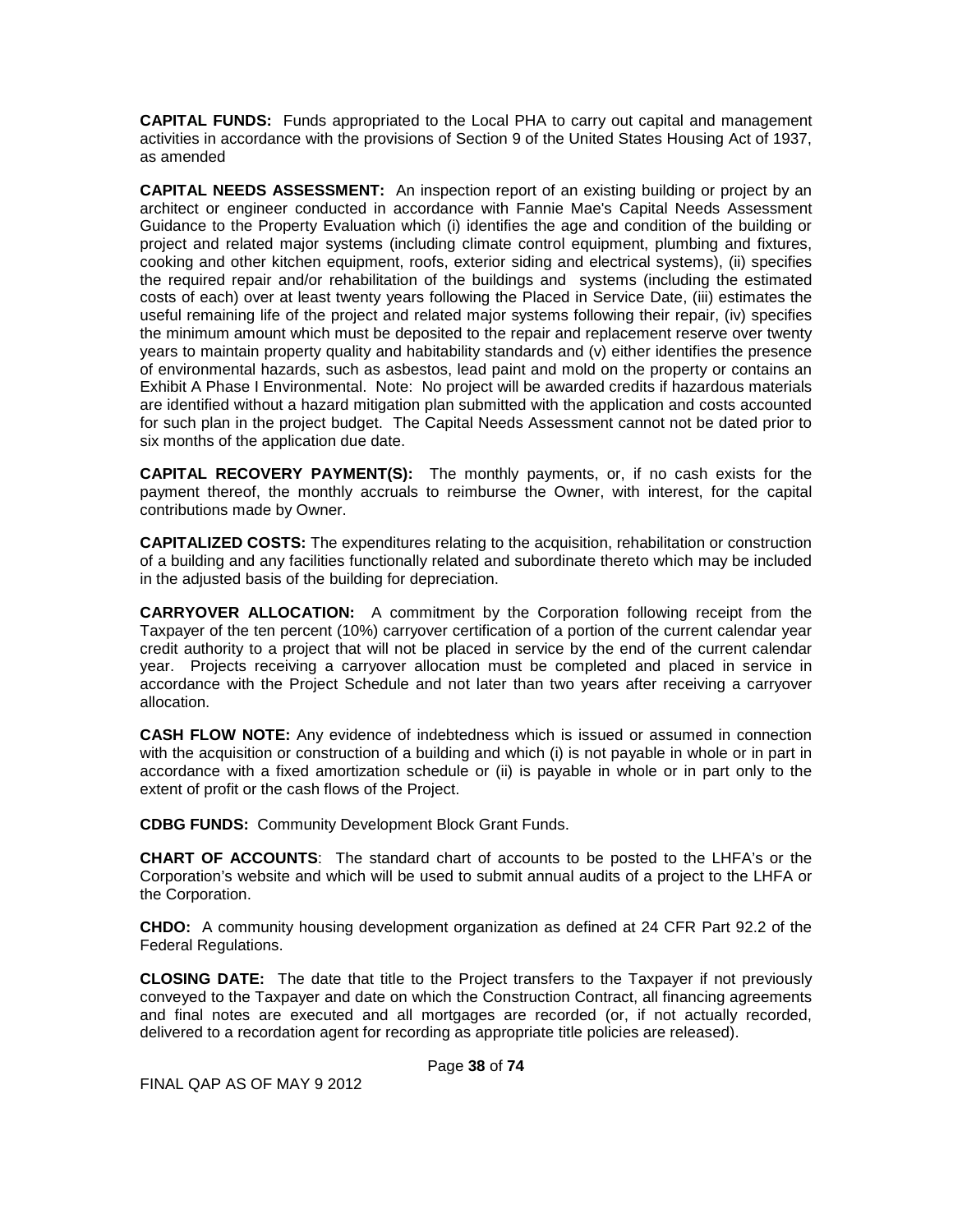**CODE:** The Internal Revenue Code of 1986, as amended.

**COLLAPSED STATEWIDE POOL:** Pool comprised of the balance of remaining funds from any collapsed pool for reservation to unfunded qualifying applications in statewide rank order. Any unfunded projects remaining in a pool, after the pool collapse, will be transferred to the Collapsed Statewide Pool for consideration. The Collapsed Statewide Pool may not be selected as a pool option.

**COMMUNITY FACILITIES:** Facilities located on the Project Site which are functionally related and subordinate to a Project and which are intended to primarily (not exclusively) benefit tenants of a Project but which are available to neighborhood residents without charge or a fee. Community facilities must be relative to the type of project and number of units and in compliance with locale codes. It must contain at least 15 net square feet for each residential units. It must also have a kitchen or kitchenette that will be available to all residents. Community facilities may not be amenities. If a Project is a phase of a larger development, only the Community Facility identified on the Project Site of the phase may qualify as a Community Facility for that phase only and shall not be qualified for any other phase. **(Excluded from receiving Community Facility Selection Criteria points are Scattered Site Rental Projects on Non-Contiguous Land and all Homeownership Projects including lease-to-own projects.)**

**COMMUNITY SERVICE FACILITY:** Any facility which is (i) located in a Qualified Census Tract and (ii) designed to serve primarily individuals whose income is sixty percent (60%) or less of area median income within the meaning of section  $42(q)(1)(B)$  of the Code by satisfying the following conditions:

First, the facility must be used to provide services that will improve the quality of life for community residents.

Second, the taxpayer must demonstrate that the services provided at the facility will be appropriate and helpful to individuals in the area of the project whose income is 60 percent or less of area median income. This may, for example, be demonstrated in the market study required to be conducted under  $\S42(m)(1)(A)(iii)$ , or another similar study.

Third, the facility must be located on the same tract of land as one of the buildings that comprises the qualified low-income housing project.

Finally, if fees are charged for services provided, they must be affordable to individuals whose income is 60 percent or less of area median income.

**COMPLETION DATE:** The last date permitted in the Construction Contract for completing construction and /or rehabilitation.

**CONCERTED COMMUNITY REVITALIZATION PLAN:** A plan, including measurable and/or tangible objectives, approved by a local governmental unit following a public hearing which describes an area and the incentives and the measures to coordinate and target resources to the area for purposes of redeveloping or revitalizing the area and which identifies the strategies and organizations to implement revitalization.

**CONGRESSIONAL DISTRICTS: See below map for current listings.**

Page **39** of **74**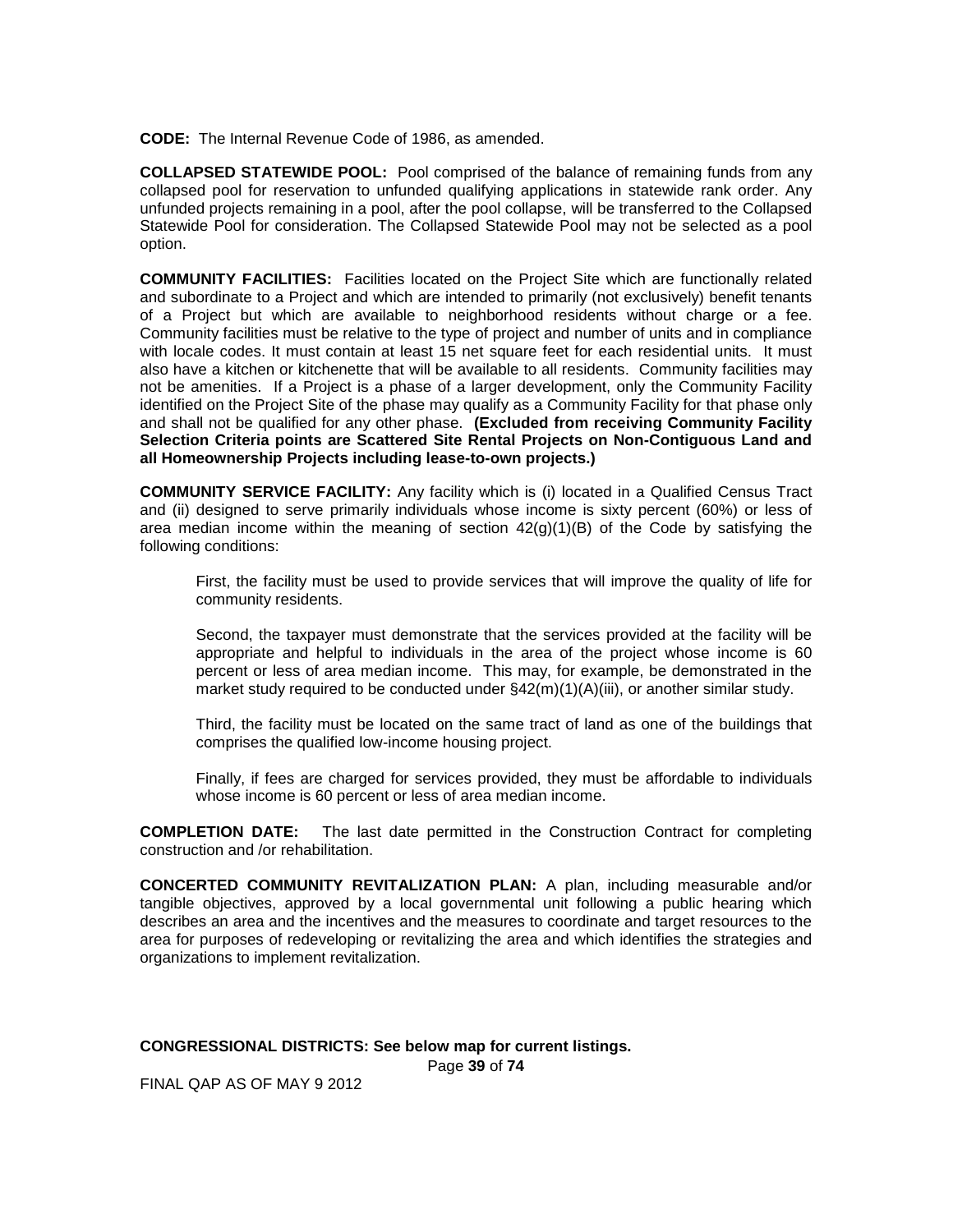

**CONSTRUCTION CONTRACT:** The agreement between the Developer and the Contractor for construction and/or rehabilitation of the Project.

**CONSTRUCTION DOCUMENTS:** Architectural and Engineering drawings and specifications, addenda, change orders and other documents related to the design, construction and completion of a project.

**CONSTRUCTION START DATE:** The date on which construction work pursuant to a construction contract actually begins.

**CONTACT PERSON:** The person listed as the Contact Person by the Taxpayer in the Tax Credit Project Summary or such substitute individual specified in writing by the Managing General Partner or Managing Member. The Contact Person may not be a professional who will render any independent and/or unqualified professional opinion to the LHFA or the Corporation.

**CONTINGENCY FEE:** A fee to be earned by a Developer or other professional in consideration of achieving a specified benchmark for earning such fee.

**CONSTRUCTION CONTINGENCY:** An amount not in excess of the lower of ten percent (10%) of the Hard Cost or such lower amount as may be determined by the LHFA or the Corporation as reasonable for the construction or rehabilitation of a project.

Page **40** of **74**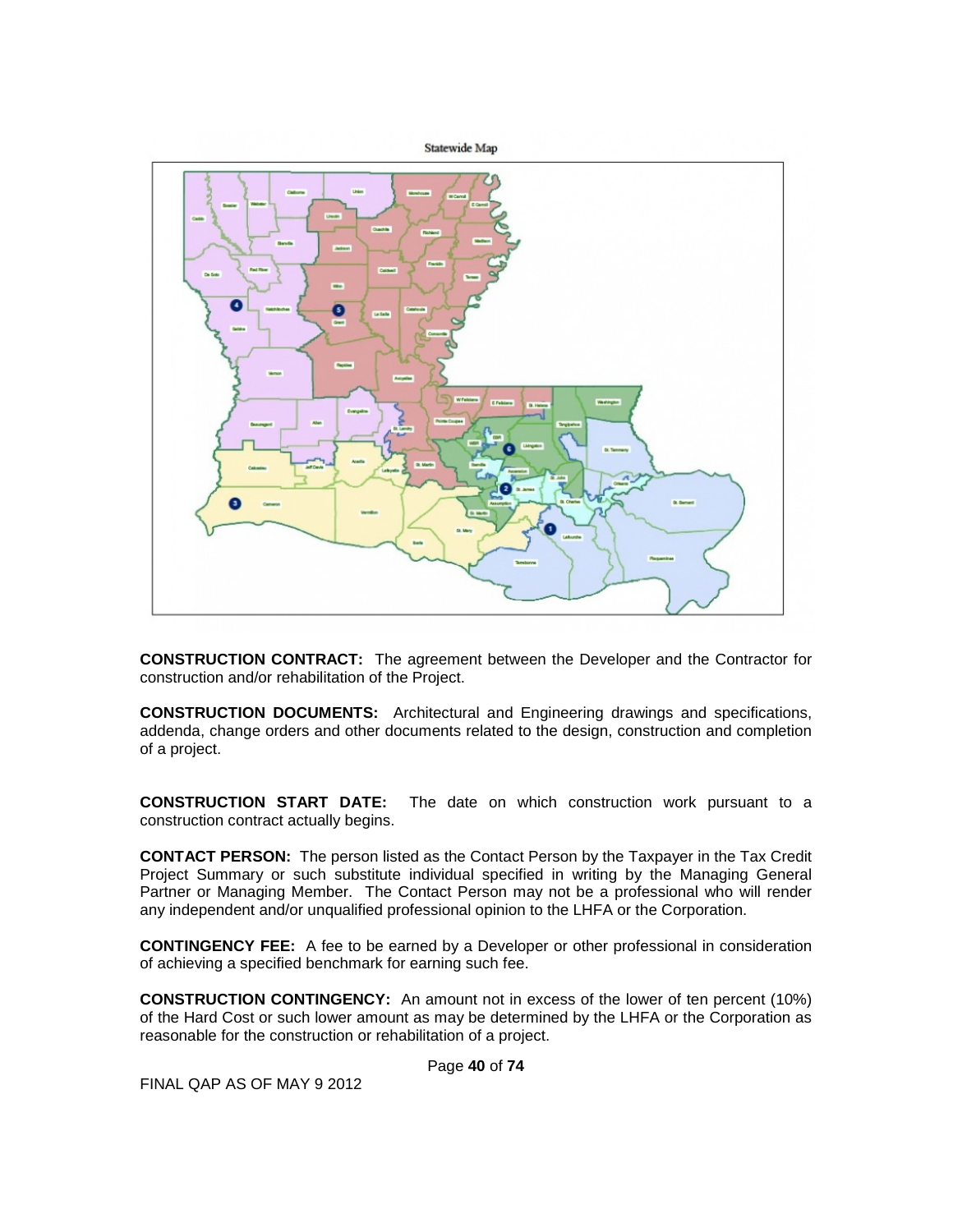**CONTRACTOR:** The person who is licensed as a general construction contractor by the state and who has executed a construction contract with the Taxpayer.

**CONTROL:** Having the capacity or the power to designate 25% or more of the board or management of an entity or general partner of a limited partnership.

**CONVERSION:** The process of rehabilitating a nonresidential building to residential rental use.

**CREDIT CEILING:** The dollar amount of credits available in a calendar year for allocation by the LHFA or the Corporation.

**DEBARRED PARTICIPANT:** Any developer, person, company, firm, staff or development team member or employee thereof, who (i) is currently debarred, suspended, declared ineligible or is prohibited from participating in any housing program sponsored by any federal agency, local government or instrumentality thereof or (ii) is convicted or pleads guilty to any criminal offense related to the construction, development, ownership, management or operation of a housing development.

**DEBARMENT CAUSES:** Providing fraudulent documents or committing fraudulent acts, failing to fulfill reasonable LHFA or Corporation requests in a prescribed time period following expenditure or use of the LHFA or the Corporation resources, or having a controlling ownership interest in a project determined to be in material non-compliance with any federal, state or local requirement related to the development or operation of such project. Other causes may be determined by the LHFA or the Corporation to constitute cause for debarment following an appropriate administrative hearing on the record which permits the person subject to sanction an opportunity to contest the facts specified as the debarment cause.

**DEBARMENT PROCEDURES:** The procedures established by the LHFA or the Corporation pursuant to which the compliance division recommends debarment of a Developer to the LHFA's or the Corporation's General Counsel and upon the LHFA's or the Corporation's General Counsel's concurrence with such recommendation the Board of Commissioners approve the debarment following an opportunity of the Developer to contest the recommended actions at a public meeting of the Corporation's Board of Directors.

**DEBARMENT SANCTION:** Includes, but is not limited to, suspension from participation in LHFA's or the Corporation programs, cancellation of reservations or commitments, funding of additional escrows, etc. Corporation applied sanctions will be reported to other state, federal or local governments, or instrumentalities thereof.

**DEBT SERVICE RATIO:** Payments on any amortizing mortgage secured debt divided by the sum of all operating expenses plus Required Reserve Deposit.

**DELTA PARISHES:** Caldwell, East Carroll, Franklin, Madison, Morehouse, Ouachita, Pointe Coupee, Richland, Tensas, West Carroll.

**DEVELOPER:** Any person or entity (including persons or entities which constitute Related Persons to such person or entities or have an identity of interest with such person or entity) which owns or develops a Project, including any general partner of a partnership, any Builder related to or having an identity of interest with the person or entity which owns or develops the project and any consultant receiving any fee or compensation to assist in the development of a Project.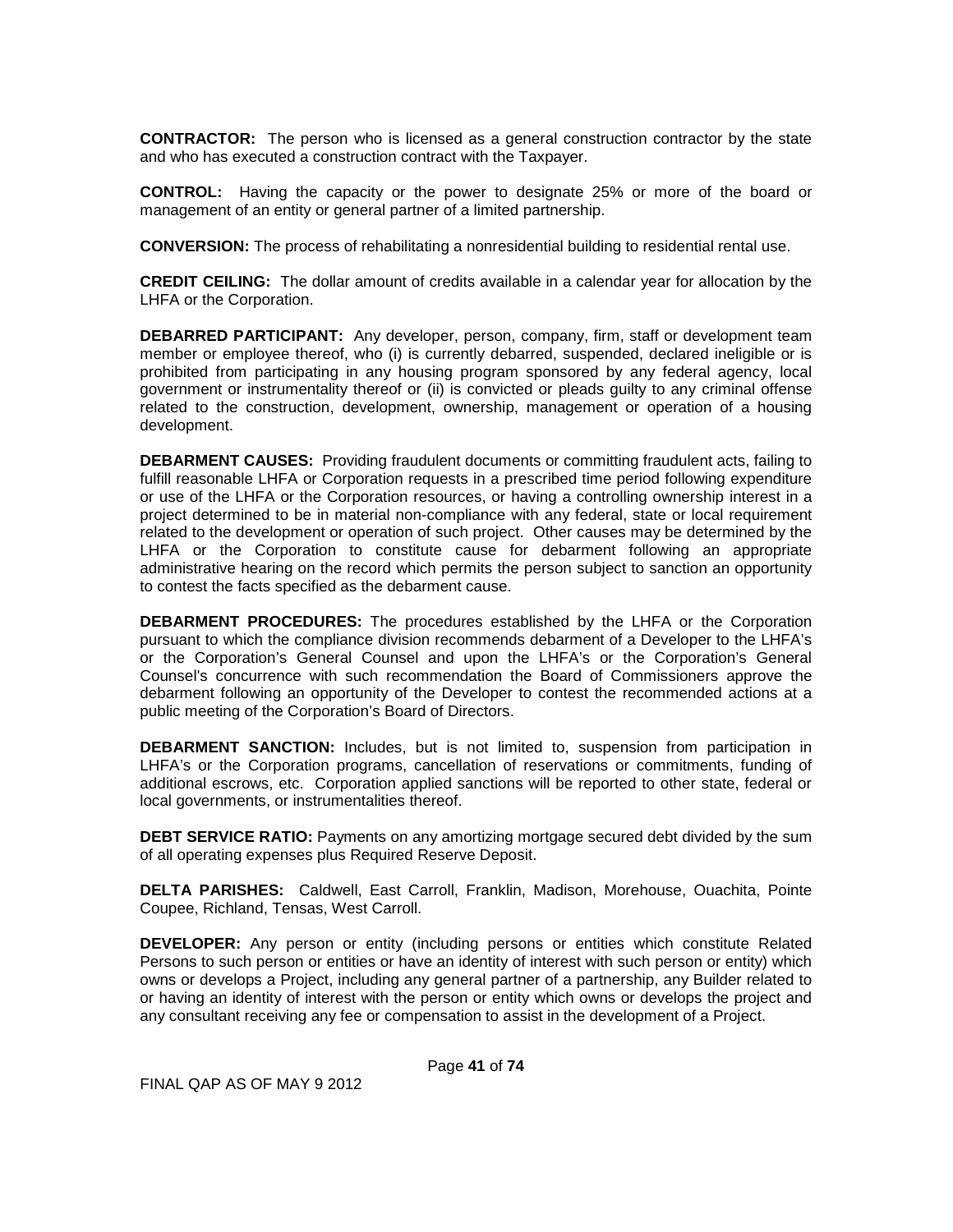**DEVELOPER FEE:** Any profit, fee or income realized by the Developer in connection with the development of the project as specified in a GAAP Audit and which satisfy the Developer Fee Terms.

**DEVELOPER FEE BASE:** The Development Costs of a Project reduced by (i) any Acquisition Costs, (ii) any Land Costs, (iii) any payments deemed lease payments for self-owned equipment, (iv) any payments to related persons or to persons with an identity of interest to the Developer, and (v) any Developer Fees (including Builder Profit and Overhead when there is an identity of interest between the Builder and the Developer).

**DEVELOPER FEE TERMS:** The fees and income of a Developer as may be specified in the Development Services Agreement between a Developer and the Taxpayer which must meet the following requirements and/or include the following information:

- (1) The fee is reasonable and does not exceed the limits on Developer Fees established by the LHFA or the Corporation;
- (2) The taxpayer is legally obligated to pay the fee;
- (3) The portions of the fee, if any, allocable to Land Costs, Organizational Costs, Acquisition Costs and Syndication Costs;
- (4) The fee is not paid (or to be paid) by the taxpayer to itself; and  $(5)$  If the fee is paid (or to be paid) by the taxpayer to a related
- If the fee is paid (or to be paid) by the taxpayer to a related person, and the taxpayer used the cash method of accounting, the taxpayer could properly accrue the fee under the accrual method of accounting (considering, for example, the rules of section 461(h) of the Code).

**DEVELOPMENT COSTS:** The costs of acquiring land or buildings or constructing and/or rehabilitating buildings and facilities functionally related and subordinate to such buildings as certified in a GAAP Audit by an independent certified public accountant in accordance with generally accepted auditing standards utilizing generally accepted accounting principles as of the placed in service date of the building or as of the end of the first year of the credit period for the building.

**DEVELOPMENT PLAN OF ACTION:** A plan of action to redevelop an area defined by a local governmental unit or qualified non-profit organization in accordance with the requirements of Section 42(i)(3)(E) of the Code.

**DEVELOPMENT SERVICES AGREEMENT:** The agreement(s) with a Developer, including any consultants, evidencing (i) the Developer Fee Terms, including the amount of the Developer Fee and how it's to be paid, (ii) how the Developer Fee will be determined, (iii) who is the Developer and the Developer's relationship to the Taxpayer or to the general partner of the Taxpayer, (iv) the individuals controlling the Developer who are primarily responsible for performing the services of the Developer and (v) the nature of the services to be performed by the Developer.

**DEVELOPMENT TEAM:** Any party identified in the Application as such or any other party identified who advances funds to the Developer or Taxpayer prior to an allocation.

**DHH:** The Louisiana State Department of Health and Hospitals.

**DIFFICULT DEVELOPMENT AREAS:** Areas designated by HUD as an area which has high construction, land, and utility costs relative to area median gross income.

**DISABLED HOUSEHOLD:** A household composed of one or more persons at least one of whom has: (1) a disability as defined in Section 223 of the Social Security Act or (2) is determined to

Page **42** of **74**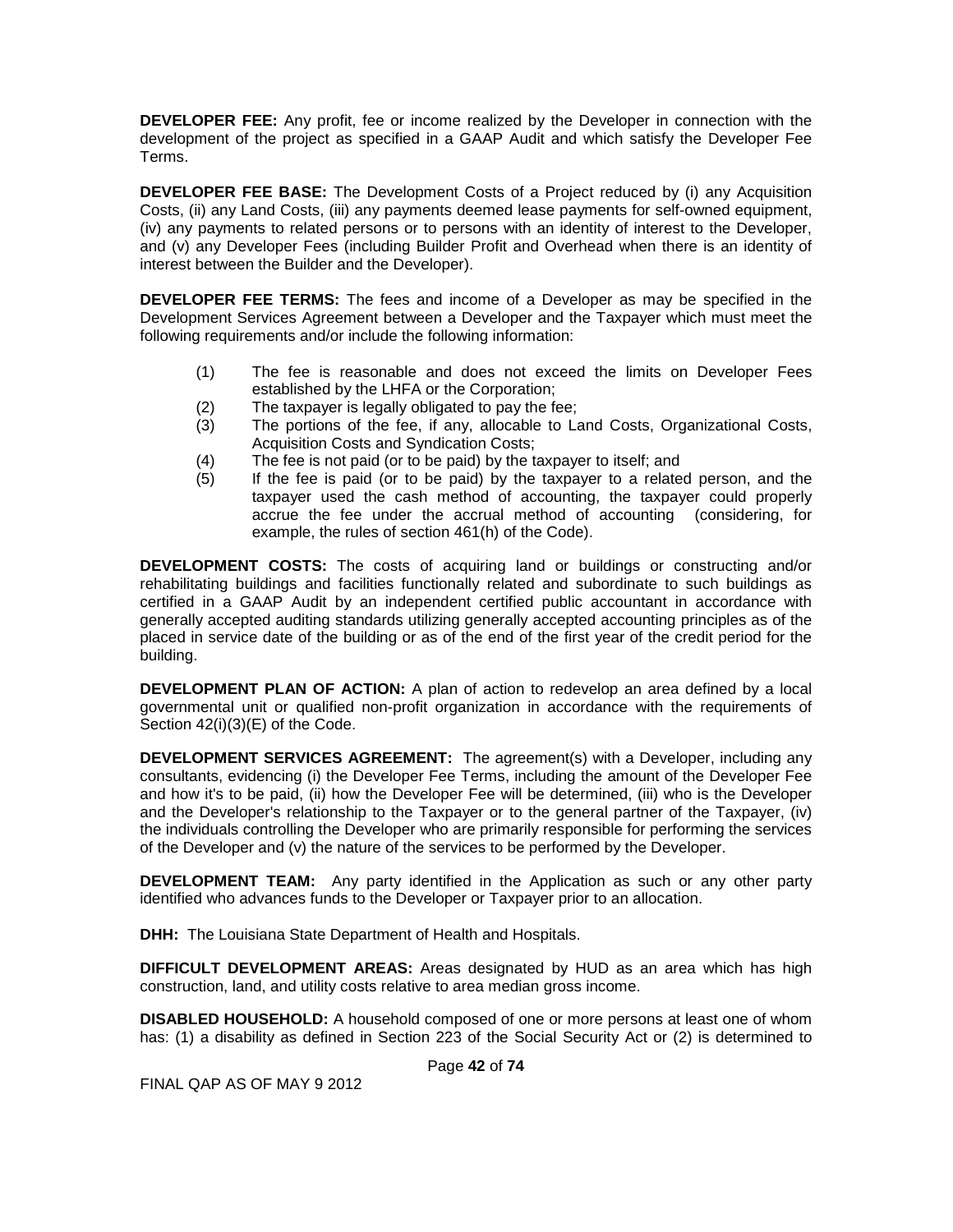have a physical or emotional impairment that is expected to be on long-continued and indefinite duration and the impairment substantially impedes his/her ability to live independently, and is of such a nature that such ability could be improved by more suitable housing conditions **OR** (3) has a developmental disability as defined in Section 102 of the Developmental Disability Assistance and Bill of Rights Act.

**DISABILITY EQUIPPED UNITS:** Units which satisfy Section 504 of the Rehabilitation Act of 1973 and fully meet the handicapped accessibility requirements of the Uniform Federal Accessibility Standard.

**DISTRESSED PROPERTY:** Any federally-assisted building for which a waiver of the ten year period described in Section 42(d)(2)(B)(ii) is obtained or a building which qualifies for such a waiver but for the building having been last placed in service more than ten years prior to the Application deadline or any project financed by RD and placed in service 15 years or earlier from the Application Deadline which project requires rehab (exclusive of soft and intermediary costs) of \$20,000 or more per unit.

**DSS:** The Louisiana State Department of Social Services.

**ECONOMIC LIFE:** The maturity of any debt funded by either HUD or RD; provided that economic life shall not exceed fifty-five (55) years or the period which may be reported for federal income tax purposes as the economic life of a building.

**ELDERLY HOUSEHOLD:** A household composed of Elderly Persons; provided that a non-Elderly Person may reside in the household only if such household qualifies pursuant to the Fair Housing Act.

**ELDERLY PERSON:** A person who is 62 years of age or more at the time of initial occupancy.

**ELDERLY HOUSING PROJECT:** A project included under the Fair Housing Act determined to be Elderly Housing.

## **ELIGIBLE TARGET POPULATION FOR PERMANENT SUPPORTIVE HOUSING:**

- (i) A member of the household has a substantial, long-term disability including but not limited to serious mental illness, addictive disorder, developmental disability, physical, cognitive, or sensory disability or disabling chronic health condition that qualifies them for Medicaid-funded supports and services operated by the DHH program offices for Behavioral Health, Developmental Disabilities or Aging and Adult Services.
- (ii) A household shall be considered to be in need of permanent supportive housing if a member has a physical, mental or emotional impairment which is expected to be of long-continued or indefinite durations, substantially impedes their ability to live independently without supports; and is or such a nature that such ability could be improved by more suitable housing conditions.
- (iii) The household's income is 50% or below of Area Median Income.

**EQUITY:** Funds which are provided by investors in a project and which are contingent upon the value attributed to the tax benefits generated by ownership of the project.

**EXISTING HOUSING:** Housing units which have previously been occupied.

Page **43** of **74**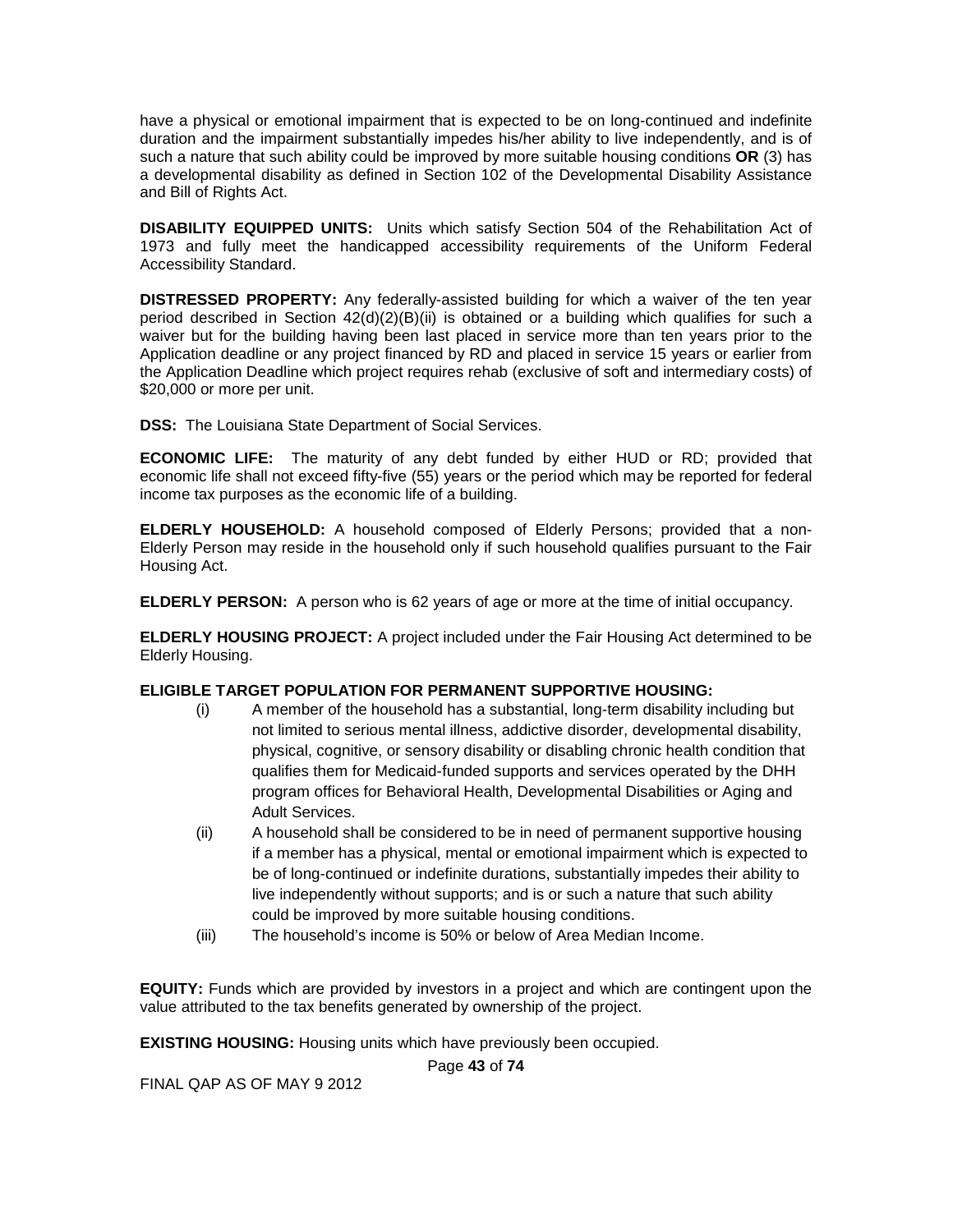## **EXPENDITURES EXCLUDED FROM ELIGIBLE BASIS:**

(A) Items noted in the IRS Audit Guidelines, including Land Costs and the following enumerated items:

- Organization Costs
- Syndication Costs
- Bridge loan interest and origination fees
- Permanent loan credit enhancement, origination fees and closing costs
- Reserves required by the lender
- Marketing/advertising
- Compliance fees

(B) Items noted in Internal Revenue Service National Office Technical Advice Memorandums Nos. 100727-00; 100740-00; 100743-00; 100745-00; and 100748-00; including the following:

- Developer Fees Allocated to Land
- Unused Construction Contingency
- Rent up Costs
- Local Impact Fees (See "C" below which reverses this treatment)
- Landscaping not affected by replacement of building and considered inextricably associated with the land
- Surveys not used to determine if improvements can be built on site
- Bond Issuance Costs
- Partnership Syndication and Formation

(C) Revenue Ruling 2002-9 now requires impact fees incurred by developer of residential rental building to be capitalized under Section 263A as indirect costs allocable to the building.

**EXTREMELY LOW INCOME HOUSEHOLDS:** Households in which the household income at initial occupancy is thirty percent (30%) or less of area median income.

**FACILITY:** A least consisting of a building commensurate with the activities to take place or the services to be provided therein.

**FEDERAL HOUSING ACT:** The United States Housing Act of 1937, as amended through April 1, 2005.

**FEDERALLY ASSISTED BUILDING:** Any building which is substantially assisted, financed or operated under Section 8 of the United States Housing Act of 1937, Section 221(d)(3), 221(d)(4) or 236 of the National Housing Act, Section 515 of the Housing Act of 1949, or any other housing program administered by the Department of Housing and Urban Development or by Rural Housing Service of the Department of Agriculture.

**FEDERALLY SUBSIDIZED BUILDINGS**: Federally Subsidized Buildings are only buildings financed with tax-exempt bonds under Section 103 of the Code. Any below market Federal loan will not cause a building to be Federally Subsidized.

**FHA LIMITS:** The 203(b) limits for FHA insurance of single family housing as published by HUD.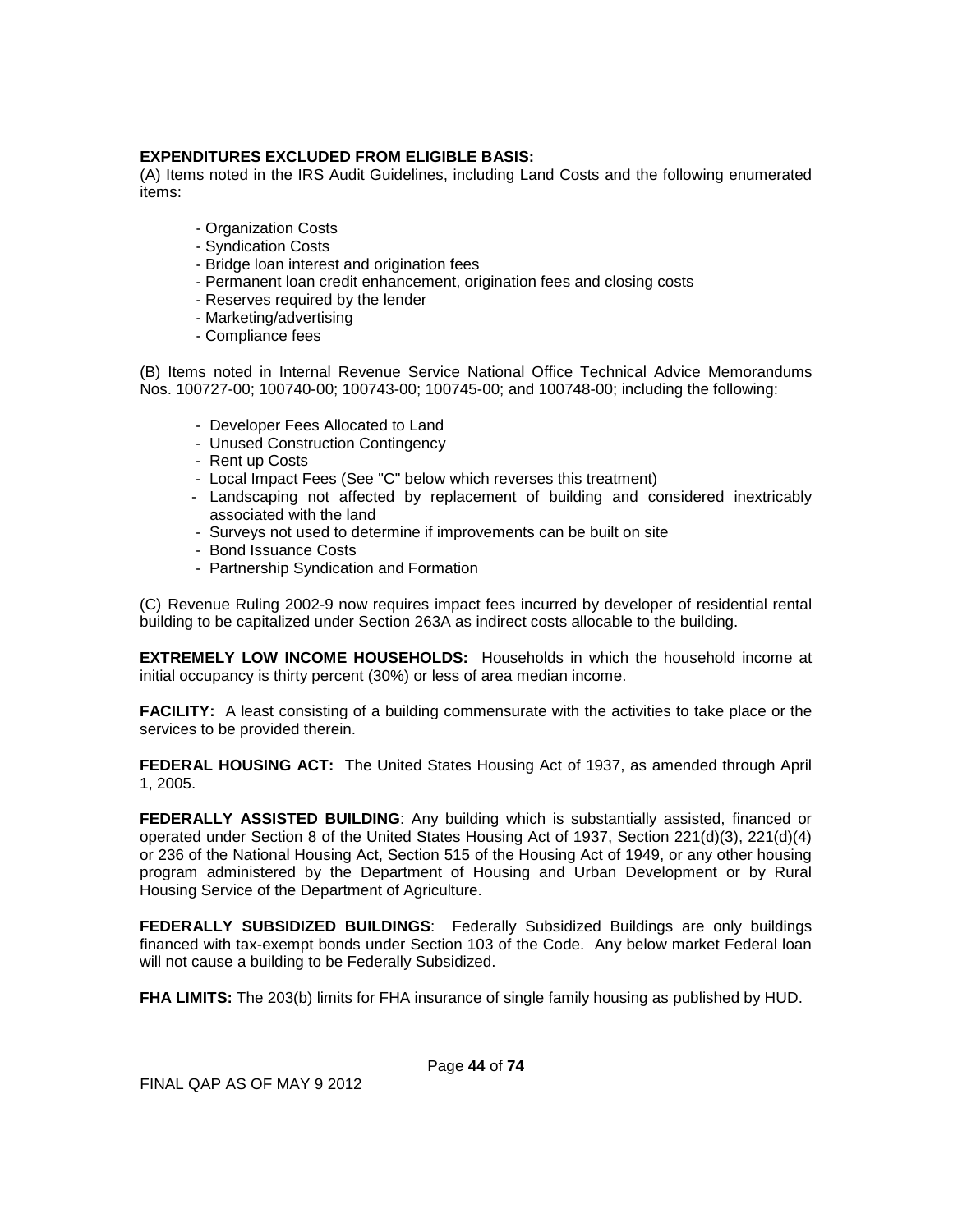**FINAL ALLOCATION:** The mailing of Form 8609 to the Taxpayer. The Corporation must adjust the amount of tax credits specified in a reservation or a carryover allocation based upon the feasibility/viability review and subsidy layering review as of the project's placed in service date.

**FINANCING CERTIFICATION:** A certification by the Taxpayer on the form provided by the LHFA or the Corporation which specifies among other matters (a) Sources of Funds for a Project, (b) Syndication Information, (c) Subsidies provided to a Project and (d) amounts allocated to various development costs as of Application, reservation and placed in service dates.

**FLEXIBLE FUNDS:** Funds made available by or through the Louisiana Housing Corporation that do not impose either rent or occupancy restriction on any units other than Maximum Low-Income Units.

**FOSTER PARENT HOUSEHOLD:** A household providing shelter to an unrelated child who was assigned for foster parenting to such household by the Department of Social Services.

**FRAIL ELDERLY:** An elderly person with at least one impairment in *Activities of Daily Living* and/or multiple impairments in instrumental *Activities of Daily Living* as determined by DSS/DHH or the DHH/DSS.

**GAAP AUDIT:** An audit in accordance with generally accepted auditing standards performed by an independent certified public accountant using the LHFA's or the Corporation Chart of Accounts:

- I. At Placed in Service Date: At a minimum a GAAP Audit as of a project's placed in service date must contain:
	- (a) an audit of the certificate of actual cost in accordance with generally accepted auditing standards utilizing generally accepted accounting principles evidencing no line item with a "to be paid" amount in excess of five percent (5%) of such line item;
	- (b) an audit of the sources and uses through the Placed in Service Date of a project specifying separately (i) uses to be included in eligible basis, (ii) land costs and costs properly capitalizable to land, (iii) Acquisition Costs, (iv) Organizational Costs, (v) Syndication Cost paid by the Taxpayer and (vi) Developer Fees which are properly allocable to (iii), (iv) and (v);
	- (c) an identification of all identities of interest and related persons to the Taxpayer receiving payment from the Taxpayer; and
	- (d) an identification of all subcontractors owned in whole or in part by employees of the developer or the contractor and a statement of the percentage of construction costs subcontracted to a subcontractor.
- II. Annual Audit: At a minimum a project's annual audit must (i) identify all transactions involving related persons, (ii) distinguish operating expenditures from capital expenditures and (iii) specify Surplus Cash.

**GENERAL REQUIREMENT BASE:** Hard cost plus bond premium and miscellaneous fees paid by contractor.

Page **45** of **74**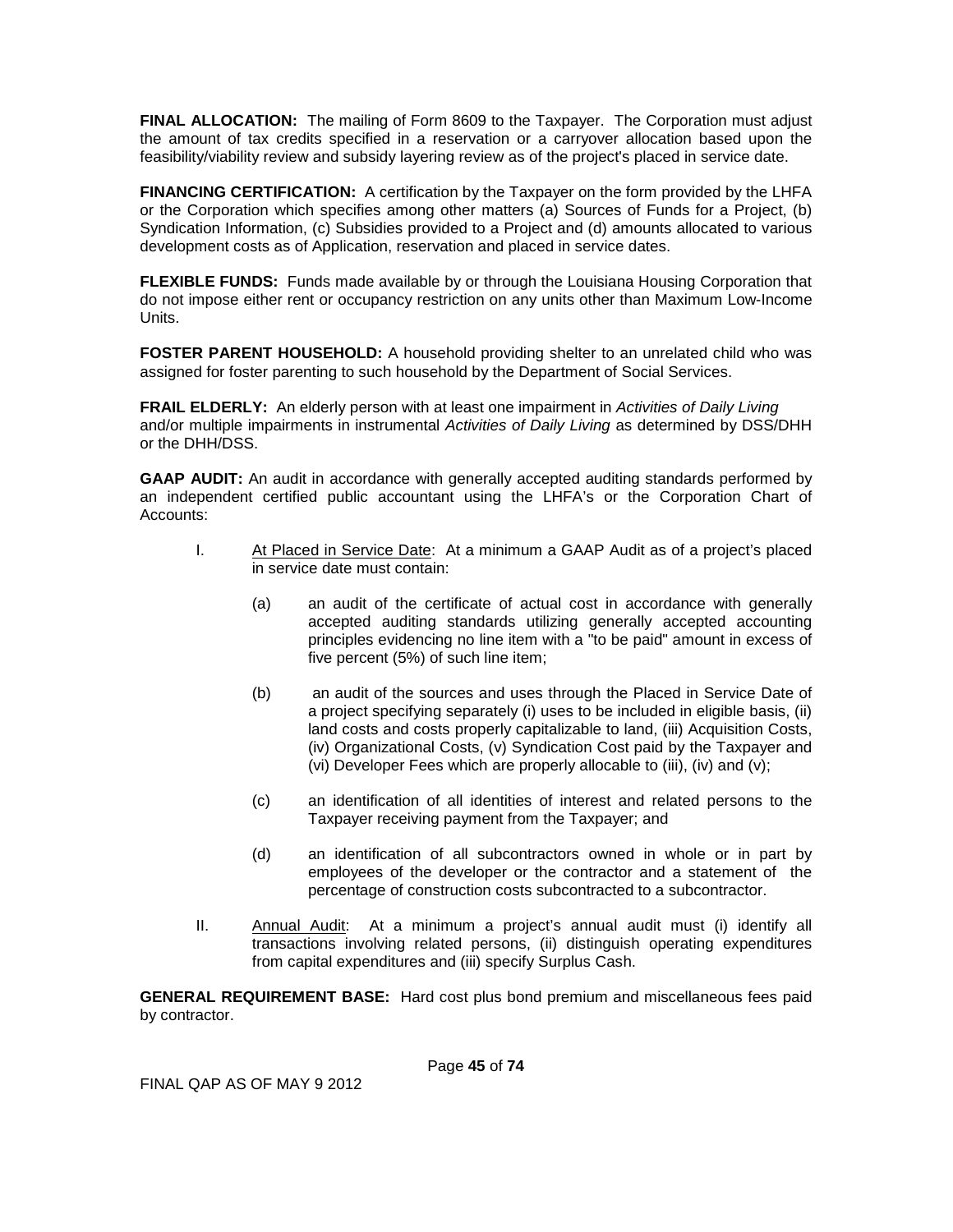**GENERAL REQUIREMENTS:** The actual costs for those items incurred in the construction of a Project and directly pertaining to the Project, excluding amounts paid to the Contractor or Developer which may be characterized as Overhead.

**GOVERNMENTAL ASSISTANCE:** Includes any loan, grant, guarantee, insurance, payment, rebate, subsidy, credit tax benefit, or any other form of direct or indirect assistance from the Federal, State or local government for use in, or in connection with, a specific housing project.

**GREEN BUILDING:** A building that meets one of the following criteria:

(A) LEED Criteria: Building design and construction emphasizing sustainable site development, water savings, energy efficiency, materials selection and indoor environmental quality that achieves the points necessary to qualify as LEED Certified (a minimum of 26 points under the LEED Green Building Rating System® for lodging). The LEED (Leadership in Energy and Environmental Design) Green Building Rating System® is a voluntary, consensus-based national standard for developing high-performance, sustainable buildings created by the US Green Building Council. See the LEED-NC (New Construction) Application Guide for Lodging. For existing buildings, see LEED-EB (Existing Buildings).

(B) Green Communities Criteria: Built according to the Green Communities Criteria, the first national framework for healthy, efficient, environmentally smart affordable homes. To achieve Enterprise Green Communities Certification under the 2011 Criteria, all projects must achieve compliance with the Criteria mandatory measures applicable to that construction type. Additionally, New Construction projects must achieve 35 optional points, and Substantial and Moderate Rehab projects must achieve 30 optional points. For the full criteria and online certification process visit [http://www.greencommunitiesonline.org](http://www.greencommunitiesonline.org/)

(C) National Green Building Standard ICC 700 Criteria: Built in accordance with the requirements of National Green Building Standard ICC-700-2008.

**GROCERY STORE:** A full scale store or market that stocks perishable (including but not limited to fresh meat, milk and eggs), produce and vegetables.

**GROSS EQUITY:** The nominal dollar amount invested in the Taxpayer by the Syndicator.

**GUSTAV DISIGNATED DISASTER AREAS:** Louisiana – Acadia, Allen, Ascension, Assumption, Avoyelles, Beauregard, Calcasieu, Cameron, Catahoula, Concordia, East Baton Rouge, East Carroll, East Feliciana, Evangeline, Franklin, Grant, Iberia, Iberville, Jefferson Davis, Jefferson, La Salle, Lafayette, Lafourche, Livingston, Madison, Morehouse, Orleans, Ouachita, Plaquemines, Pointe Coupee, Rapides, Richland, Sabine, Saint Bernard, Saint Charles, Saint Helena, Saint James, Saint John the Baptist, Saint Landry, Saint Martin, Saint Mary, Saint Tammany, Tangipahoa, Tensas, Terrebonne, Union, vermillion, Vernon, Washington West Baton Rouge, West Carroll, West Feliciana and Winn Parishes.

**HABITABILITY STANDARDS:** The Physical Conditions Standards promulgated in HUD Regulations at 24 CFR 5.703, including the major areas of housing: the site, the building exterior, the building systems, the dwelling units, the common areas and health and safety conditions.

**HARD COSTS:** Costs of constructing or renovating a project as evidenced in the Estimate and Certificate of Actual Costs reduced by any amount which reduces the Builder Fee Base. Hard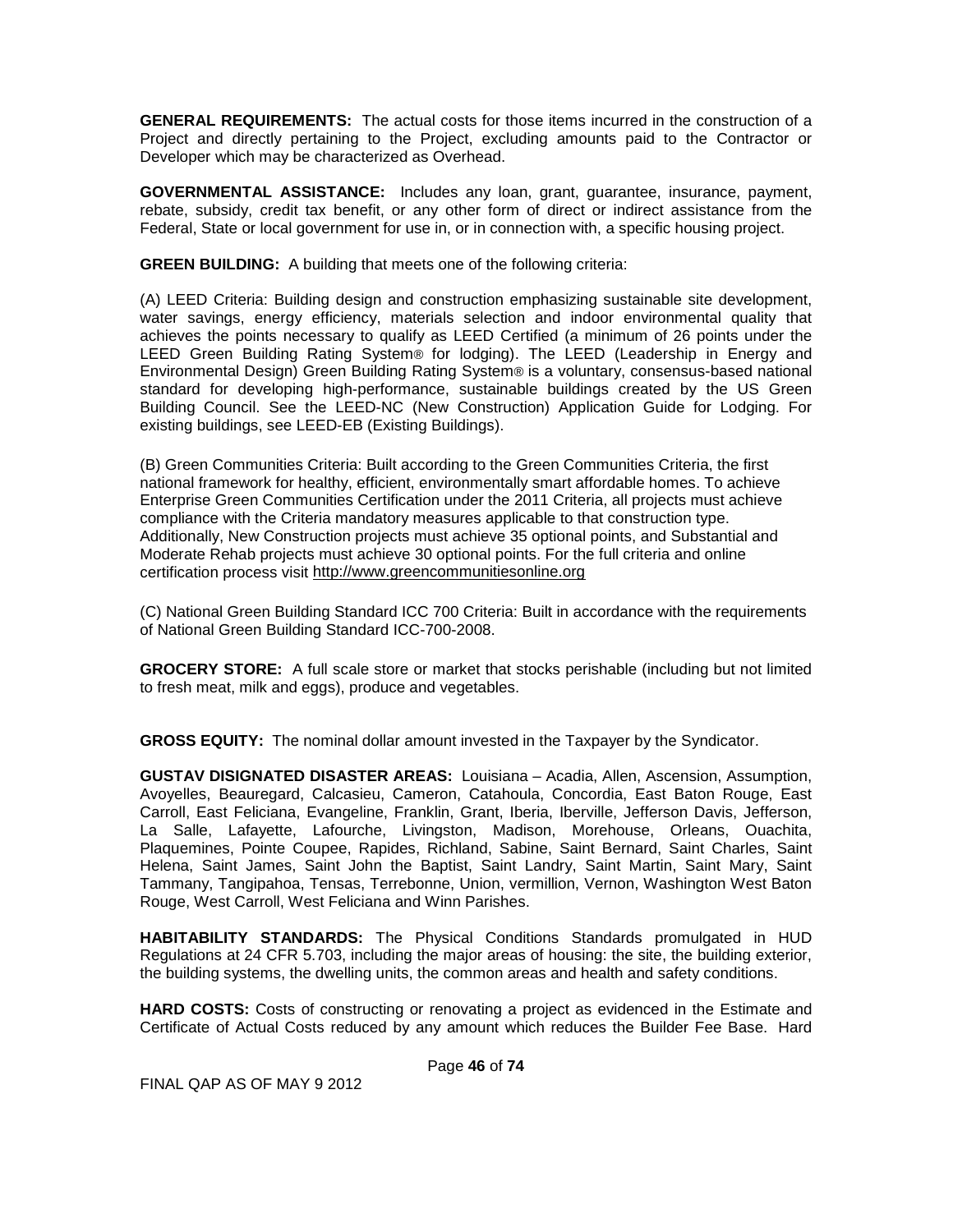Costs do not include Acquisition Costs, Builder Profit, Builder Overhead, Developer Fees or Soft Costs (such as architectural, engineering, consultant, legal fees, etc).

**HISTORIC REHABILITATION CREDIT:** Tax Credits authorized to be taken by a Taxpayer for the rehabilitation of an historic property in accordance with the requirements of Section 38 of the Code.

**HISTORIC PROPERTY:** Property designated as historic by the State Historic Preservation Office SHPO.

**HOMELESS PERSON/HOUSEHOLD:** A Person or household sleeping in a place not meant for human habitation or in an emergency shelter; and a person or household in transitional housing for homeless persons who originally came from the street or an emergency shelter.

**HOMEOWNERSHIP PROJECT**: Project consisting of townhouses, duplexes with firewalls or buildings with not more than one unit per building. Applicants for Homeownership Projects must execute the LHFA's or the Corporation's form of an **Option to Purchase and Right of First Refusal Agreement** which provides to an individual tenant the option to purchase a unit at the Minimum Purchase Price. **No points will be awarded for Community Facilities located in a Homeownership Project.**

**HOUSEHOLDS IN POVERTY:** Households at or below the most recent Poverty Threshold as determined by the U.S. Census Bureau.

**HOUSEHOLDS WITH LONG TERM DISABILITY:** A household in which a household member has Substantial Long Term Disability.

**HOUSING NEEDS ASSESSMENT**: The current assessment of the State's housing posted on the LHFA's or the Corporation's website at www.lhfa.state.la.us.

**HUD:** The U.S. Department of Housing and Urban Development.

**HURRICANE DISPLACED HOUSEHOLD:** A household displaced from its principal residence and living in a homeless shelter or other temporary housing as a result of Hurricane Katrina or Rita.

**IDENTITY OF INTEREST:** An identity of interest is construed to exist when:

(i) There is any financial interest of the Developer or Taxpayer in the Builder or any financial interest of the Builder in the Developer or Taxpayer.

(ii) Any officer, director or stockholder or partner of the Developer or Taxpayer who is also an officer, director or stockholder or partner of the Builder.

(iii) Any officer, director, stockholder or partner of the Developer or Taxpayer has any financial interest in the Builder; or any officer, director, stockholder or partner of the Builder has any financial interest in the Developer or Taxpayer.

(iv) The Developer or Taxpayer advances any funds to the Builder.

(v) The Developer or Taxpayer supplies and pays, on behalf of the Builder, the cost of any architectural services or engineering services other than those of a surveyor,

Page **47** of **74**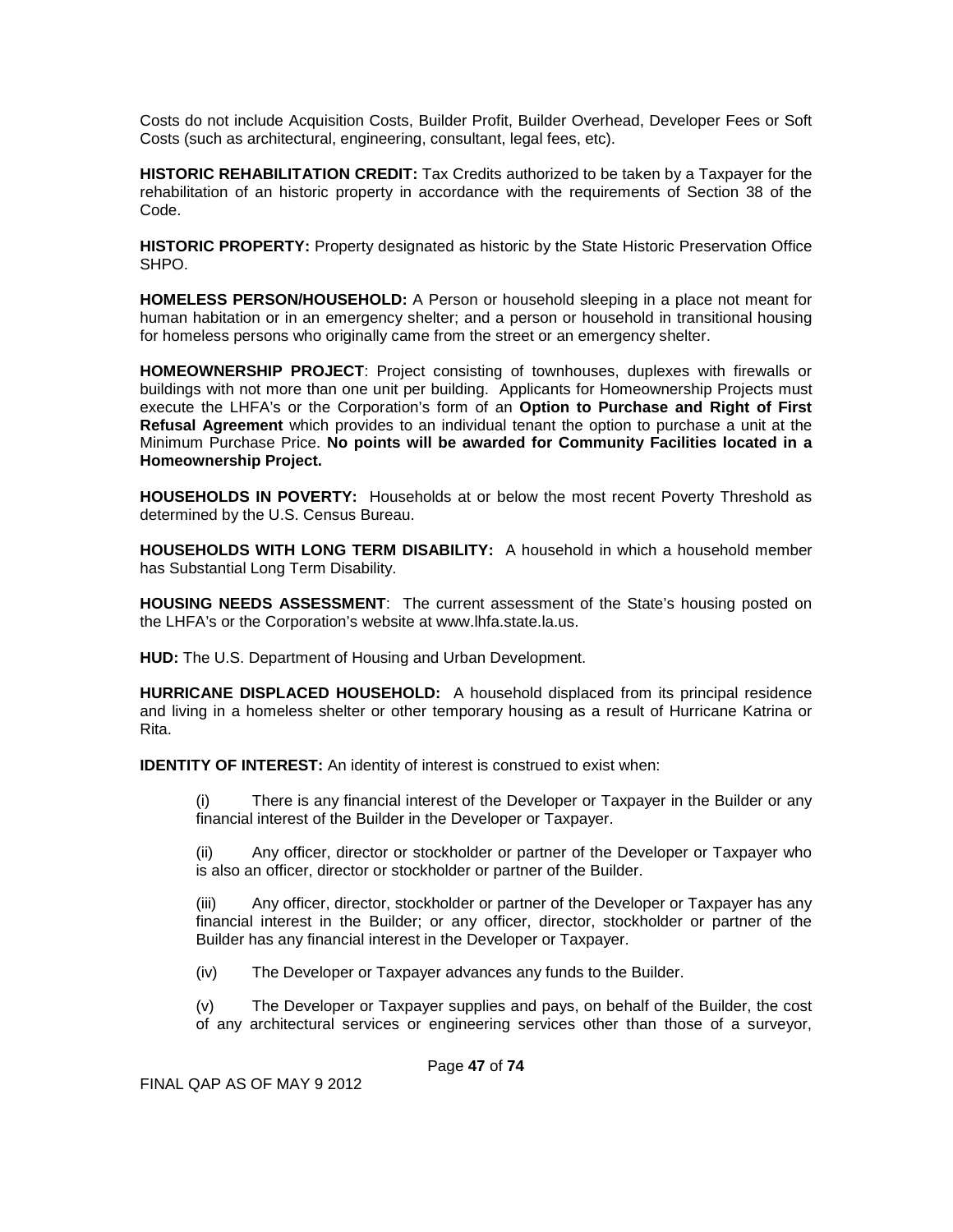general superintendent, or engineer employed by a Developer or Taxpayer in connection with its obligations under the construction contract.

(vi) The Developer or Taxpayer takes stock or any interest in the Builder compensation as consideration of payment.

(vii) There exists or comes into being any side deals, arrangements, contracts or undertakings entered into or contemplated, thereby altering, amending, or canceling any of the required closing documents, except as approved by the LHFA or the Corporation.

(viii) Any relationship (e.g., family) existing which would give the Builder or Developer or Taxpayer control or influence over the price of the contract or the price paid to any subcontractor, material supplier or lessor of equipment.

(ix) Any member of the Development Team advances any funds to the Developer or Taxpayer at any point prior to an allocation.

For purposes of determining an identity of interest between parties not identified in (i) through (ix), such parties will be identified as either the Developer and Taxpayer or the Contractor as appropriate to establish the identity of interest.

**IKE DESIGNATED DISASTER AREAS:** Louisiana - Acadia, Allen, Beauregard, Calcasieu, Cameron, Iberia, Jefferson, Jefferson Davis, Lafourche, Livingston, Orleans, Plaquemines, Sabine, St. Martin, St. Mary, St. Tammany, Tangipahoa, Terrebonne, Vermilion, and Vernon Parishes.

**INCOME QUALIFIED RENTER DEMAND:** Number of households projected to be at 60% or less of area median income which can afford to pay the rent proposed at subject project provided such rent does not exceed 30% of their household income.

**INCREASE IN CREDIT FOR CERTAIN STATE DESIGNATED BUILDINGS:** Except with respect to a building financed with tax-exempt bonds under Section 103 of the Code, buildings may be designated by the LHFA or the Corporation as located in a difficult development area and as requiring an increase in credit in order for such building to be financially feasible as part of a qualified low-income housing project.

**INDEPENDENT QUALIFIED HOUSING CONSULTANT:** A disinterested professional housing consultant who has no identity of interest with any Builder or Developer participating in the Housing Tax Credit Program in any state and who by virtue of academic training, licensing and/or experience is a recognized expert skilled in the requirements of conducting a market survey and demand study.

**IREM:** Institute for Real Estate Management.

**LAND COSTS:** The purchase price related to the purchase of undeveloped land plus the following additional costs:

-excavating and earth-moving expenses -finders/brokerage fees for assistance in acquiring title to land -costs for excavation of water retention ponds -cost of land surveys -unpaid back real estate taxes and similar assumed costs -legal and professional fees related to the acquisition of land -environmental impact tests and perk tests

Page **48** of **74**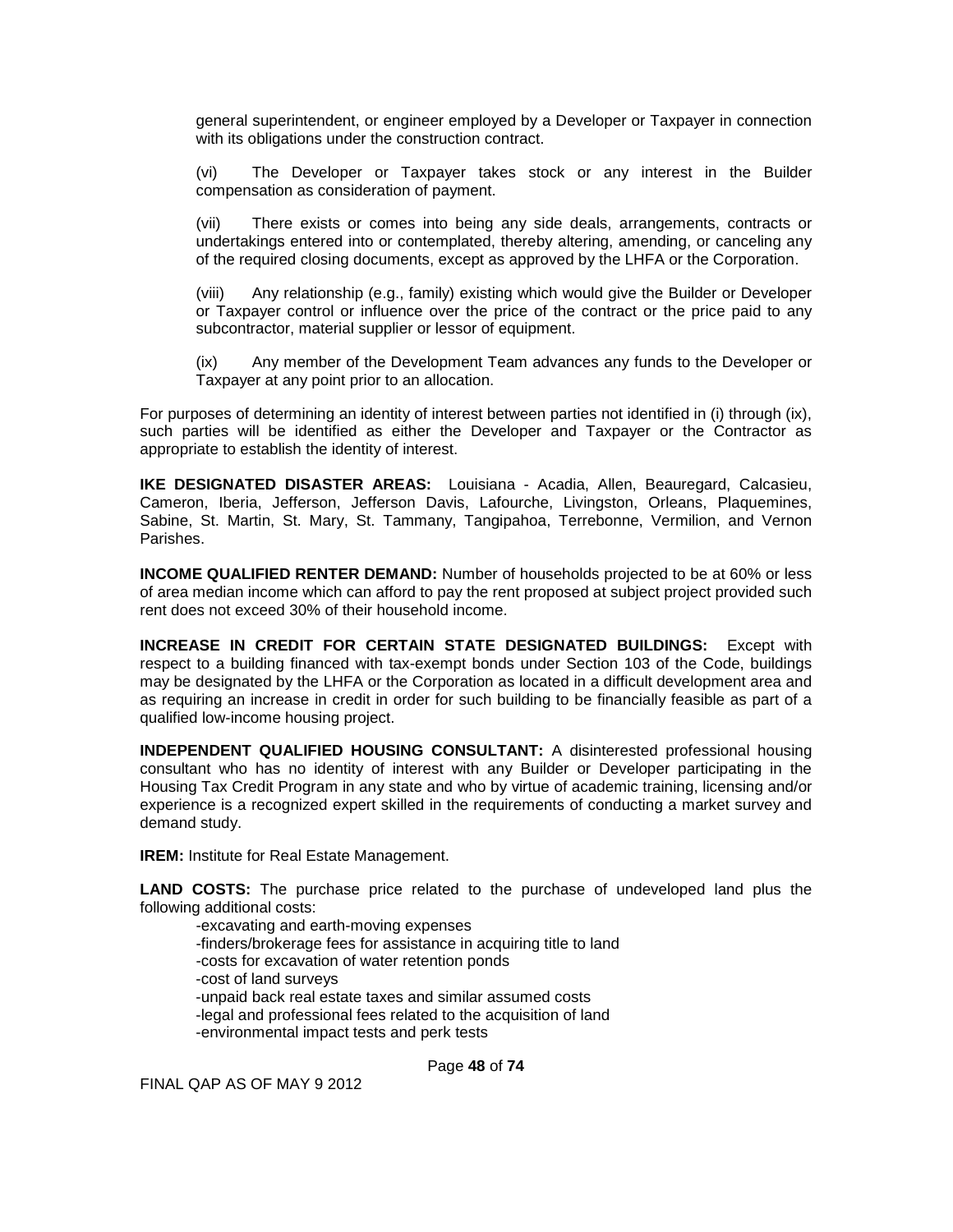provided, however that the purchase price of land shall not include any appreciated value above the price paid for such land by the Developer or by any other entity related to the Developer or by any entity in which the Developer had an ownership interest within the ten (10) year period immediately preceding the sale of the land to the Taxpayer.

**LARGE FAMILY HOUSEHOLD:** A household with at least five persons at initial occupancy of a unit.

**LEED:** The acronym for Leadership in Energy and Environmental Design.

**LHFA:** The Louisiana Housing Finance Agency.

**LIQUOR STORE:** A store that sells alcoholic beverages (including but not limited to beer, wine and spirits) for consumption elsewhere and such sales make up 50% or more of the store's inventory.

**LLT:** Louisiana Land Trust**.** 

**LLT Unit:** Is a property owned by LLT or a LLT property transferred to another public entity and has not been redeveloped.

**LOCAL GOVERNMENT: The** Governing authority of a parish or local governmental unit as referenced in the Louisiana Constitution of 1974.

**LOCAL GOVERNMENTAL SUPPORT:** Project has local governmental support as evidenced by (i) a commitment letter on official letterhead signed by the chief elected official of the Local Government in which the project is located or (ii) fully executed City Proclamation in support of the project executed by the majority members of the Local Government or (iii) a certified resolution of the governing authority of the Local Government in support of the Project.

**LOCAL NON-PROFIT SPONSOR:** A 501(c)(3) or 501(c)(4) organization in which not more than fifteen percent (15%) of the members of the governing board are domiciled outside the service area of the non-profit and at least seventy-five percent (75%) of the governing board are domiciled within the Project's Market Area or is a State certified Community Housing Development Organization ("CHDO") with a service area encompassing the Project's market area.

**LOCAL PARTICIPATING JURISDICTION (LOCAL PJ):** One of any governmental unit or consortium of governmental units receiving HOME Funds directly from HUD and which is not a state recipient.

**LOCAL PHA:** A local public housing authority organized and existing under the State's Housing Authorities Law at Chapter 30 of Title 40 of the Louisiana Revised Statutes of 1950, as amended.

**LOUISIANA DEVELOPER:** Any Managing General Partner or Sponsor who submits evidence of having filed Louisiana tax return (Form 990 in the case of a Non-profit) in the two calendar years preceding the year in which an Application for tax credits is submitted, or if no return was required to be filed for the two (2) calendar years preceding the year in which an application for tax credits is submitted, then a CPA's statement to that effect is required.

**LOW INCOME UNIT:** A low-income unit as defined in Section 42(i)(3) of the Code.

Page **49** of **74**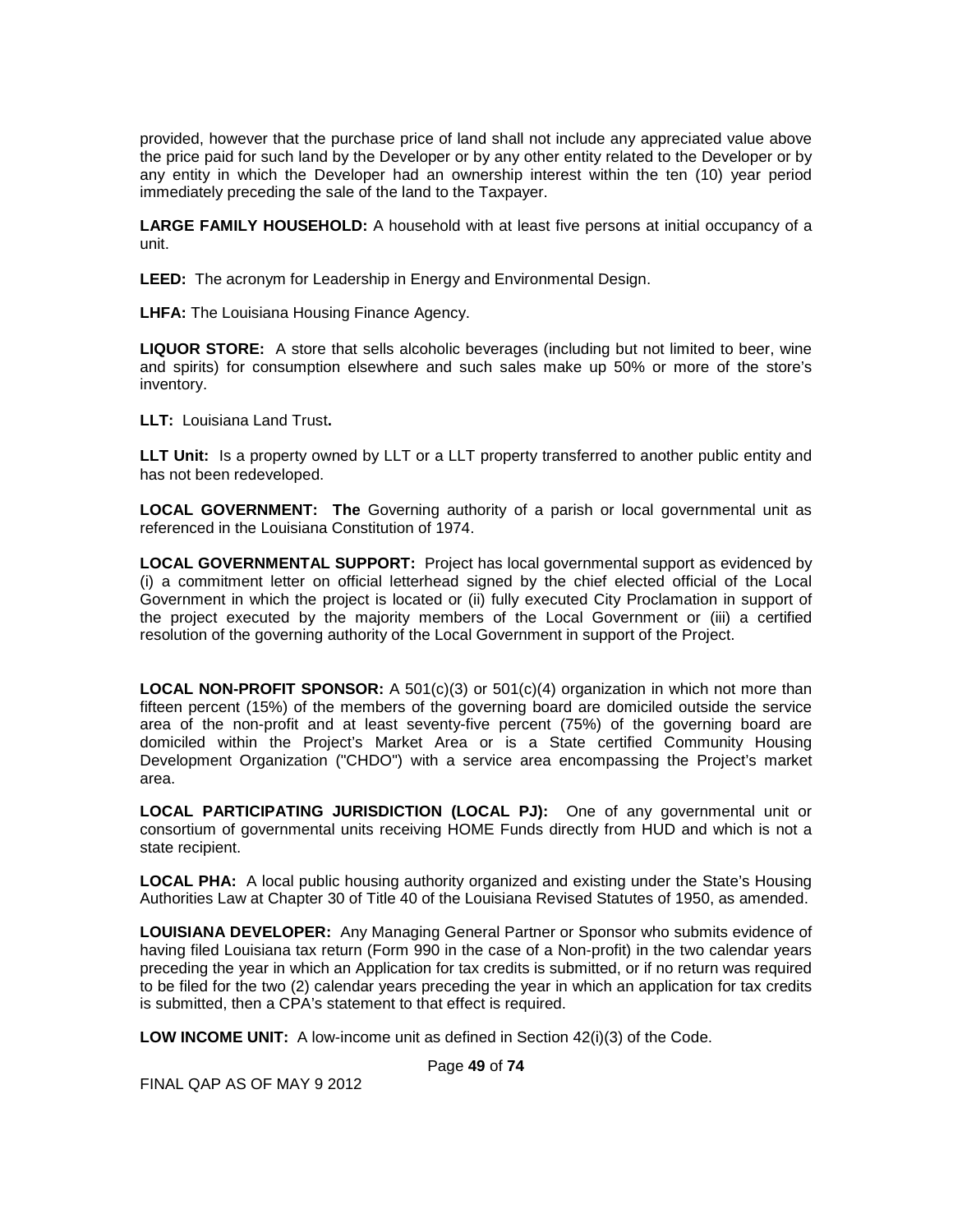**LRA:** The Louisiana Recovery Authority.

**MANAGING GENERAL PARTNER:** The entity or individual(s) that controls or owns all of an entity which is designated in the Application as the managing general partner or the primary sponsor/operator of the Project.

**MARKET AREA:** An area referenced on a map included with the Market Study and certified by the Independent Qualified Housing Consultant to be an appropriate market area to be served by the project in view of geographic and other barriers and demographic and mobility factors for low income households at or below 60% of AMI.

**MARKET STUDY:** An analysis performed by an Independent Qualified Housing Consultant which evidences demand for the proposed market matrix of a project, including demand capture rate at the subject property by bedroom type and which further the housing needs of the Targeted Households, Large Families, Tenants with children and Special Needs Households if the Project serves Special Needs Households.

**MATERIAL CHANGE:** Notwithstanding the provisions of any prior Qualified Allocation Plan, a material change for any project, including projects receiving an allocation from a prior calendar year credit Housing Credit Ceiling, shall mean any reprocessing change which results (i) in the project deemed not feasible or not viable or (ii) a reduction of points from the Selection Criteria below the minimum score or below the score of the highest ranked project on the waiting list for the year in which the credits were allocated. Any change caused by force majeure or circumstances beyond the control of an Owner will not be a material change if the Corporation's Board of Directors concurs that such change was beyond the control of the Owner. The Corporation also considers the following to be material changes:

- Removal of any managing general partner;
- Bankruptcy of any managing general partner;
- Deletion or change of resident amenities and/or services such as activity centers, children centers, community centers, computer rooms, laundry rooms, etc.;
- Changes in residential unit design that increases or decreases by 10% or greater the number of units, unit mix, square footage of each unit, etc.;
- A 10% or greater change in the total number of structures;
- Change in the type and quality of construction materials, as well as mechanical and/or electrical systems that result in a 10% or greater change of the total construction cost;
- Delays in project schedule or benchmark dates in excess of 180 days, and,
- Notwithstanding the foregoing, any change that a reasonable man would determine to materially change the project.

**MATERIAL PARTICIPATION:** Having an ownership interest other than a passive ownership interest and which participation is regular, continuous and substantial.

**MILITARY IMPACT AREA:** Generally a small or medium size metropolitan housing market area or a remote or isolated non-metropolitan area where:

1. Military-connected households comprise 25 percent or more of the total households in the market area. Military-connected households include active duty military personnel, civilian employees of the military service (Department of Defense) or other Federal

Page **50** of **74**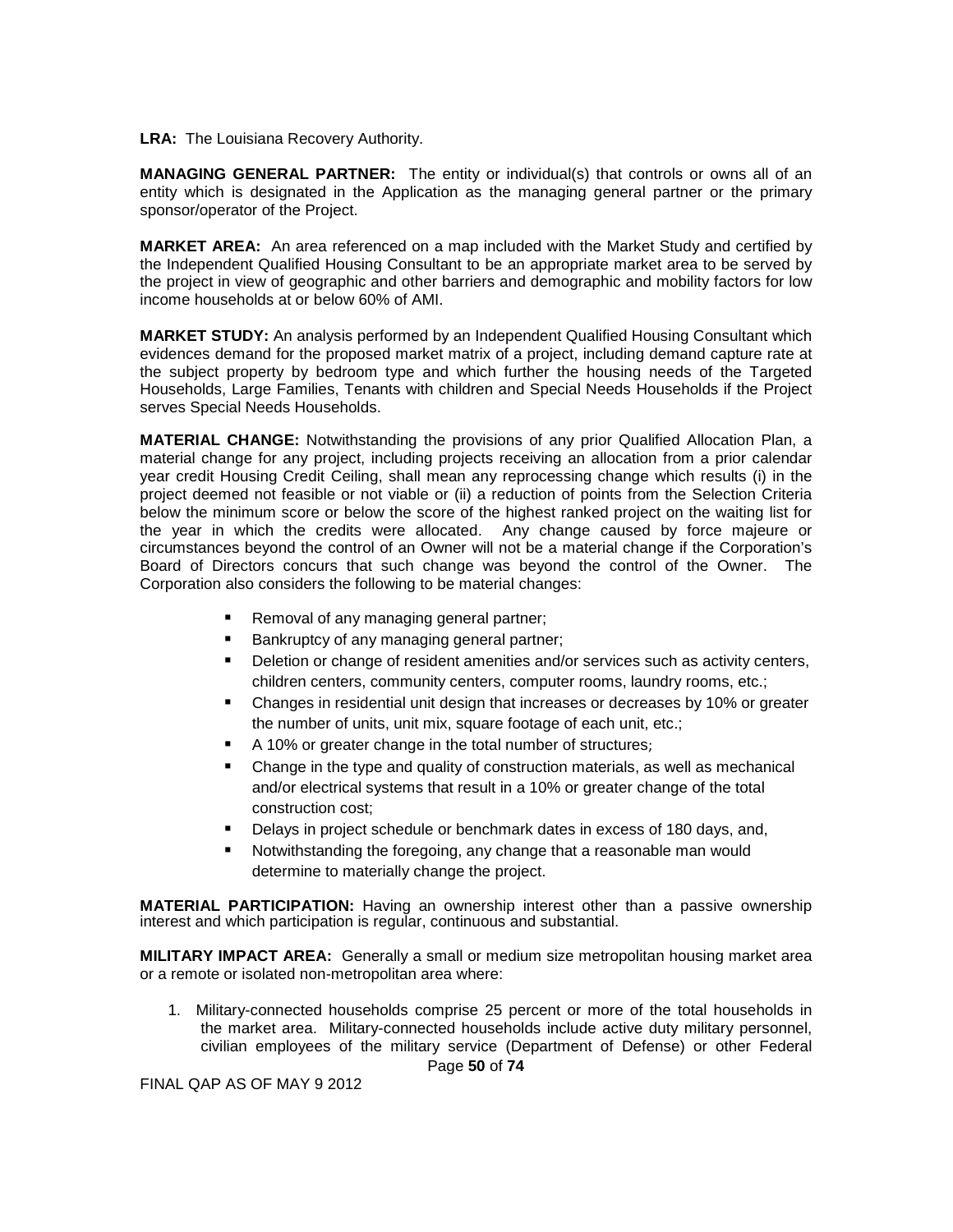Corporation at or in support of the installation, and employees of contractors and subcontractors directly associated with the military installation and their dependents. Unaccompanied active duty military personnel housed in military-controlled group quarters housing (barracks, BOQ's) are excluded; and

2. The Department of Economic Development has expressed written concern about the continued stability of the current level of military strength and mission at the installation based on the absence of suitable affordable housing, or public announcement from the Department of Defense or the military service, advise that the stability of the military installation is at risk because of the absence of affordable housing.

**MINIMUM RESERVE BALANCE**: At least 1/6 of the largest annual deposit to Reserves for Replacement and Repair.

**MIMIMUM REHABILITATION EXPENDITURE REQUIREMENTS:** The minimum rehabilitation expenditure during a twenty-four (24) month period required to qualify as a new building or to qualify an existing building for acquisition credits has been increased to the greater of (i) twenty percent (20.0%) of the adjusted basis of a building or (ii) \$6,000 if the qualified basis attributed to such rehabilitation expenditures when divided by the number of low-income units in the building is \$6,000 or more.

**MINIMUM PURCHASE PRICE:** An amount equal to the sum of (i) the principal amount of outstanding indebtedness secured by the building (other than indebtedness incurred in the five year period ending on the date of the sale to the tenants) and (ii) all Federal, State and local taxes attributable to such sale. Except in the case of Federal income taxes, these shall not be taken into account under clause (ii) any additional tax attributable to the Application of clause (ii).

**MIXED FINANCE PROJECT:** A project described in Section 35(d) of the Federal Housing Act that is financially assisted with private resources in addition to amounts provided under the Federal Housing Act.

**MIXED OCCUPANCY PROJECT:** A Project involving the occupancy of units by Special Needs Households and the occupancy of units by households which are not Special Needs Households.

**MIXED USE BUILDING:** A building consisting of units available for residential rental use and other property the use of which is not related to residential rental use, e.g., commercial office space, owner-occupied residences, etc.

**NEIGHBORHOOD IMPACT:** With respect to a clearly defined neighborhood described on a map outlining such neighborhood, either (i) the construction of at least one hundred (100) new residential units or (ii) the demolition of at least fifty (50) functionally obsolete residential units and the construction and/or reconstruction of not less than fifty (50) residential housing units.

**NEIGHBORHOOD NETWORK:** A multi-service community learning center located in a *facility* of a Project promoting self-sufficiency by (i) improving computer access for tenants, (ii) advancing literacy, (iii) preparing residents to take advantage of employment opportunities and (iv) providing access to healthcare information and other social services.

**NEIGHBORHOOD NETWORK FUNDING:** Financial commitments or funding evident in the operating pro forma of a Project committed to providing a Neighborhood Network that includes (i) a business plan for staffing, technical support, and ongoing funding, and a strategy for achieving ongoing partnerships with other neighborhood, community, or educational groups, (ii) the location and size of the space to be used for the *facility* to used as a Neighborhood Network, (iii) an estimate of the number and percentage of residents who will benefit directly from the services of

Page **51** of **74**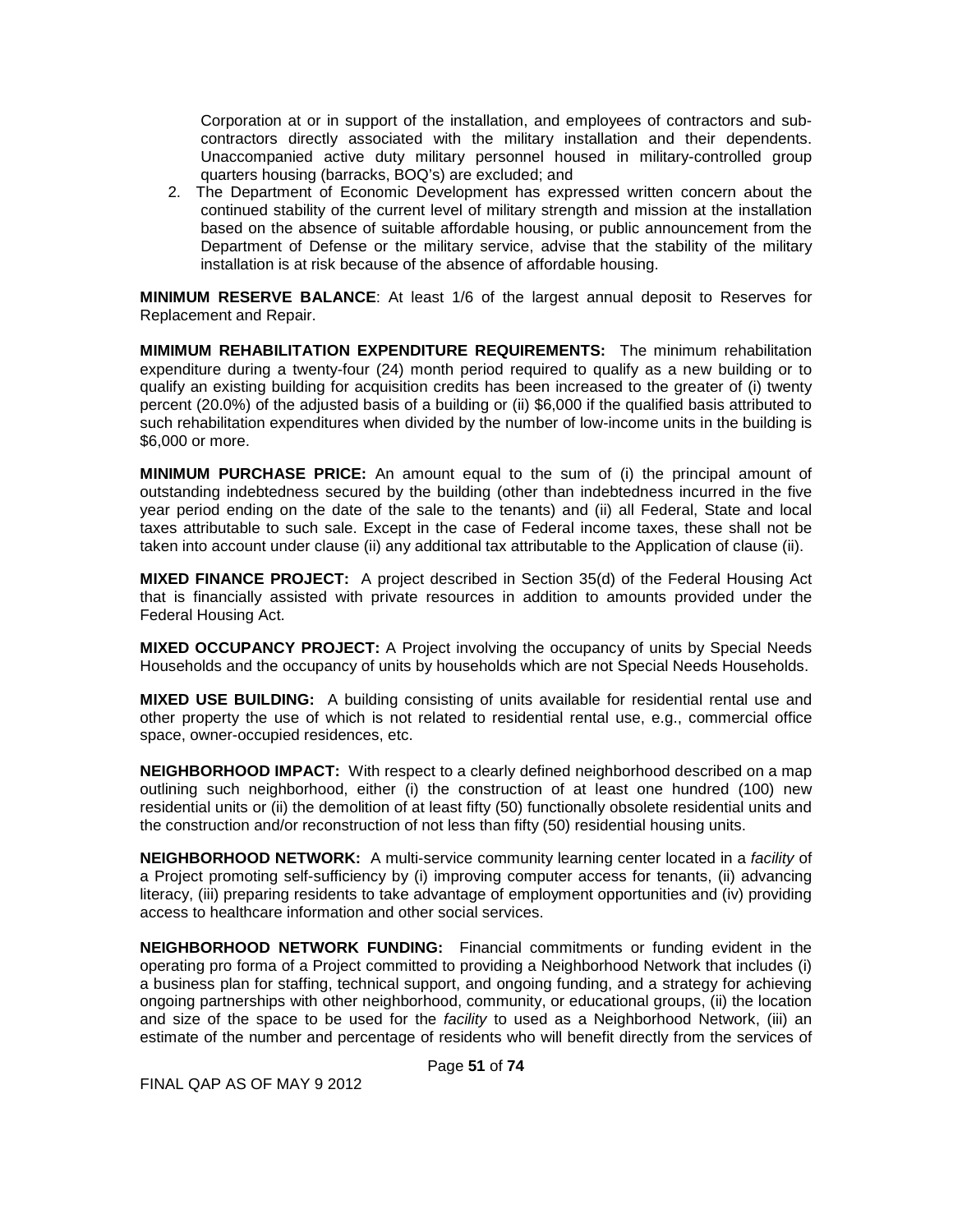the Neighborhood Network and (iv) a detailed estimate of the center's initial cost and ongoing operating expenses.

**NET EQUITY:** The Gross Equity invested in the Taxpayer as discounted and compounded to the placed in service date.

**NEW CONSTRUCTION:** Housing units which have not previously been occupied.

**NON-FEDERALLY SUBSIDIZED NEW BUILDINGS:** Any new building placed in service by a taxpayer before December 31, 2013 and which is not federally subsidized qualifies for a credit percentage not less than nine percent (9.0%).

**OCD:** The Office of Community Development in the Office of the Governor.

**OCAF:** Operating Cost Adjustment Factor published annually for the State of Louisiana.

**ON-SITE SECURITY:** Twenty-four (24) hour on-site security through the use of cameras, security gate or on-site personnel in an official capacity as a professional security guard. Security personnel may be uniformed or non-uniformed.

**OPTION TO PURCHASE AND RIGHT OF FIRST REFUSAL AGREEMENT:** The Agreement by that name attached as an Appendix to the Application.

**ORGANIZATIONAL COSTS:** Costs of organizing the Taxpayer, including the legal and accounting costs necessary to organize the Taxpayer and facilitate the filings of the necessary legal and other regulatory paperwork at the state and national level are of a character which, if expended incident to the creation of the taxpayer having an ascertainable life, would (but for Section 709(a) of the Code) be amortized over such life.

**OWNER OCCUPIED BUILDING:** A Building containing more than one but less than five units in which one of the units is occupied by the owner of such unit and which is located in an area in which the local governmental unit has approved by a Development Plan of Action.

**PAYMENT STANDARD:** One of the following standards of payment selected by the Taxpayer in connection with a Low Income Unit occupied by an Extremely Low Income Household: (a) 50% AMI, (b) 55% AMI or (c) 60% AMI.

**PERMANENT SUPPORTIVE HOUSING:** Housing that is (i) safe and secure, (ii) affordable to the eligible target population (as defined under "Eligible Target Population for Permanent Supportive Housing" in this glossary, (iii) permanent, with continued occupancy as long as the eligible target population pays the rent and complies with the terms of the lease or applicable landlord/tenant laws in the State of Louisiana and (iv) linked with supportive services that are flexible and responsive to the needs of the individual, available when needed by the eligible target population and accessible where the tenant lives, if necessary.

**PHA REFERRAL AGREEMENT:** The executed form of the PHA Referral Agreement attached as an Appendix to the Application.

**PHYSICAL CONDITION STANDARDS:** HUD Standards for housing which is decent, safe, sanitary and in good repair.

**PLACED IN SERVICE DATE:** The date on which the first unit in building of the Project is available for occupancy in accordance with the requirements of the Code and the local jurisdiction

Page **52** of **74**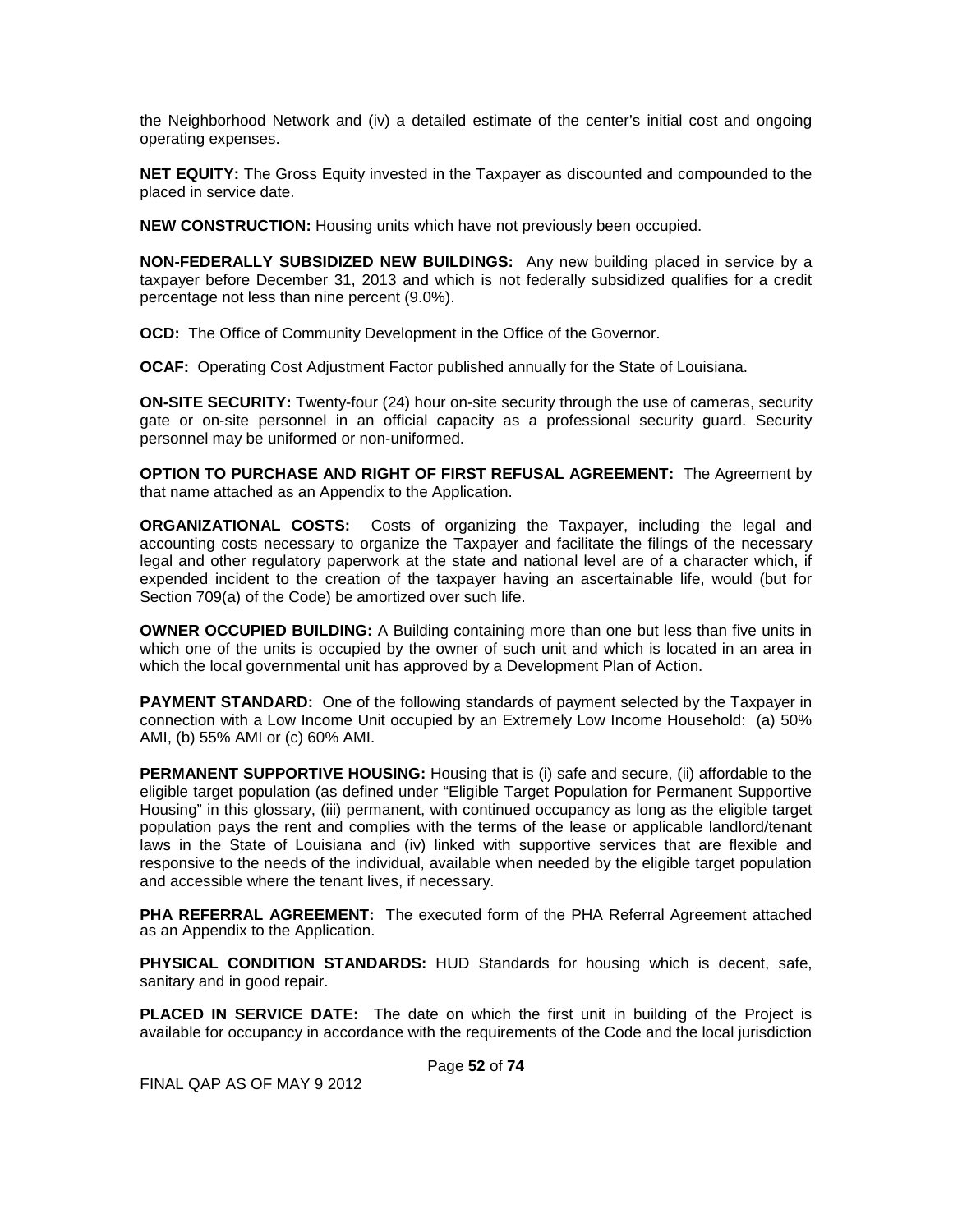within which the Project is located. For rehabilitations which qualify as a separate new building, such date occurs at the end of the 24 month period over which such expenditures are aggregated.

**POVERTY CENSUS TRACT:** Census tract in which the percentage of Households in Poverty exceed 15% of the total households of such census tract.

**PRESERVATION PROPERTY:** Is project that previously received credits but is at end of compliance period.

**PRIORITY HUD REHABILITATION PROJECT:** A project in which the mortgage is either FHA insured or HUD held and which receives a Project Based Subsidy or is subject to occupancy restrictions which are as restrictive as the restrictions applicable to a Low Income Unit.

**PRIORITY NEIGHBORHOOD SUPPORTED PROJECT:** A project that is specifically identified to be constructed, reconstructed, or rehabilitated in a neighborhood plan consistent with the LRA Local Planning Process.

**PRIORITY ELDERLY REHABILITATION PROJECT:** A project (i) that was substantially damaged or destroyed by Hurricane Katrina or Rita, (ii) in which one hundred percent of the units were occupied by elderly or disabled residents an received a *Project Based Subsidy* that has been abated but may be reinstated or moved to another site if the Priority Elderly Rehabilitation Project is rehabilitated or relocated, (iii) cannot be restored or reconstructed with the proceeds of insurance claims alone, according to the capital needs assessment and (iv) currently in financial default.

**PRIORITY STRATEGIC PROJECT:** A Priority Elderly Rehabilitation Project, a Priority HUD Rehabilitation Project or a Strategic Priority Project.

**PROJECT:** At least one building together with any facilities functionally related and subordinate on a Project Site. Multiple buildings are part of the same project only if such buildings:

- (i) Have similarly constructed units;
- (ii) Are proximate, i.e., located on a single tract of land; and
- (iii) Are owned by the same person and are financed pursuant to a common plan.

**PROJECT BASED SUBSIDY:** Projects receiving operating subsidies based upon either (i) Section 8 project based assistance contract, (ii) rental assistance from RD or (iii) other operating subsidies in connection with housing supported under the Stewart McKinsey Act and (iv) Project Rental Assistance (PRACs), (v) Annual Contribution Contract (ACC) subsidies or other such operating subsidies in connection with a Federal or State operated program.

**PROJECT SCHEDULE:** A schedule required to enumerate the activities and the timelines or deadlines for completing such activities and placing the project in service. At a minimum, the Project Schedule shall evidence the Closing Date and Construction Start Date following benchmark dates:

- (i) date that expenditure of ten percent (10%) of Project's Total Development Costs is to be achieved,
- (ii) date that final zoning will be approved,
- (iii) date that land and buildings are to be purchased,
- (iv) date that environmental clearance will be obtained,
- (v) date constituting the Closing Date,
- (vi) date that building permits will be obtained,

Page **53** of **74**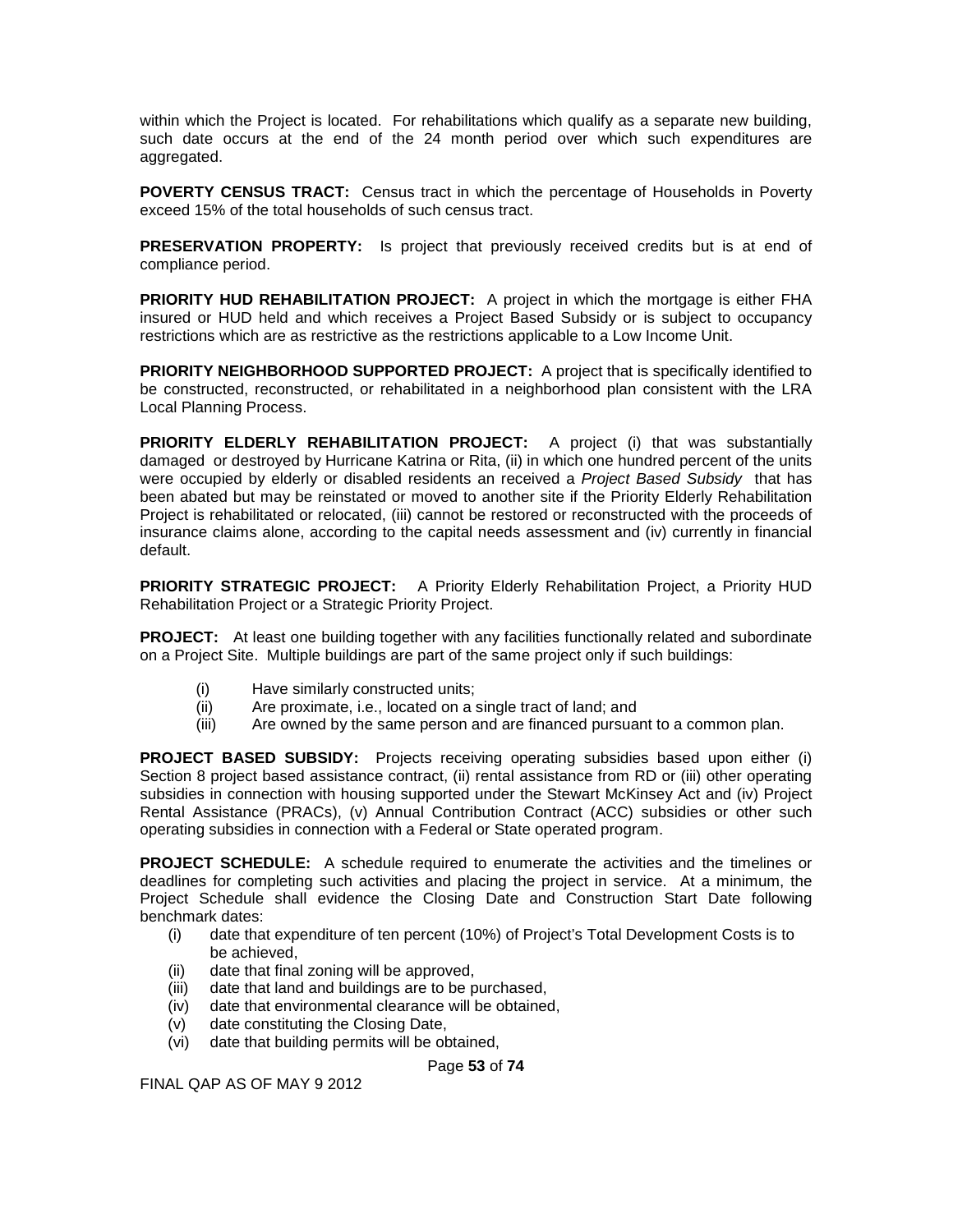- (vii) date that constitutes the Construction Start Date,
- (viii) date that ten percent (10%) of construction will be complete,
- (ix) date that fifty percent (50%) of construction will be complete,
- (x) date that ninety percent (90%) of construction will be complete,
- (xi) date that project will receive certificates of occupancy and be placed in service and
- (xii) date for submitting the audited cost certifications.

**PROJECT SITE OR PROPERTY SITE:** The legal description of the land on which the Project is located as submitted in an Application on or before the Application Deadline.

**PSH: Permanent Supportive Housing.** 

**PUBLIC HOUSING AGENCY PROJECT**: A project that includes the signed certification form from Louisiana Housing Counsel dated not earlier than 60 days of the application submission which verifies that a PHA is sponsoring and developing the project referenced in the application. The PHA must have at least 51% controlling interest in the General Partner of a Limited Partnership or Managing Member of a Limited Liablity Company and receive at least 51% of the developer fee. The application must contain the current project specific certification.

**QUALIFIED CENSUS TRACT:** Any census tract which is designated by HUD in which either 50% or more of the households have an income which is less than 60% of the area median gross income or which has a poverty rate of at least 25 percent (25%).

**QUALIFIED NON-PROFIT ORGANIZATION:** An organization (i) described in paragraph (3) or (4) of Section 501(c) of the Code, (ii) exempt from tax under Section 501(a) of the Code, (iii) determined by the LHFA or the Corporation not to be affiliated with or controlled by a for-profit organization and (iv) one of the exempt purposes of such organization includes the fostering of low-income housing.

**QUALIFIED PURCHASE CONTRACT:** A contract defined in Section 42(h)(6)(F) of the Internal Revenue Code.

**QUALIFIED REHABILITATION EXPENDITURE:** Rehabilitation costs incurred within any 24 month period selected by the building owner and which are allocable to or substantially benefit one or more low-income units in a building and in which the hard costs of such rehabilitation equal or exceed the greater of \$6,000 per low-income unit in the building or twenty percent (20%) of the adjusted basis of the building.

**RD:** Means the Rural Development division of the U.S. Department of Agriculture.

**RD PROJECT:** Any existing project financed by United States Department of Agriculture Rural Development under Section 520 of the Housing Act of 1949.

**REASONABLE MAN STANDARD:** Standard in which a prudent person would have acted or would have been expected to have acted, based upon all objective facts and circumstances, in the same manner.

**REDEVELOPMENT AREA:** An area or areas within Qualified Census Tracts which is specified by a local governmental unit as requiring revitalization and within which the local governmental unit provides incentives and/or resources amounting to or valued at five percent (5.0%) of Total Development Costs on a priority basis in order to promote redevelopment pursuant to a Concerted Community Revitalization Plan.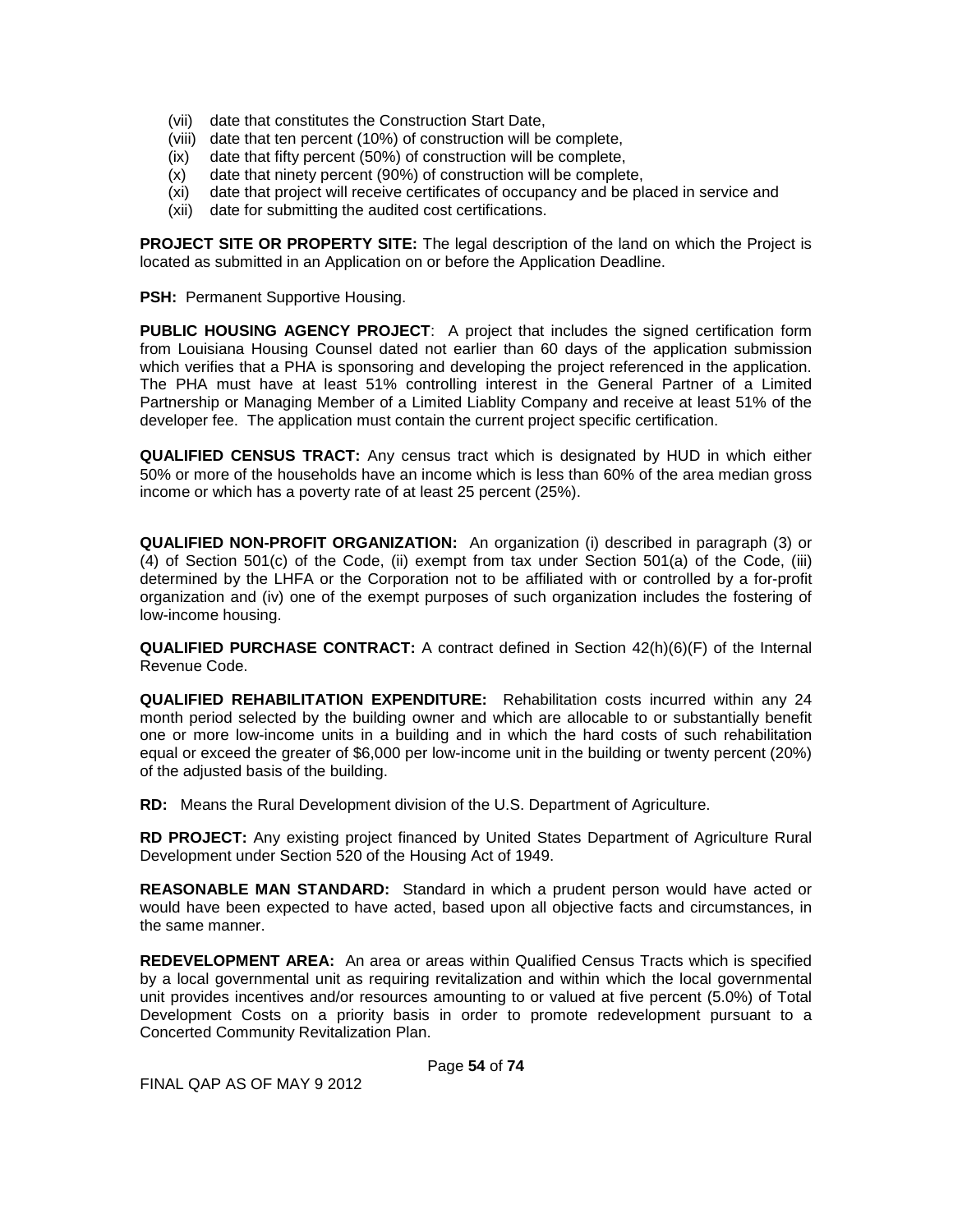**REDEVELOPMENT PROJECT:** A Project which is (i) a Distressed Property, (ii) Redevelopment Property, (iii) Owner-Occupied Property covered by a Development Plan of Action, or (iv) Urban Redevelopment Property.

**REDEVELOPMENT PROPERTIES:** A Project located in a Redevelopment Area.

**RELATED PERSON:** Any person bearing a relationship to such person as specified in sections 267(b) or 707(b)(1) of the Code, or if the persons for whom a relationship is being determined are engaged in trades or businesses under common control (within the meaning of subsections (a) and (b) of section 52 of the Code.

**RENT UP/LEASE COSTS:** Costs, such as advertising, sample unit costs, on site rental managers and staff and initial rental costs, necessary to fully rent a low-income building which may be amortized over the period necessary to rent all units, (e.g. 24 or 36 months).

**REPROCESSING CHANGE:** Any change other than a material change relating to (i) adjustments of sources or uses of funds greater 5% but less than 10%, (ii) increases or decreases in the number of units, unit mix, square footage, etc. greater than 5% but less than 10%, (iii) increases or decreases in the number of buildings greater than 5% but less than 10%, (iv) an applicant's inability to comply with the project schedule proposed in the Application by more than three months in any element of the Project and (v) any increase in the interest rate of long term debt required to complete the Project.

**REPROCESSING FEE:** The fee by that name calculated in accordance with the Non-Refundable Fee Schedule.

**REQUIRED EXHIBITS:** The Exhibits and/or Appendices specified as Required Exhibits in the Application and does not include the Exhibits and/or Appendices to support Selection Criteria items.

**REQUIRED RESERVE DEPOSIT:** For new construction, assume \$250 per unit per year. For projects other than new construction assume \$300 per unit per year or the amount specified in Capital Needs Assessment required to be deposited to Reserves for Replacement. Notwithstanding the foregoing, if HUD and RD finance the first mortgage, the annual deposit to the Reserves for Replacement may be determined in accordance with HUD or RD policies or regulations. Deposits to the Reserves for Replacement will be regulated and monitored in accordance with the Tax Credit Regulatory Agreement.

**RESERVATION:** An agreement on the part of the Corporation to allocate tax credits at a future date to a Taxpayer, subject to the Taxpayer satisfying the elements of the Qualified Allocation Plan and all conditions established by the Corporation with respect to the submission of all documents and information required by the Corporation prior to the delivery of Form 8609 to the Taxpayer.

**RESERVES FOR REPLACEMENT:** A special reserve to be established for each project from which the costs of replacement and repair of the project is to be funded.

**RESIDENT MANAGER UNIT:** The unit occupied by a full-time resident manager in the project.

**REVITALIZATION:** To impart new life or vigor for the purpose of redeveloping an area.

FINAL QAP AS OF MAY 9 2012

Page **55** of **74**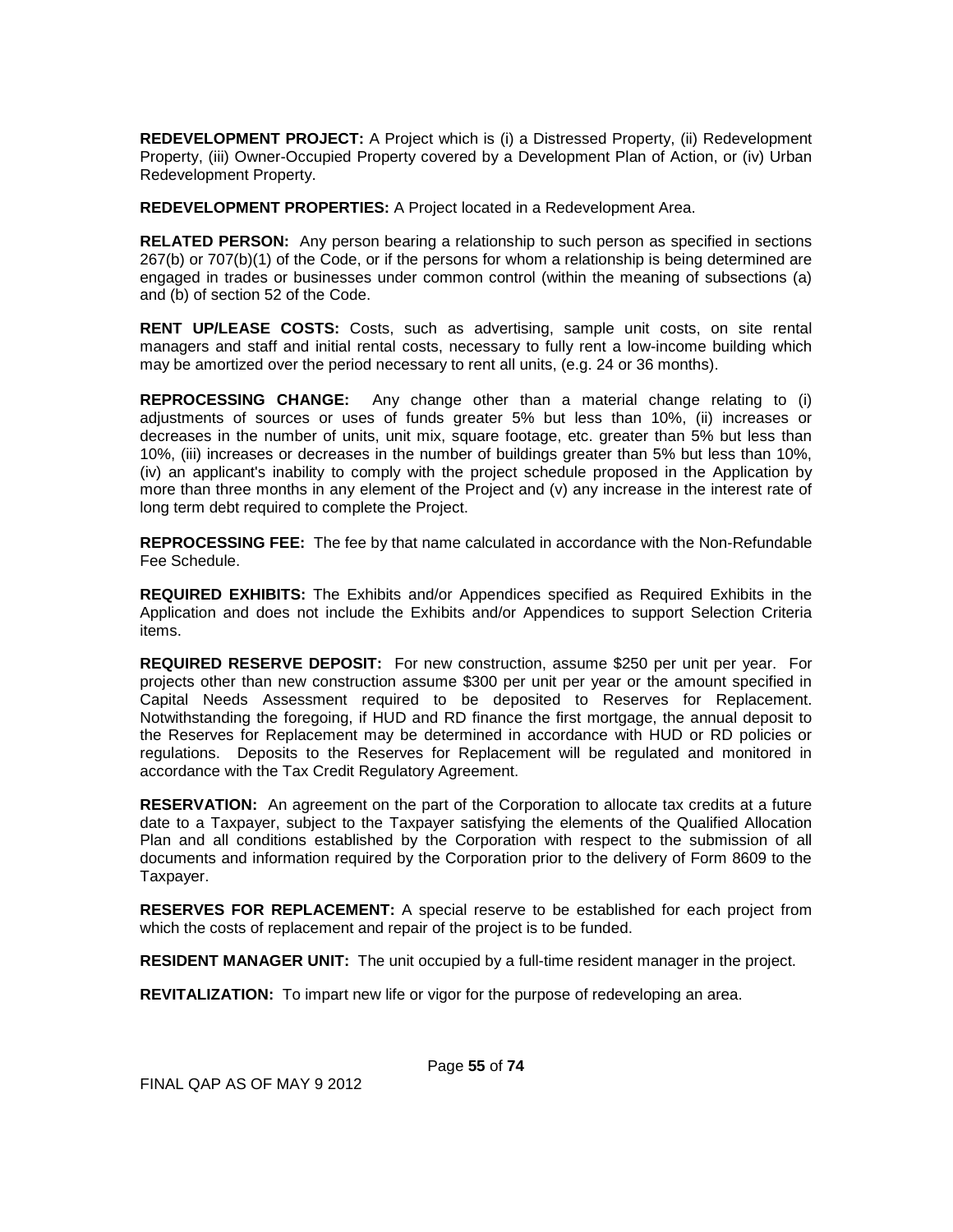**RURAL AREA PROJECT:** Any area outside the corporate limits of the following 10 Louisiana cities: New Orleans, Baton Rouge, Shreveport, Lafayette, Lake Charles, Kenner, Bossier City, Monroe, Alexandria, and Houma.

**(RURAL PROJECT**: Omitted)

**SCATTERED SITE PROJECT:** A project consisting of buildings containing housing units in which all such units are rent restricted provided that each building is located on a single lot which is subdivided by the local jurisdiction and for which an option to purchase separately may be executed and further provided that a single building may not contain more than two (2) housing units. Evidence of a Scattered Site Project must consist of a subdivision plot or proposed subdivision plot evidencing separate lots for each building. If a Scattered Site Project is located on non-contiguous land, no points will be awarded for Community Facilities.

**SERVICES:** Benefits made available to the tenants of a Project.

**SINGLE PARENT HOUSEHOLD:** A household with children in which the parent or guardian of such children resides in the household and in which no other adult resides in such household at initial occupancy.

**SITE CHANGE:** Except with respect to the substitution of lots in a scattered site project, any change resulting in the change of the project's site location to a different tract of land. Any such change will automatically cancel any reservation, commitment or allocation of tax credits to such Project.

**SMALL PROJECT:** A project in which the total number of units do not exceed thirty (30) units.

**SMO:** Statewide Management Organization designated by DHH for the management of supportive services for Permanent Supportive Housing.

**SPECIAL NEEDS HOUSEHOLD:** A household which constitutes a Single Parent Household, Large Family Household, a Foster Parent Household, an Elderly Household, a Disabled Household or a Homeless Household.

**SPECIAL NEEDS PROJECTS:** A Project in which at least twenty-five percent (25%) of the units are set aside for Special Needs Households in accordance with the Tax Credit Regulatory Agreement; provided, however, that a Special Needs Project constituting an Elderly Project must satisfy the requirements of the Fair Housing Act.

**SPONSOR:** The person(s) owning one hundred percent (100%) of the interests in and who controls the Managing General Partner or Managing Member. A non-profit organization may sponsor another non-profit organization or a for-profit subsidiary entity only if such non-profit sponsor is legally entitled to designate all board members of the sponsored non-profit and/or owns 100% of the stock or ownership interest in the subsidiary as evidenced in the articles of incorporation of the sponsored non-profit or the subsidiary's articles of organization. As this paragraph pertains to PHA's, the PHA must be receiving an Annual Contribution Contract from HUD.

**SRO:** A Project of single room occupancy providing Supportive Services in dwelling units that do not contain bathrooms or kitchen facilities and are appropriate for use as Supportive Housing.

**STAND-ALONE NON-PROFIT:** A 501(c)(3) or 501(c)(4) organization or for-profit wholly-owned subsidiary of such organization which serves as the sole general partner of a limited partnership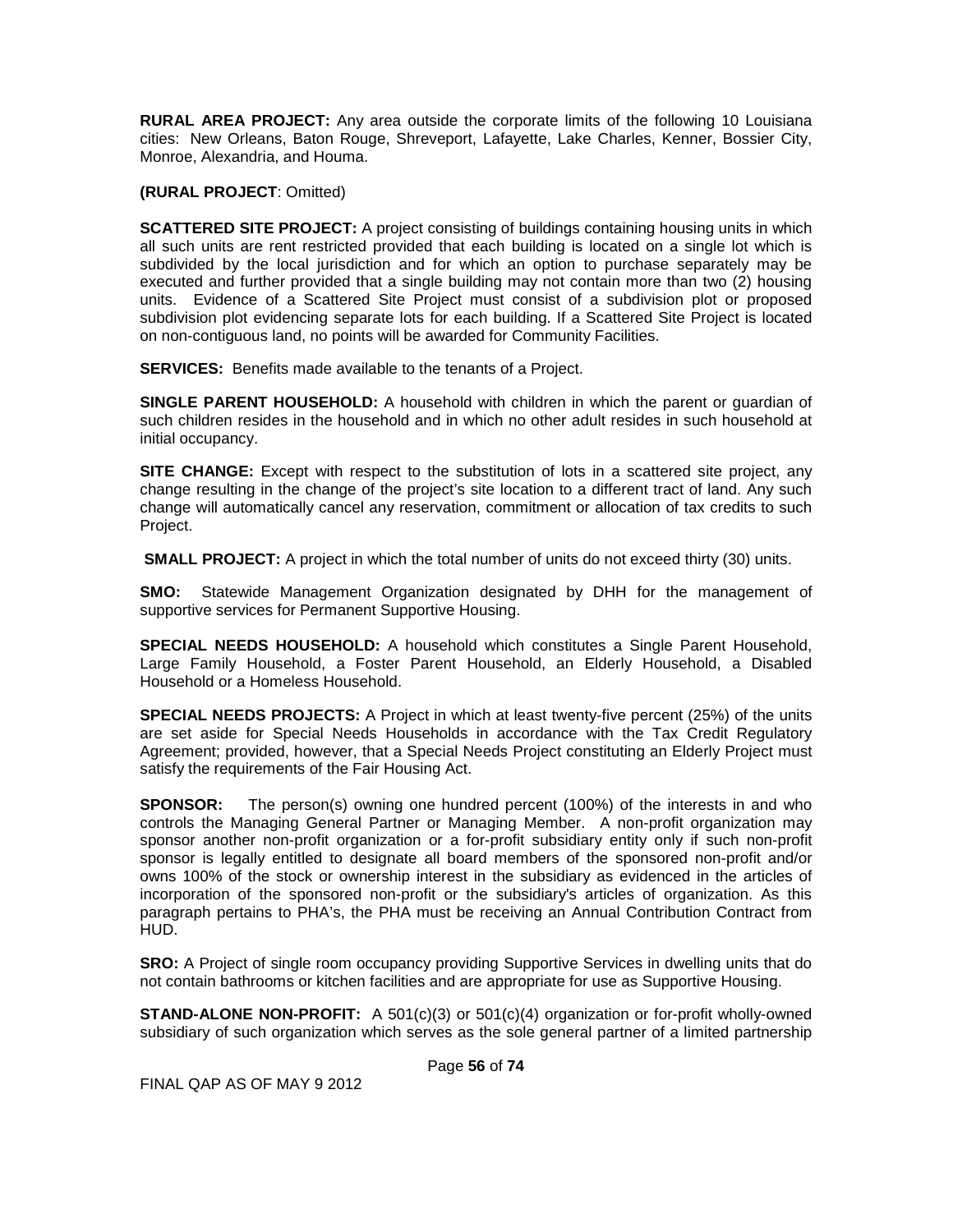owning a project or the sole and exclusive manager of an LLC which owns the project. The managing agreement must be submitted with Application for LLC-owned projects.

**STATE ASSISTED BUILDING:** Any building which is substantially assisted, financed or operated under any State law similar in purpose to any of the laws referred to in the definition of Federally-Assisted Building.

**STORM WINDOWS:** double paned, double insulated windows.

**STUCCO:** A durable finish for exterior walls, usually composed of cement, sand, and lime, and applied while wet.

**SUBSIDIARY:** Any corporation, entity, partnership, venture, syndicate, or arrangement in which a local housing authority receiving an Annual Contribution Contract shall participate by holding a 100% ownership interest or participating in its governance, in which commissioners, officers, employees, and agents of such authority constitute a majority of the governing body of such entity.

**SUBSTANDARD:** Any housing unit which does not satisfy the Habitability Standards and requires Substantial Rehabilitation.

**SUBSTANTIAL REHABILITATION:** Any rehabilitation in which Hard Costs equal or exceed \$20,000 per unit.

**SUPPORTIVE HOUSING:** Housing designed to meet the special needs of the targeted special needs households occupying the housing and providing Supportive Services targeted to such special needs households.

**SUPPORTIVE SERVICES FOR PSH:** The range of services tailored to the needs of the category or categories of persons with special needs occupying housing in which such services are provided. The intensity of services delivered may vary based on the target population and individual needs but, for typical individuals would include an intensive service mix covering these types of services:

- Outreach and engagement
- Support in accessing housing (including assistance with applications, arranging for utilities and arranging for relocation)
- Crisis prevention and intervention
- Support in acquiring skills and knowledge for community living including acquiring benefits and money management
- Providing opportunities for social support an peer support
- Advocacy, clinical case management, clinical interventions
- Facilitating arrangement for child care
- Service Coordination including services of a tenant services liaison
- Arranging access for acute and emergency care
- Mental health and substance abuse treatment
- Linkage to education and employment
- Arranging access to transportation and

**SUPPORTIVE SERVICES FOR SPECIAL HOUSEHOLDS TYPES OTHER THAN PSH:** The range of services tailored to the needs of the category or categories of persons with special needs occupying housing in which such services are provided. The costs of Supportive Services

Page **57** of **74**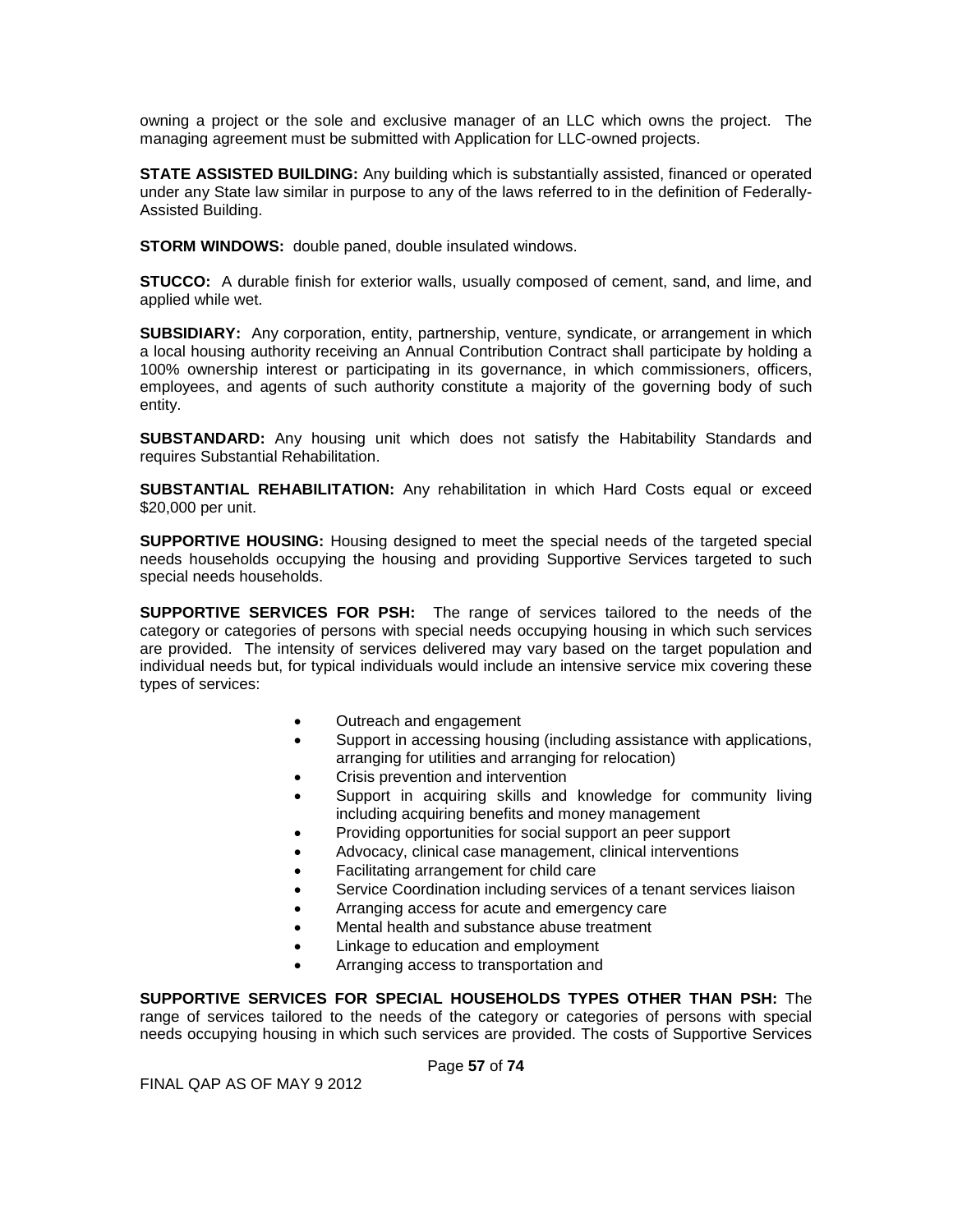must be specified in the Application and separately identified as an expense item in the operating pro-forma or must be provided by a governmental or non-profit Corporation which evidences in writing a commitment to provide supportive services to special needs households in the Project without charge. For purposes of this definition, Supportive Services are presumed to be provided if such services qualify under HUD Regulations and if HUD informs the Corporation in writing that services evidenced in the Application qualify under HUD regulations. Supportive Services must be provided for a period commencing at the placed in service date of a project and ending not earlier than the end of the tax credit compliance period for a project. A description of Supportive Services must contain minimum supportive services required under HUD regulations for such special needs group and may include:

- **Daycare**
- After-school programs
- Financial and budgeting seminars
- Job training
- Homebuyer training and seminars
- Supervised recreational activities for children
- Transportation to seminars
- Preventive health care programs/health screening on a regular basis
- Transportation to facilitate access to social services, doctors, shopping
- Computer labs/internet hookup and/or tutors
- **Library**
- Dry-cleaning and/or laundry
- Grocery pickup and/or delivery
- Continuing education
- Information and senior counseling
- Homemaker/housekeeping
- **Meals**
- 24 hour security/neighborhood watch programs
- Community pets (cost of care provided by project)
- Community gardening
- Weekly exercise class
- Grandparent mentoring programs
- Weekly "day trips" to shopping centers/specialty shopping
- Reading service and library
- Social and recreational programs planned and overseen by the project manager. (Monthly birthday parties/holiday dinners and/or parties/potluck dinners, movie nights, bingo)

**SURPLUS CASH:** Any cash remaining at the end of each fiscal year of the Owner after:

1. the payment of : (i) all sums due or currently required to be paid under the terms of (a) the first mortgage and/or the note secured thereby ("First Mortgage") and (b) if applicable, subordinate mortgages with cash flow priority ("Priority Cash Flow Indebtedness") approval by the LHFA or the Corporation; (ii) all amounts required to be deposited in the reserve fund for replacements; (iii) all other obligations of the mortgaged property other than the First Mortgage and Priority Cash Flow Indebtedness, unless funds for payment are set aside or deferment of payment has been approved by the LHFA or the Corporation; (iv) Deferred Developer Fee, and (v) the Capital Recovery Payments; and

Page **58** of **74**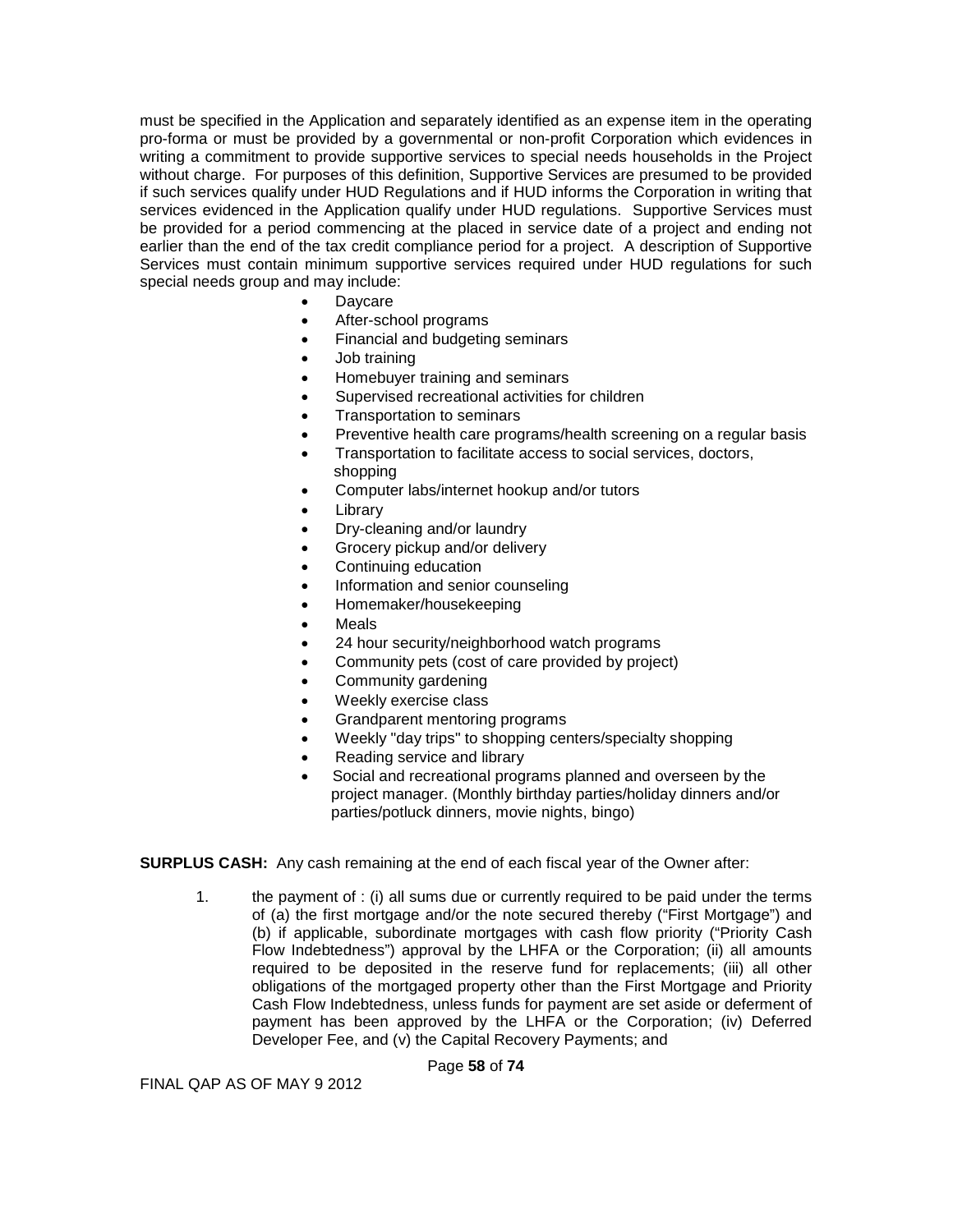2. the segregation of: (i) an amount equal to the aggregate of all special funds required to be maintained by the project; and (ii) all tenant security deposits held.

**SYNDICATION:** The process of acquiring an ownership interest in the Taxpayer by the Syndicator and investing equity in the Taxpayer by the Syndicator.

**SYNDICATION COSTS:** Costs which are not includable in the tax credit basis for either the low income housing credit or the rehabilitation tax credit nor are allowable for depreciation purposes and which are the costs of syndicating a partnership and its related investment units.

**SYNDICATION COST CERTIFICATION:** A certification by the Taxpayer and Syndicator on the form provided by the Corporation which specified among other information costs or items incurred for the packaging of the investment units and the promotion as an investment, including any marketing of the actual units, the production of any marketing memorandums or promotional materials, the mobilization of any broker/dealers who will sell the investment units and the actual sales commissions paid to the sellers of the partnership (whether they are unrelated third parties or the individuals who promoted the investment), including due diligence related aspects of the syndication and legal costs associated with the offering, opinions, inquiries as to certain aspects of the syndication, etc.

**SYNDICATION PROCEEDS:** The funds generated by the Syndicator from investors seeking to acquire tax benefits in Projects through the Syndicator.

**SYNDICATOR:** The person or agent involved in directly providing equity to the Taxpayer or the person which owns or controls the person providing such equity Syndication Costs.

**TARGETED HOUSEHOLDS:** The households identified in a Market Study for which the Project will provide housing.

**TARGETED PARISHES:** Parish designated as such by the Governor's Office.

**TAX CREDIT REGULATORY AGREEMENT:** The form of Tax Credit Regulatory Agreement provided by the Corporation pursuant to which the requirements of Section 42 of the Code are satisfied and pursuant to which the Corporation enforces the commitments and representations made by the Taxpayer in the Application.

**TAXPAYER:** The legal entity which will own and operate a project and which will be identified on Form 8609 as the Taxpayer.

**TAXPAYER CAPITAL:** Amounts other than Gross Equity as evidenced in the audit of the Taxpayer as of the Placed-in-Service Date of the Project as paid-in capital.

**TOTAL DEVELOPMENT COSTS:** Development Costs plus the cost of land.

**ULI:** Urban Land Institute.

**UNIT:** Any accommodation containing separate and complete facilities for living, sleeping, eating, cooking and sanitation. Such accommodations may be served by centrally located equipment, such as air conditioning and heating.

**URBAN REDEVELOPMENT AREA:** An area or areas (i) which are within a city of 20,000 or more but which are outside of a Qualified Census Tract, (ii) which do not exceed in the aggregate

Page **59** of **74**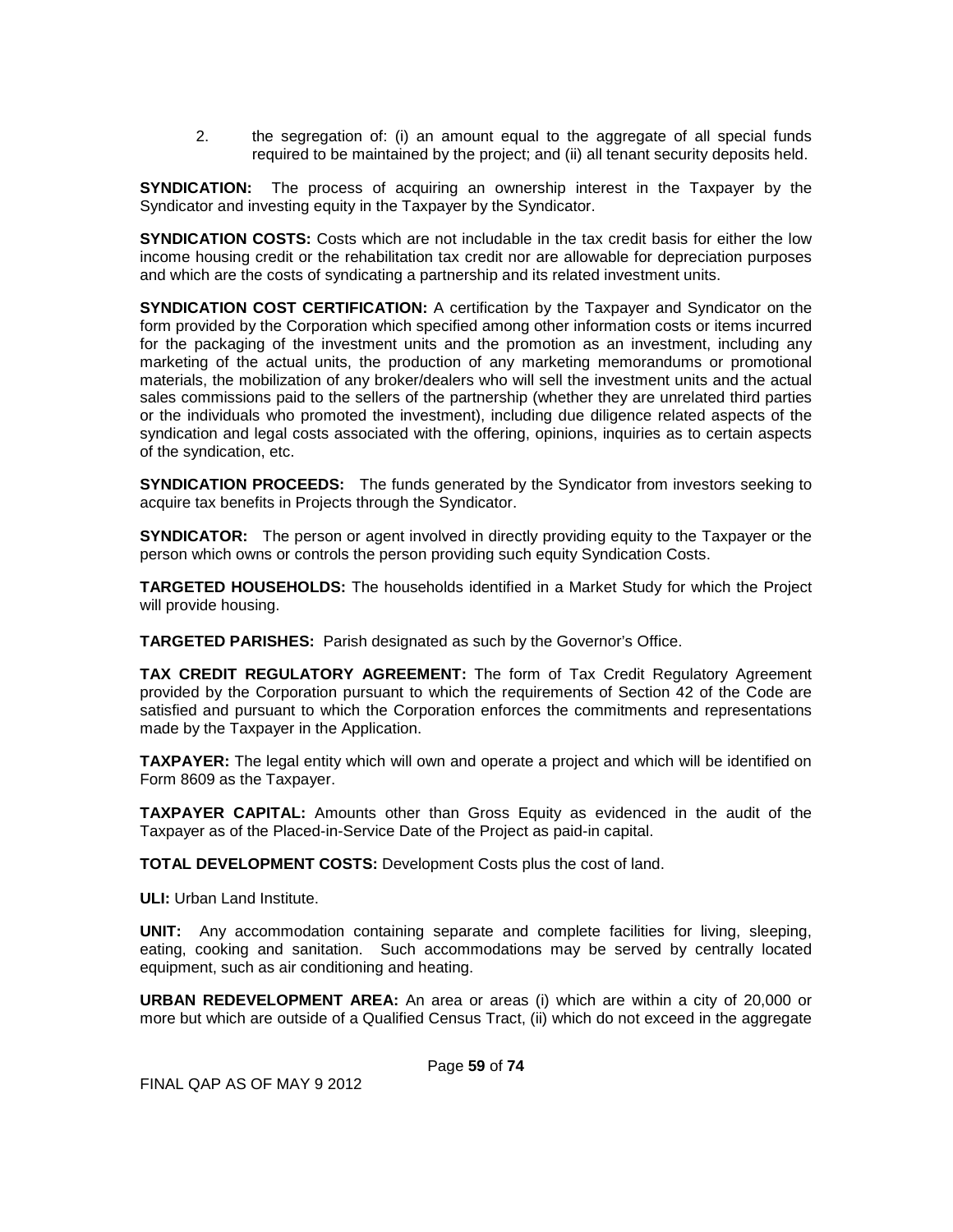5% of the geographic area of the city and, (iii) which are specified by a local governmental unit as requiring redevelopment or revitalization pursuant to a Concerted Community Revitalization Plan.

**URBAN REDEVELOPMENT PROPERTY:** A project which is located within an Urban Redevelopment Area.

**VACANT UNIT:** A structure or unit which is certified by the Developer/Owner and the local jurisdiction to have not been occupied for a period of at least 90 days and which is reasonably expected to remain vacant for an indefinite duration because the unit is substandard.

**VASH VOUCHER:** Veterans Affairs Supportive Housing voucher as administered by the Veterans Administration and made available through HUD Public Housing Authorities.

**VETERANS PROJECT:** Projects that (1) have a project specific written support letter from the Veterans Affairs Medical Center (VAMC) that includes providing supportive services to the project and (2) that prioritizes at least 50% of the units to house Veteran households. The taxpayer must provide:1) Certification to accept Veteran referrals from the local PHA or VMAC and to accept HUD-VASH vouchers as they are available; and 2) Certification to maintain a set-aside of at least 50% of the total project units for Veteran households for no less than a period of 90 days before offering such units to non-veteran households, and 3) Provide a veteran specific outreach and marketing plan; and 3) Acknowledgement from the developer that the commitment shall be binding for the duration of the Extended Use Period and such commitment shall be incorporated as a Special Condition in the Tax Credit Regulatory Agreement of an approved Project.

#### **A complete list of PHAs with VA VASH Vouchers and Veteran Administration Medical Centers follows:**

#### **Kenner Housing Authority** 1013  $31<sup>st</sup>$  Street

Kenner, LA 70065 Phone: (504)467-9166

## **Housing Authority of New Orleans**

4100 Touro Street New Orleans, LA 70122 Phone: (504)670-3300

#### **East Baton Rouge Parish Housing Authority**

4731 North Boulevard Baton Rouge, LA 70806 Phone: (225) 923-8100

### **Lafayette Housing Authority**

115 Katie Drive Lafayette, LA 70501 Phone: (337)233-1327

### **Alexandria Housing Authority**

2558 Loblolly Lane Alexandria, LA 71306 Phone: (318)442-8843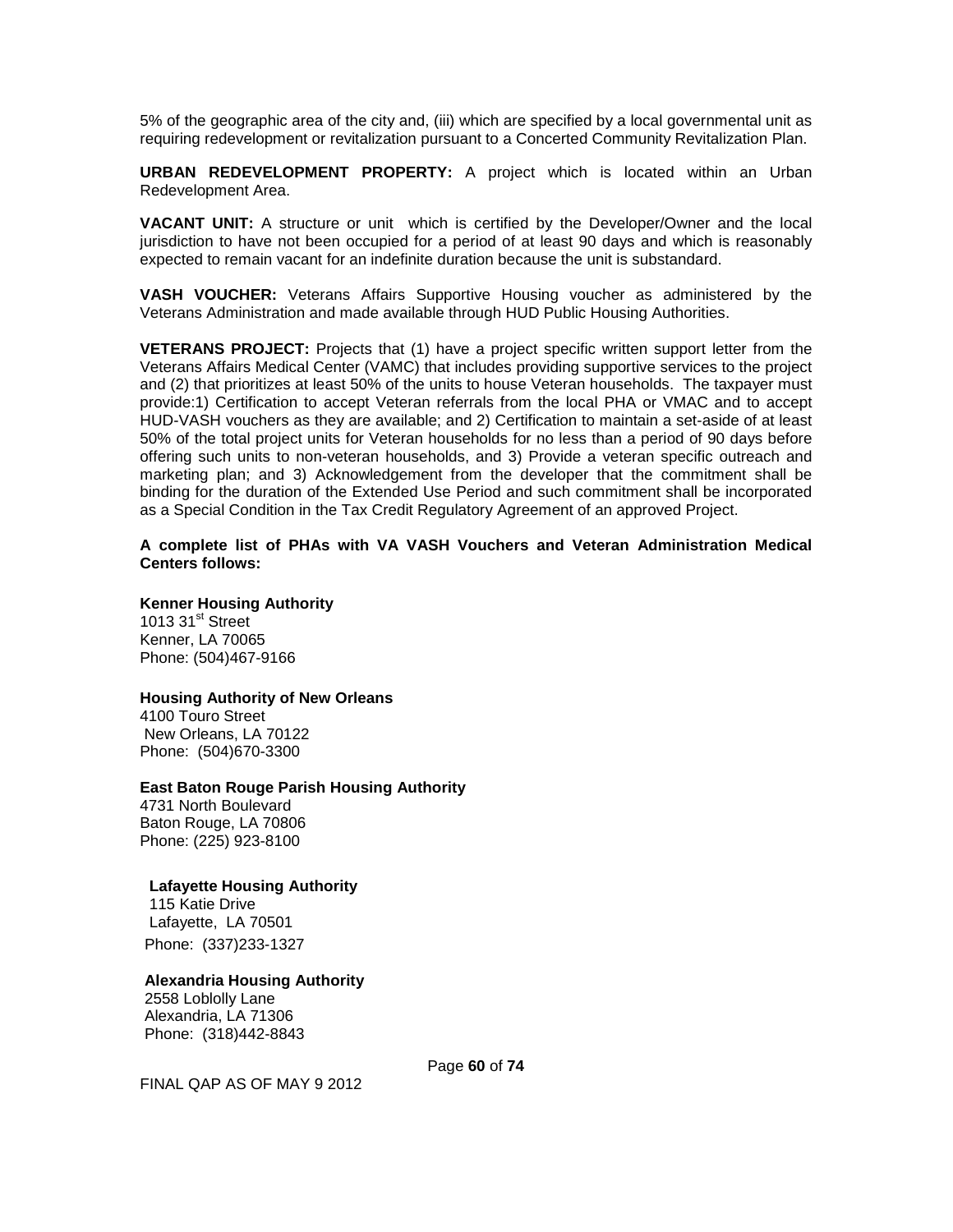#### **Rapides Parish Housing Authority**

119 Boyce Garden Dr Boyce, LA 71409 Phone: (318) 793-4751

# **Bossier Parish Housing Authority**

805 E  $1<sup>st</sup>$  Street Bossier City, LA 71111 Phone: (318)747-7823

### **VAMCs Servicing HUD/VASH Families**

#### **Southeast Louisiana Veterans Health Care System**

1601 Perdido Street New Orleans, LA 70112 Phone: 800-935-8387

#### **Alexandria VA Health Care System**

2495 Shreveport Highway Pineville, LA 71360 Phone: 800-375-8387

# **Overton Brooks VA Medical Center**

510 E. Stoner Ave. Shreveport, LA 71101 Phone: 318-221-8411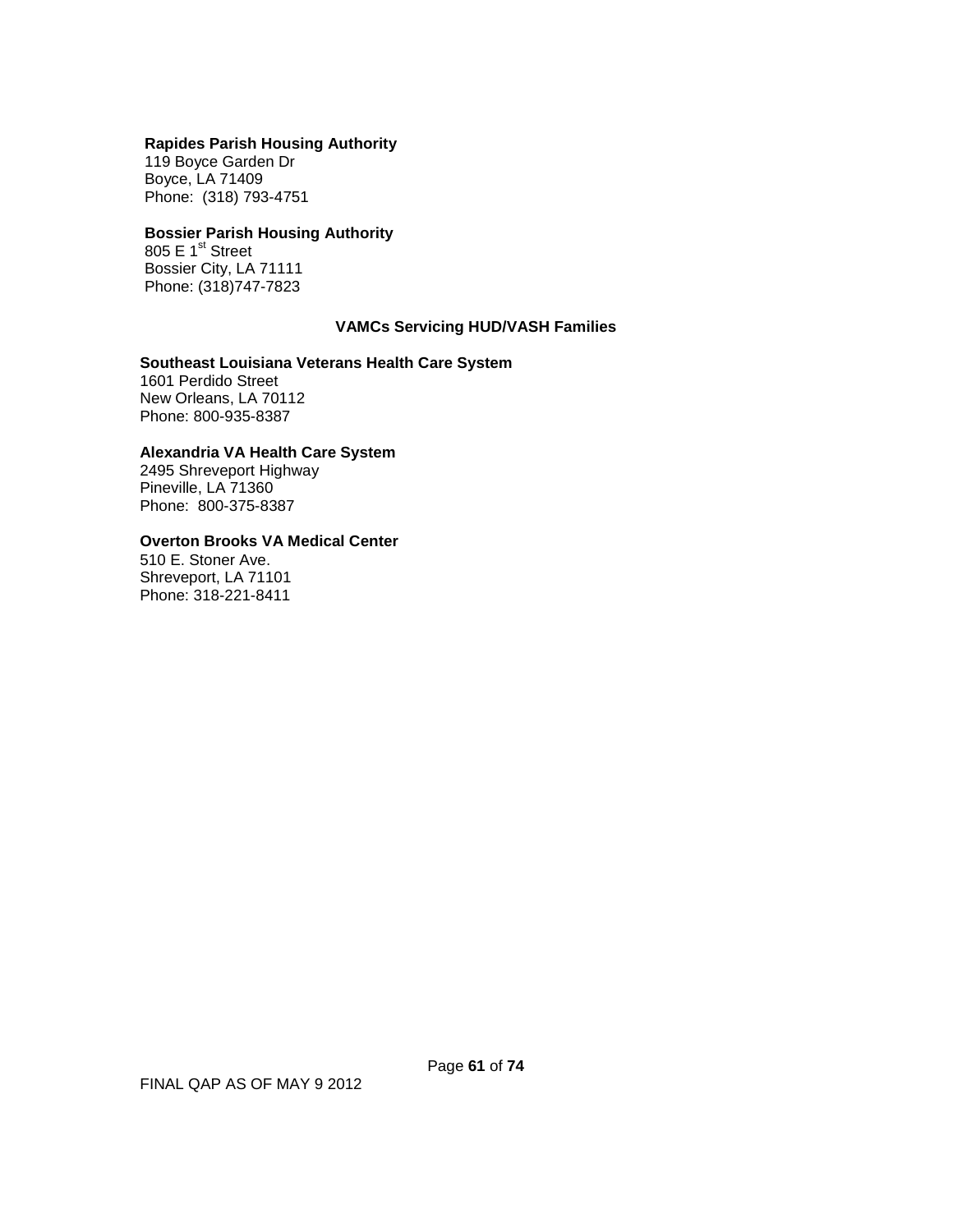**EXHIBIT B- [COMPLIANCE MONITORING AGREEMENT...........................................66](#page-65-0)**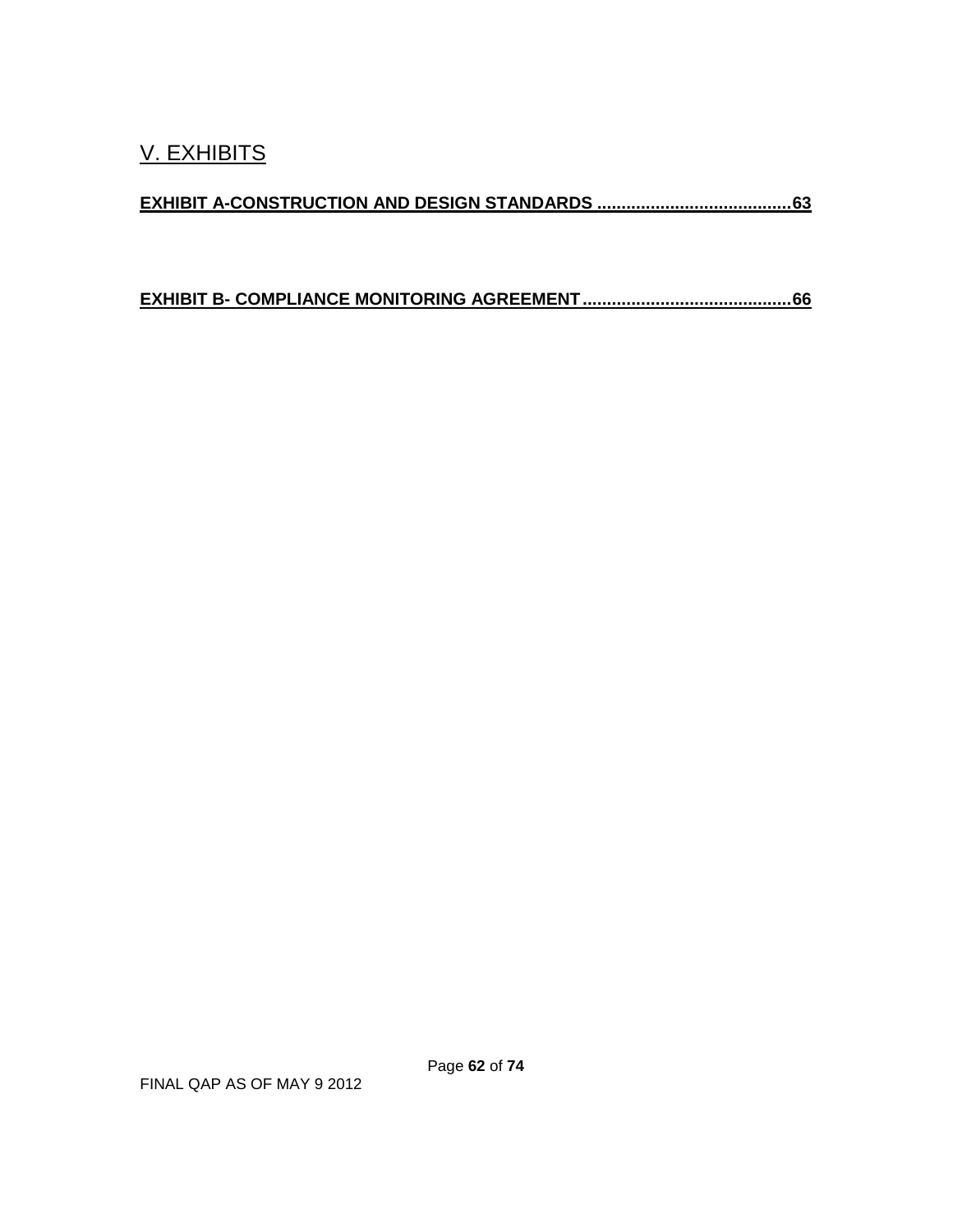# <span id="page-62-0"></span>**Exhibit A-Construction and Design Standards**

# *GENERAL*

These standards establish both general and minimum criteria for the design and construction of housing developments that receive financing assistance from the Louisiana Housing Corporation under this QAP.

The Corporation requires full conformance with current federal, state and locally adopted building, plumbing, electrical, fire protection, and engineering codes and standards. The Corporation also requires full conformance with all federal, state and local regulations regarding zoning and subdivisions, floodplains, wetlands and other environmental concerns.

The Corporation recognizes and endorses the Federal *Energy Star Programs*. [1](#page-0-0) The Corporation also encourages the incorporation of *Universal Desig*n and *Green Building* design initiatives into the project.<sup>[2](#page-62-1)</sup> The LHFA's or the Corporation's standards will complement or supplement national, state or local regulations. In any situation where conflicting standards exist, the more stringent standard will apply.

All construction related contracts shall be in American Institute of Architects (AIA) formats, including the contract between the Applicant and Architect and/or other consulting professionals, the Applicant and General Contractor, and the contracts between the General Contractor and all subcontractors.

All drawings and specifications shall be completed utilizing these standards, and stamped by a licensed architect or professional engineer registered with the appropriate State of Louisiana Licensing Board. All other professionals involved with the project will be responsible to the primary "professional of record." These professionals may include architects, land surveyors, and civil, structural, mechanical, and electrical engineers.

All design and construction shall be done in accordance with the most current edition of the following standards and codes as they may apply:

- 1. Uniform Federal Accessibility Standards and Section 504 requirements.
- 2. State of Louisiana Fire Code including various National Fire Protection Association (NFPA, NFPA 101) Codes.
- 3. State of Louisiana Plumbing and Mechanical Codes.
- 4. State of Louisiana, Division of Water Supply and Pollution Control, Standards of Design for Sewerage and Water Treatment Systems, Design Standards for Small Public Drinking Water Systems, Department of Environmental Services, Water Well Board Standards.
- 5. State of Louisiana Energy Code.
- 6. International Building Code (IBC) current edition as adopted by the State of Louisiana.
- 7. HUD 24 CFR Part 5 Uniform Physical Conditions Standards.
- 8. HUD Housing Quality Standards (24 CFR Part 982.401).

-

<sup>1</sup> Energy Star website – www.energystar.gov <sup>2</sup>

<span id="page-62-1"></span><sup>&</sup>lt;sup>2</sup> Universal Design website – www.aarp.org/families/home\_design Enterprise Foundation website – [www.greencommunitiesonline.org](http://www.greencommunitiesonline.org/) Green Building Council website – www.usgbc.org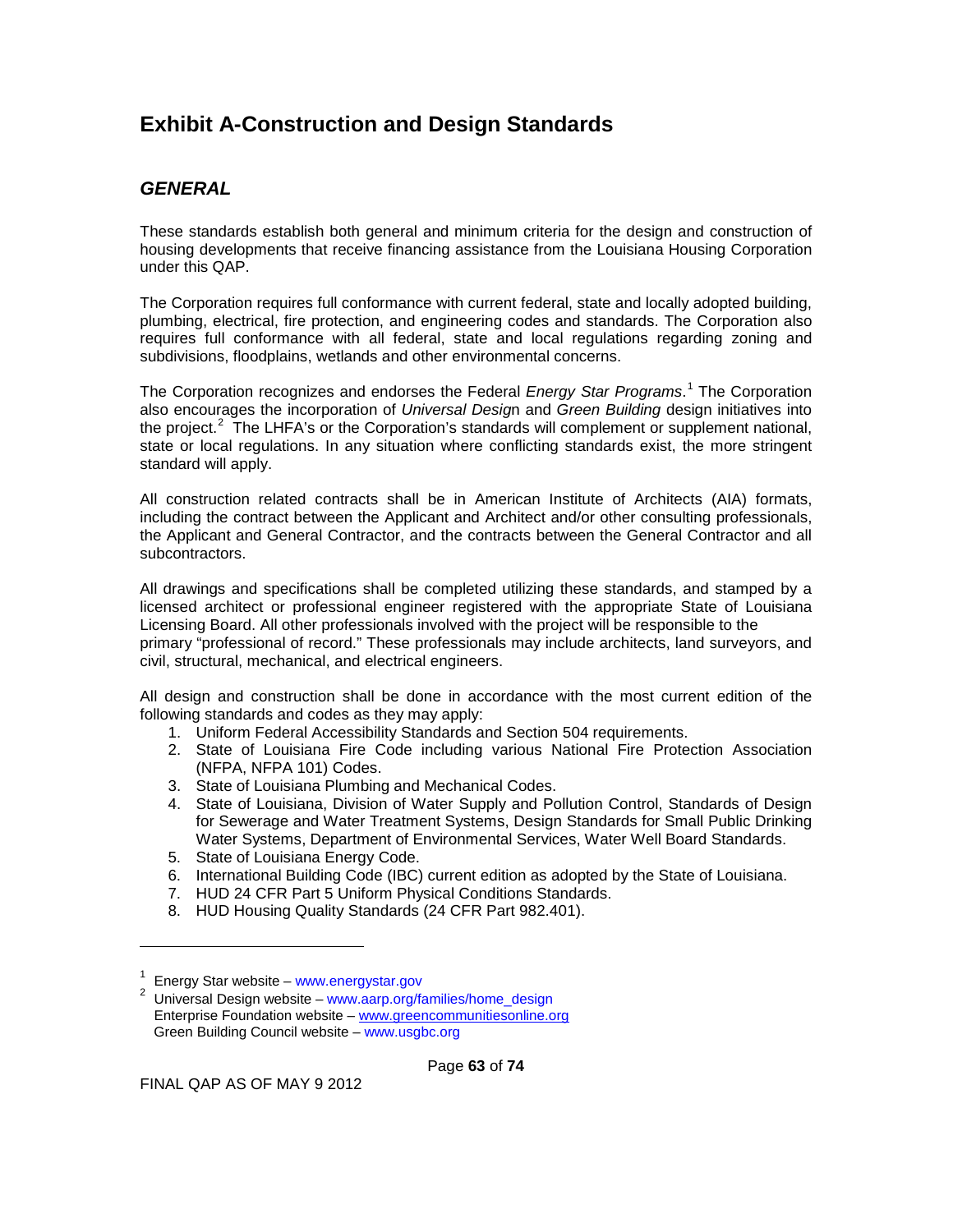- 9. HUD Requirements for the Notification, Evaluation, and Reduction of Lead- Based Paint Hazards in Federally Owned Residential Property and Housing Receiving Federal Assistance (24 CFR Part 35).
- 10. Energy Star Program Standards relating to indoor air quality, HVAC systems, insulation, lighting and appliances.

# I. Construction Compliance and Monitoring Criteria for Syndicated Tax Credit Transactions

### **Construction documents**

Not more than 45 days prior to the commencement of construction the applicant must submit to the Corporation the following:

Complete plans and specifications in electronic PDF format.

Construction contract, complete with timeline and schedule of values. The Corporation recommends the use of AIA Document 101.

Certification by Architect of plans and specifications.

The Corporation shall review the plans and specifications for compliance with minimum threshold requirements selection criteria requirements and applicable minimum building codes. Within 30 days of receipt, the Corporation will notify developer if there are of any concerns or the need for clarity. Notwithstanding the Corporation review, the applicant remains responsible and accountable for compliance with applicable IRS and LHFA rules and regulations.

## **Building permits**

Copies of all building permits shall be submitted to the Corporation when available. Should building permits not be available at the start of construction the applicant may submit a "will issue" letter from the local jurisdiction stating that building permits will be issued once certain requirements are met.

### **Construction monitoring and compliance**

The Corporation will make periodic site inspections during the course of construction to verify conformance with the plans and specifications Ad selection criteria requirements. The applicant shall submit to the Corporation the following: Notice to Proceed

Monthly application for payment certified by the Architect and/or project manager and the applicant. The Corporation recommends the use of AIA Document G702 and G703. The submission of monthly applications for payment is intended for monitoring progress and does not require Corporation approval to release payment.

A copy of all change orders to monitor changes to the plans and specifications and the schedule of values. All change orders shall be submitted with monthly applications for payment. The Corporation recommends the use of AIA Document G701. The Corporation shall not have the authority to approve change orders, but will review change orders to ensure compliance with minimum threshold and selection criteria requirements. The Corporation shall immediately notify the applicant if it determines that the change orders submitted conflicts with the minimum threshold or selection criteria requirements.

The Corporation shall notify the applicant, in writing, of any scheduled inspections and the applicant must have a representative present during such inspection. During each scheduled inspection the Corporation shall verify compliance with the plans and specifications, minimum

Page **64** of **74**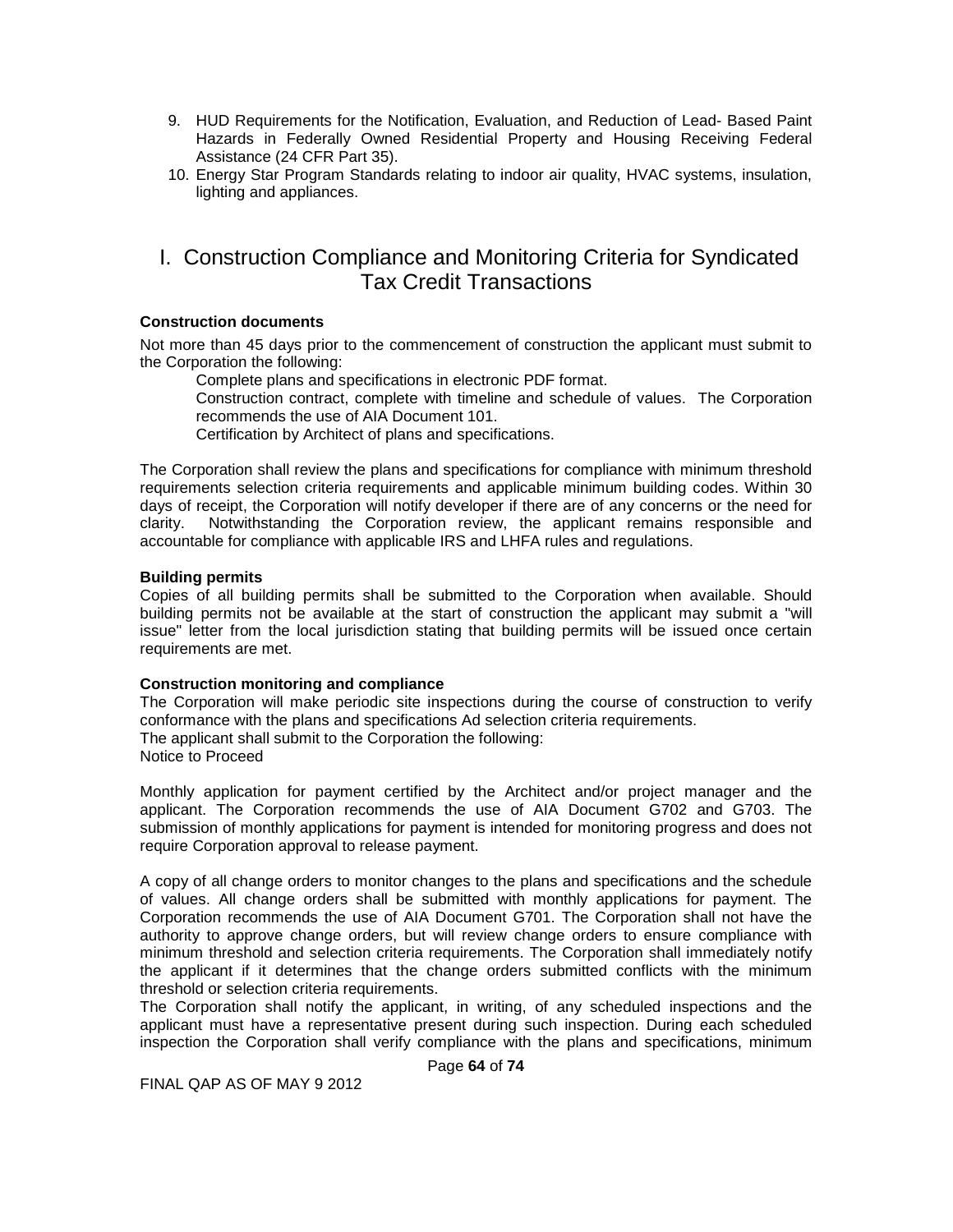threshold requirements, and selection criteria requirements. The Corporation will notify the applicant immediately upon discovery of allege non-compliance and request that the applicant take appropriate corrective action.

# *CONSTRUCTION Completion*

At construction completion the applicant shall submit the following:

- Certificate of Substantial Completion. The Corporation recommends AIA Document G704.
- Certificate of Occupancy(s) if applicable.

Prior to issuance of IRS form(s) 8609, the Corporation will perform their final inspection to verify compliance with plans and specifications, minimum threshold requirements and selection criteria requirements.

Within 30 days of receipt of the above referenced items, the Corporation shall schedule a final inspection. Should the Field Report show that the project is in compliance, the Corporation will proceed with issuance of 8609. Should the Field Report describe issue(s) of non-compliance, the Corporation will immediately notify the applicant. Once the applicant has addressed the noncompliant issue(s) and notifies the Corporation via written communication that all reported issues have been addressed, the Corporation shall issue the 8609(s).

Intentionally Left Blank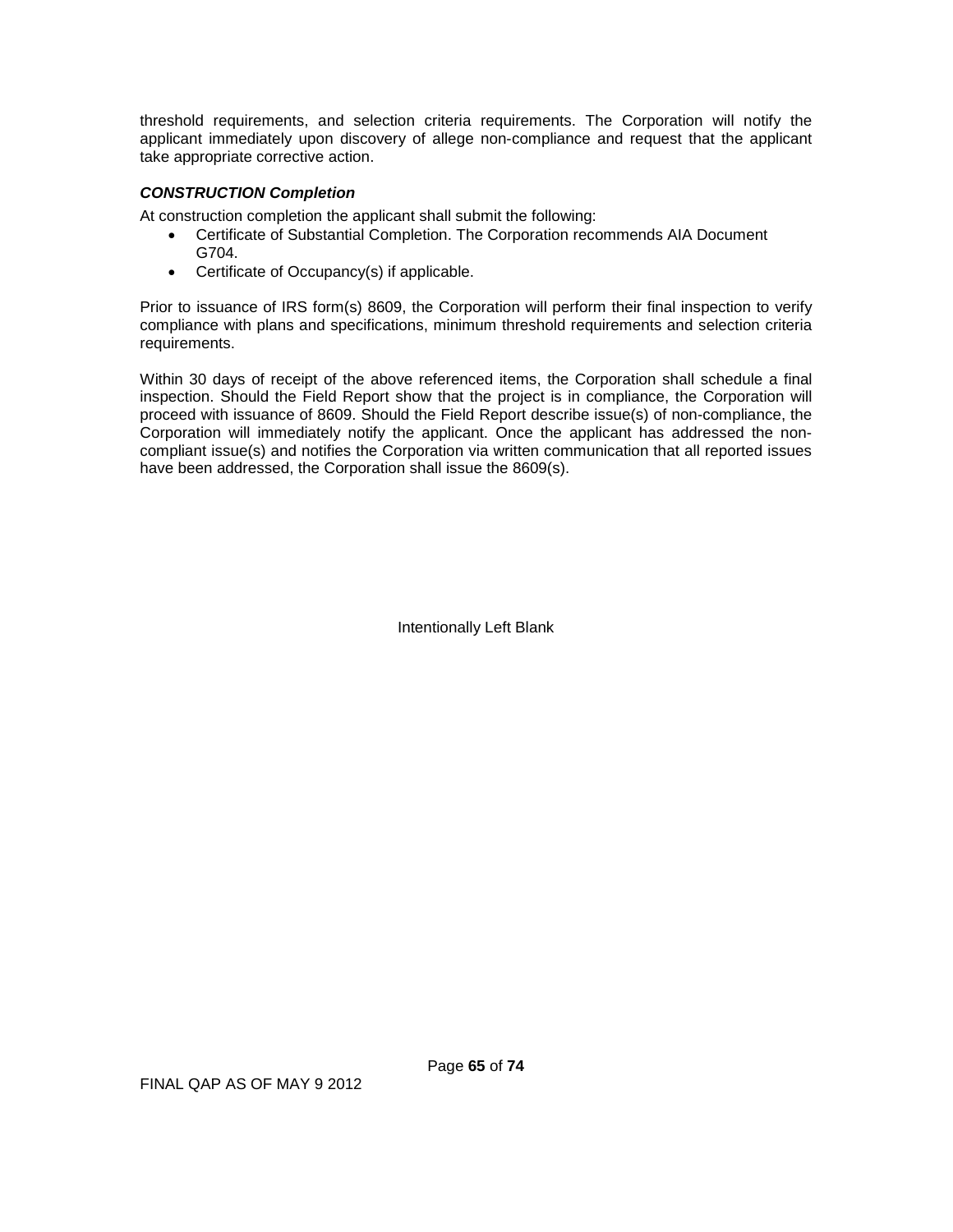# <span id="page-65-0"></span>**Exhibit B- Compliance Monitoring Agreement**

**I**

WHEREAS, the undersigned taxpayer-owner (the "Owner") of the qualified low-income buildings and/or project described in **Exhibit A** hereto acknowledges and agrees that, pursuant to §42(I) of the Internal Revenue Code of 1986, as amended (the "Code"), the Secretary of Treasury (the "Secretary") may require certifications concerning information in such form and such manner as the Secretary prescribes with respect to any qualified low-income building under §42 of the Code; and

WHEREAS, §42 of the Code provides for a low-income housing credit (the "Housing Credit") that may be claimed as part of the general business credit under §38 of the Code; and

**III**

**II**

WHEREAS, the Housing Credit determined under §42 of the Code is allowable only to the extent that the Owner receives a housing credit allocation from a housing credit Corporation such as the Louisiana Housing Corporation (the "Corporation"), unless the building is exempt from the allocation requirements by reason of §42(h)(4)(B) of the Code; and

**IV**

WHEREAS, under §42(m)(1)(A) of the Code, the Housing Credit for any building is zero unless the amount was allocated pursuant to a qualified allocation plan (the "Allocation Plan") of the LHFA or the Corporation; and

WHEREAS, under §42(m)(1)(D) of the Code, the Housing Credit for any project qualifying under §42(h)(4) of the Code is zero unless the project satisfies the requirements for allocation of a Housing Credit under the Allocation Plan of the LHFA or the Corporation; and

**V**

#### **VI**

WHEREAS, under §42(m)(1)(B)(iii) of the Code, an allocation plan is not qualified unless it contains a procedure that the Corporation (or an agent of, or private contractor hired by, the Corporation) will follow in monitoring compliance with the provisions of §42 of the Code and notifying the Internal Revenue Service (the "IRS") of any non-compliance of which the Corporation becomes aware; and

#### **VII**

WHEREAS, §42(m)(1)(B)(iii) of the Code is effective on January 1, 1992, and applies to all buildings placed in service for which a Housing Credit is, or has been, allowable at any time; and

#### **VIII**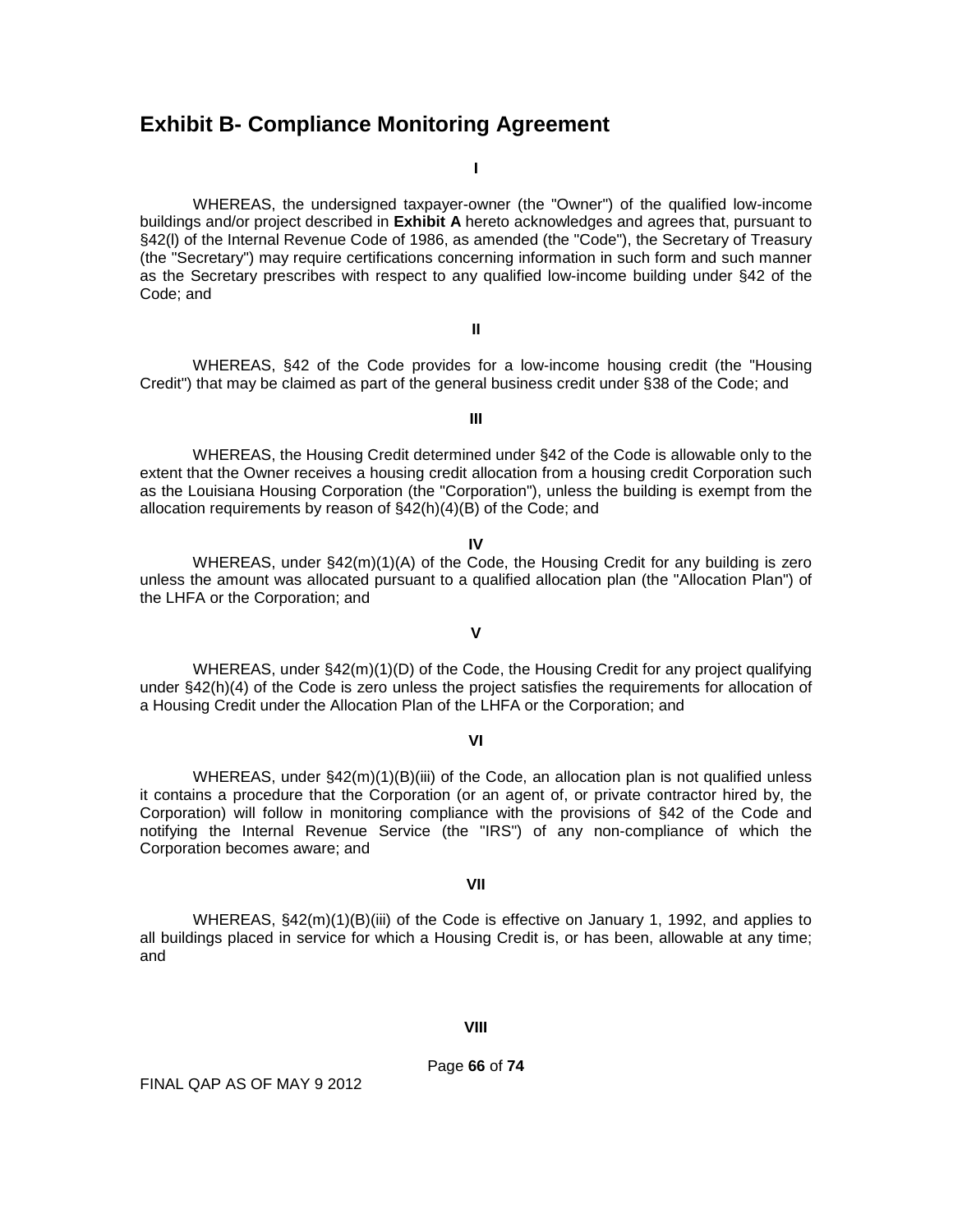WHEREAS, final regulations relating to (i) the requirement that State allocation plans provide a procedure for the Corporation to monitor for compliance with the requirements of §42 of the Code, (ii) how the Corporation is to report any non-compliance to the IRS, and (iii) the affect of such regulations on the LHFA or the Corporation, owners of buildings or projects for which a Housing Credit is claimed, and taxpayers claiming the Housing Credits are contained in Section 1.42-5 of the Treasury Regulations (the "Compliance Regulations"); and

#### **IX**

WHEREAS, the Compliance Regulations provide that a procedure for monitoring for noncompliance under §42(m)(1)(B)(iii) must include the following:

- A. Record-keeping and Record Retention Provisions;
- B. Certification and Review Provisions;
- C. Inspection Provisions; and
- D. Notification of Non-Compliance Provisions.

## **X**

WHEREAS, pursuant to the Record-keeping provisions of §1.42-5(b)(1), the Corporation must require the Owner to keep records for each qualified low-income building that show for each year in the compliance period:

- (i) the total number of residential rental units in the building (including the number of bedrooms and the size in square feet of each residential rental unit);
- (ii) the percentage of residential units in the building that are low income units;
- (iii) the rent charged on each residential rental unit in the building (including any utility allowances);
- (iv) the number of occupants in each low-income unit, but only if rent is determined by the number of occupants in each unit under  $\S42(q)(2)$  (as in effect before the amendments made by the Revenue Reconciliation Act of 1989;
- (v) the low-income unit vacancies in the building and information that shows when, and to whom, the next available units were rented;
- (vi) the annual income certification of each low-income tenant per unit, unless an exception to the annual re-certification is available because an entire building is occupied by lowincome tenants under Section 42(g)(8)(B) of the Code;
- (vii) documentation to support each low-income tenant's income certification; for example, a copy of the tenant's federal income tax return, Forms W-2, or verifications of income from third parties such as employers or state agencies paying unemployment compensation, unless an exception to the annual re-certification is available because an entire building is occupied by low-income tenants under Section 42(g)(8)(B) of the Code. *[Tenant income is calculated in a manner consistent with the determination of annual income under §8 of the United States Housing Act of 1937 ("Section 8"), not in accordance with*

Page **67** of **74**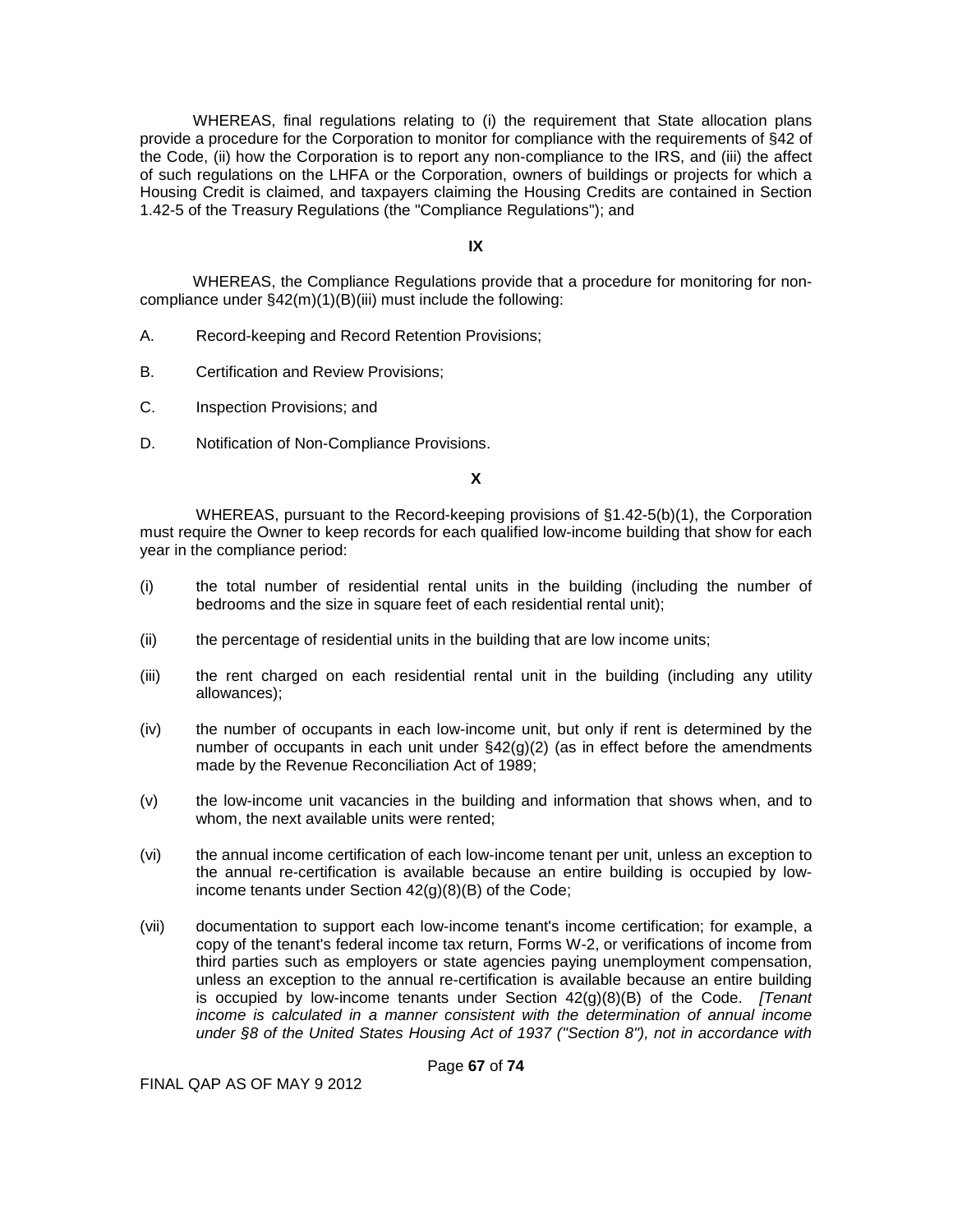*the determination of gross income for federal income tax liability.]* In the case of a tenant receiving housing assistance payments under Section 8, the documentation requirement of this subparagraph (vii) is satisfied if the public housing authority provides a statement to the building owner that the tenant's income does not exceed the applicable income limit under Section 42(g) of the Code.

- (viii) the eligible basis and qualified basis of the building at the end of the first year of the credit period; and
- (ix) the character and use of the nonresidential portion of the building included in the building's eligible basis under  $\S 42(d)$  (e.g., tenant facilities that are available on a comparable basis to all tenants and for which no separate fee is charged for use of the facilities, or facilities reasonably required by the project).

#### **XI**

WHEREAS, pursuant to the Record Retention provisions of §1.42(5)(b)(2), the Corporation must require the Owner to retain records described in §1.42-5(b)(1) for at least six years after the due date (with extensions) for filing the federal income tax returns for that year; provided, however, that the records for the first year of the credit period must be retained for at least six years beyond the due date (with extensions) for filing the federal income tax return for the last year of the compliance period of the building; and

## **XII**

WHEREAS, pursuant to the Certification provisions of  $\S1.42-5(c)(1)$  the Corporation must require the Owner to certify at least annually to the Corporation that, for the preceding 12-month period:

- (i) the project met the requirements of:
	- (a) the 20-50 test under  $\S 42(g)(1)(A)$  or the 40-60 test under  $\S 42(g)(1)(B)$ , whichever minimum set-aside test was applicable to the project; and
	- (b) if applicable to the project, the 15-40 test under  $\S 42(g)(4)$  and 142 (d)(4)(B) for "deep rent skewed" projects;
- (ii) there was no change in the applicable fraction (as defined in  $\S42(c)(1)(B)$ ) of any building in the project, or that there was a change, and a description of the change;
- (iii) the Owner has received an annual income certification from each low-income tenant, and documentation to support that certification; or, in the case of a tenant receiving §8 housing assistance payments, the statement from a public housing authority described at 26 CFR 1-42-5(b)(1)(vii), unless an exception to the annual re-certification is available because an entire building is occupied by low-income tenants under Section  $42(q)(8)(B)$ of the Code;
- (iv) each low-income unit in the project was rent-restricted under  $\S 42(q)(2)$ ;
- (v) all units in the project were for use by the general public (as defined in Section 1.42-9 of the Treasury Regulations), including the requirement that no finding of discrimination under the Fair Housing Act, 42 U.S.C. 3601-3619, occurred for the Project. A finding of discrimination includes an adverse final decision by the Secretary of the Department of

Page **68** of **74**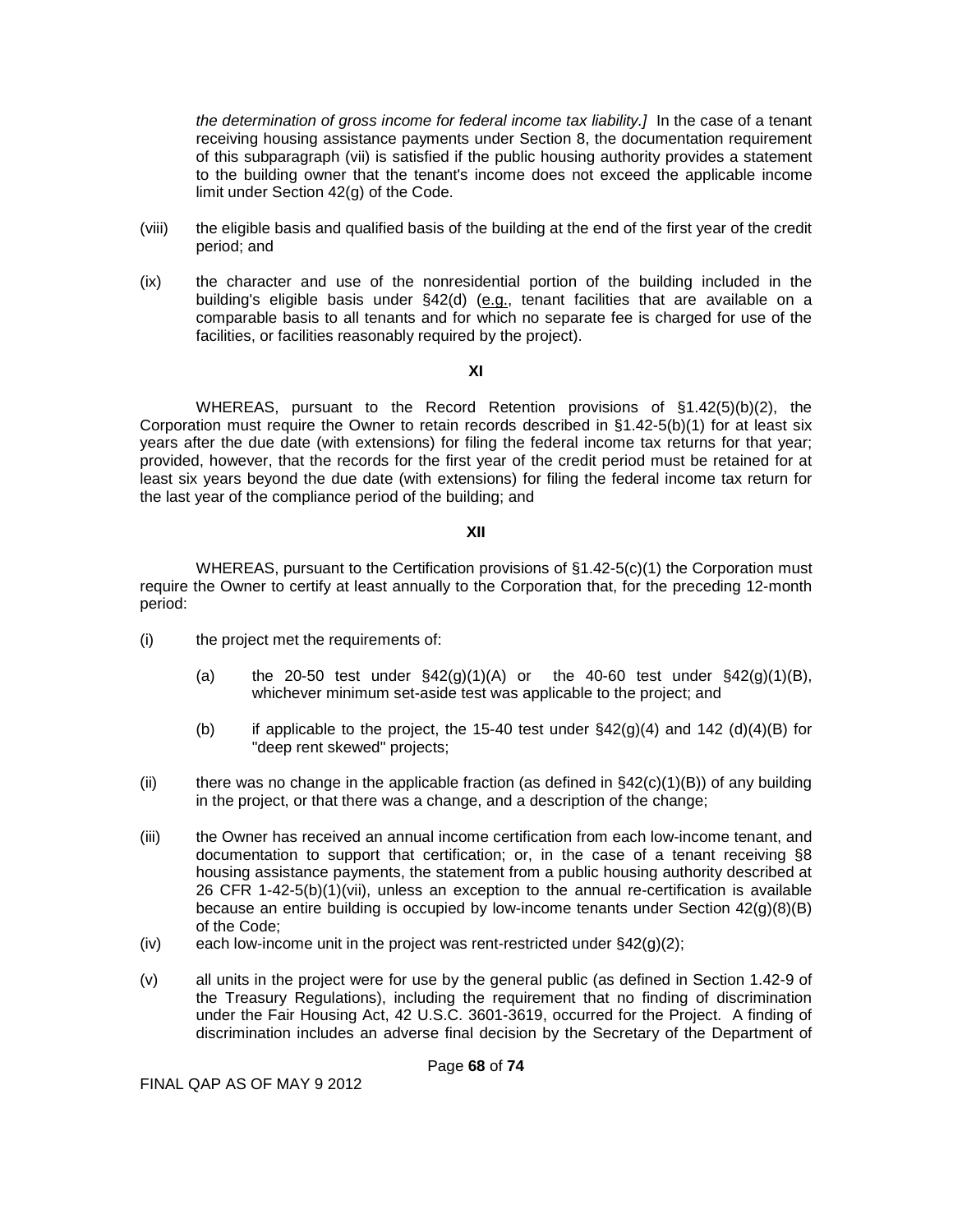Housing and Urban Development (HUD), 24 CFR 180.680, an adverse final decision by a substantially equivalent state or local fair housing agency, 42 USC 361a(a)(1), or an adverse judgment from a federal court;

- (vi) the buildings and low-income units in the project were suitable for occupancy, taking into account local health, safety, and building codes (or other habitability standards), and the State or local government unit responsible for making local health, safety or building code inspections did not issue a violation report for any building or low-income unit in the project. If a violation report or notice was issued by the governmental unit, the owner must attach a statement summarizing the violation report or notice or a copy of the violation report or notice to the annual certification submitted to the Corporation under paragraph (c)(1) of the Compliance Regulations. In addition, the owner must state whether the violation was corrected;
- (vii) there was no change in the eligible basis (as defined in §42(d)) of any building in the project, or if there was a change, the nature of the change (e.g., a common area has become commercial space or a fee is now charged for a tenant facility formerly provided without charge);
- (viii) all tenant facilities included in the eligible basis under §42(d) of any building in the project, such as swimming pools, other recreational facilities, and parking areas, were provided on a comparable basis without charge to all tenants in the building;
- (ix) if a low-income unit in the project became vacant during the year, that reasonable attempts were or are being made to rent that unit or the next available unit of comparable or smaller size to tenants having a qualifying income before any units in the project were or will be rented to tenants not having a qualifying income;
- (x) if the income of tenants of a low-income unit in the project increased above the limit allowed in  $\S42(g)(2)(D)(ii)$ , the next available unit of comparable or smaller size in the project was or will be rented to tenants having a qualifying income; and
- (xi) an extended low-income housing commitment as described in section 42(h)(6) of the Code was in effect (for buildings subject to section 7108(c)(1) of the Omnibus Budget Reconciliation Act of 1989, 103 Stat. 2106, 2308 - 2311 (1989)), including the requirement under section  $42(h)(6)(B)(iv)$  that an owner cannot refuse to lease a unit in the project to an applicant because the applicant holds a voucher or certificate of eligibility under section 8 of the United States Housing Act of 1937, 42 U.S.C. 1437f (for buildings subject to section 13142(b)(4) of the Omnibus Budget Reconciliation Act of 1993, 107 Stat 312, 438 - 439 (1993)); and
- (xii) all low-income units in the project were used on a non-transient basis (except for transitional housing for the homeless provided under section  $42(i)(3)(B)(iii)$  or singleroom-occupancy units rented on a month-by-month basis under section  $42(i)(3)(B)(iv)$ .

## **XIII**

WHEREAS, pursuant to the Review provisions of §1.42-5(c)(2), the Corporation must:

FINAL QAP AS OF MAY 9 2012

Page **69** of **74**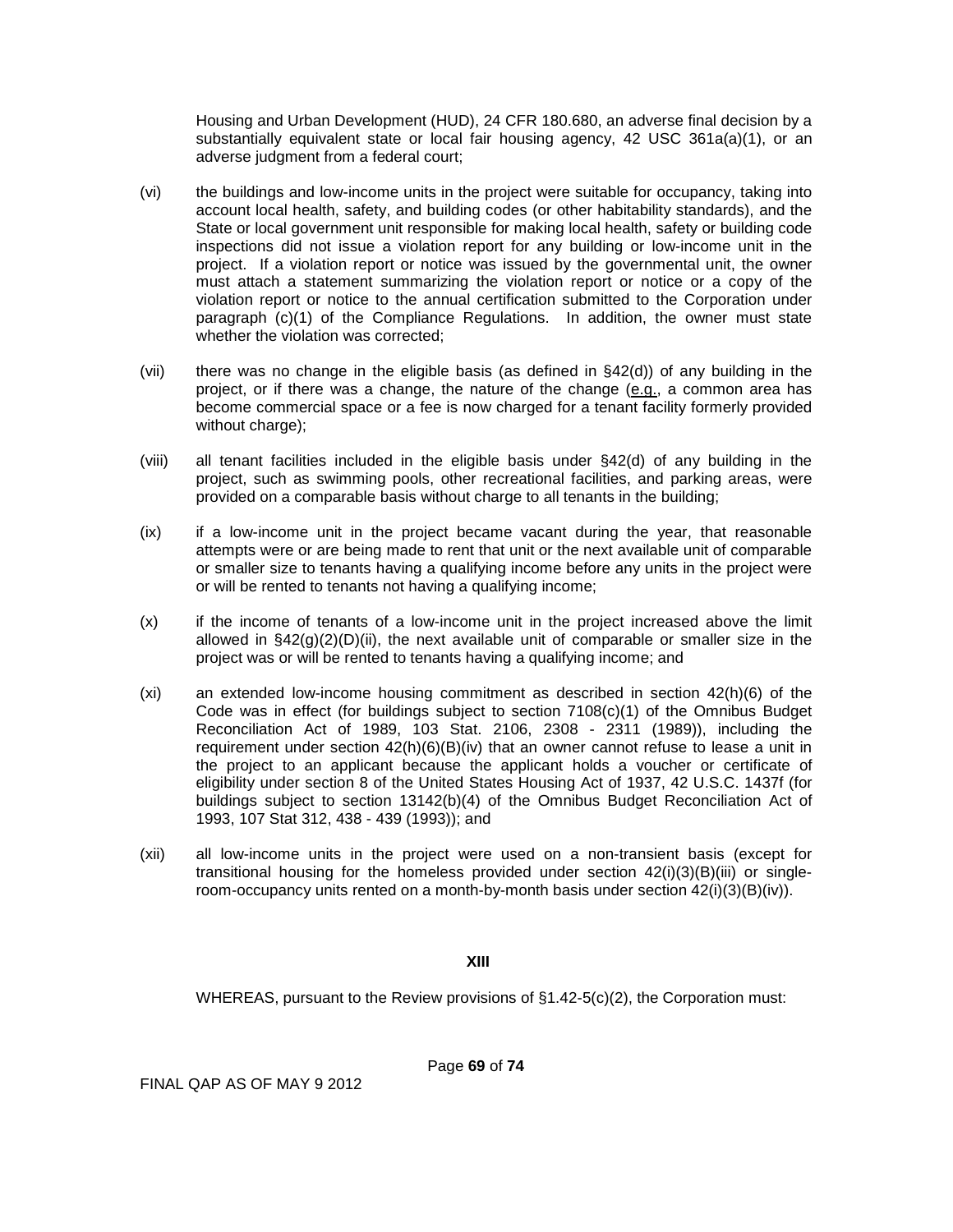- (i) review owner certifications under Section  $1.45-5(c)(1)$  for compliance with the requirements of Section 42,
- (ii) conduct on-site inspections of all buildings in the project by the end of the second calendar year following the year the last building in the project is placed in service and, for a least 20 percent of the project's low-income units, inspect the units and review the low-income certifications, the documentation supporting the certifications, and the rent records for the tenants in those units; and
- (iii) at least once every 3 years, conduct on-site inspections of all buildings in the project and, for at least 20 percent of the project's low-income units, inspect the units and review the low-income certifications, and then the documentation supporting the certifications, and the rent records for the tenants in those units; and
- (iv) require that the Corporation randomly select which low-income units and tenant records are to be inspected and reviewed by the LHFA or the Corporation. *[The review of tenant records may be undertaken wherever the owner maintains or stores the records (either on-site or off-site). The units and tenant records to be inspected and reviewed must be chosen in a manner that will not give owners of low-income housing projects advance notice that a unit and tenant records for a particular year will or will not be inspected and reviewed. However, the Corporation may give an owner reasonable notice that an inspection of the building and low-income units or tenant record review will occur so that the owner may notify tenants of the inspection or assemble tenant records for review (for example, 30 days' notice of inspection or review).]*

#### **XIV**

WHEREAS, pursuant to the Frequency and Form of Certification provisions of §1.42- 5(c)(3), the Corporation must require that Owners submit certifications under penalty of perjury at least annually covering each year of the 15-year compliance period under §42(i)(1); and

#### **XV**

WHEREAS, pursuant to the Inspection provisions of §1.45-5(d), the Corporation must have the right to perform an on-site inspection of any low-income housing project at least through the end of the compliance period of the buildings in the project, which inspection is a separate requirement from any tenant file review under paragraph (c)(2)(ii) of the Compliance Regulations; and

#### **XVI**

WHEREAS, pursuant to the Notification of Non-Compliance provisions of 1.42-5(e)(2) and (3), the Corporation agrees to give notice to the Owner and to the IRS, respectively, if the Corporation (i) does not receive required certifications of the Owner, (ii) does not receive or is not permitted to inspect the tenant income certifications, supporting documentation, and rent records or (iii) discovers by inspection, review, or in some other manner, that the project is not in compliance with the provisions of §42; and

#### **XVII**

Page **70** of **74**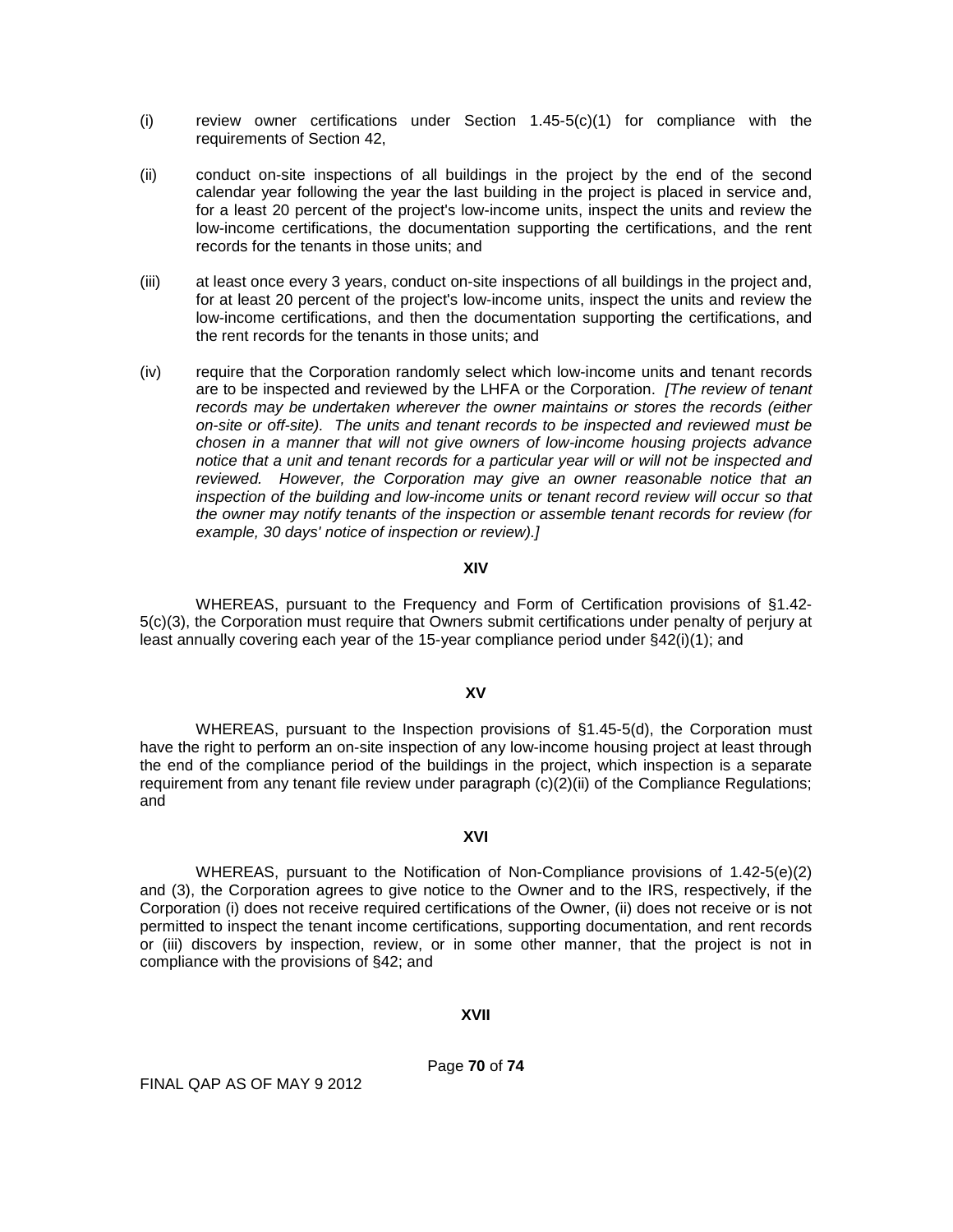WHEREAS, pursuant to the provisions of §1.45-5(e)(4), relating to the correction period, the Owner will be permitted by the Corporation to supply any missing certifications and bring the project into compliance with the provisions of §42 within a period which ends not later than 90 days from the date the Corporation mails a Notice of Non-Compliance to the Owner; and

#### **XVIII**

WHEREAS, pursuant to the provisions of §1.45-5(g), the Owner acknowledges that compliance with the requirements of §42 is the responsibility of the Owner and that the LHFA or the Corporation's obligation to monitor for non-compliance pursuant to §42 and the Compliance Regulations does not make the Corporation liable for the Owner's non-compliance.

### **XIX**

WHEREAS, this Compliance Monitoring Agreement is intended to comply with the requirements of §42(m)(1)(B)(iii) and the Compliance Regulations with respect to the procedures which the Corporation (or an agent or other private contractor of the LHFA or the Corporation) will follow in monitoring for non-compliance and in notifying the IRS of such non-compliance of which the Corporation becomes aware;

NOW, THEREFORE, the Louisiana Housing Corporation, acting through its duly authorized

officers, and the undersigned Owner hereby agree, covenant and represent as follows:

SECTION 1. Record-keeping by the Owner. The Owner agrees to develop and maintain,

securely onsite, for each qualified low-income building for each year of the compliance period for

such buildings or project described in **Exhibit A** the records and information which the

Corporation must require the Owner to keep as described in paragraph X of the preamble hereof

and as required pursuant to §1.42-5(b)(1) of the Compliance Regulations.

SECTION 2. Record Retention by the Owner. The Owner agrees to maintain and retain the records and information described in paragraph X of the preamble hereof for the time described in paragraph XI of the preamble hereof and for the time which the Corporation must require the Owner to maintain and retain such records and information pursuant to §1.42-5(b)(2) of the Compliance Regulations.

SECTION 3. Certifications by the Owner. The Owner agrees to submit by February 15th of each calendar year the certifications of the form attached hereto as **Exhibit B** with respect to the immediately preceding calendar year which the Corporation must require from the Owner as

Page **71** of **74**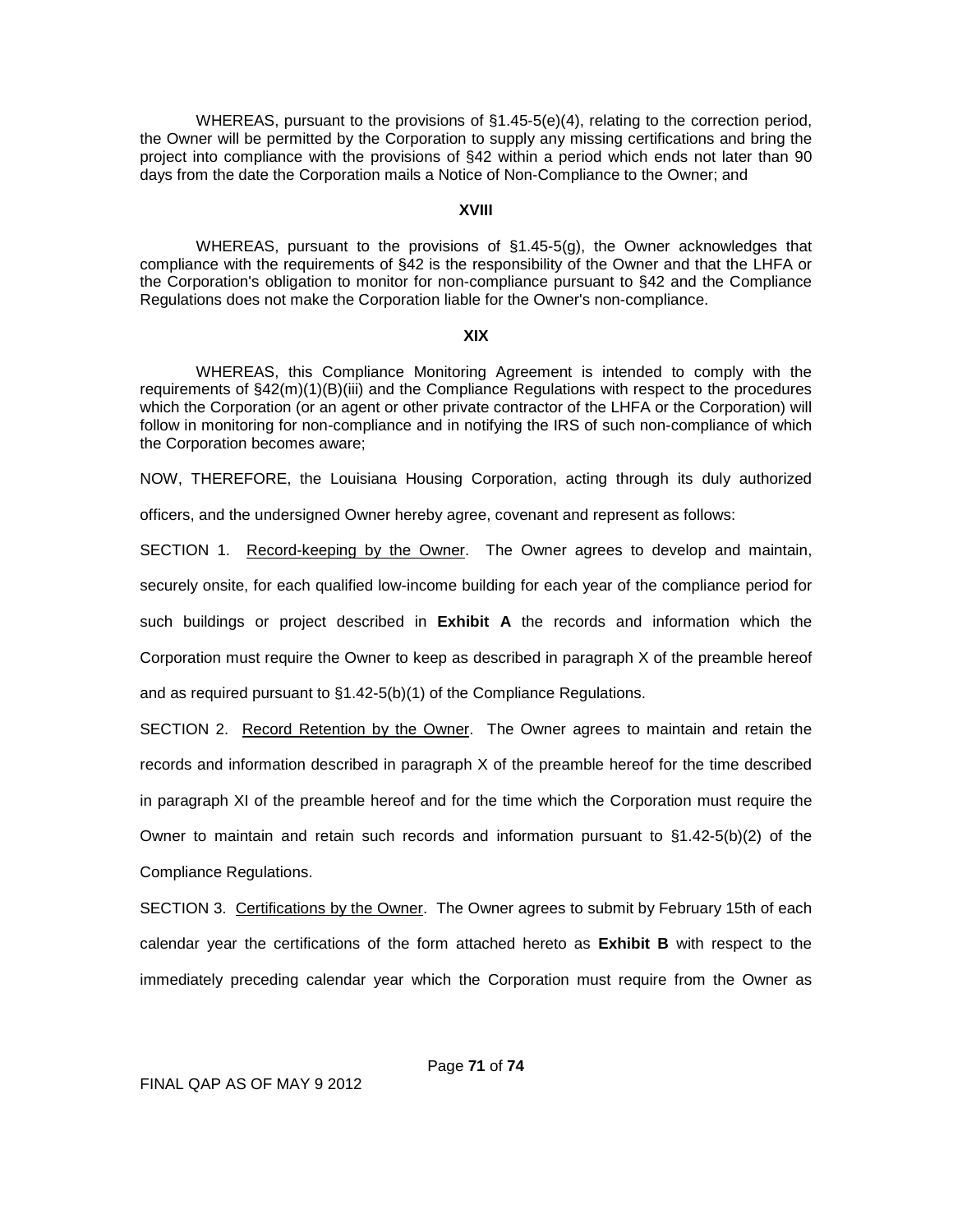described in paragraph XII of the preamble hereof and as required pursuant to §1.42-5(c)(1) of the Compliance Regulations.

SECTION 4. Submission of Low-Income Tenant Annual Income Certification Documentation and Rent Records. The Owner agrees to submit (i) by February 15th of each calendar year on the form attached hereto as **Exhibit C** information on tenant income and rent for each low income unit and (ii) within fifteen (15) calendar days of a written request of the Corporation (a) a copy of the annual income certifications, and the documentation the owner has received to support that certification, with respect to the number and/or percentage of low-income tenants and (b) the rent record for each low-income tenant in the percentage (not less than 20%) of low-income units in the project described in **Exhibit A** as specified by the Corporation.

SECTION 5. Project Inspection. The Owner agrees, acknowledges and specifically provides that the Corporation has the right to perform an on-site inspection of the project described in **Exhibit A** at least through the end of the latter of the compliance period or extended use period. The Corporation has the right to inspect a project at any time as it deems necessary.

SECTION 6. Delivery of IRS Forms. The Owner agrees to provide to the Corporation the following:

- (a) Copy of IRS Form 8609 for each qualified low-income building;
- (b) Copy of Schedule A to Form 8609 for each qualified low-income building;
- (c) Copy of IRS Form 8586.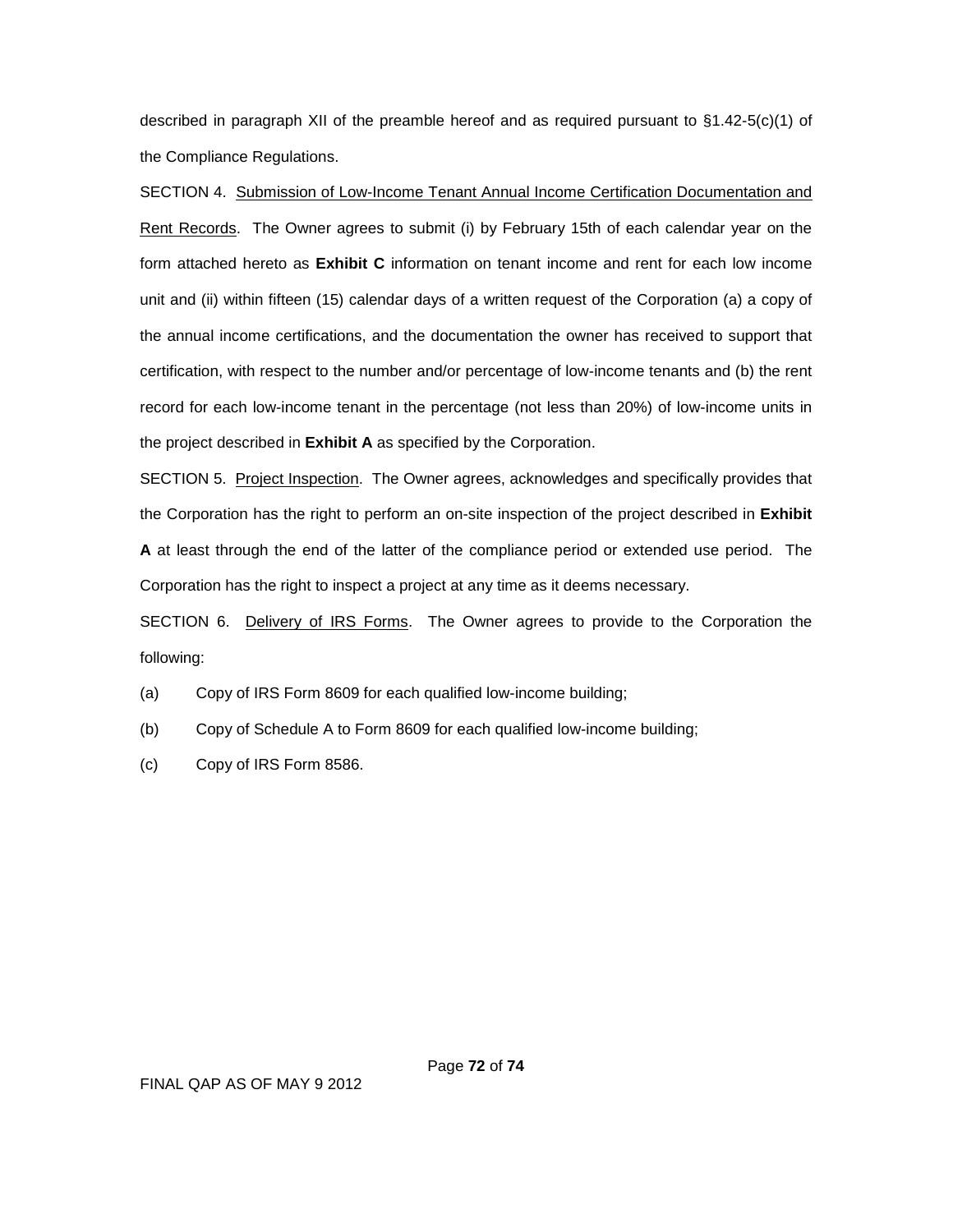SECTION 7. Annual Compliance/Monitoring Fee. The Owner agrees to submit on or before December 31 of each year, beginning with the year any building in the Project is placed in service, the Annual Compliance Monitoring Fee constituting a minimum fee to be computed as follows:

| <b>Project Size</b> | Minimum Fee |
|---------------------|-------------|
| 1-4 units           | 20.00<br>\$ |
| 5-16 units          | 80.00       |
| 17-32 units         | 160.00      |
| 33-60 units         | $\star$     |
| 61-100 units        | $\star$     |
| Over 100 units      | $\star$     |

\*Minimum fee is amount equal to 50% of units in Project times \$10.00.

The Corporation reserves the right to charge such additional amounts at any time as may be required to monitor compliance in accordance with the Internal Revenue Code of l986, as amended, and regulations promulgated pursuant thereto.

The Owner further acknowledges and agrees that failure to submit the Annual Compliance/Monitoring Fee will result in the Corporation reporting that the Owner has failed to deliver the appropriate certifications and/or other documentation necessary to satisfy the Compliance Regulations.

SECTION 8. Captions. The captions or headings in this Compliance Monitoring Agreement are for convenience only and in no way define, limit or describe the scope or intent of any provisions or sections of this Compliance Monitoring Agreement.

SECTION 9. Counterparts. This Compliance Monitoring Agreement may be simultaneously executed in several counterparts, each of which shall be an original and all of which shall constitute but one and the same instrument.

Page **73** of **74**

FINAL QAP AS OF MAY 9 2012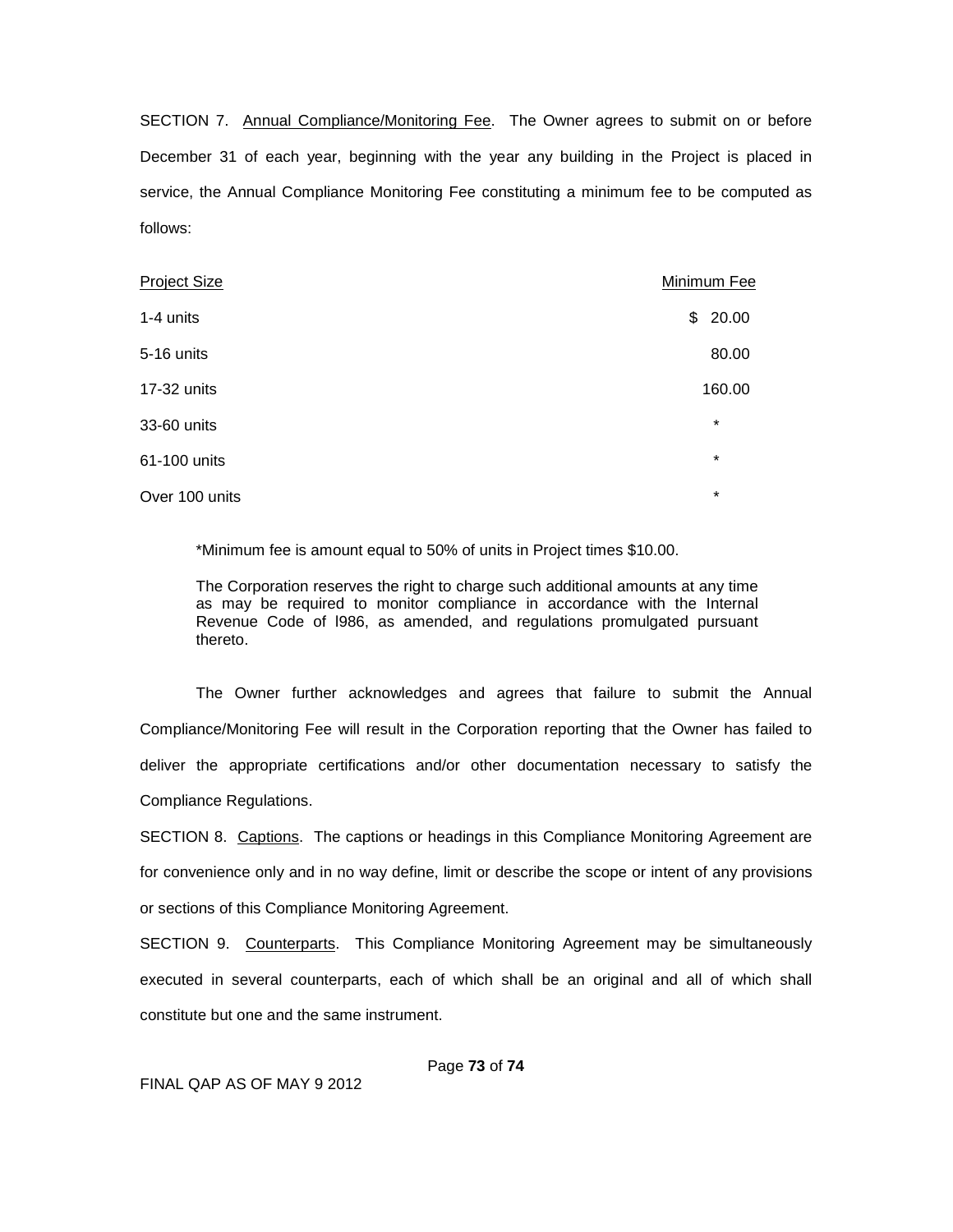SECTION 10. Acceptance by Owner. The undersigned Owner hereby acknowledges receipt of an executed counterpart of this Compliance Monitoring Agreement and hereby approves the terms and provisions thereof and agrees to be bound by all the provisions thereof applicable to Owner.

SECTION 11. Notification Provision. The Owner is solely held responsible in notifying the Corporation of any type of adverse action to the project that may arise. In case of natural disaster and/or man made occurrence immediate notification is to be made by certified mail with a reasonable time period (after verbal notification by phone). In the case of a sale, transfer, assumption, dation en payment or any other legal notification to include but, not limited to foreclosure notice, notice of default, notice of condemnation or lis pendens concerning the project, individual or corporate ownership interest of project, and/ or stockholder interests. The Corporation must be notified via certified mail within 48 hours of the developer receiving notices.

The Corporation must approve any and all types of changes to ownership including sales, transfers, assumptions or assignments thereof. Documents being sent to the Corporation for approval & review concerning sales, transfers and/or assumptions or assignments will be submitted 45 days prior to closing and/or transfer dates. Failure to follow this process will lead to the issuance of an 8823.

LOUISIANA HOUSING CORPORATION

PRESIDENT

(Name of Owner)

By: Title:

**Dated: \_\_\_\_\_\_\_\_\_\_\_\_\_\_\_\_\_, 20\_\_** 

Page **74** of **74**

FINAL QAP AS OF MAY 9 2012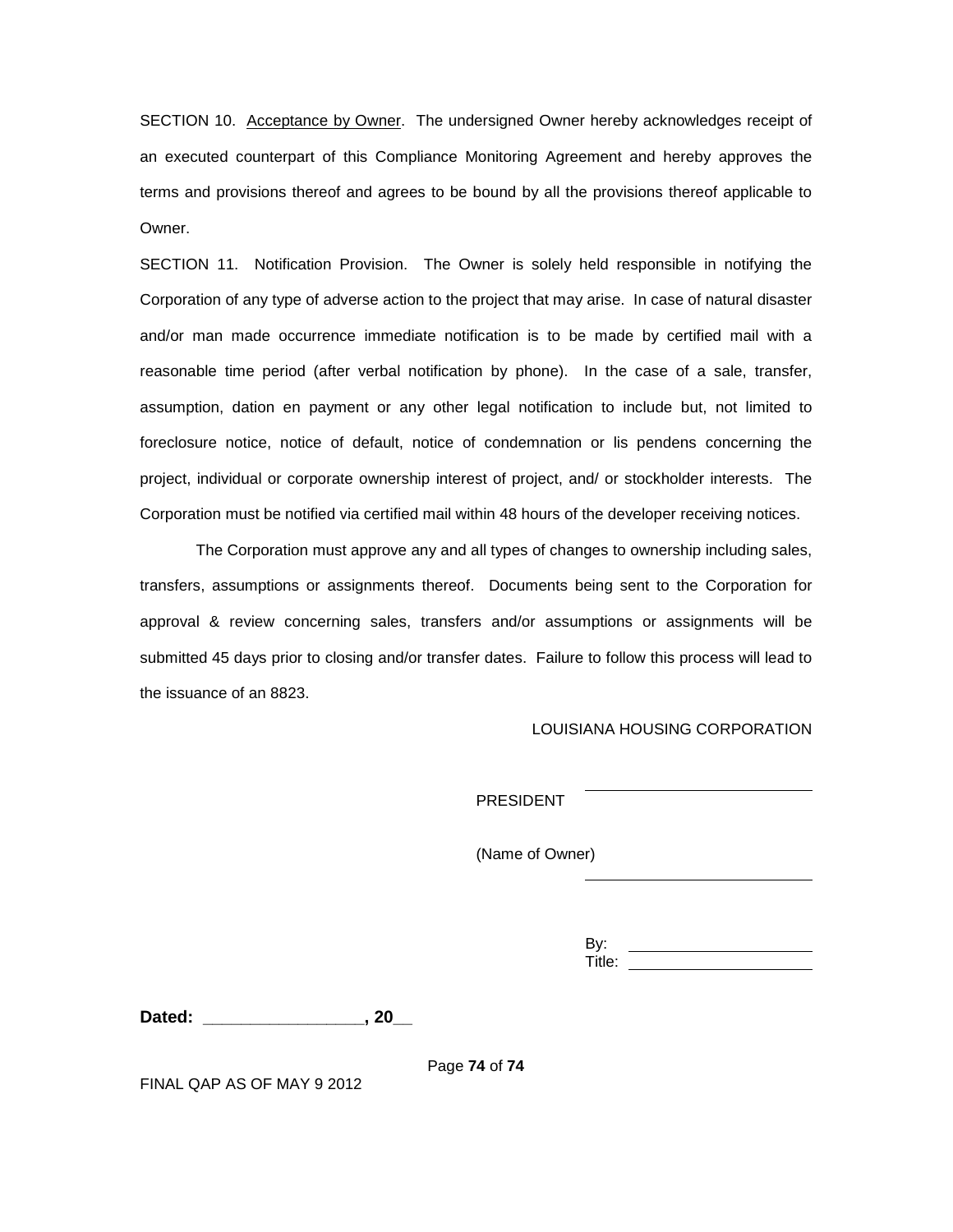# **Louisiana Housing Finance Agency LIHTC - 2013 Qualified Allocation Plan**<br>Selection Criteria

| $\mathbf{I}$ . | <b>Targeted Project Type</b> |  |
|----------------|------------------------------|--|
|                |                              |  |
|                |                              |  |
|                |                              |  |
|                |                              |  |
|                |                              |  |
|                |                              |  |
| II.            |                              |  |
|                |                              |  |
|                |                              |  |
| III.           |                              |  |
|                |                              |  |
|                |                              |  |
|                |                              |  |
|                |                              |  |
|                |                              |  |
|                |                              |  |
|                |                              |  |
|                |                              |  |
|                |                              |  |
| IV.            |                              |  |
|                |                              |  |
| V.             |                              |  |
|                |                              |  |
|                |                              |  |
|                |                              |  |
|                |                              |  |
|                |                              |  |
| VI.            |                              |  |
|                |                              |  |
|                |                              |  |
| VII.           |                              |  |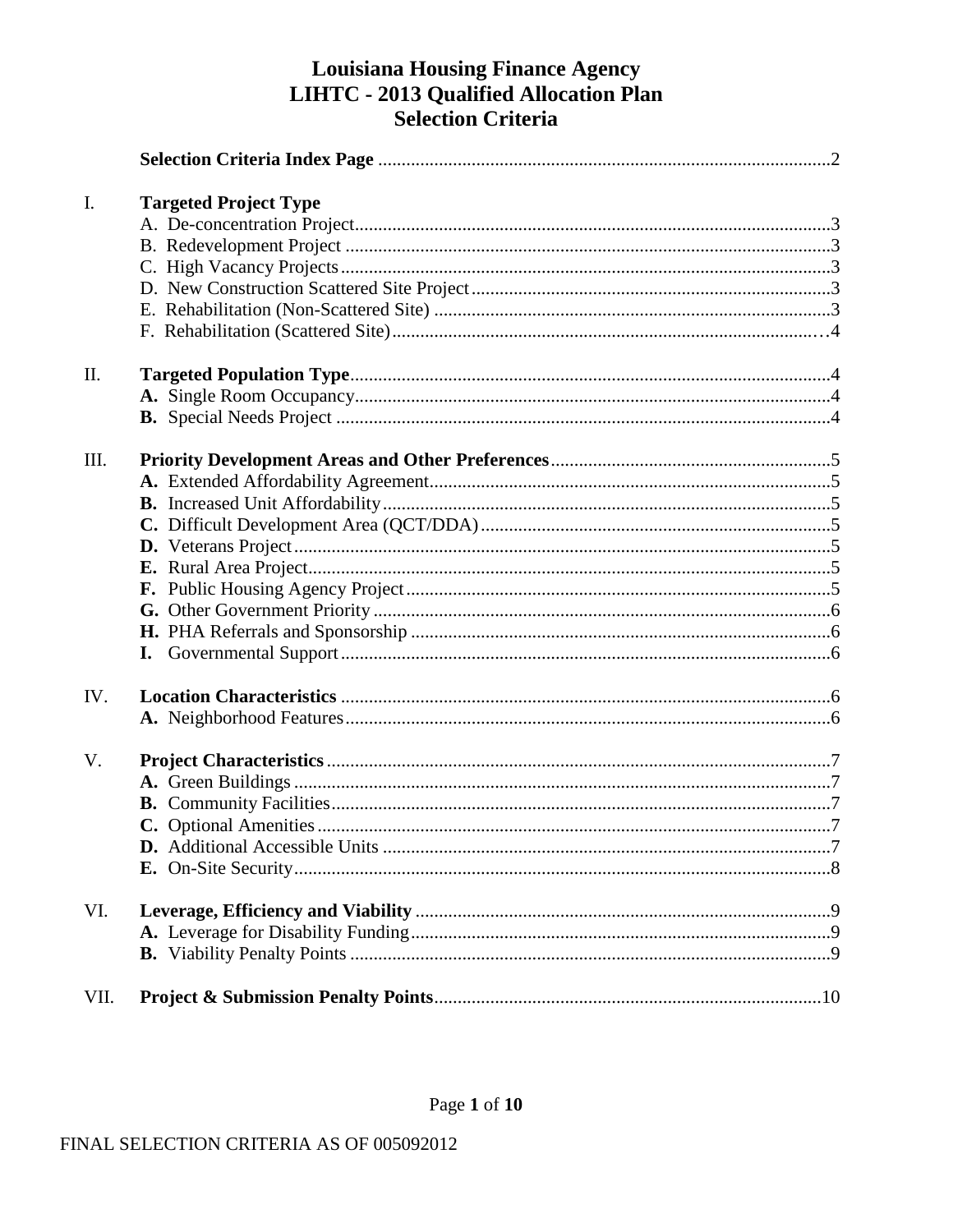| I.                               | <b>Targeted Project Type (All That Apply)</b>                                                                                                                                                                                                                                        | <b>Point Ranges</b>                                                                                                   |
|----------------------------------|--------------------------------------------------------------------------------------------------------------------------------------------------------------------------------------------------------------------------------------------------------------------------------------|-----------------------------------------------------------------------------------------------------------------------|
| C.<br>Е.<br>F.                   | A. De-concentration Project<br><b>B.</b> Redevelopment Project<br><b>High Vacancy Projects</b><br>D. New Construction Scattered Site<br>Rehabilitation (Non-Scattered Site)<br>Rehabilitation (Scattered Site)                                                                       | 4-20 Points<br>6 Points<br>2-6 Points<br>8 Points<br>6-8 Points<br>9-11 Points                                        |
|                                  | II. Targeted Population Type (All That Apply)                                                                                                                                                                                                                                        |                                                                                                                       |
|                                  | A. Single Room Occupancy Shelter<br>B. Special Needs Households                                                                                                                                                                                                                      | 5 Points<br>3-5 Points                                                                                                |
|                                  | <b>III.</b> Priority Development Areas and Other Preferences (All That Apply)                                                                                                                                                                                                        |                                                                                                                       |
| C.<br>Е.<br>F.<br>G.<br>Н.<br>Ι. | A. Extended Affordability Agreement<br>B. Increased Unit Affordability<br>Difficult Development Area (QCT/DDA)<br>D. Veterans Project<br>Rural Area Project<br>Public Housing Agency Project<br>Other Governmental Priority<br>PHA Referrals and Sponsorship<br>Governmental Support | 2-4 Points<br>4-6 Points<br>2-4 Points<br>11 Points<br>10 Points<br>10 Points<br>3-6 Points<br>4 Points<br>2-4 Points |
|                                  | <b>IV. Location Characteristics</b>                                                                                                                                                                                                                                                  |                                                                                                                       |
|                                  | A. Neighborhood Features                                                                                                                                                                                                                                                             | 0-10 Points                                                                                                           |
|                                  | V. Project Characteristics                                                                                                                                                                                                                                                           |                                                                                                                       |
|                                  | A. Green Buildings<br><b>B.</b> Community Facilities<br>C. Optional Amenities<br><b>D.</b> Additional Accessible Units<br>E. On-site security                                                                                                                                        | 5 Points<br>2 Points<br>1-5 Points<br>1-3 Points<br>3 Points                                                          |
|                                  | VI. Leverage, Efficiency and Viability                                                                                                                                                                                                                                               |                                                                                                                       |
| A.<br><b>B.</b>                  | Leverage for Disability Funding<br><b>Viability Penalty Points</b>                                                                                                                                                                                                                   | 3 Points<br>Loss of 5 - 10 Points                                                                                     |
|                                  | VII. Project & Submission Penalty Points                                                                                                                                                                                                                                             | Loss of 4 - 39 Points                                                                                                 |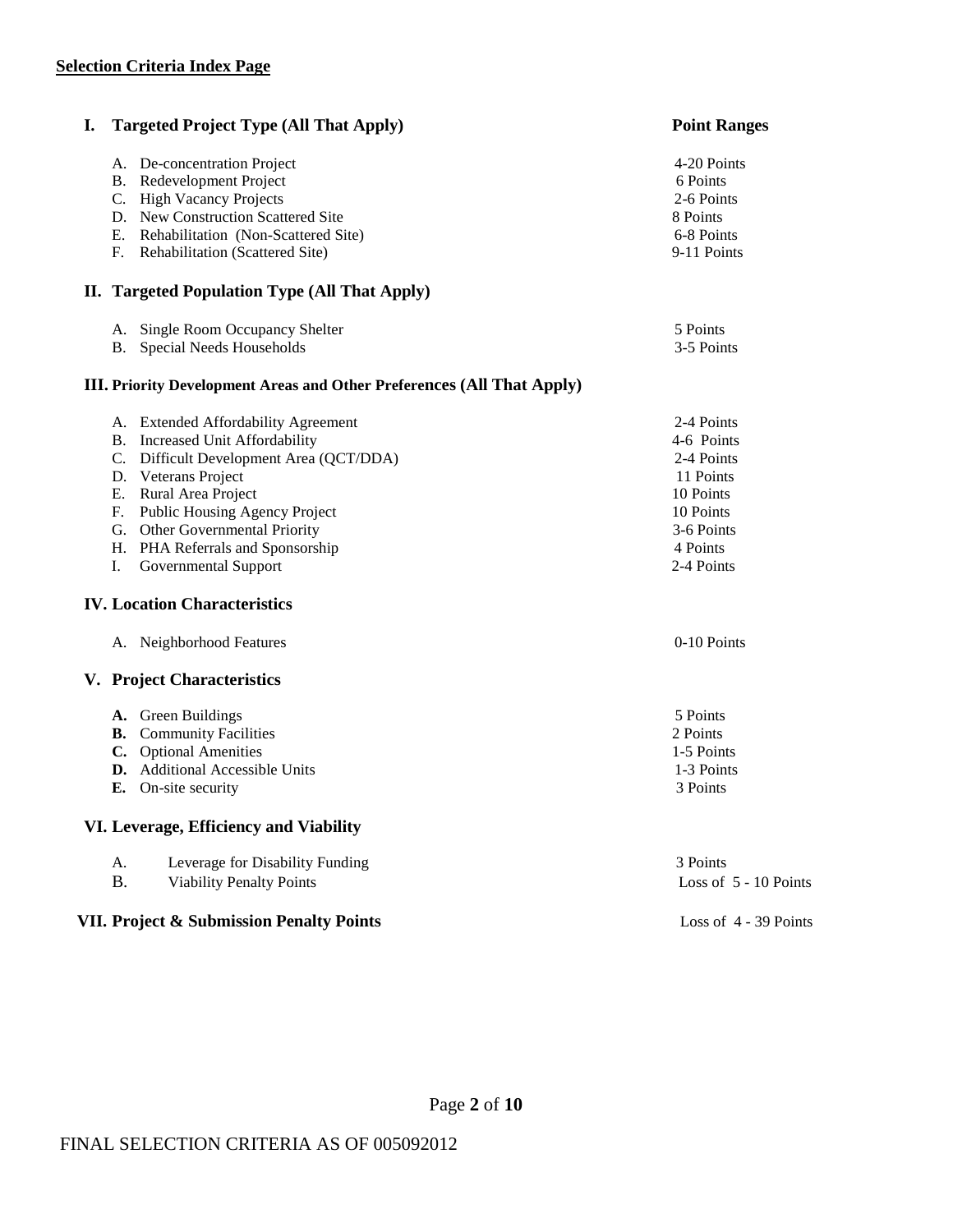#### **SELECTION CRITERIA AND EVIDENTIARY MATERIALS**

# **I. TARGETED PROJECT TYPE (Select All That Apply)** Points

**NOTE: Points may only be selected from one of the following categories: Selection Criteria Items I.D. New Construction Scattered Site Project, I.E. Non Scattered Site Rehabilitation Projects, and I.F. Scattered Site Substantial Rehabilitation or Infill Projects. No project will be allowed points from more than one of the aforementioned categories.**

### **A.** *De-concentration Projects* (maximum of 20 Points)

(i) *Project Diversity -* Percentage of Low Income Units in Project does not exceed:

| (a)                                | 60% of the Total Project units                                                            |    |
|------------------------------------|-------------------------------------------------------------------------------------------|----|
| (b)                                | 50% of the Total Project units                                                            |    |
| (c)                                | 40% of the Total Project units                                                            | 10 |
|                                    | (ii) <i>Geographic Diversity</i> : Project is located in census tract in which the median |    |
|                                    | income of the census tract exceeds 120% of the area median income for the Parish          | 10 |
| <b>Redevelopment Project</b><br>В. |                                                                                           |    |
|                                    | Check Type:                                                                               |    |
|                                    | <b>Distressed Property:</b>                                                               |    |
|                                    | <b>Redevelopment Property:</b>                                                            |    |
|                                    | Owner Occupied Property with Development Plan of Action:                                  |    |
|                                    | <b>Urban Redevelopment Property:</b>                                                      |    |
| C. High Vacancy Projects           |                                                                                           |    |
| (i)                                | Minimum of 25% but less than 50%                                                          |    |
| (ii)                               | Minimum of 51% but less than 75%                                                          |    |
| (iii)                              | 75% or above                                                                              |    |

- Submit letter from local jurisdiction that unit has been vacant (residential or non-residential) for at least 90 days and is likely to remain vacant because unit is substandard.
- Capital Needs Assessment must evidence inspection of vacant units.

• Market Study must directly address causes of vacancy, specific need for vacant unit sizes in the market

# **D.** *New Construction Scattered Site Project* 8 \_\_\_\_\_

(iii)  $75\%$  or above

# **E.** *Non Scattered Site Rehabilitation Projects (only one selection allowed)*

(i) Non Scattered Site Abandoned Project 6 \_\_\_\_

- Submit letter from local governmental unit that all units (residential or non-residential) in the Project are Substandard and have been vacant for at least six months
- Capital Needs Assessment must also certify 100% vacancy

# (ii) Substantial rehabilitation or conversion of Historic Property  $7 \_{}^{\sim}\ 8$

(iii) Rehabilitation or conversion of Non-Historic Property

• Submit list of each separate address and square footage and costs of each separate building.

# Page **3** of **10**

# FINAL SELECTION CRITERIA AS OF 005092012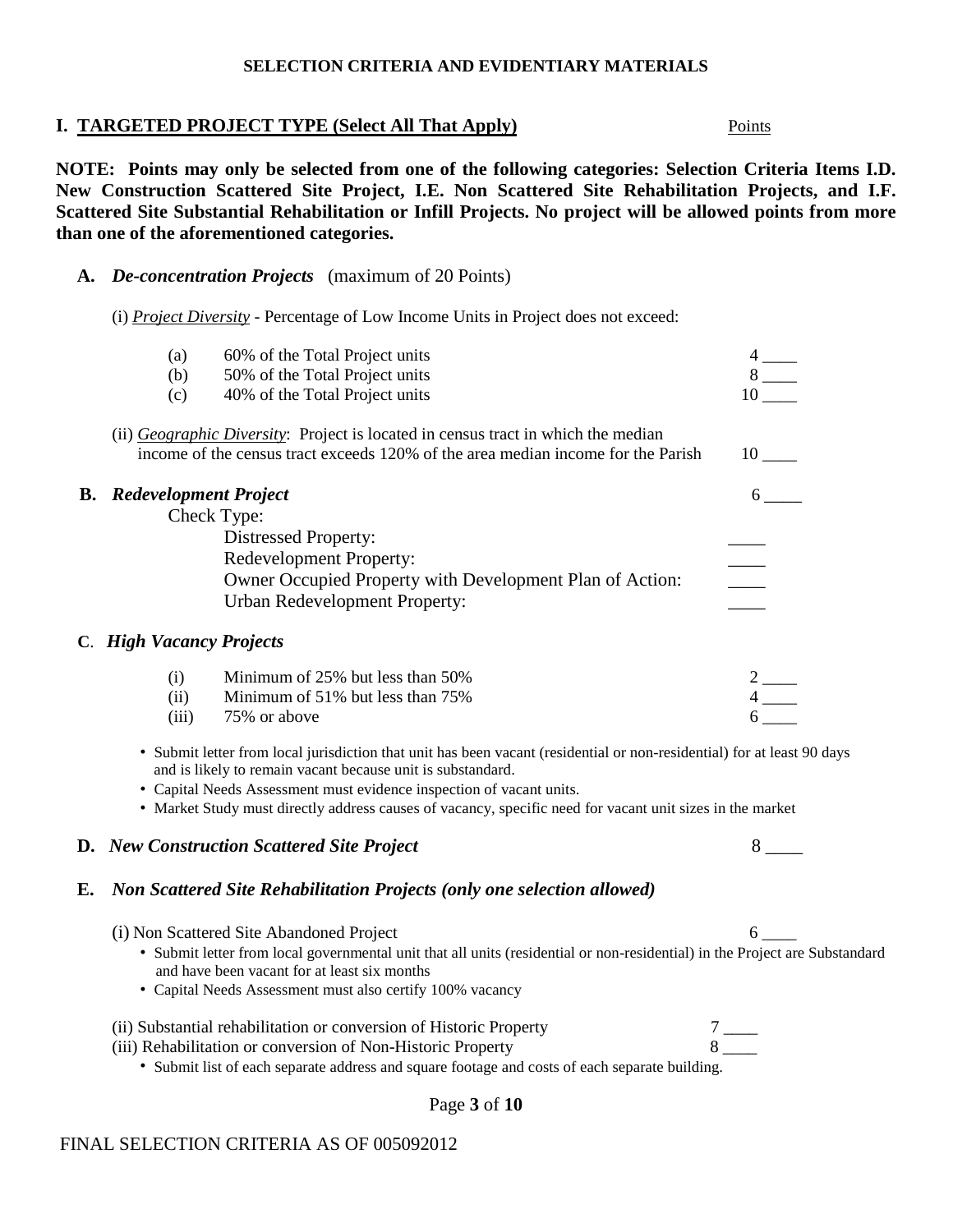### **F.** *Scattered Site Substantial Rehabilitation or Infill Projects (only one selection allowed)*

| (i)   | Scattered Site Abandoned Project*                                            |  |
|-------|------------------------------------------------------------------------------|--|
| (ii)  | <b>Scattered Site Historic Property</b>                                      |  |
|       | (Rehabilitation is to be completed in accordance with the applicable section |  |
|       | of Interiors Standards for Historic Rehabilitation)                          |  |
| (iii) | Scattered Site Project composed of 100% LLT Properties**                     |  |
| (iv)  | Scattered Site Lease to Own Project Requiring Substantial Rehabilitation***  |  |

\*Submit evidence that 100% of Units are Abandoned Units as defined in Glossary.

\*\*Submit documentation that property is composed of Louisiana Land Trust designated properties (see glossary).

\*\*\*Owner must agree to sell units at minimum purchase price by not later than the  $16<sup>th</sup>$  year of Compliance period. The award is subject to a transactional structure acceptable to the agency according to industry best practices that protects the expectations of tenants anticipating title transfer of their units in fee simple absolute or condo or cooperative ownership.

## **II. TARGETED POPULATION TYPE (Select All That Apply)**

#### **A.** *Single Room Occupancy Shelter* 5\_\_\_\_\_

• Submit evidence from local governmental unit or appropriate continuum of care district that project satisfies need for homeless shelter

#### **B***. Special Needs Households other than Elderly Households and provides Supportive Services – this does not apply to Permanent Supportive Housing* (Check one or more)

- (i) Homeless Households \_\_\_\_\_\_
- (ii) Disabled Households \_\_\_\_\_\_
- (iii) Tenant populations of individuals with children
	- (a) Twenty Percent serve such households
	- (b) Ten Percent serve such households
- Application must include the following:
	- (i) Description of Supportive Services **tailored** to each Special Needs Household (See Supportive Services Definitions)
	- (ii)Costs per annum of Supportive Services per Special Needs Household or written commitment from governmental or non-profit agency that Supportive Services will be provided to Project without cost
	- (iii) Experience of Taxpayer/Owner in developing Projects servicing Special Needs **Households**

\_\_\_\_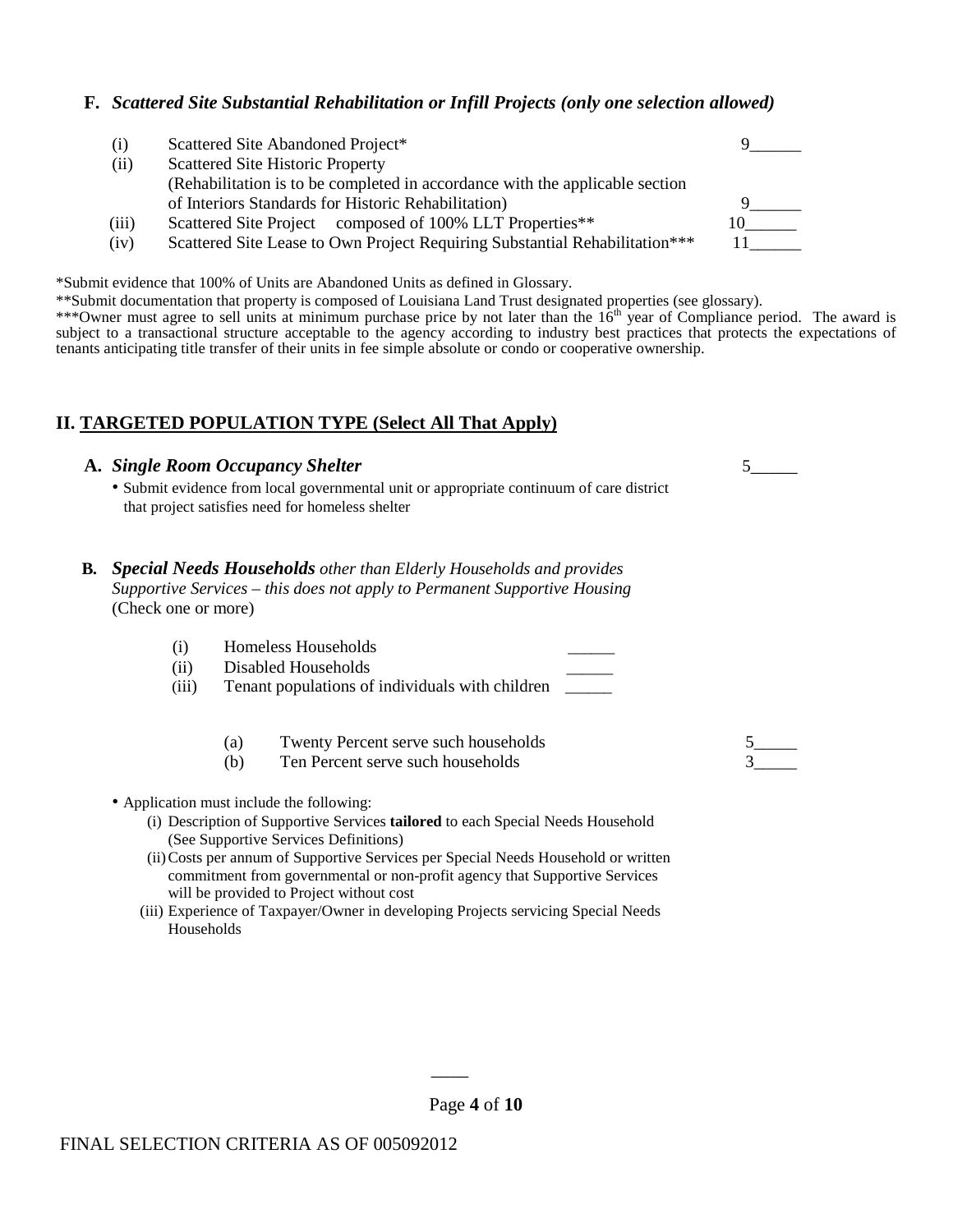#### \_\_\_\_ **III. PRIORITY DEVELOPMENT AREAS AND OTHER PREFERENCES (Select All That Apply)**

 **A.** *Extended Affordability Agreement (Lease to own projects ineligible)*

Project will execute agreement in which Owner irrevocably waives its rights under the provisions of I.R.C. §42(h)(6)(E) and (F) until after the (i)  $25^{\text{th}}$  year

- (i)  $25^{\text{th}}$  year  $2$  and  $2$  and  $2$  and  $2$  and  $2$  and  $2$  and  $2$  and  $2$  and  $2$  and  $2$  and  $2$  and  $2$  and  $2$  and  $2$  and  $2$  and  $2$  and  $2$  and  $2$  and  $2$  and  $2$  and  $2$  and  $2$  and  $2$  and  $2$  and  $2$  and
- (ii)  $30^{\text{th}}$  year  $3$ <sub>\_\_\_\_\_</sub>
- (iii)  $35^{\text{th}}$  year  $4$  4

\*Not eligible if executing Agency's Option to Purchase and Right of First Refusal Agreement

### **B.** *Increased Unit Affordability*

At least 5% percent or more of project units serve households with incomes at or below 30% AMI.

- (i) At least 5% less than 10% of units serve households (other than PSH) with incomes at or below 30% AMI
- $4 \quad \overline{\quad}$ (ii) At least 10% but less than 15% of units serve households (other than PSH) with incomes at or below 30% AMI
- $5 \quad$ (iii) At least 5% and less than 10% of units serve PSH households with incomes at or below 20% AMI  $6 \quad \qquad$

(To qualify for points in this section, units must be reflected on the rental income page of the application. Project must evidence ability to maintain lower rate units via rental income, grants or subsidies. To qualify for PSH points (iii) applicant **must** submit letter of PSH Support for the PSH Executive Council))

## **C.** *Difficult Development Area (QCT/DDA)*

|     | <i>Census Tract Number:</i><br>Parish Location:                        |  |
|-----|------------------------------------------------------------------------|--|
| (i) | Copy of Final Concerted Community Revitalization Plan adopted by local |  |
|     | governmental unit included in Application                              |  |

### **D.** *Veterans Projects* 11\_\_\_\_\_

Projects that (1) have a project specific written support letter from the Veterans Affairs Medical Center (VAMC) that includes providing supportive services to the project and (2) that prioritizes at least 50% of the units to house Veteran households. The taxpayer must provide:

- 1) Certification to accept Veteran referrals from the local PHA or VMAC and to accept HUD-VASH vouchers as they are available; and
- 2) Certification to maintain a set-aside of at least 50% of the total project units for Veteran households for no less than a period of 90 days before offering such units to non-veteran households, and
- 3) Provide a veteran specific outreach and marketing plan; and
- 4) Acknowledgement from the developer that the commitment shall be binding for the duration of the Extended Use Period and such commitment shall be incorporated as a Special Condition in the Tax Credit Regulatory Agreement of an approved project.

| <i>Rural Area Project</i> (as defined in the glossary)            |  |
|-------------------------------------------------------------------|--|
| <i>Public Housing Agency Project</i> (as defined in the glossary) |  |
|                                                                   |  |

Page **5** of **10**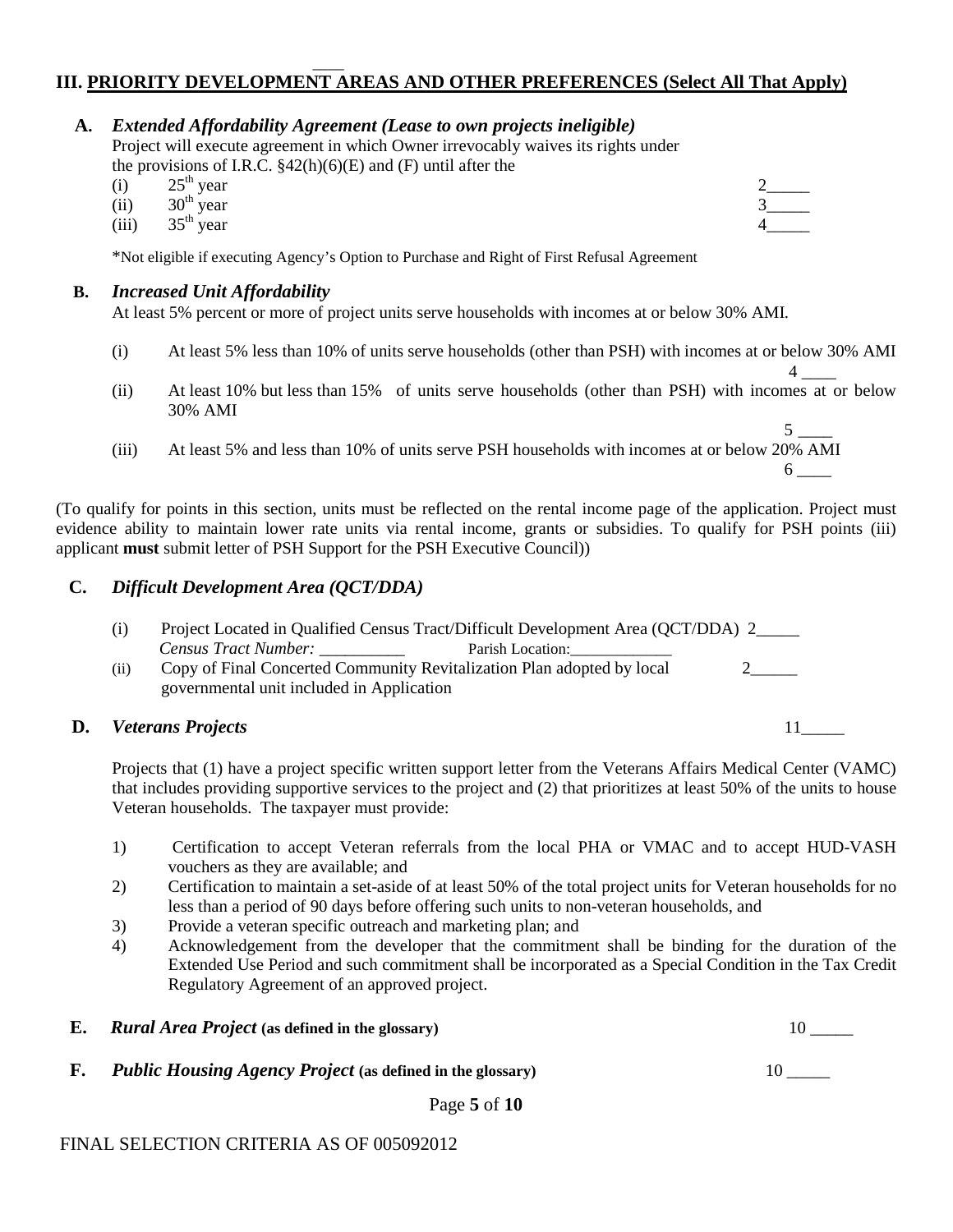#### **G.** *Other Governmental Priority listed below:*

(i) Enterprise Community or Renewal Community

#### (ii) HUB Zone 3\_\_\_\_\_\_ (Classification must be current to receive points.)

#### **H.** *PHA Referrals and Sponsorship*

Developer submitted a certified letter stating they will accept referrals from local PHA to which Developer agrees to rent low income units to households at the top of PHA's waiting list.

#### **I.** *Governmental Support* **(The below referenced Governmental Funds must be actual "awarded funds" as evidenced by a signed commitment obligating the funds to the project.)**

 Governmental support reduces project development costs by providing CDBG, HOME, or other governmental assistance/funding in the form of loan, grants, rental assistance, or a combination of these forms or by:

- Waiving water and sewer tap fees;
- Waiving building permit fees;
- Foregoing real property taxes during construction;
- Contributing land for project development;
- Providing below market rate construction and/or permanent financing;
- Providing an abatement of real estate taxes;

| 7% or more of total project development cost reduction                            |  |
|-----------------------------------------------------------------------------------|--|
| Greater than or equal to 4% but less than 7% of total project development<br>(11) |  |
| cost reduction                                                                    |  |
| 2% but less than 4% of total project development cost reduction<br>(111)          |  |

# **IV. LOCATION CHARACTERISTICS**

#### **A.** *Neighborhood Features* **(Points in this section are capped by the applicant's selection and verified through submitted market study)**

(i) Points Gained\*: (maximum of 10 Points)

Points will be awarded for the following services located within the specified distance of the site. Distance will be measured by odometer from the automobile entrance of the proposed project site to the closest automobile entrance to the parking lot of the applicable service. Applicant should ensure that the service is suitable for the targeted population. Points will only be awarded for the services listed below. One Half (0.5) points will be awarded for any service listed that is located over 1 mile but is within 2 miles.

**1 point <= (1) mile** Grocery Store **Example 2018** Public Library

Page **6** of **10**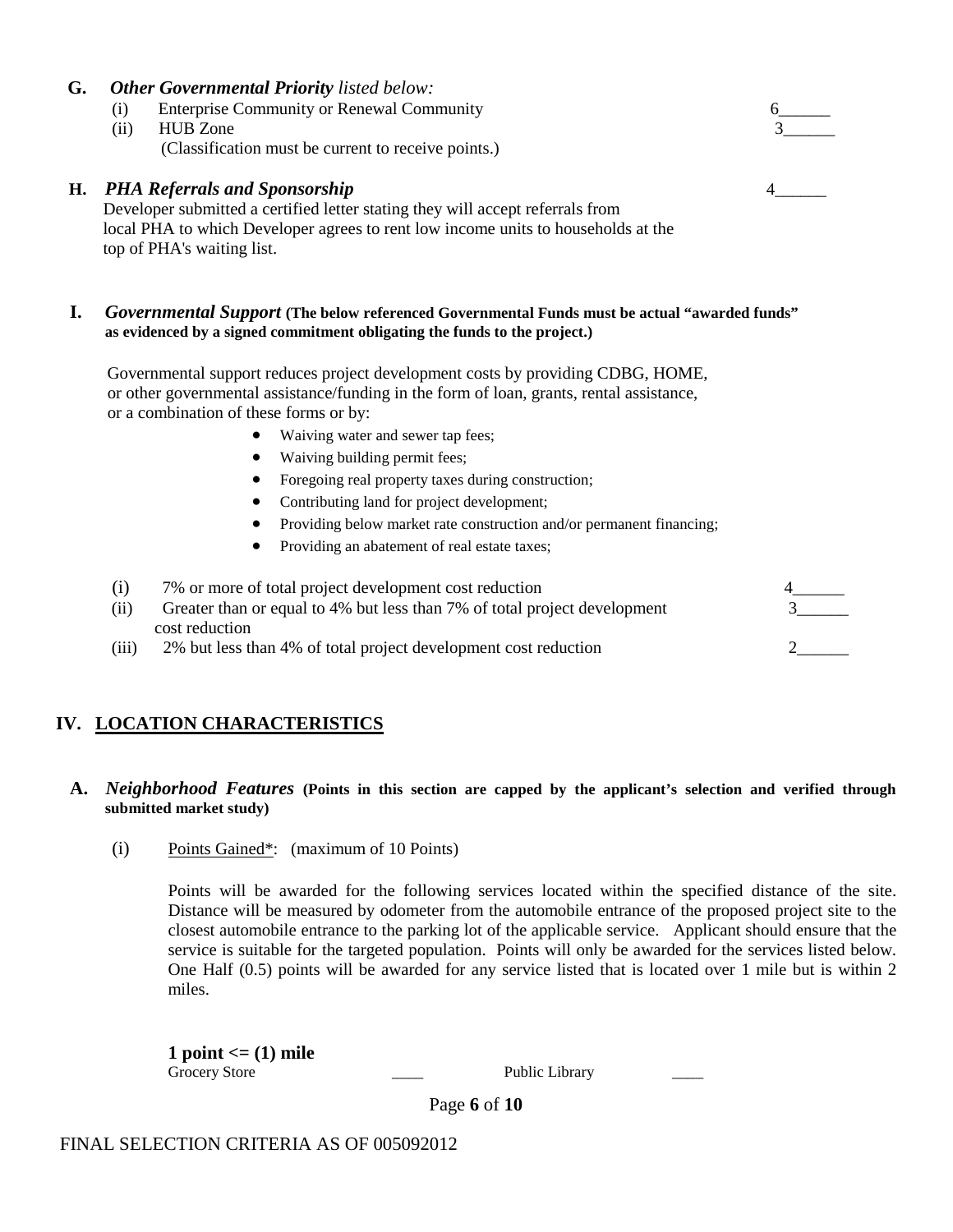| Public Transportation (shuttle services excluded)                   |                                                                        |
|---------------------------------------------------------------------|------------------------------------------------------------------------|
| Hospital/Doctor Office or Clinic                                    | Bank/Credit Union (must have live tellers)<br><b>Contract Contract</b> |
| <b>Elementary School</b>                                            | Post Office                                                            |
| <b>Pharmacy/Drug Store</b>                                          |                                                                        |
| Louisiana Licensed (current) Adult/Child Day Care/After School Care |                                                                        |

Total Positive Points \_\_\_\_

#### (ii) Points Deducted\*: (No Maximum for Deductions)

(There **is no limit** on the amount of points that can be deducted for negative neighborhood services.) Five points **each** will be deducted if any of the following incompatible uses are adjacent to the site; two points **each** will be deducted if any of the following incompatible uses listed are within ½ mile of the site.

| Junk yard/dump                 | Pig/chicken farm     |                              |
|--------------------------------|----------------------|------------------------------|
| Salvage yard                   | Processing plants    |                              |
| Wastewater treatment facility  | Industrial           |                              |
| Distribution facilities (all)  | Airports             |                              |
| Electrical utility substations | Liquor Store         |                              |
| Prisons                        | Solid waste disposal |                              |
| Adult entertainment/video/     | Bar, Club or Lounge  |                              |
| Theater                        |                      |                              |
|                                |                      | <b>Total Negative Points</b> |

\*The Market Study for every project must include a separate section that evidences whether the Project satisfies the positive points listed or incurs the negative points listed above.

#### **V. PROJECT CHARACTERISTICS**

#### **A.** *Green Buildings*5\_\_\_\_\_

See Glossary for definition of "Green Building."

#### **B. Community Facilities** (See Glossary) **2**

(Community facilities must be consistent with definition contained in QAP. Homeownership projects are not eligible to receive points for community facilities.)

#### **C.** *Optional Amenities*

|       | Washers and dryers are installed and maintained in every unit |  |
|-------|---------------------------------------------------------------|--|
| (ii)  | Dishwashers maintained in each unit                           |  |
| (iii) | Disposals maintained in each unit                             |  |

- 
- (iii) Disposals maintained in each unit

#### **D***. Additional Accessible Units*

Accessible Units in excess of Section 504 of II C Accessible Project Rehabilitation Act of 1973. Section 504 applies to all Projects, i.e.,5% of units must be accessible for people with mobility impairments and 2% for people with hearing or vision impairments.

|      | Number of Units:                                 | $=$ more than 8% of the total units  |  |
|------|--------------------------------------------------|--------------------------------------|--|
|      | but less than or equal to 10% of the total units |                                      |  |
| (11) | Number of Units:                                 | $=$ more than 10% of the total units |  |
|      | but less than or equal to 15% of the total units |                                      |  |

Page **7** of **10**

### FINAL SELECTION CRITERIA AS OF 005092012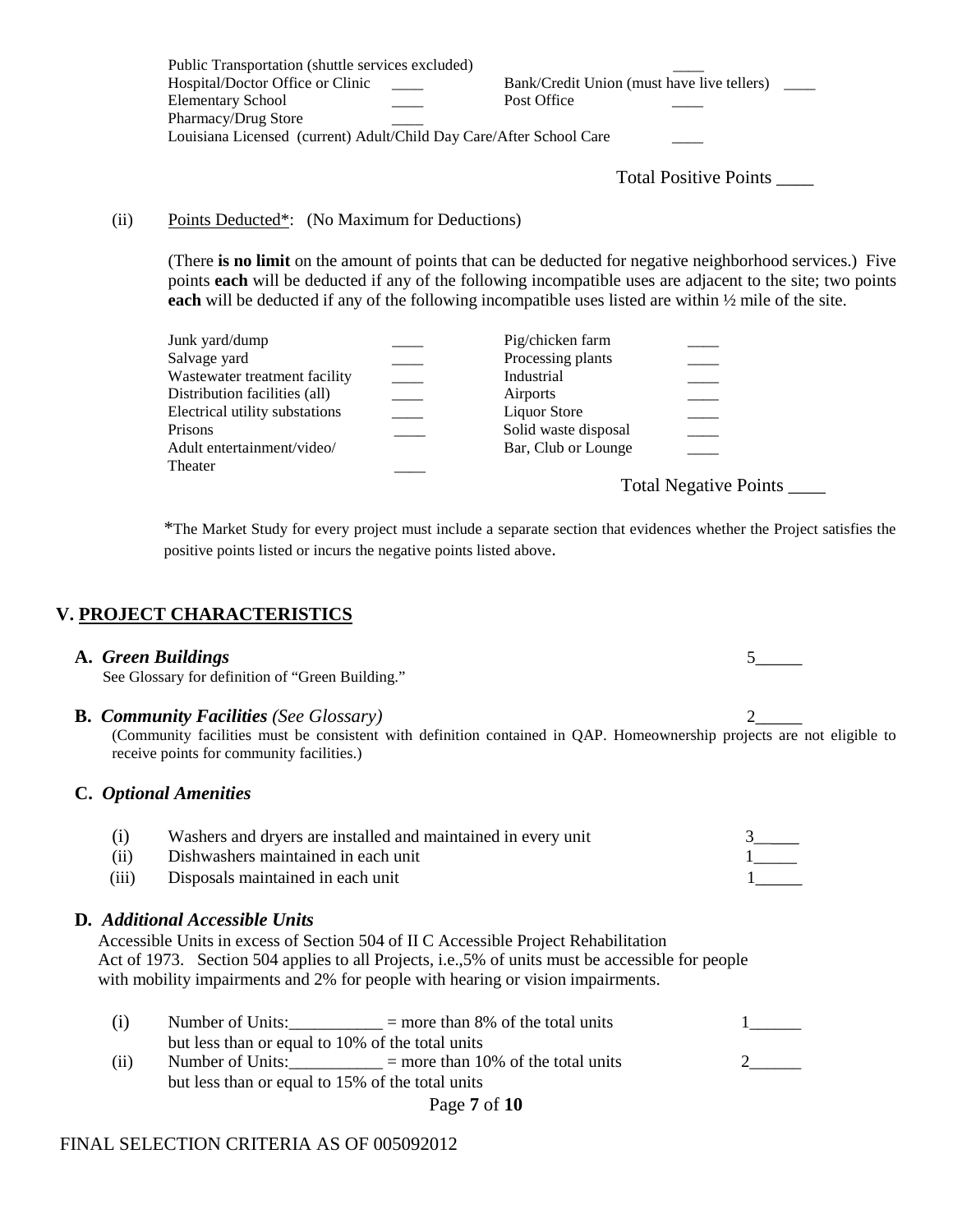(iii) Number of Units: $\frac{3}{2}$  = more than 15% of the total units 3

- Submit number, percentage and description of construction and/or equipment provided for each Accessible Unit.
- Unit count must represent at least (1) one unit above the 504 requirement

# **E.** *Project has On Site Security (as defined in Glossary)* 3\_\_\_\_\_\_

Page **8** of **10**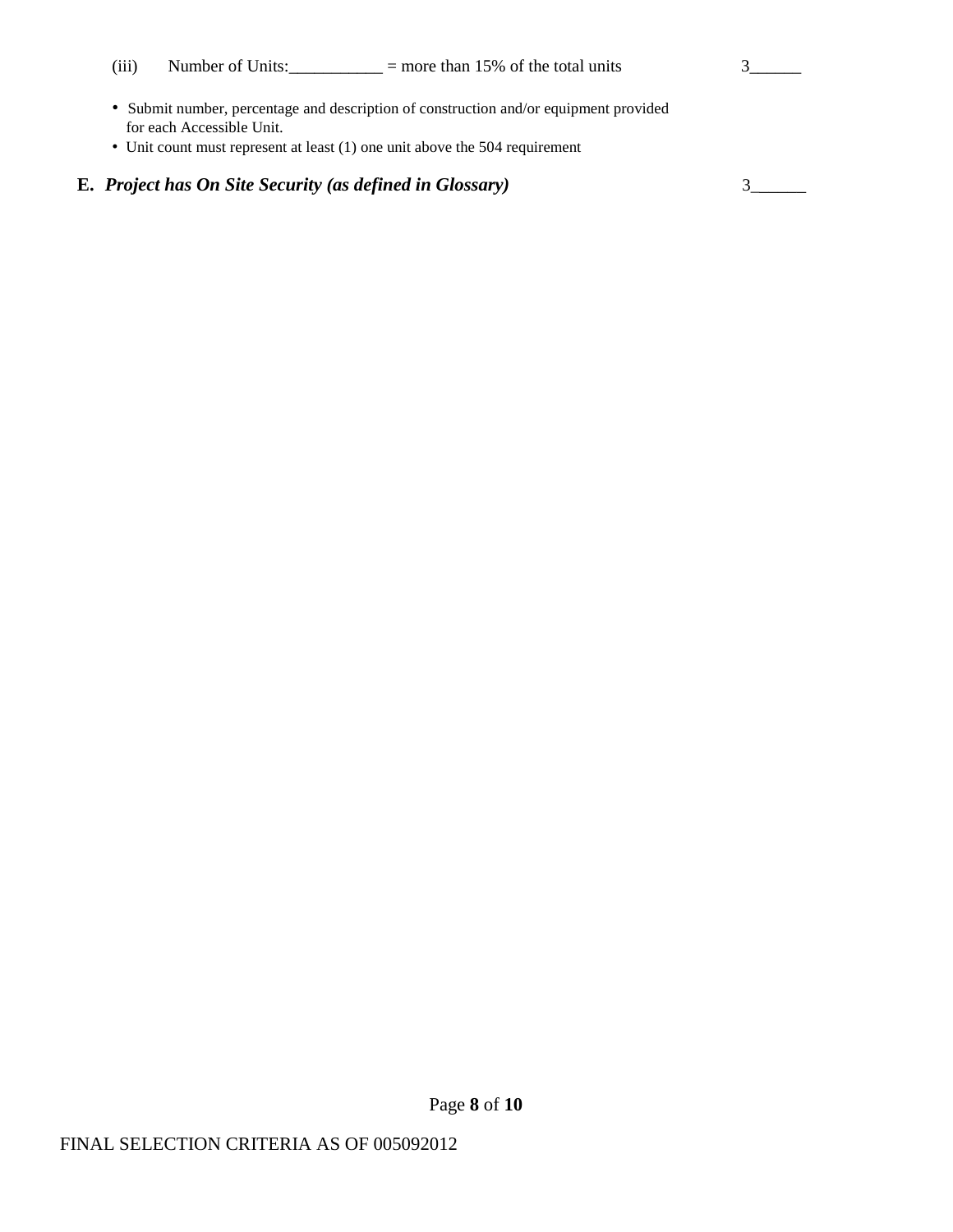# **VI. LEVERAGE, EFFICIENCY AND VIABILITY**

|     | A. Leverage for Disability Funding (Non-Governmental Support)<br>Leverage consists of federal or other funds for persons with disabilities:       |  |
|-----|---------------------------------------------------------------------------------------------------------------------------------------------------|--|
|     | List:                                                                                                                                             |  |
|     | <b>B.</b> Viability Penalty Points                                                                                                                |  |
|     |                                                                                                                                                   |  |
|     |                                                                                                                                                   |  |
| (i) | Rehabilitation Hard Costs are less than \$20,000 per unit<br>Specify Total Rehab Hard Costs: $\frac{1}{2}$ $\div$ Number of<br>Units: $= $$ /unit |  |